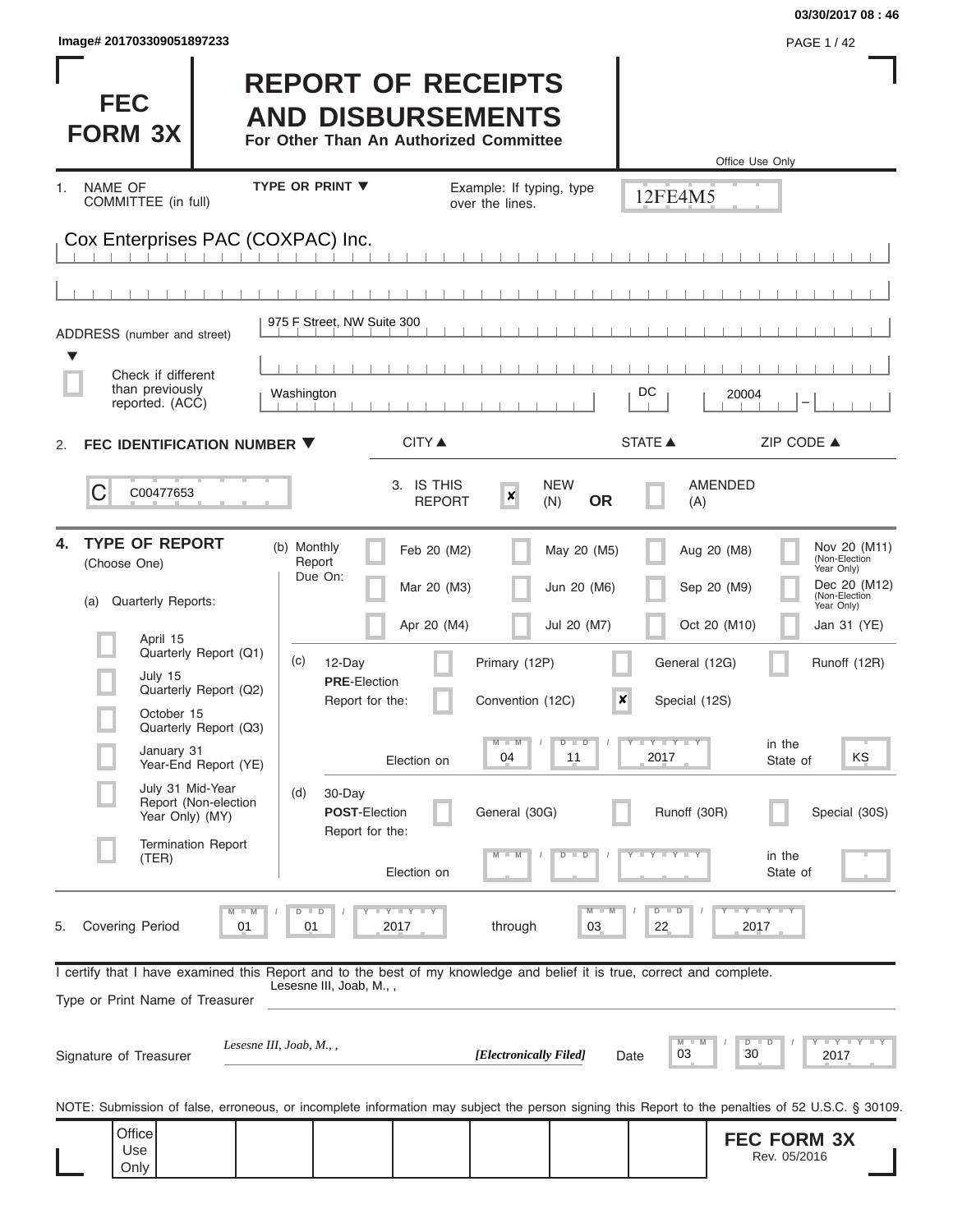$\vert x \vert$ 

|    | Image# 201703309051897234                                                                           |                                                                                      |                                                                         |
|----|-----------------------------------------------------------------------------------------------------|--------------------------------------------------------------------------------------|-------------------------------------------------------------------------|
|    | FEC Form 3X (Rev. 05/2016)                                                                          | <b>SUMMARY PAGE</b><br>OF RECEIPTS AND DISBURSEMENTS                                 | Page 2                                                                  |
|    | Write or Type Committee Name                                                                        |                                                                                      |                                                                         |
|    | Cox Enterprises PAC (COXPAC) Inc.                                                                   |                                                                                      |                                                                         |
|    | Report Covering the Period:<br>From:                                                                | $T - Y = T Y$<br>$M^{-1}$<br>$D$ $\Box$<br>$\overline{D}$<br>01<br>01<br>2017<br>To: | $\overline{M}$<br>$\overline{\mathsf{D}}$<br>т<br>D<br>03<br>22<br>2017 |
|    |                                                                                                     | <b>COLUMN A</b><br><b>This Period</b>                                                | <b>COLUMN B</b><br><b>Calendar Year-to-Date</b>                         |
| 6. | Cash on Hand<br>(a)<br>$-Y - Y - IY$<br>January 1,<br>2017                                          |                                                                                      | 241813.34                                                               |
|    | Cash on Hand at<br>(b)<br>Beginning of Reporting Period                                             | 241813.34                                                                            |                                                                         |
|    | Total Receipts (from Line 19)<br>(c)                                                                | 22492.63                                                                             | 22492.63                                                                |
|    | Subtotal (add Lines 6(b) and<br>(d)<br>6(c) for Column A and Lines<br>6(a) and 6(c) for Column B)   | 264305.97                                                                            | 264305.97                                                               |
| 7. | Total Disbursements (from Line 31)                                                                  | 250392.63                                                                            | 250392.63                                                               |
| 8. | Cash on Hand at Close of<br><b>Reporting Period</b><br>(subtract Line $7$ from Line $6(d)$ )        | 13913.34                                                                             | 13913.34                                                                |
| 9. | Debts and Obligations Owed TO<br>the Committee (Itemize all on<br>Schedule C and/or Schedule D)     | 0.00                                                                                 |                                                                         |
|    | 10. Debts and Obligations Owed BY<br>the Committee (Itemize all on<br>Schedule C and/or Schedule D) | 0.00                                                                                 |                                                                         |

This committee has qualified as a multicandidate committee. (see FEC FORM 1M)

### **For further information contact:**

Federal Election Commission 999 E Street, NW Washington, DC 20463

Toll Free 800-424-9530 Local 202-694-1100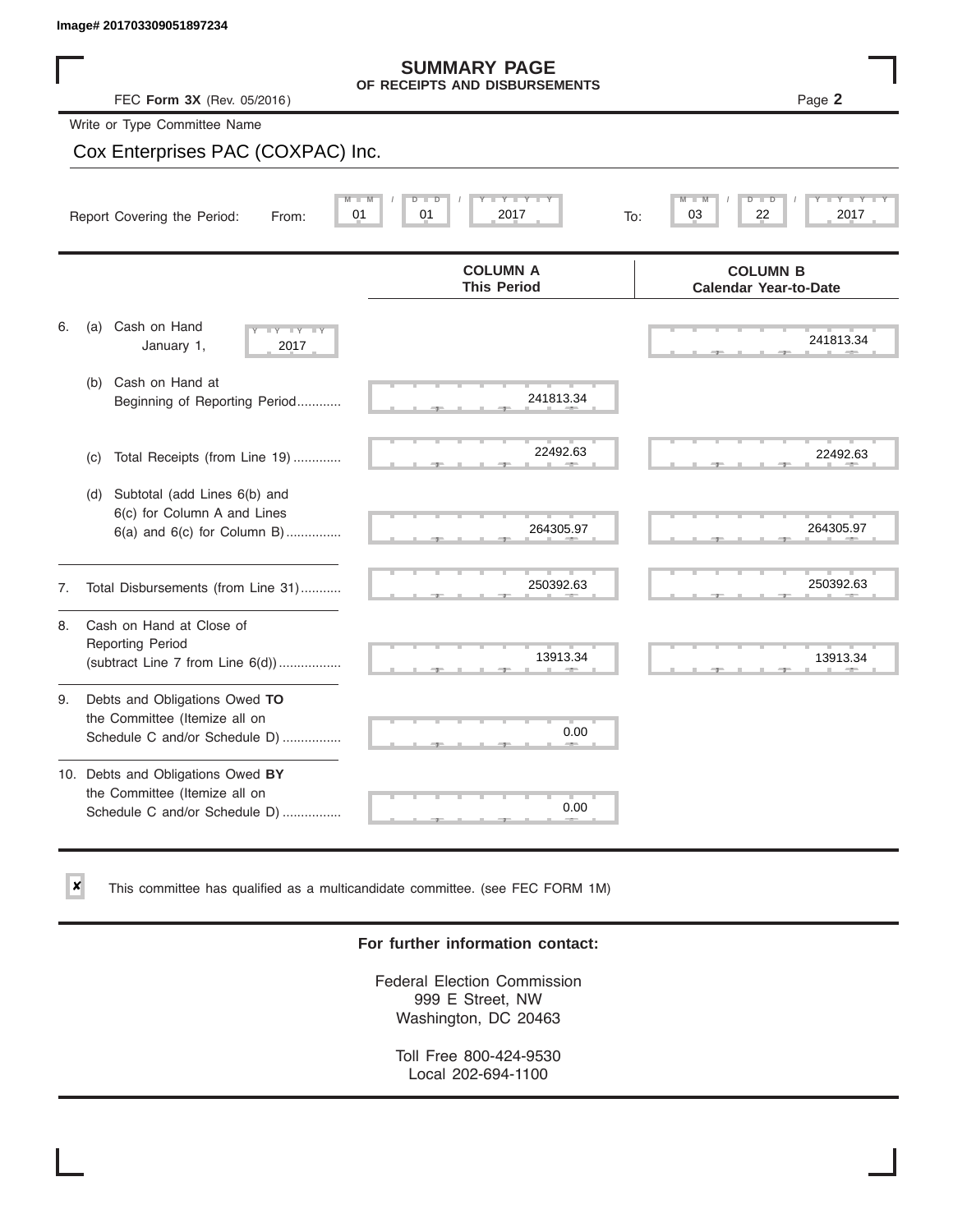## **DETAILED SUMMARY PAGE**

## Cox Enterprises PAC (COXPAC) Inc.

| (a)<br>(b) | FEC Form 3X (Rev. 05/2016)<br>Write or Type Committee Name<br>Cox Enterprises PAC (COXPAC) Inc.<br>$M$ $M$<br>01<br>Report Covering the Period:<br>From:<br>I. Receipts<br>11. Contributions (other than loans) From:<br>Individuals/Persons Other<br><b>Than Political Committees</b><br>Itemized (use Schedule A)<br>(i)<br>(iii) TOTAL (add<br>Lines $11(a)(i)$ and $(ii)$<br>Political Party Committees | $I - Y - I - Y - I - Y$<br>$D$ $D$<br>01<br>2017<br><b>COLUMN A</b><br><b>Total This Period</b><br>16920.00<br>5572.63<br>22492.63<br>0.00 | Page 3<br>$T$ $T$ $T$ $T$ $T$ $T$ $T$<br>$M - M$<br>$D$ $\Box$ $D$<br>03<br>22<br>2017<br>To:<br><b>COLUMN B</b><br><b>Calendar Year-to-Date</b><br>16920.00<br>5572.63<br>22492.63 |
|------------|-------------------------------------------------------------------------------------------------------------------------------------------------------------------------------------------------------------------------------------------------------------------------------------------------------------------------------------------------------------------------------------------------------------|--------------------------------------------------------------------------------------------------------------------------------------------|-------------------------------------------------------------------------------------------------------------------------------------------------------------------------------------|
|            |                                                                                                                                                                                                                                                                                                                                                                                                             |                                                                                                                                            |                                                                                                                                                                                     |
|            |                                                                                                                                                                                                                                                                                                                                                                                                             |                                                                                                                                            |                                                                                                                                                                                     |
|            |                                                                                                                                                                                                                                                                                                                                                                                                             |                                                                                                                                            |                                                                                                                                                                                     |
|            |                                                                                                                                                                                                                                                                                                                                                                                                             |                                                                                                                                            |                                                                                                                                                                                     |
|            |                                                                                                                                                                                                                                                                                                                                                                                                             |                                                                                                                                            |                                                                                                                                                                                     |
|            |                                                                                                                                                                                                                                                                                                                                                                                                             |                                                                                                                                            |                                                                                                                                                                                     |
|            |                                                                                                                                                                                                                                                                                                                                                                                                             |                                                                                                                                            |                                                                                                                                                                                     |
|            |                                                                                                                                                                                                                                                                                                                                                                                                             |                                                                                                                                            |                                                                                                                                                                                     |
|            |                                                                                                                                                                                                                                                                                                                                                                                                             |                                                                                                                                            |                                                                                                                                                                                     |
|            |                                                                                                                                                                                                                                                                                                                                                                                                             |                                                                                                                                            |                                                                                                                                                                                     |
|            |                                                                                                                                                                                                                                                                                                                                                                                                             |                                                                                                                                            |                                                                                                                                                                                     |
|            |                                                                                                                                                                                                                                                                                                                                                                                                             |                                                                                                                                            |                                                                                                                                                                                     |
|            |                                                                                                                                                                                                                                                                                                                                                                                                             |                                                                                                                                            | 0.00                                                                                                                                                                                |
| (C)        | <b>Other Political Committees</b>                                                                                                                                                                                                                                                                                                                                                                           |                                                                                                                                            |                                                                                                                                                                                     |
|            |                                                                                                                                                                                                                                                                                                                                                                                                             | 0.00                                                                                                                                       | 0.00                                                                                                                                                                                |
| (d)        | Total Contributions (add Lines                                                                                                                                                                                                                                                                                                                                                                              |                                                                                                                                            |                                                                                                                                                                                     |
|            | $11(a)(iii)$ , (b), and (c)) (Carry                                                                                                                                                                                                                                                                                                                                                                         | 22492.63                                                                                                                                   | 22492.63                                                                                                                                                                            |
|            | 12. Transfers From Affiliated/Other                                                                                                                                                                                                                                                                                                                                                                         |                                                                                                                                            |                                                                                                                                                                                     |
|            |                                                                                                                                                                                                                                                                                                                                                                                                             | 0.00                                                                                                                                       | 0.00                                                                                                                                                                                |
|            |                                                                                                                                                                                                                                                                                                                                                                                                             |                                                                                                                                            |                                                                                                                                                                                     |
|            |                                                                                                                                                                                                                                                                                                                                                                                                             | 0.00                                                                                                                                       | 0.00                                                                                                                                                                                |
|            |                                                                                                                                                                                                                                                                                                                                                                                                             |                                                                                                                                            |                                                                                                                                                                                     |
|            | 14. Loan Repayments Received                                                                                                                                                                                                                                                                                                                                                                                | 0.00                                                                                                                                       | 0.00                                                                                                                                                                                |
|            | 15. Offsets To Operating Expenditures<br>(Refunds, Rebates, etc.)                                                                                                                                                                                                                                                                                                                                           |                                                                                                                                            |                                                                                                                                                                                     |
|            | (Carry Totals to Line 37, page 5)                                                                                                                                                                                                                                                                                                                                                                           | 0.00                                                                                                                                       | 0.00                                                                                                                                                                                |
|            | 16. Refunds of Contributions Made                                                                                                                                                                                                                                                                                                                                                                           |                                                                                                                                            |                                                                                                                                                                                     |
|            | to Federal Candidates and Other                                                                                                                                                                                                                                                                                                                                                                             |                                                                                                                                            |                                                                                                                                                                                     |
|            | Political Committees<br>17. Other Federal Receipts                                                                                                                                                                                                                                                                                                                                                          | 0.00                                                                                                                                       | 0.00                                                                                                                                                                                |
|            | (Dividends, Interest, etc.)                                                                                                                                                                                                                                                                                                                                                                                 | 0.00                                                                                                                                       | 0.00                                                                                                                                                                                |
|            | 18. Transfers from Non-Federal and Levin Funds                                                                                                                                                                                                                                                                                                                                                              |                                                                                                                                            |                                                                                                                                                                                     |
|            | (a) Non-Federal Account                                                                                                                                                                                                                                                                                                                                                                                     |                                                                                                                                            |                                                                                                                                                                                     |
|            |                                                                                                                                                                                                                                                                                                                                                                                                             | 0.00                                                                                                                                       | 0.00                                                                                                                                                                                |
|            |                                                                                                                                                                                                                                                                                                                                                                                                             |                                                                                                                                            |                                                                                                                                                                                     |
|            | (b) Levin Funds (from Schedule H5)                                                                                                                                                                                                                                                                                                                                                                          | 0.00                                                                                                                                       | 0.00                                                                                                                                                                                |
|            | (c) Total Transfers (add 18(a) and 18(b))                                                                                                                                                                                                                                                                                                                                                                   | 0.00                                                                                                                                       | 0.00                                                                                                                                                                                |
|            |                                                                                                                                                                                                                                                                                                                                                                                                             |                                                                                                                                            |                                                                                                                                                                                     |

12, 13, 14, 15, 16, 17, and 18(c))......... ▼ ▼

20. Total Federal Receipts (subtract Line 18(c) from Line 19) ......... $\blacktriangleright$ 



|   |  | 22492.63<br>and the company of the company of |  | . |      |  |  | <b>Contract</b> | 22492.63<br><b>Contract Contract Contract Contract</b> |  |
|---|--|-----------------------------------------------|--|---|------|--|--|-----------------|--------------------------------------------------------|--|
|   |  |                                               |  |   |      |  |  |                 |                                                        |  |
| ш |  | −<br>22492.63                                 |  | ш | T IT |  |  |                 | 22492.63                                               |  |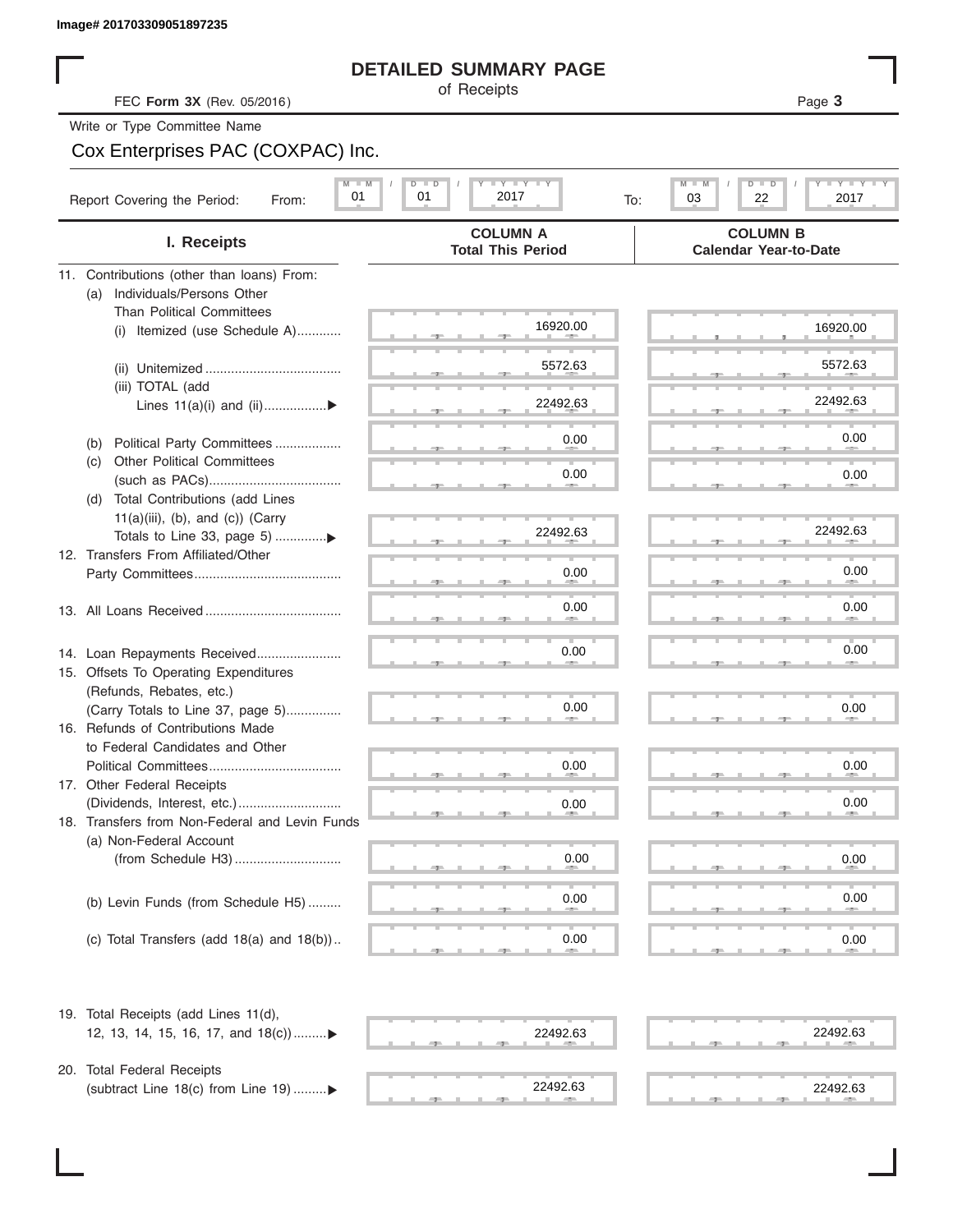# **DETAILED SUMMARY PAGE**

of Disbursements

| FEC Form 3X (Rev. 05/2016)                                                                                             |                                             | Page 4                                          |  |  |  |  |  |  |
|------------------------------------------------------------------------------------------------------------------------|---------------------------------------------|-------------------------------------------------|--|--|--|--|--|--|
| <b>II. Disbursements</b>                                                                                               | <b>COLUMN A</b><br><b>Total This Period</b> | <b>COLUMN B</b><br><b>Calendar Year-to-Date</b> |  |  |  |  |  |  |
| 21. Operating Expenditures:<br>(a) Allocated Federal/Non-Federal<br>Activity (from Schedule H4)                        |                                             |                                                 |  |  |  |  |  |  |
| Federal Share<br>(i)                                                                                                   | 0.00                                        | 0.00                                            |  |  |  |  |  |  |
| Non-Federal Share<br>(ii)                                                                                              | 0.00                                        | 0.00                                            |  |  |  |  |  |  |
| Other Federal Operating<br>(b)                                                                                         | 0.00                                        | 0.00                                            |  |  |  |  |  |  |
| (c) Total Operating Expenditures                                                                                       |                                             | 0.00                                            |  |  |  |  |  |  |
| (add 21(a)(i), (a)(ii), and (b))<br>22. Transfers to Affiliated/Other Party                                            | 0.00                                        |                                                 |  |  |  |  |  |  |
| 23. Contributions to                                                                                                   | 0.00                                        | 0.00                                            |  |  |  |  |  |  |
| Federal Candidates/Committees<br>and Other Political Committees                                                        | 244500.00                                   | 244500.00                                       |  |  |  |  |  |  |
| 24. Independent Expenditures<br>25. Coordinated Party Expenditures                                                     | 0.00                                        | 0.00                                            |  |  |  |  |  |  |
| $(52 \text{ U.S.C. }$ § 30116(d))                                                                                      | 0.00                                        | 0.00                                            |  |  |  |  |  |  |
| 26. Loan Repayments Made                                                                                               | an a<br>0.00                                |                                                 |  |  |  |  |  |  |
|                                                                                                                        |                                             | 0.00                                            |  |  |  |  |  |  |
| 28. Refunds of Contributions To:<br>(a) Individuals/Persons Other                                                      | 0.00                                        | 0.00                                            |  |  |  |  |  |  |
| Than Political Committees                                                                                              | 5892.63                                     | 5892.63                                         |  |  |  |  |  |  |
| Political Party Committees<br>(b)<br><b>Other Political Committees</b>                                                 | 0.00                                        | 0.00                                            |  |  |  |  |  |  |
| (c)                                                                                                                    | 0.00                                        | 0.00                                            |  |  |  |  |  |  |
| <b>Total Contribution Refunds</b><br>(d)<br>(add Lines 28(a), (b), and (c))                                            | 5892.63                                     | 5892.63                                         |  |  |  |  |  |  |
| 29. Other Disbursements (Including                                                                                     |                                             |                                                 |  |  |  |  |  |  |
|                                                                                                                        | 0.00                                        | 0.00                                            |  |  |  |  |  |  |
| 30. Federal Election Activity (52 U.S.C. § 30101(20))<br>(a) Allocated Federal Election Activity<br>(from Schedule H6) |                                             |                                                 |  |  |  |  |  |  |
| (i) Federal Share                                                                                                      | 0.00                                        | 0.00                                            |  |  |  |  |  |  |
| (ii) "Levin" Share                                                                                                     | 0.00                                        | 0.00                                            |  |  |  |  |  |  |
| Federal Election Activity Paid<br>(b)<br>Entirely With Federal Funds                                                   | 0.00                                        | 0.00                                            |  |  |  |  |  |  |
| Total Federal Election Activity (add<br>(C)<br>Lines $30(a)(i)$ , $30(a)(ii)$ and $30(b))$                             | 0.00                                        |                                                 |  |  |  |  |  |  |
|                                                                                                                        |                                             | 0.00                                            |  |  |  |  |  |  |
| 31. Total Disbursements (add Lines 21(c), 22,<br>23, 24, 25, 26, 27, 28(d), 29 and 30(c))                              | 250392.63                                   | 250392.63                                       |  |  |  |  |  |  |
| 32. Total Federal Disbursements                                                                                        |                                             |                                                 |  |  |  |  |  |  |
| (subtract Line 21(a)(ii) and Line 30(a)(ii)                                                                            |                                             |                                                 |  |  |  |  |  |  |
|                                                                                                                        | 250392.63                                   | 250392.63                                       |  |  |  |  |  |  |
|                                                                                                                        |                                             |                                                 |  |  |  |  |  |  |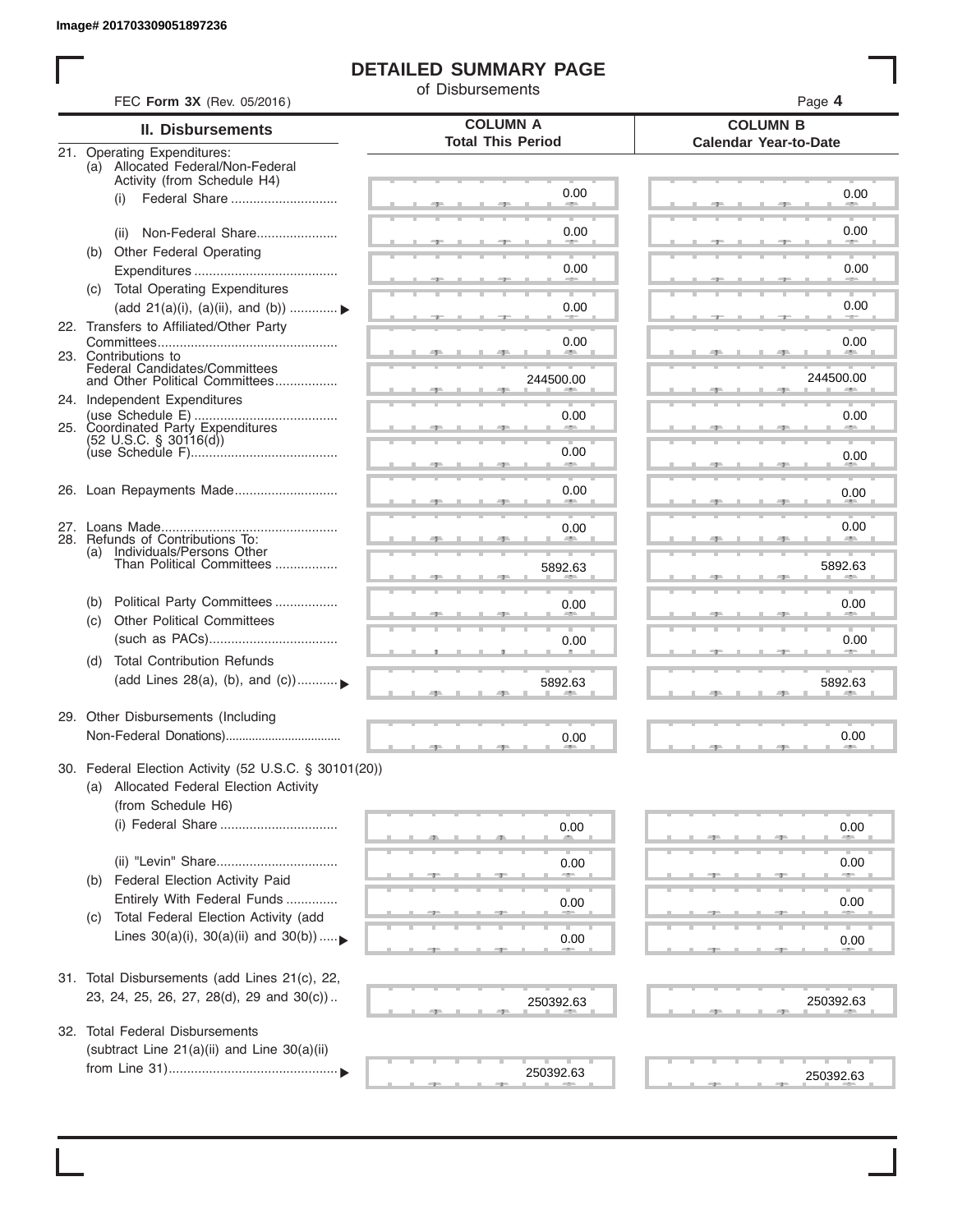### **DETAILED SUMMARY PAGE**

of Disbursements

| FEC Form 3X (Rev. 05/2016) | Page 5 |
|----------------------------|--------|
|----------------------------|--------|

#### **III. Net Contributions/ Operating Expenditures**

| 33. Total Contributions (other than loans) |  |  |  |        |
|--------------------------------------------|--|--|--|--------|
|                                            |  |  |  | 22492. |
| 34. Total Contribution Refunds             |  |  |  |        |
|                                            |  |  |  | 5892.6 |
| 35. Net Contributions (other than loans)   |  |  |  |        |
| (subtract Line 34 from Line 33)            |  |  |  | 16600. |
| 36. Total Federal Operating Expenditures   |  |  |  |        |
| (add Line 21(a)(i) and Line 21(b))         |  |  |  | 0.(    |
| 37. Offsets to Operating Expenditures      |  |  |  |        |
|                                            |  |  |  | 0.0    |
| 38. Net Operating Expenditures             |  |  |  |        |
|                                            |  |  |  | 0.0    |

|       | 22492.63                      | 22492.63               |  |
|-------|-------------------------------|------------------------|--|
|       | 5892.63<br><b>AREA</b><br>-91 | 5892.63<br><b>COLL</b> |  |
|       | 16600.00<br>$\mathbb{R}$      | 16600.00               |  |
|       | 0.00<br>-                     | 0.00<br>-              |  |
|       | 0.00<br>×                     | 0.00<br>-              |  |
| $-7-$ | 0.00                          | 0.00                   |  |

**COLUMN B Calendar Year-to-Date**

## **COLUMN A Total This Period**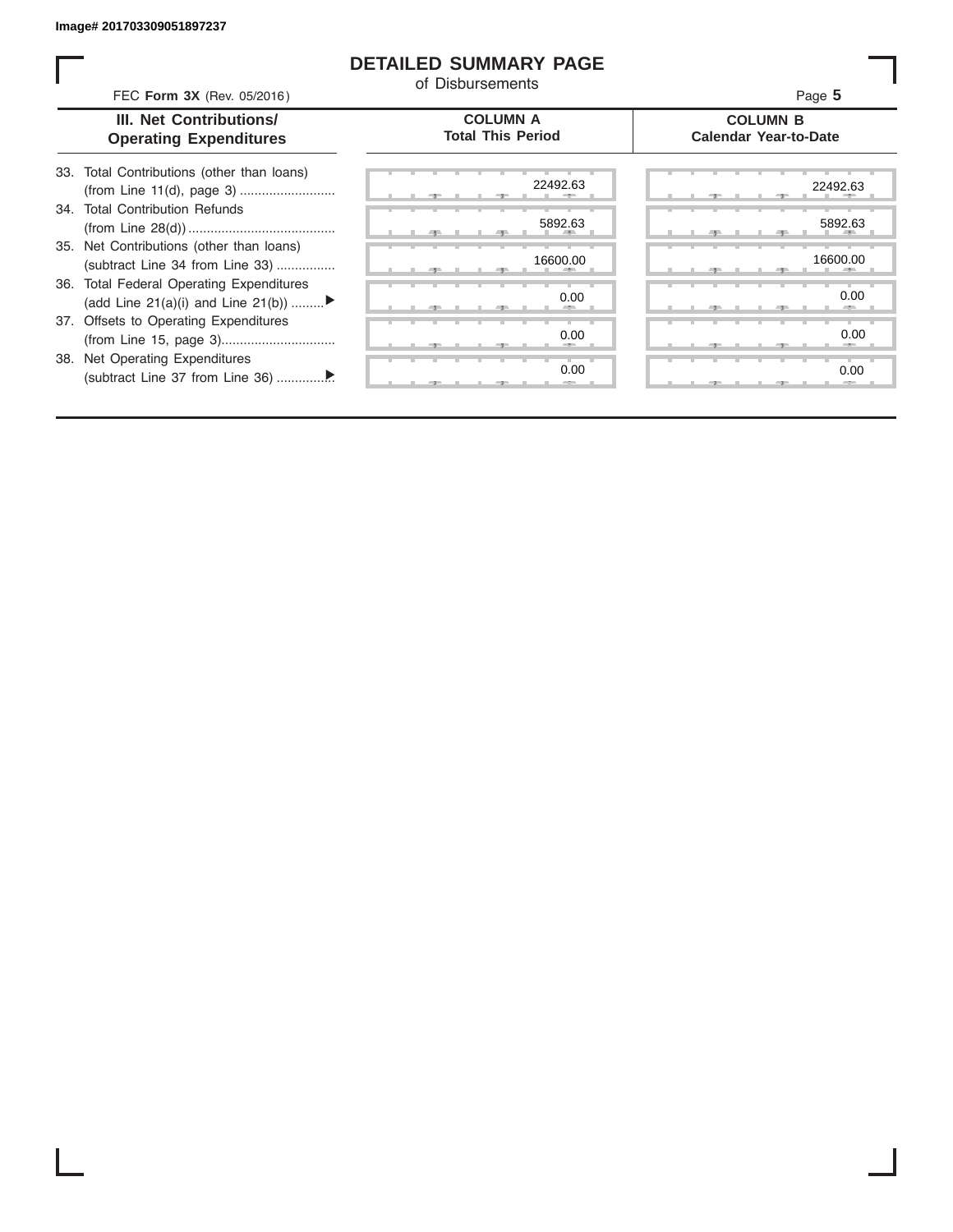|                          | <b>SCHEDULE A (FEC Form 3X)</b> |
|--------------------------|---------------------------------|
| <b>ITEMIZED RECEIPTS</b> |                                 |

FOR LINE NUMBER: Use separate schedule(s) (check only one)<br>for each category of the  $\begin{array}{|c|c|c|c|c|}\hline \textbf{X} & 11a & 1\end{array}$ 

| <u>IIEMIZED RECEIPIS</u> |                                                                                                                                                                                                                                                                                         |                                                             |                                                           | for each category of the<br>Detailed Summary Page                         |                    | ×<br>13                                                           | 11a       |  | 11 <sub>b</sub><br>14 |                      | 11c<br>15                                                                 |                 | 12<br>16 | 17 |  |  |  |
|--------------------------|-----------------------------------------------------------------------------------------------------------------------------------------------------------------------------------------------------------------------------------------------------------------------------------------|-------------------------------------------------------------|-----------------------------------------------------------|---------------------------------------------------------------------------|--------------------|-------------------------------------------------------------------|-----------|--|-----------------------|----------------------|---------------------------------------------------------------------------|-----------------|----------|----|--|--|--|
|                          | Any information copied from such Reports and Statements may not be sold or used by any person for the purpose of soliciting contributions<br>or for commercial purposes, other than using the name and address of any political committee to solicit contributions from such committee. |                                                             |                                                           |                                                                           |                    |                                                                   |           |  |                       |                      |                                                                           |                 |          |    |  |  |  |
|                          | NAME OF COMMITTEE (In Full)<br>Cox Enterprises PAC (COXPAC) Inc.                                                                                                                                                                                                                        |                                                             |                                                           |                                                                           |                    |                                                                   |           |  |                       |                      |                                                                           |                 |          |    |  |  |  |
| А.                       | Full Name of Individual (Last, First, Middle Initial) or Full Organization Name<br>Anable, Susan, , ,                                                                                                                                                                                   |                                                             |                                                           |                                                                           |                    |                                                                   |           |  | Date of Receipt       |                      |                                                                           |                 |          |    |  |  |  |
|                          | Mailing Address 1550 W. Deer Valley Road                                                                                                                                                                                                                                                |                                                             |                                                           |                                                                           |                    |                                                                   | 02        |  |                       | 03                   |                                                                           | $Y - Y$<br>2017 |          |    |  |  |  |
|                          | City<br>Phoenix                                                                                                                                                                                                                                                                         | <b>State</b><br>AΖ                                          |                                                           | Zip Code<br>85027-2121                                                    |                    | Transaction ID: A2017-94166<br>Amount of Each Receipt this Period |           |  |                       |                      |                                                                           |                 |          |    |  |  |  |
|                          | FEC ID number of contributing<br>federal political committee.                                                                                                                                                                                                                           | С                                                           |                                                           |                                                                           | 80.00<br>Memo Item |                                                                   |           |  |                       |                      |                                                                           |                 |          |    |  |  |  |
|                          | Name of Employer (for Individual)<br><b>Cox Communications</b>                                                                                                                                                                                                                          |                                                             |                                                           | Occupation (for Individual)<br>VP, Field Govt & PA                        |                    |                                                                   |           |  |                       |                      |                                                                           |                 |          |    |  |  |  |
|                          | Receipt For:<br>Aggregate Year-to-Date ▼<br>Primary<br>General<br>240.00<br>Other (specify) $\blacktriangledown$                                                                                                                                                                        |                                                             |                                                           |                                                                           |                    |                                                                   |           |  |                       |                      |                                                                           |                 |          |    |  |  |  |
|                          | Full Name of Individual (Last, First, Middle Initial) or Full Organization Name<br><b>B.</b> Anderson, Rochester, , ,                                                                                                                                                                   |                                                             |                                                           |                                                                           |                    |                                                                   |           |  | Date of Receipt       |                      |                                                                           |                 |          |    |  |  |  |
|                          | Mailing Address 6205 Peachtree Dunwoody Rd NE                                                                                                                                                                                                                                           | State                                                       |                                                           |                                                                           |                    | Ÿ<br>2017<br>03<br>17                                             |           |  |                       |                      |                                                                           |                 |          |    |  |  |  |
|                          | City<br>Atlanta                                                                                                                                                                                                                                                                         | Zip Code<br>30328-4524                                      |                                                           | <b>Transaction ID: A2017-444059</b><br>Amount of Each Receipt this Period |                    |                                                                   |           |  |                       |                      |                                                                           |                 |          |    |  |  |  |
|                          | FEC ID number of contributing<br>federal political committee.                                                                                                                                                                                                                           | С                                                           |                                                           |                                                                           |                    |                                                                   | 2500.00   |  |                       |                      |                                                                           |                 |          |    |  |  |  |
|                          | Name of Employer (for Individual)<br>AutoTrader.com                                                                                                                                                                                                                                     |                                                             | Occupation (for Individual)<br>SVP & Chief People Officer |                                                                           | Memo Item          |                                                                   |           |  |                       |                      |                                                                           |                 |          |    |  |  |  |
|                          | Receipt For:<br>Primary<br>General<br>Other (specify) $\blacktriangledown$                                                                                                                                                                                                              |                                                             | Aggregate Year-to-Date ▼<br>2500.00                       |                                                                           |                    |                                                                   |           |  |                       |                      |                                                                           |                 |          |    |  |  |  |
|                          | Full Name of Individual (Last, First, Middle Initial) or Full Organization Name<br>C. Dexter, Lawrence, , ,                                                                                                                                                                             |                                                             |                                                           |                                                                           |                    |                                                                   |           |  | Date of Receipt       |                      |                                                                           |                 |          |    |  |  |  |
|                          | Mailing Address 901 S. George Washington Blvd.                                                                                                                                                                                                                                          |                                                             |                                                           |                                                                           |                    |                                                                   | 03        |  |                       | $\blacksquare$<br>09 |                                                                           | $Y - Y$<br>2017 |          |    |  |  |  |
|                          | City<br>Wichita                                                                                                                                                                                                                                                                         | State<br>KS                                                 |                                                           | Zip Code<br>67211-3901                                                    |                    |                                                                   |           |  |                       |                      | <b>Transaction ID: A2017-314186</b><br>Amount of Each Receipt this Period |                 |          |    |  |  |  |
|                          | FEC ID number of contributing<br>federal political committee.                                                                                                                                                                                                                           | С                                                           |                                                           |                                                                           |                    |                                                                   |           |  |                       |                      |                                                                           |                 | 250.00   |    |  |  |  |
|                          | Name of Employer (for Individual)<br><b>Cox Communications</b>                                                                                                                                                                                                                          | Occupation (for Individual)<br>VP, Field Engrg & Operations |                                                           |                                                                           |                    |                                                                   | Memo Item |  |                       |                      |                                                                           |                 |          |    |  |  |  |
|                          | Receipt For:<br>Primary<br>General<br>Other (specify)                                                                                                                                                                                                                                   |                                                             |                                                           | Aggregate Year-to-Date ▼<br>250.00                                        |                    |                                                                   |           |  |                       |                      |                                                                           |                 |          |    |  |  |  |
|                          |                                                                                                                                                                                                                                                                                         |                                                             |                                                           |                                                                           |                    |                                                                   |           |  |                       |                      |                                                                           |                 | 2830.00  |    |  |  |  |
|                          |                                                                                                                                                                                                                                                                                         |                                                             |                                                           |                                                                           |                    |                                                                   |           |  |                       |                      |                                                                           |                 |          |    |  |  |  |

PAGE 6 OF 42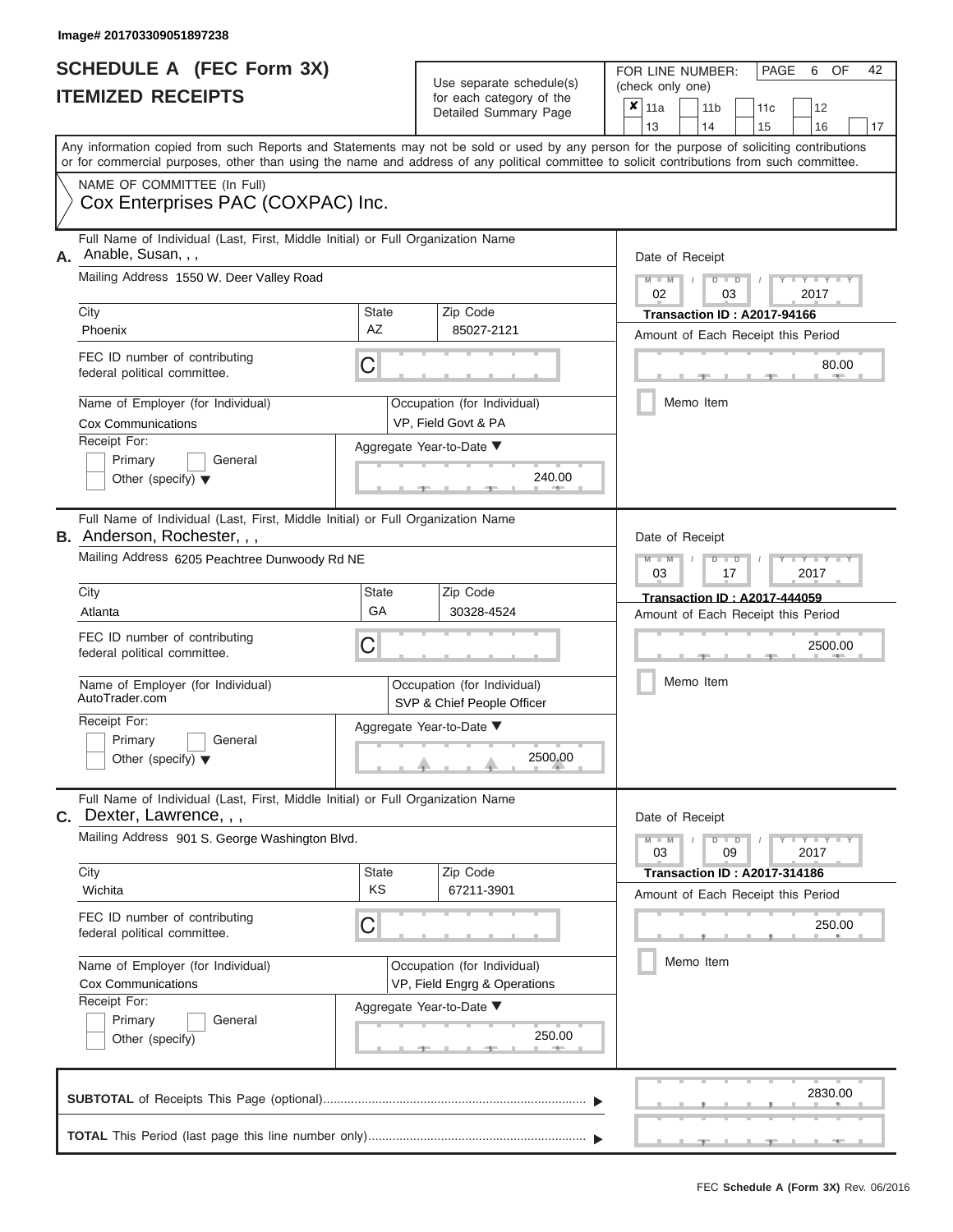|                          | <b>SCHEDULE A (FEC Form 3X)</b> |
|--------------------------|---------------------------------|
| <b>ITEMIZED RECEIPTS</b> |                                 |

Use separate schedule(s) for each category of the

FOR LINE NUMBER:<br>(check only one)

PAGE 7 OF 42

|                                                 |                                                                                                                                                                                                                                                                                         |                                                              |                 | $\frac{1}{2}$<br>Detailed Summary Page                     | ×         | 11a                                 |  | 11 <sub>b</sub>                               | 11 <sub>c</sub>                     | 12            |         |    |  |  |  |  |  |  |
|-------------------------------------------------|-----------------------------------------------------------------------------------------------------------------------------------------------------------------------------------------------------------------------------------------------------------------------------------------|--------------------------------------------------------------|-----------------|------------------------------------------------------------|-----------|-------------------------------------|--|-----------------------------------------------|-------------------------------------|---------------|---------|----|--|--|--|--|--|--|
|                                                 |                                                                                                                                                                                                                                                                                         |                                                              |                 |                                                            |           | 13                                  |  | 14                                            | 15                                  | 16            |         | 17 |  |  |  |  |  |  |
|                                                 | Any information copied from such Reports and Statements may not be sold or used by any person for the purpose of soliciting contributions<br>or for commercial purposes, other than using the name and address of any political committee to solicit contributions from such committee. |                                                              |                 |                                                            |           |                                     |  |                                               |                                     |               |         |    |  |  |  |  |  |  |
| NAME OF COMMITTEE (In Full)                     |                                                                                                                                                                                                                                                                                         |                                                              |                 |                                                            |           |                                     |  |                                               |                                     |               |         |    |  |  |  |  |  |  |
|                                                 | Cox Enterprises PAC (COXPAC) Inc.                                                                                                                                                                                                                                                       |                                                              |                 |                                                            |           |                                     |  |                                               |                                     |               |         |    |  |  |  |  |  |  |
| А.                                              | Full Name of Individual (Last, First, Middle Initial) or Full Organization Name<br>Dyer, John, , ,                                                                                                                                                                                      |                                                              |                 | Date of Receipt                                            |           |                                     |  |                                               |                                     |               |         |    |  |  |  |  |  |  |
|                                                 | Mailing Address 6205 Peachtree Dunwoody Rd NE                                                                                                                                                                                                                                           |                                                              |                 |                                                            |           | $M - M$<br>03                       |  | $D$ $D$<br>10                                 |                                     | 2017          |         |    |  |  |  |  |  |  |
|                                                 | City                                                                                                                                                                                                                                                                                    | <b>State</b><br>Zip Code                                     |                 |                                                            |           | <b>Transaction ID: A2017-317654</b> |  |                                               |                                     |               |         |    |  |  |  |  |  |  |
|                                                 | Atlanta                                                                                                                                                                                                                                                                                 | GA                                                           |                 | 30328                                                      |           | Amount of Each Receipt this Period  |  |                                               |                                     |               |         |    |  |  |  |  |  |  |
|                                                 | FEC ID number of contributing<br>federal political committee.                                                                                                                                                                                                                           | С                                                            |                 |                                                            |           | 1000.00                             |  |                                               |                                     |               |         |    |  |  |  |  |  |  |
|                                                 | Name of Employer (for Individual)<br>COX ENTERPRISES INC.                                                                                                                                                                                                                               |                                                              |                 | Occupation (for Individual)<br>President & CEO             | Memo Item |                                     |  |                                               |                                     |               |         |    |  |  |  |  |  |  |
|                                                 | Receipt For:                                                                                                                                                                                                                                                                            |                                                              |                 | Aggregate Year-to-Date ▼                                   |           |                                     |  |                                               |                                     |               |         |    |  |  |  |  |  |  |
|                                                 | Primary<br>General                                                                                                                                                                                                                                                                      |                                                              |                 |                                                            |           |                                     |  |                                               |                                     |               |         |    |  |  |  |  |  |  |
| 1000.00<br>Other (specify) $\blacktriangledown$ |                                                                                                                                                                                                                                                                                         |                                                              |                 |                                                            |           |                                     |  |                                               |                                     |               |         |    |  |  |  |  |  |  |
|                                                 | Full Name of Individual (Last, First, Middle Initial) or Full Organization Name<br><b>B.</b> Freeman, Joseph, , ,                                                                                                                                                                       |                                                              | Date of Receipt |                                                            |           |                                     |  |                                               |                                     |               |         |    |  |  |  |  |  |  |
|                                                 | Mailing Address 1400 Lake Hearn Dr NE                                                                                                                                                                                                                                                   |                                                              |                 |                                                            |           |                                     |  | $M - M$<br>$\blacksquare$<br>2017<br>03<br>17 |                                     |               |         |    |  |  |  |  |  |  |
|                                                 | City                                                                                                                                                                                                                                                                                    | <b>State</b>                                                 |                 | Zip Code                                                   |           | <b>Transaction ID: A2017-444058</b> |  |                                               |                                     |               |         |    |  |  |  |  |  |  |
|                                                 | Atlanta                                                                                                                                                                                                                                                                                 | GA                                                           |                 | 30319-1464                                                 |           | Amount of Each Receipt this Period  |  |                                               |                                     |               |         |    |  |  |  |  |  |  |
|                                                 | FEC ID number of contributing<br>federal political committee.                                                                                                                                                                                                                           |                                                              |                 | 500.00                                                     |           |                                     |  |                                               |                                     |               |         |    |  |  |  |  |  |  |
|                                                 | Name of Employer (for Individual)<br><b>Cox Communications</b>                                                                                                                                                                                                                          |                                                              |                 | Occupation (for Individual)<br><b>Asst General Counsel</b> |           | Memo Item                           |  |                                               |                                     |               |         |    |  |  |  |  |  |  |
|                                                 | Receipt For:                                                                                                                                                                                                                                                                            |                                                              |                 | Aggregate Year-to-Date ▼                                   |           |                                     |  |                                               |                                     |               |         |    |  |  |  |  |  |  |
|                                                 | Primary<br>General                                                                                                                                                                                                                                                                      |                                                              |                 |                                                            |           |                                     |  |                                               |                                     |               |         |    |  |  |  |  |  |  |
|                                                 | Other (specify) $\blacktriangledown$                                                                                                                                                                                                                                                    |                                                              |                 | 500.00                                                     |           |                                     |  |                                               |                                     |               |         |    |  |  |  |  |  |  |
| С.                                              | Full Name of Individual (Last, First, Middle Initial) or Full Organization Name<br>Friedman, Maria, , ,                                                                                                                                                                                 |                                                              |                 |                                                            |           | Date of Receipt                     |  |                                               |                                     |               |         |    |  |  |  |  |  |  |
|                                                 | Mailing Address 6205 Peachtree Dunwoody Rd NE                                                                                                                                                                                                                                           |                                                              |                 |                                                            |           | $M - M$<br>03                       |  | $\blacksquare$<br>09                          |                                     | Y TYT<br>2017 |         |    |  |  |  |  |  |  |
|                                                 | City                                                                                                                                                                                                                                                                                    | <b>State</b>                                                 |                 | Zip Code                                                   |           |                                     |  |                                               | <b>Transaction ID: A2017-314188</b> |               |         |    |  |  |  |  |  |  |
|                                                 | Atlanta                                                                                                                                                                                                                                                                                 | GA                                                           |                 | 30328                                                      |           |                                     |  |                                               | Amount of Each Receipt this Period  |               |         |    |  |  |  |  |  |  |
|                                                 | FEC ID number of contributing<br>federal political committee.                                                                                                                                                                                                                           | С                                                            |                 |                                                            |           |                                     |  |                                               |                                     |               | 500.00  |    |  |  |  |  |  |  |
|                                                 | Name of Employer (for Individual)<br><b>COX ENTERPRISES INC.</b>                                                                                                                                                                                                                        | Occupation (for Individual)<br>SVP Tax and Treasury Services |                 |                                                            |           |                                     |  | Memo Item                                     |                                     |               |         |    |  |  |  |  |  |  |
|                                                 | Receipt For:<br>Primary<br>General<br>Other (specify)                                                                                                                                                                                                                                   | Aggregate Year-to-Date ▼<br>500.00                           |                 |                                                            |           |                                     |  |                                               |                                     |               |         |    |  |  |  |  |  |  |
|                                                 |                                                                                                                                                                                                                                                                                         |                                                              |                 |                                                            |           |                                     |  |                                               |                                     |               | 2000.00 |    |  |  |  |  |  |  |

 ▲ ▲ ▲ , , . **TOTAL** This Period (last page this line number only)............................................................... ▼ ▼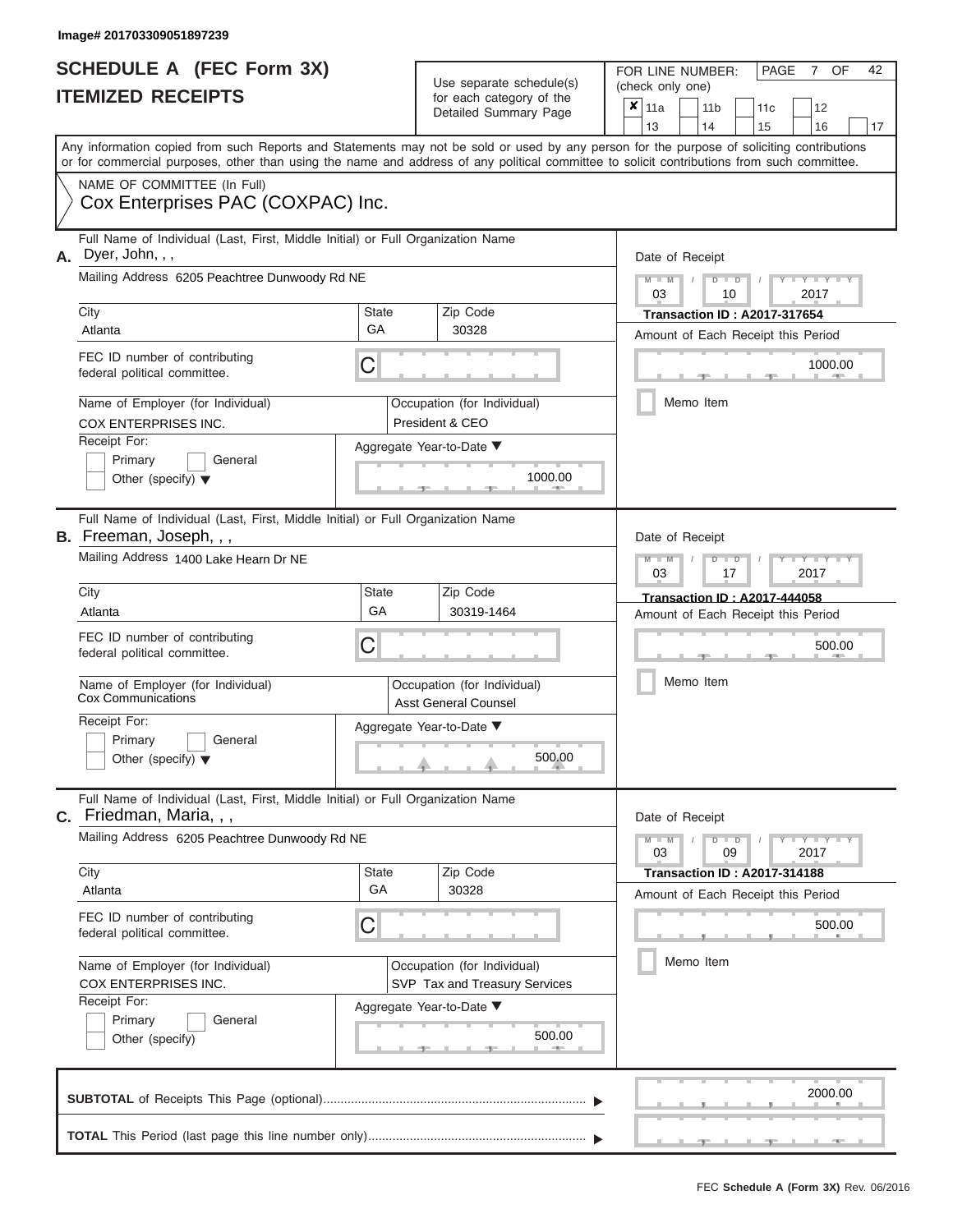|                          | <b>SCHEDULE A (FEC Form 3X)</b> |
|--------------------------|---------------------------------|
| <b>ITEMIZED RECEIPTS</b> |                                 |

Use separate schedule(s) (check only one) for each category of the  $\sqrt{2}$ 

FOR LINE NUMBER:<br>(check only one)

PAGE 8 OF 42

| <u>IIEMIZED RECEIPIS</u>                                                                                                                                                                                                                                                                |                                                                                                                                 |                                          | for each category of the<br>Detailed Summary Page |                                     | X<br>11a<br>13                               |                                                                           | 11 <sub>b</sub><br>14   |                 | 11c<br>15                                                                 | 12<br>16                            | 17              |  |  |  |  |  |  |
|-----------------------------------------------------------------------------------------------------------------------------------------------------------------------------------------------------------------------------------------------------------------------------------------|---------------------------------------------------------------------------------------------------------------------------------|------------------------------------------|---------------------------------------------------|-------------------------------------|----------------------------------------------|---------------------------------------------------------------------------|-------------------------|-----------------|---------------------------------------------------------------------------|-------------------------------------|-----------------|--|--|--|--|--|--|
| Any information copied from such Reports and Statements may not be sold or used by any person for the purpose of soliciting contributions<br>or for commercial purposes, other than using the name and address of any political committee to solicit contributions from such committee. |                                                                                                                                 |                                          |                                                   |                                     |                                              |                                                                           |                         |                 |                                                                           |                                     |                 |  |  |  |  |  |  |
| NAME OF COMMITTEE (In Full)<br>Cox Enterprises PAC (COXPAC) Inc.                                                                                                                                                                                                                        |                                                                                                                                 |                                          |                                                   |                                     |                                              |                                                                           |                         |                 |                                                                           |                                     |                 |  |  |  |  |  |  |
| А.                                                                                                                                                                                                                                                                                      | Full Name of Individual (Last, First, Middle Initial) or Full Organization Name<br>Gray, Nancy, , ,                             |                                          |                                                   |                                     | Date of Receipt                              |                                                                           |                         |                 |                                                                           |                                     |                 |  |  |  |  |  |  |
|                                                                                                                                                                                                                                                                                         | Mailing Address 305 S Congress Ave                                                                                              |                                          |                                                   |                                     |                                              | $Y - Y$<br>2017<br>03<br>17                                               |                         |                 |                                                                           |                                     |                 |  |  |  |  |  |  |
|                                                                                                                                                                                                                                                                                         | City<br>Austin                                                                                                                  | <b>State</b><br>ТX                       |                                                   | Zip Code<br>78701                   |                                              | <b>Transaction ID: A2017-444010</b><br>Amount of Each Receipt this Period |                         |                 |                                                                           |                                     |                 |  |  |  |  |  |  |
|                                                                                                                                                                                                                                                                                         | FEC ID number of contributing<br>federal political committee.                                                                   | С                                        |                                                   | 1000.00                             |                                              |                                                                           |                         |                 |                                                                           |                                     |                 |  |  |  |  |  |  |
|                                                                                                                                                                                                                                                                                         | Name of Employer (for Individual)<br>Cox Media Group                                                                            | Occupation (for Individual)<br>Publisher |                                                   |                                     |                                              | Memo Item                                                                 |                         |                 |                                                                           |                                     |                 |  |  |  |  |  |  |
|                                                                                                                                                                                                                                                                                         | Receipt For:<br>Primary<br>General<br>Other (specify) $\blacktriangledown$                                                      | Aggregate Year-to-Date ▼<br>1000.00      |                                                   |                                     |                                              |                                                                           |                         |                 |                                                                           |                                     |                 |  |  |  |  |  |  |
| Full Name of Individual (Last, First, Middle Initial) or Full Organization Name<br><b>B.</b> Hammer, Thomas, , ,                                                                                                                                                                        |                                                                                                                                 |                                          |                                                   |                                     |                                              |                                                                           |                         | Date of Receipt |                                                                           |                                     |                 |  |  |  |  |  |  |
|                                                                                                                                                                                                                                                                                         | Mailing Address 2100 Rockfill Rd                                                                                                |                                          |                                                   |                                     |                                              |                                                                           | Y L<br>2017<br>03<br>09 |                 |                                                                           |                                     |                 |  |  |  |  |  |  |
|                                                                                                                                                                                                                                                                                         | City<br>Fort Myers                                                                                                              | <b>State</b>                             | Zip Code<br>33916-4816                            |                                     |                                              |                                                                           |                         |                 | <b>Transaction ID: A2017-314189</b><br>Amount of Each Receipt this Period |                                     |                 |  |  |  |  |  |  |
| FEC ID number of contributing<br>С<br>federal political committee.                                                                                                                                                                                                                      |                                                                                                                                 |                                          |                                                   |                                     |                                              | 1000.00                                                                   |                         |                 |                                                                           |                                     |                 |  |  |  |  |  |  |
|                                                                                                                                                                                                                                                                                         | Name of Employer (for Individual)<br>AutoTrader.com                                                                             |                                          | GM                                                | Occupation (for Individual)         | Memo Item                                    |                                                                           |                         |                 |                                                                           |                                     |                 |  |  |  |  |  |  |
|                                                                                                                                                                                                                                                                                         | Receipt For:<br>Primary<br>General<br>Other (specify) $\blacktriangledown$                                                      |                                          |                                                   | Aggregate Year-to-Date ▼<br>1000.00 |                                              |                                                                           |                         |                 |                                                                           |                                     |                 |  |  |  |  |  |  |
|                                                                                                                                                                                                                                                                                         | Full Name of Individual (Last, First, Middle Initial) or Full Organization Name<br>$c.$ Hart, Kevin, , ,                        |                                          |                                                   |                                     |                                              | Date of Receipt                                                           |                         |                 |                                                                           |                                     |                 |  |  |  |  |  |  |
|                                                                                                                                                                                                                                                                                         | Mailing Address 3755 Mansell Rd Ste 200                                                                                         |                                          |                                                   |                                     |                                              | 03                                                                        |                         | $\overline{D}$  | $\Box$<br>17                                                              |                                     | $Y - Y$<br>2017 |  |  |  |  |  |  |
|                                                                                                                                                                                                                                                                                         | City<br>Atlanta                                                                                                                 | State<br>GA                              |                                                   | Zip Code<br>30328                   |                                              |                                                                           |                         |                 |                                                                           | <b>Transaction ID: A2017-444060</b> |                 |  |  |  |  |  |  |
|                                                                                                                                                                                                                                                                                         | FEC ID number of contributing<br>federal political committee.                                                                   |                                          |                                                   |                                     | Amount of Each Receipt this Period<br>500.00 |                                                                           |                         |                 |                                                                           |                                     |                 |  |  |  |  |  |  |
|                                                                                                                                                                                                                                                                                         | Name of Employer (for Individual)<br>Occupation (for Individual)<br><b>Cox Communications</b><br>EVP & Chief Technology Officer |                                          |                                                   |                                     |                                              | Memo Item                                                                 |                         |                 |                                                                           |                                     |                 |  |  |  |  |  |  |
|                                                                                                                                                                                                                                                                                         | Receipt For:<br>Aggregate Year-to-Date ▼<br>Primary<br>General<br>500.00<br>Other (specify)                                     |                                          |                                                   |                                     |                                              |                                                                           |                         |                 |                                                                           |                                     |                 |  |  |  |  |  |  |
|                                                                                                                                                                                                                                                                                         |                                                                                                                                 |                                          |                                                   |                                     |                                              |                                                                           |                         |                 |                                                                           |                                     | 2500.00         |  |  |  |  |  |  |
|                                                                                                                                                                                                                                                                                         |                                                                                                                                 |                                          |                                                   |                                     |                                              |                                                                           |                         |                 |                                                                           |                                     |                 |  |  |  |  |  |  |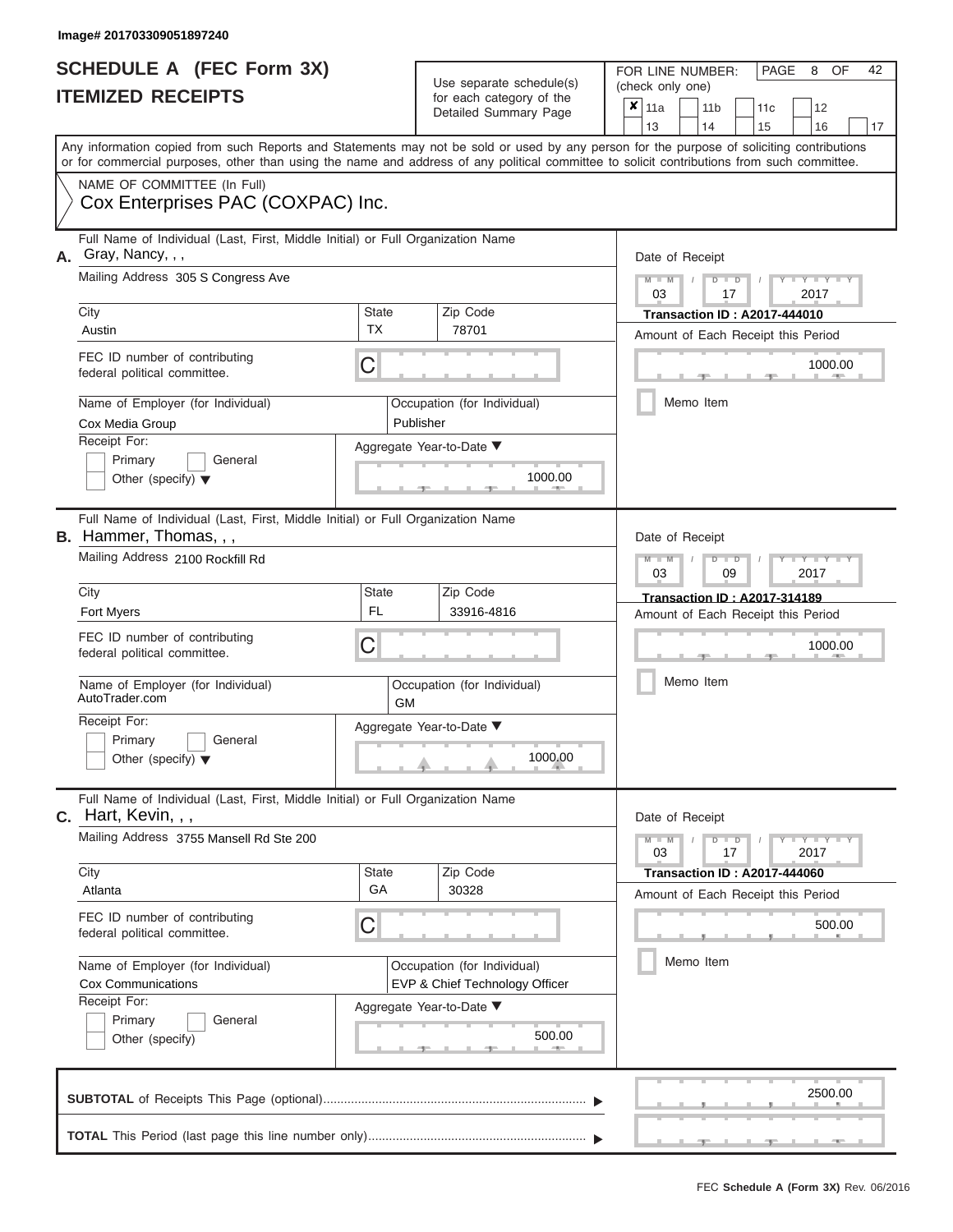|                          | <b>SCHEDULE A (FEC Form 3X)</b> |
|--------------------------|---------------------------------|
| <b>ITEMIZED RECEIPTS</b> |                                 |

Use separate schedule(s) for each category of the  $\sum_{n=1}^{\infty}$ 

FOR LINE NUMBER:<br>(check only one)

PAGE 9 OF 42

|                                                                                                                   |                                                                                                                                                                                                                                                                                         |                    | $\frac{1}{2}$<br>Detailed Summary Page                        |                                                              | ×<br>11a<br>13                               |                         | 11 <sub>b</sub><br>14                                                     | 11 <sub>c</sub>                                                    | 12<br>16 |    |  |  |  |  |  |  |
|-------------------------------------------------------------------------------------------------------------------|-----------------------------------------------------------------------------------------------------------------------------------------------------------------------------------------------------------------------------------------------------------------------------------------|--------------------|---------------------------------------------------------------|--------------------------------------------------------------|----------------------------------------------|-------------------------|---------------------------------------------------------------------------|--------------------------------------------------------------------|----------|----|--|--|--|--|--|--|
|                                                                                                                   | Any information copied from such Reports and Statements may not be sold or used by any person for the purpose of soliciting contributions<br>or for commercial purposes, other than using the name and address of any political committee to solicit contributions from such committee. |                    |                                                               |                                                              |                                              |                         |                                                                           | 15                                                                 |          | 17 |  |  |  |  |  |  |
|                                                                                                                   | NAME OF COMMITTEE (In Full)<br>Cox Enterprises PAC (COXPAC) Inc.                                                                                                                                                                                                                        |                    |                                                               |                                                              |                                              |                         |                                                                           |                                                                    |          |    |  |  |  |  |  |  |
|                                                                                                                   | Full Name of Individual (Last, First, Middle Initial) or Full Organization Name<br>Kennedy, James, , ,<br>Mailing Address 6205 Peachtree Dunwoody Rd NE                                                                                                                                 |                    |                                                               |                                                              | Date of Receipt                              |                         |                                                                           |                                                                    |          |    |  |  |  |  |  |  |
|                                                                                                                   |                                                                                                                                                                                                                                                                                         |                    |                                                               |                                                              | $M - M$<br>$D$ $D$<br>03<br>2017<br>09       |                         |                                                                           |                                                                    |          |    |  |  |  |  |  |  |
|                                                                                                                   | City<br><b>State</b><br>Zip Code<br>GA<br>30328<br>Atlanta                                                                                                                                                                                                                              |                    |                                                               |                                                              |                                              |                         | <b>Transaction ID: A2017-314187</b><br>Amount of Each Receipt this Period |                                                                    |          |    |  |  |  |  |  |  |
|                                                                                                                   | FEC ID number of contributing<br>С<br>federal political committee.                                                                                                                                                                                                                      |                    |                                                               |                                                              |                                              | 1000.00                 |                                                                           |                                                                    |          |    |  |  |  |  |  |  |
|                                                                                                                   | Name of Employer (for Individual)<br>Occupation (for Individual)<br>COX ENTERPRISES INC.<br>Chairman Cox Enterprises                                                                                                                                                                    |                    |                                                               |                                                              |                                              |                         | Memo Item                                                                 |                                                                    |          |    |  |  |  |  |  |  |
| Receipt For:<br>Aggregate Year-to-Date ▼<br>Primary<br>General<br>1000.00<br>Other (specify) $\blacktriangledown$ |                                                                                                                                                                                                                                                                                         |                    |                                                               |                                                              |                                              |                         |                                                                           |                                                                    |          |    |  |  |  |  |  |  |
|                                                                                                                   | Full Name of Individual (Last, First, Middle Initial) or Full Organization Name<br><b>B.</b> Leamer, Marybeth, , ,                                                                                                                                                                      | Date of Receipt    |                                                               |                                                              |                                              |                         |                                                                           |                                                                    |          |    |  |  |  |  |  |  |
|                                                                                                                   | Mailing Address 6205 Peachtree Dunwoody Rd NE                                                                                                                                                                                                                                           |                    |                                                               | $M - M$<br>03                                                |                                              | $\overline{\mathsf{D}}$ | $\blacksquare$<br>09                                                      | 2017                                                               |          |    |  |  |  |  |  |  |
|                                                                                                                   | City<br>Atlanta                                                                                                                                                                                                                                                                         | <b>State</b><br>GA | Zip Code<br>30328                                             |                                                              |                                              |                         |                                                                           | Transaction ID: A2017-314185<br>Amount of Each Receipt this Period |          |    |  |  |  |  |  |  |
|                                                                                                                   | FEC ID number of contributing<br>federal political committee.                                                                                                                                                                                                                           |                    | 1000.00                                                       |                                                              |                                              |                         |                                                                           |                                                                    |          |    |  |  |  |  |  |  |
|                                                                                                                   | Name of Employer (for Individual)<br><b>COX ENTERPRISES INC.</b>                                                                                                                                                                                                                        |                    | Occupation (for Individual)<br>EVP HR & Administration        |                                                              | Memo Item                                    |                         |                                                                           |                                                                    |          |    |  |  |  |  |  |  |
|                                                                                                                   | Receipt For:<br>Primary<br>General<br>Other (specify) $\blacktriangledown$                                                                                                                                                                                                              |                    | Aggregate Year-to-Date ▼<br>1000.00                           |                                                              |                                              |                         |                                                                           |                                                                    |          |    |  |  |  |  |  |  |
|                                                                                                                   | Full Name of Individual (Last, First, Middle Initial) or Full Organization Name<br>$C.$ Lesesne, Joab, , ,                                                                                                                                                                              |                    |                                                               |                                                              |                                              |                         | Date of Receipt                                                           |                                                                    |          |    |  |  |  |  |  |  |
|                                                                                                                   | Mailing Address 975 F Street NW Ste 300                                                                                                                                                                                                                                                 |                    |                                                               | $M - M$<br>$Y - Y - I$<br>$\blacksquare$<br>03<br>09<br>2017 |                                              |                         |                                                                           |                                                                    |          |    |  |  |  |  |  |  |
|                                                                                                                   | City<br>Washington                                                                                                                                                                                                                                                                      | <b>State</b><br>DC | Zip Code<br>20004                                             |                                                              |                                              |                         |                                                                           | <b>Transaction ID: A2017-314184</b>                                |          |    |  |  |  |  |  |  |
|                                                                                                                   | FEC ID number of contributing<br>federal political committee.                                                                                                                                                                                                                           | С                  |                                                               |                                                              | Amount of Each Receipt this Period<br>500.00 |                         |                                                                           |                                                                    |          |    |  |  |  |  |  |  |
| Name of Employer (for Individual)<br>COX ENTERPRISES INC.                                                         |                                                                                                                                                                                                                                                                                         |                    | Occupation (for Individual)<br>SVP Public Policy & Gov Affair | Memo Item                                                    |                                              |                         |                                                                           |                                                                    |          |    |  |  |  |  |  |  |
|                                                                                                                   | Receipt For:<br>Aggregate Year-to-Date ▼<br>Primary<br>General<br>500.00<br>Other (specify)                                                                                                                                                                                             |                    |                                                               |                                                              |                                              |                         |                                                                           |                                                                    |          |    |  |  |  |  |  |  |
|                                                                                                                   |                                                                                                                                                                                                                                                                                         |                    |                                                               |                                                              |                                              |                         |                                                                           |                                                                    | 2500.00  |    |  |  |  |  |  |  |
|                                                                                                                   |                                                                                                                                                                                                                                                                                         |                    |                                                               |                                                              |                                              |                         |                                                                           |                                                                    |          |    |  |  |  |  |  |  |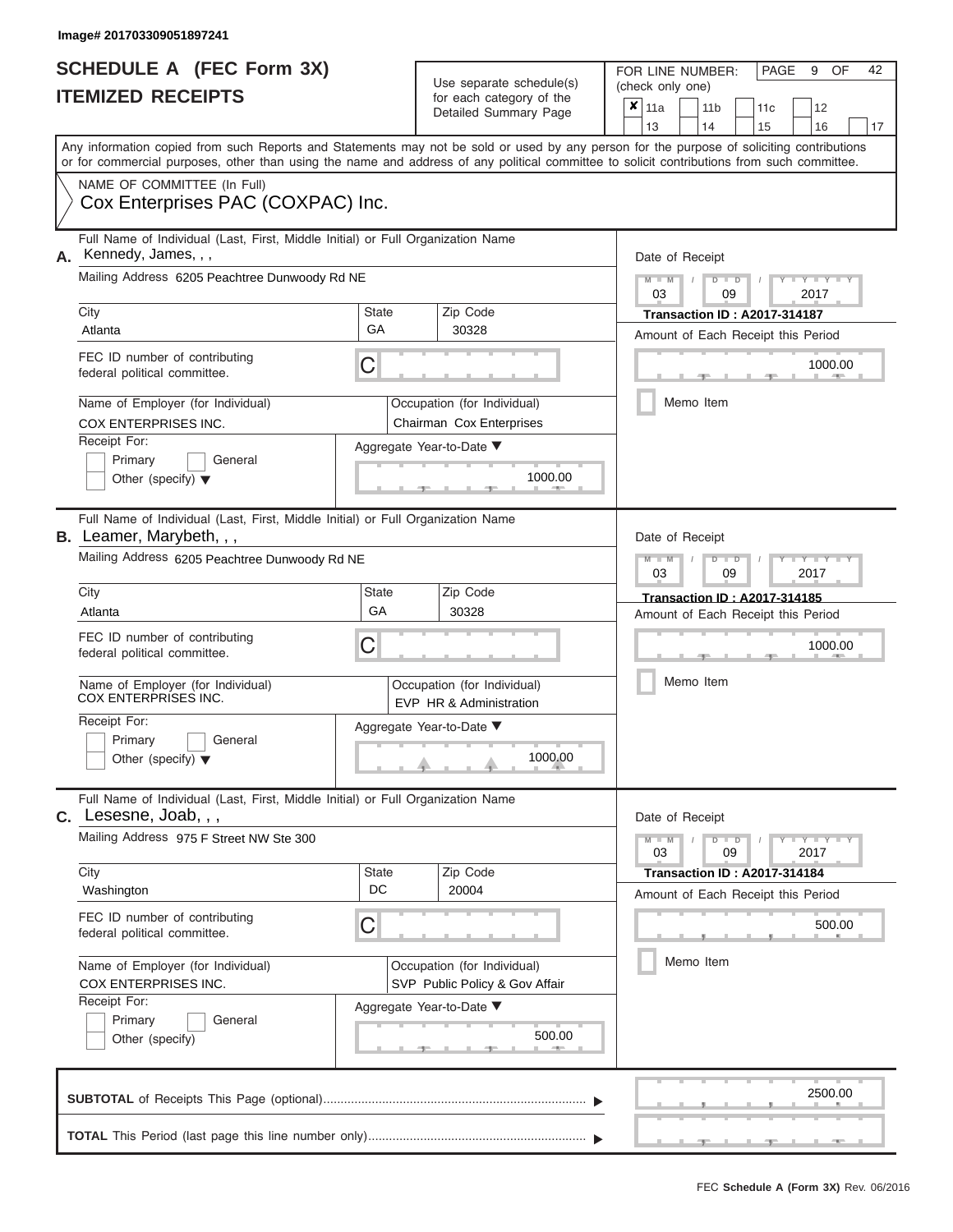#### **Image# 201703309051897242**

| <b>SCHEDULE A (FEC Form 3X)</b> |  |  |
|---------------------------------|--|--|
| <b>ITEMIZED RECEIPTS</b>        |  |  |

FOR LINE NUMBER:<br>(check only one) Use separate schedule(s)<br>for each category of the

|                                                                                                                                      |                                                                                                                                                                                                                                                                                         |                           |  | $\frac{1}{2}$<br>Detailed Summary Page                        |                                               | ×                                               | 11a<br>13       |       | 11 <sub>b</sub><br>14 |                           | 11 <sub>c</sub><br>15                                                    | 12                  | 16      | 17 |  |  |  |
|--------------------------------------------------------------------------------------------------------------------------------------|-----------------------------------------------------------------------------------------------------------------------------------------------------------------------------------------------------------------------------------------------------------------------------------------|---------------------------|--|---------------------------------------------------------------|-----------------------------------------------|-------------------------------------------------|-----------------|-------|-----------------------|---------------------------|--------------------------------------------------------------------------|---------------------|---------|----|--|--|--|
|                                                                                                                                      | Any information copied from such Reports and Statements may not be sold or used by any person for the purpose of soliciting contributions<br>or for commercial purposes, other than using the name and address of any political committee to solicit contributions from such committee. |                           |  |                                                               |                                               |                                                 |                 |       |                       |                           |                                                                          |                     |         |    |  |  |  |
|                                                                                                                                      | NAME OF COMMITTEE (In Full)<br>Cox Enterprises PAC (COXPAC) Inc.                                                                                                                                                                                                                        |                           |  |                                                               |                                               |                                                 |                 |       |                       |                           |                                                                          |                     |         |    |  |  |  |
| А.                                                                                                                                   | Full Name of Individual (Last, First, Middle Initial) or Full Organization Name<br>Lovallo, Lisa, , ,<br>Mailing Address 1440 East 15th Street                                                                                                                                          |                           |  |                                                               | Date of Receipt<br>$M - M$<br>$D$ $D$         |                                                 |                 |       |                       |                           |                                                                          |                     |         |    |  |  |  |
|                                                                                                                                      | City                                                                                                                                                                                                                                                                                    | <b>State</b>              |  | Zip Code                                                      |                                               | 02<br>2017<br>03<br>Transaction ID: A2017-94192 |                 |       |                       |                           |                                                                          |                     |         |    |  |  |  |
|                                                                                                                                      | Tucson                                                                                                                                                                                                                                                                                  | AZ                        |  | 85719-6400                                                    | Amount of Each Receipt this Period            |                                                 |                 |       |                       |                           |                                                                          |                     |         |    |  |  |  |
| FEC ID number of contributing<br>C<br>federal political committee.                                                                   |                                                                                                                                                                                                                                                                                         |                           |  |                                                               |                                               |                                                 |                 | 80.00 |                       |                           |                                                                          |                     |         |    |  |  |  |
| Name of Employer (for Individual)<br>Occupation (for Individual)<br>Market Vice President 3<br><b>Cox Communications</b>             |                                                                                                                                                                                                                                                                                         |                           |  |                                                               |                                               |                                                 |                 |       | Memo Item             |                           |                                                                          |                     |         |    |  |  |  |
| Receipt For:<br>Aggregate Year-to-Date ▼<br>Primary<br>General<br>240.00<br>Other (specify) $\blacktriangledown$                     |                                                                                                                                                                                                                                                                                         |                           |  |                                                               |                                               |                                                 |                 |       |                       |                           |                                                                          |                     |         |    |  |  |  |
|                                                                                                                                      | Full Name of Individual (Last, First, Middle Initial) or Full Organization Name<br>B. Mallace, Francie, , ,<br>Date of Receipt                                                                                                                                                          |                           |  |                                                               |                                               |                                                 |                 |       |                       |                           |                                                                          |                     |         |    |  |  |  |
|                                                                                                                                      | Mailing Address 350 10th Ave Ste 500<br>Suite 111                                                                                                                                                                                                                                       |                           |  | $M - M$<br>$D$ $D$<br>Y Y<br>02<br>2017<br>03                 |                                               |                                                 |                 |       |                       |                           |                                                                          |                     |         |    |  |  |  |
|                                                                                                                                      | City<br>Phoenix                                                                                                                                                                                                                                                                         | <b>State</b><br><b>AZ</b> |  | Zip Code<br>85004-4510                                        |                                               |                                                 |                 |       |                       |                           | <b>Transaction ID: A2017-94143</b><br>Amount of Each Receipt this Period |                     |         |    |  |  |  |
| FEC ID number of contributing<br>C<br>federal political committee.<br>Name of Employer (for Individual)<br><b>Cox Communications</b> |                                                                                                                                                                                                                                                                                         |                           |  |                                                               |                                               | 80.00<br>Memo Item                              |                 |       |                       |                           |                                                                          |                     |         |    |  |  |  |
|                                                                                                                                      |                                                                                                                                                                                                                                                                                         |                           |  | Occupation (for Individual)<br>VP, Media Sales                |                                               |                                                 |                 |       |                       |                           |                                                                          |                     |         |    |  |  |  |
|                                                                                                                                      | Receipt For:<br>Primary<br>General<br>Other (specify) $\blacktriangledown$                                                                                                                                                                                                              |                           |  | Aggregate Year-to-Date ▼<br>240.00                            |                                               |                                                 |                 |       |                       |                           |                                                                          |                     |         |    |  |  |  |
|                                                                                                                                      | Full Name of Individual (Last, First, Middle Initial) or Full Organization Name<br>$C.$ O'Neil, Mark, , ,                                                                                                                                                                               |                           |  |                                                               |                                               |                                                 | Date of Receipt |       |                       |                           |                                                                          |                     |         |    |  |  |  |
|                                                                                                                                      | Mailing Address 3003 Summit Blvd FI 200                                                                                                                                                                                                                                                 |                           |  |                                                               |                                               |                                                 | $M - M$<br>03   |       |                       | D<br>$\blacksquare$<br>09 |                                                                          | $Y - Y - I$<br>2017 |         |    |  |  |  |
|                                                                                                                                      | City<br>Atlanta                                                                                                                                                                                                                                                                         | State<br>GA               |  | Zip Code<br>30319                                             |                                               |                                                 |                 |       |                       |                           | <b>Transaction ID: A2017-314183</b>                                      |                     |         |    |  |  |  |
|                                                                                                                                      | FEC ID number of contributing<br>federal political committee.                                                                                                                                                                                                                           |                           |  |                                                               | Amount of Each Receipt this Period<br>2500.00 |                                                 |                 |       |                       |                           |                                                                          |                     |         |    |  |  |  |
| Name of Employer (for Individual)<br>AutoTrader.com                                                                                  |                                                                                                                                                                                                                                                                                         |                           |  | Occupation (for Individual)<br><b>Chief Operating Officer</b> | Memo Item                                     |                                                 |                 |       |                       |                           |                                                                          |                     |         |    |  |  |  |
| Receipt For:<br>Aggregate Year-to-Date ▼<br>Primary<br>General<br>2500.00<br>Other (specify)                                         |                                                                                                                                                                                                                                                                                         |                           |  |                                                               |                                               |                                                 |                 |       |                       |                           |                                                                          |                     |         |    |  |  |  |
|                                                                                                                                      |                                                                                                                                                                                                                                                                                         |                           |  |                                                               |                                               |                                                 |                 |       |                       |                           |                                                                          |                     | 2660.00 |    |  |  |  |
|                                                                                                                                      |                                                                                                                                                                                                                                                                                         |                           |  |                                                               |                                               |                                                 |                 |       |                       |                           |                                                                          |                     |         |    |  |  |  |

PAGE 10 OF 42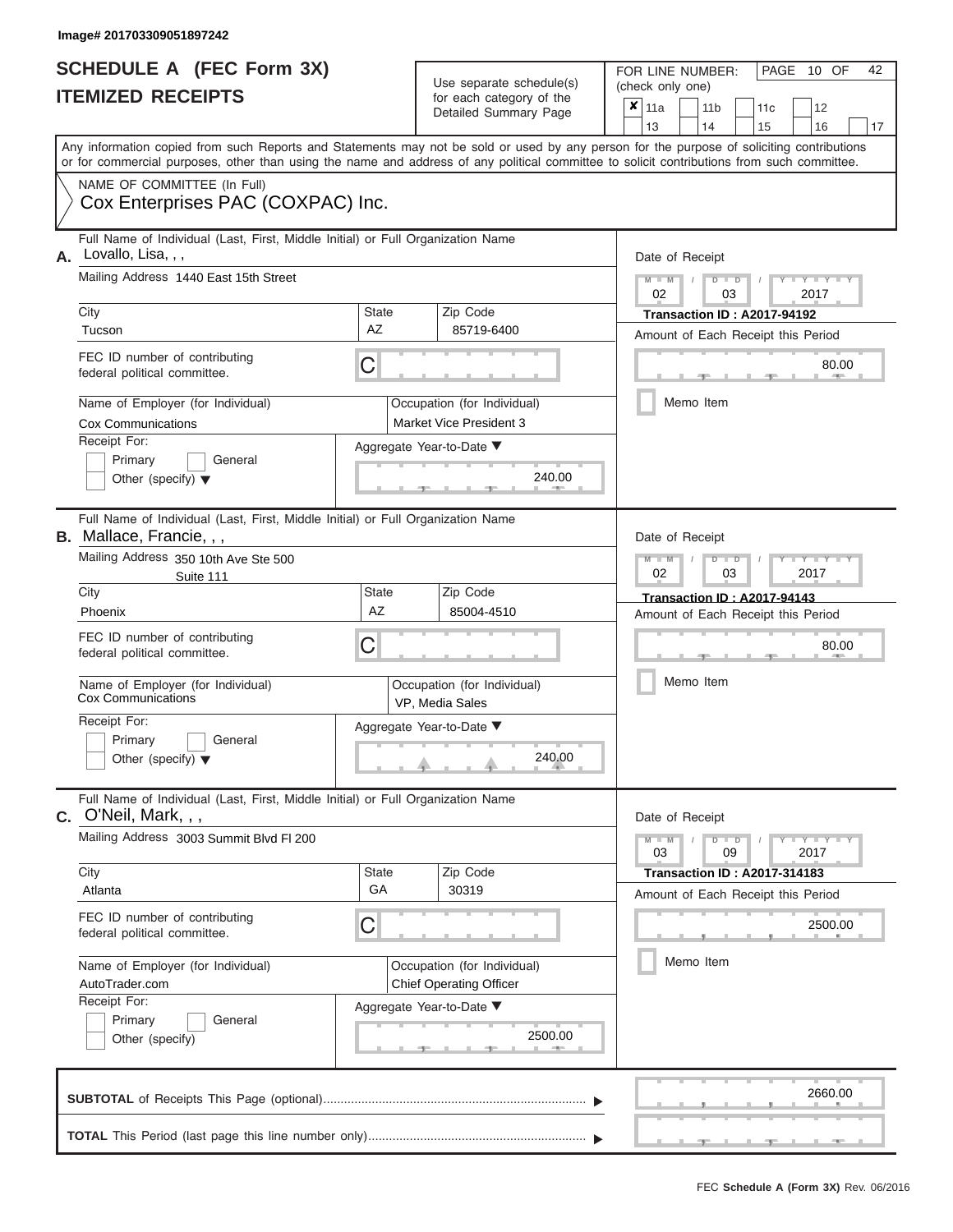#### **Image# 201703309051897243**

|                          | <b>SCHEDULE A (FEC Form 3X)</b> |
|--------------------------|---------------------------------|
| <b>ITEMIZED RECEIPTS</b> |                                 |

FOR LINE NUMBER: Use separate schedule(s) (check only one)<br>for each category of the  $\begin{array}{|c|c|c|c|c|}\n\hline\n\text{Initial Summary goes} & & \text{with } & \text{with } & \text{with } & \text{with } & \text{with } & \text{with } & \text{with } & \text{with } & \text{with } & \text{with } & \text{with } & \text{with } & \text{with } & \text{with } & \text{with } & \text{with } & \text{with } & \text{with } & \text{with } & \text{with } & \text$ 

|                                                                                                                                                                                                                                                                                         |                                                    | Detailed Summary Page                                  | x<br> 11a<br>11 <sub>b</sub><br>12<br>11c<br>13<br>14<br>15<br>16<br>17   |  |  |  |  |  |  |  |  |
|-----------------------------------------------------------------------------------------------------------------------------------------------------------------------------------------------------------------------------------------------------------------------------------------|----------------------------------------------------|--------------------------------------------------------|---------------------------------------------------------------------------|--|--|--|--|--|--|--|--|
| Any information copied from such Reports and Statements may not be sold or used by any person for the purpose of soliciting contributions<br>or for commercial purposes, other than using the name and address of any political committee to solicit contributions from such committee. |                                                    |                                                        |                                                                           |  |  |  |  |  |  |  |  |
| NAME OF COMMITTEE (In Full)<br>Cox Enterprises PAC (COXPAC) Inc.                                                                                                                                                                                                                        |                                                    |                                                        |                                                                           |  |  |  |  |  |  |  |  |
| Full Name of Individual (Last, First, Middle Initial) or Full Organization Name<br>Odorisio, John, , ,<br>А.                                                                                                                                                                            | Date of Receipt                                    |                                                        |                                                                           |  |  |  |  |  |  |  |  |
| Mailing Address 730 Route 68<br>P.O. Box 188                                                                                                                                                                                                                                            |                                                    |                                                        | Y<br>т<br>$D$ $D$<br>03<br>21<br>2017                                     |  |  |  |  |  |  |  |  |
| City<br>Bordentown                                                                                                                                                                                                                                                                      | State<br>NJ                                        | Zip Code<br>08505-4412                                 | <b>Transaction ID: A2017-448700</b><br>Amount of Each Receipt this Period |  |  |  |  |  |  |  |  |
| FEC ID number of contributing<br>federal political committee.                                                                                                                                                                                                                           | С                                                  |                                                        | 500.00                                                                    |  |  |  |  |  |  |  |  |
| Name of Employer (for Individual)<br>AutoTrader.com                                                                                                                                                                                                                                     |                                                    | Occupation (for Individual)<br>AGM-Customer            | Memo Item                                                                 |  |  |  |  |  |  |  |  |
| Receipt For:<br>Primary<br>General<br>Other (specify) $\blacktriangledown$                                                                                                                                                                                                              | Aggregate Year-to-Date ▼<br>500.00                 |                                                        |                                                                           |  |  |  |  |  |  |  |  |
| Full Name of Individual (Last, First, Middle Initial) or Full Organization Name<br>B. Parandjuk, Christi, , ,<br>Date of Receipt                                                                                                                                                        |                                                    |                                                        |                                                                           |  |  |  |  |  |  |  |  |
| Mailing Address 6205 Peachtree Dunwoody Rd NE                                                                                                                                                                                                                                           | т<br>$D$ $D$<br>03<br>09<br>2017                   |                                                        |                                                                           |  |  |  |  |  |  |  |  |
| City<br>Atlanta                                                                                                                                                                                                                                                                         | <b>State</b><br>GA                                 | Zip Code<br>30328-4524                                 | <b>Transaction ID: A2017-314181</b><br>Amount of Each Receipt this Period |  |  |  |  |  |  |  |  |
| FEC ID number of contributing<br>federal political committee.                                                                                                                                                                                                                           | С                                                  |                                                        | 500.00                                                                    |  |  |  |  |  |  |  |  |
| Name of Employer (for Individual)<br>AutoTrader.com                                                                                                                                                                                                                                     |                                                    | Occupation (for Individual)<br>Sr Dir, Cox Auto Events | Memo Item                                                                 |  |  |  |  |  |  |  |  |
| Receipt For:<br>Primary<br>General<br>Other (specify) $\blacktriangledown$                                                                                                                                                                                                              |                                                    | Aggregate Year-to-Date ▼<br>500.00                     |                                                                           |  |  |  |  |  |  |  |  |
| Full Name of Individual (Last, First, Middle Initial) or Full Organization Name<br>C. Patterson, Belinda, , ,                                                                                                                                                                           |                                                    |                                                        | Date of Receipt                                                           |  |  |  |  |  |  |  |  |
| Mailing Address 1400 Lake Hearn Dr NE                                                                                                                                                                                                                                                   |                                                    |                                                        | $Y = Y =$<br>$\overline{\mathsf{M}}$<br>$D$ $D$<br>03<br>17<br>2017       |  |  |  |  |  |  |  |  |
| City<br>Atlanta                                                                                                                                                                                                                                                                         | <b>State</b><br>GA                                 | Zip Code<br>30319-1464                                 | <b>Transaction ID: A2017-443169</b><br>Amount of Each Receipt this Period |  |  |  |  |  |  |  |  |
| FEC ID number of contributing<br>federal political committee.                                                                                                                                                                                                                           | С                                                  |                                                        |                                                                           |  |  |  |  |  |  |  |  |
| Name of Employer (for Individual)<br><b>Cox Communications</b><br>Receipt For:                                                                                                                                                                                                          | Occupation (for Individual)<br>VP, People Services |                                                        |                                                                           |  |  |  |  |  |  |  |  |
| Primary<br>General<br>Other (specify)                                                                                                                                                                                                                                                   |                                                    | Aggregate Year-to-Date ▼<br>500.00<br><b>ARTISE</b>    |                                                                           |  |  |  |  |  |  |  |  |
| 1500.00                                                                                                                                                                                                                                                                                 |                                                    |                                                        |                                                                           |  |  |  |  |  |  |  |  |

PAGE 11 OF 42

 $\Box$ 

 $\Box$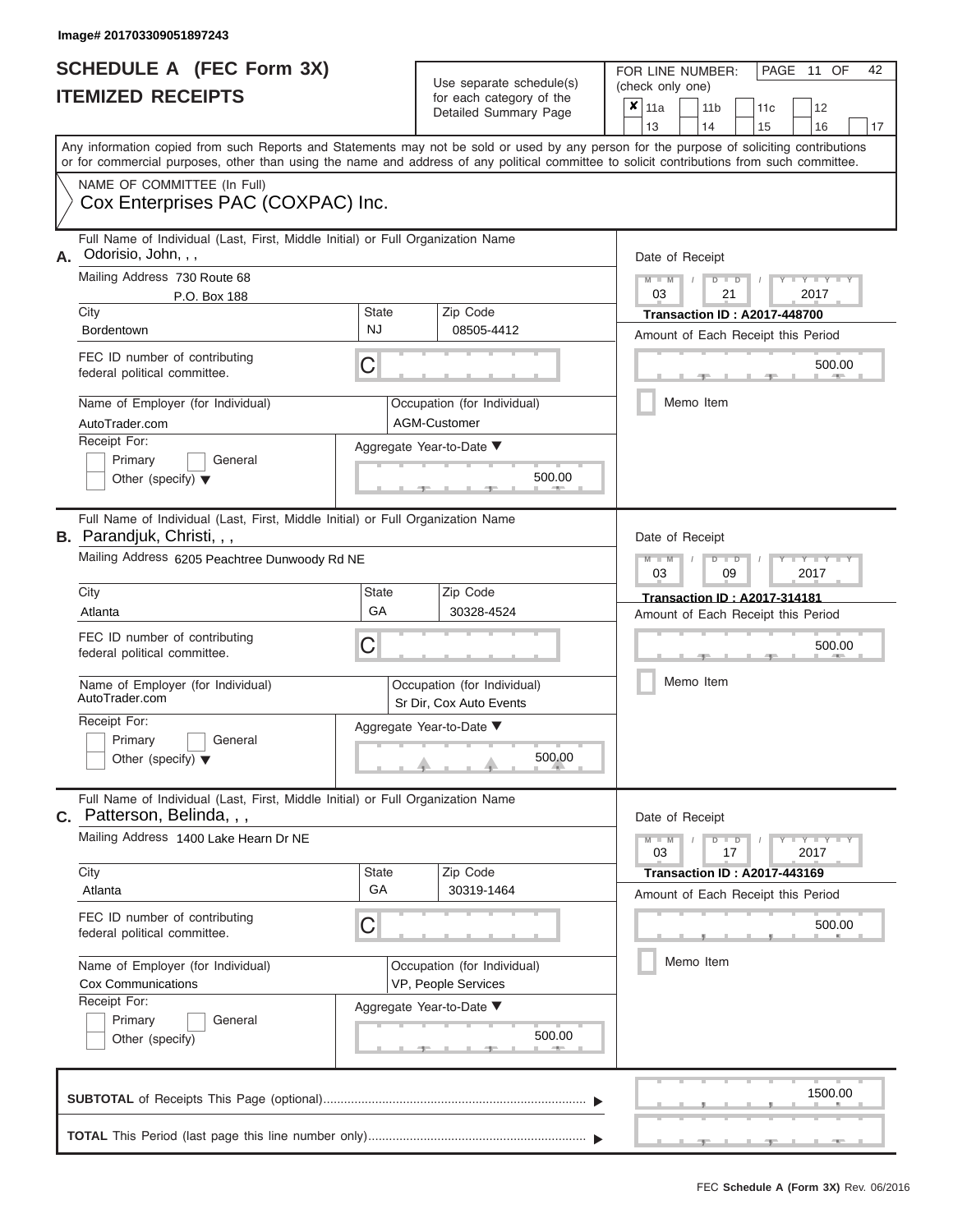|                          | <b>SCHEDULE A (FEC Form 3X)</b> |
|--------------------------|---------------------------------|
| <b>ITEMIZED RECEIPTS</b> |                                 |

Use separate schedule(s) for each category of the  $\frac{C_1}{C_2}$ 

FOR LINE NUMBER:<br>(check only one)

PAGE 12 OF 42

|                                                                                                                                |                                                                                                                                                                                                                                                                                         |                                                        | $\frac{1}{2}$<br>Detailed Summary Page                | ×                | 11a<br>13                                                    |          | 11 <sub>b</sub><br>14 | 11 <sub>c</sub><br>15                                             | 12<br>16 | 17 |  |  |  |  |
|--------------------------------------------------------------------------------------------------------------------------------|-----------------------------------------------------------------------------------------------------------------------------------------------------------------------------------------------------------------------------------------------------------------------------------------|--------------------------------------------------------|-------------------------------------------------------|------------------|--------------------------------------------------------------|----------|-----------------------|-------------------------------------------------------------------|----------|----|--|--|--|--|
|                                                                                                                                | Any information copied from such Reports and Statements may not be sold or used by any person for the purpose of soliciting contributions<br>or for commercial purposes, other than using the name and address of any political committee to solicit contributions from such committee. |                                                        |                                                       |                  |                                                              |          |                       |                                                                   |          |    |  |  |  |  |
|                                                                                                                                | NAME OF COMMITTEE (In Full)<br>Cox Enterprises PAC (COXPAC) Inc.                                                                                                                                                                                                                        |                                                        |                                                       |                  |                                                              |          |                       |                                                                   |          |    |  |  |  |  |
| Α.                                                                                                                             | Full Name of Individual (Last, First, Middle Initial) or Full Organization Name<br>Phillips, Paul, , ,<br>Mailing Address 1700 Vegas Drive                                                                                                                                              | Date of Receipt<br>$M - M$<br>$D$ $D$                  |                                                       |                  |                                                              |          |                       |                                                                   |          |    |  |  |  |  |
|                                                                                                                                |                                                                                                                                                                                                                                                                                         | <b>State</b>                                           | Zip Code                                              | 2017<br>03<br>17 |                                                              |          |                       |                                                                   |          |    |  |  |  |  |
|                                                                                                                                | City<br>Las Vegas                                                                                                                                                                                                                                                                       |                                                        | <b>Transaction ID: A2017-444011</b>                   |                  |                                                              |          |                       |                                                                   |          |    |  |  |  |  |
|                                                                                                                                | FEC ID number of contributing<br>federal political committee.                                                                                                                                                                                                                           | Amount of Each Receipt this Period<br>250.00           |                                                       |                  |                                                              |          |                       |                                                                   |          |    |  |  |  |  |
|                                                                                                                                | Name of Employer (for Individual)<br>Occupation (for Individual)<br>Cox Communications<br>Sr. Director, CB/HN Field Mark                                                                                                                                                                |                                                        |                                                       |                  |                                                              |          | Memo Item             |                                                                   |          |    |  |  |  |  |
| Receipt For:<br>Aggregate Year-to-Date ▼<br>Primary<br>General<br>250.00<br>Other (specify) $\blacktriangledown$<br>- 7 -      |                                                                                                                                                                                                                                                                                         |                                                        |                                                       |                  |                                                              |          |                       |                                                                   |          |    |  |  |  |  |
| Full Name of Individual (Last, First, Middle Initial) or Full Organization Name<br>B. Philpott, Joiava, , ,<br>Date of Receipt |                                                                                                                                                                                                                                                                                         |                                                        |                                                       |                  |                                                              |          |                       |                                                                   |          |    |  |  |  |  |
|                                                                                                                                | Mailing Address 1400 Lake Hearn Drive                                                                                                                                                                                                                                                   |                                                        |                                                       | 03               |                                                              | ⊪⊃<br>10 |                       | 2017                                                              |          |    |  |  |  |  |
|                                                                                                                                | City<br>Atlanta                                                                                                                                                                                                                                                                         | <b>State</b><br>GA                                     | Zip Code<br>30319-1464                                |                  |                                                              |          |                       | <b>Transaction ID: A2017-317655</b>                               |          |    |  |  |  |  |
|                                                                                                                                | FEC ID number of contributing<br>federal political committee.                                                                                                                                                                                                                           | С                                                      |                                                       |                  | Amount of Each Receipt this Period<br>500.00                 |          |                       |                                                                   |          |    |  |  |  |  |
|                                                                                                                                | Name of Employer (for Individual)<br><b>Cox Communications</b>                                                                                                                                                                                                                          |                                                        | Occupation (for Individual)<br>VP, Regulatory Affairs |                  | Memo Item                                                    |          |                       |                                                                   |          |    |  |  |  |  |
|                                                                                                                                | Receipt For:<br>Primary<br>General<br>Other (specify) $\blacktriangledown$                                                                                                                                                                                                              |                                                        | Aggregate Year-to-Date ▼<br>500.00                    |                  |                                                              |          |                       |                                                                   |          |    |  |  |  |  |
|                                                                                                                                | Full Name of Individual (Last, First, Middle Initial) or Full Organization Name<br><b>C.</b> Scanzano, Linda, , ,                                                                                                                                                                       |                                                        |                                                       |                  | Date of Receipt                                              |          |                       |                                                                   |          |    |  |  |  |  |
|                                                                                                                                | Mailing Address 1550 W. Deer Valley Road                                                                                                                                                                                                                                                |                                                        |                                                       |                  | $Y - Y - Y$<br>$M - M$<br>$\blacksquare$<br>02<br>03<br>2017 |          |                       |                                                                   |          |    |  |  |  |  |
|                                                                                                                                | City<br>Phoenix                                                                                                                                                                                                                                                                         | State<br>AZ                                            | Zip Code<br>85027-2121                                |                  |                                                              |          |                       | Transaction ID: A2017-94175<br>Amount of Each Receipt this Period |          |    |  |  |  |  |
|                                                                                                                                | FEC ID number of contributing<br>С<br>federal political committee.                                                                                                                                                                                                                      |                                                        |                                                       |                  |                                                              |          |                       |                                                                   | 80.00    |    |  |  |  |  |
|                                                                                                                                | Name of Employer (for Individual)<br>Cox Communications                                                                                                                                                                                                                                 | Occupation (for Individual)<br>VP, Field Customer Care | Memo Item                                             |                  |                                                              |          |                       |                                                                   |          |    |  |  |  |  |
|                                                                                                                                | Receipt For:<br>Aggregate Year-to-Date ▼<br>Primary<br>General<br>240.00<br>Other (specify)                                                                                                                                                                                             |                                                        |                                                       |                  |                                                              |          |                       |                                                                   |          |    |  |  |  |  |
|                                                                                                                                |                                                                                                                                                                                                                                                                                         |                                                        |                                                       |                  |                                                              |          |                       |                                                                   | 830.00   |    |  |  |  |  |
|                                                                                                                                |                                                                                                                                                                                                                                                                                         |                                                        |                                                       |                  |                                                              |          |                       |                                                                   |          |    |  |  |  |  |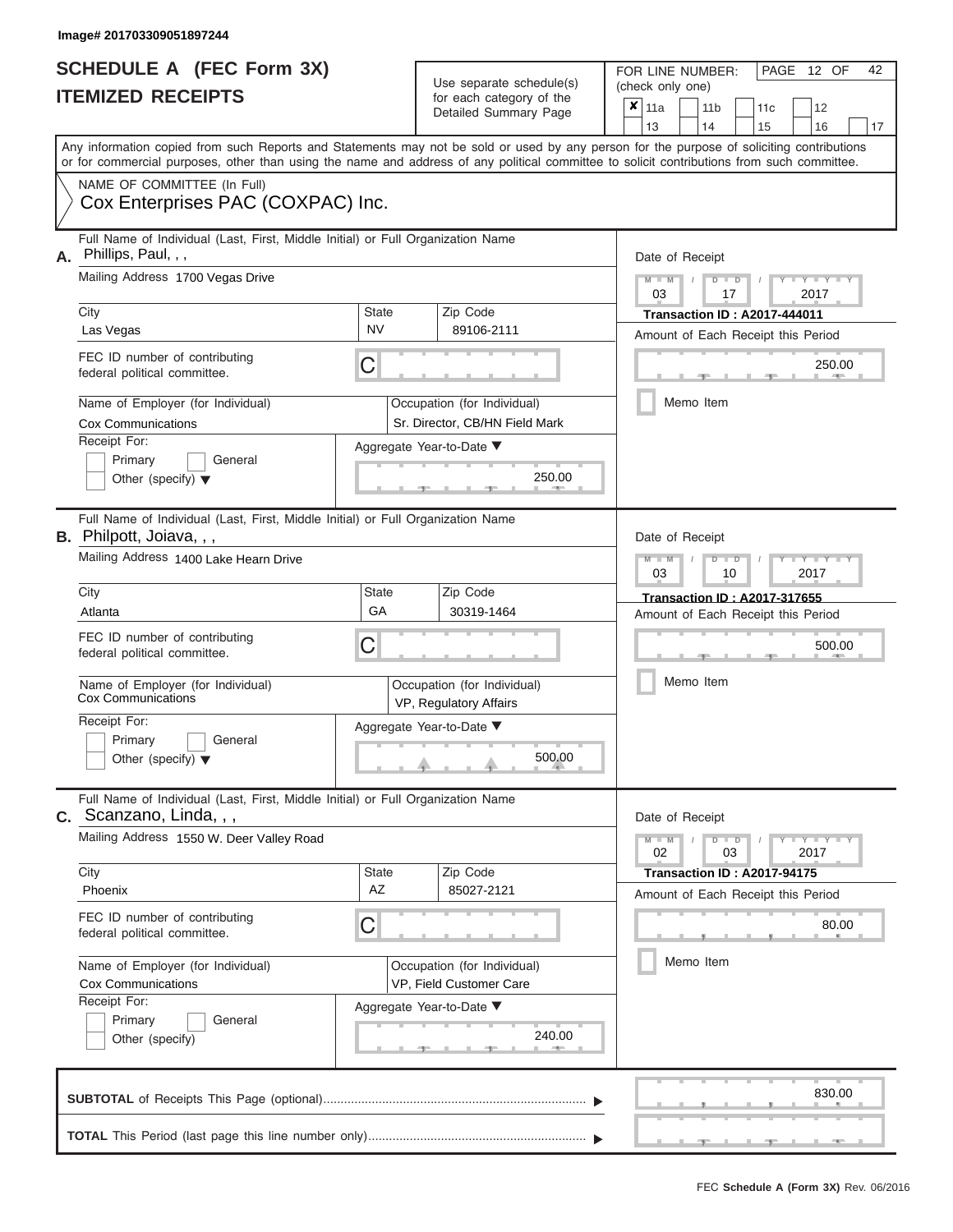|                          | <b>SCHEDULE A (FEC Form 3X)</b> |
|--------------------------|---------------------------------|
| <b>ITEMIZED RECEIPTS</b> |                                 |

FOR LINE NUMBER: Use separate schedule(s) (check only one)<br>for each category of the  $\begin{array}{|c|c|c|c|c|}\n\hline\n\text{Initial Summary goes} & & \text{with } & \text{with } & \text{with } & \text{with } & \text{with } & \text{with } & \text{with } & \text{with } & \text{with } & \text{with } & \text{with } & \text{with } & \text{with } & \text{with } & \text{with } & \text{with } & \text{with } & \text{with } & \text{with } & \text{with } & \text$ 

| <b>ILEMIZED RECEIPIS</b>                                                                                            | for each category of the<br>Detailed Summary Page                                                                                                                                                                                                                                       | $\pmb{\times}$<br>11a<br>11 <sub>b</sub><br>12<br>11c<br>13<br>14<br>15<br>16<br>17 |  |  |  |  |  |  |  |  |  |  |
|---------------------------------------------------------------------------------------------------------------------|-----------------------------------------------------------------------------------------------------------------------------------------------------------------------------------------------------------------------------------------------------------------------------------------|-------------------------------------------------------------------------------------|--|--|--|--|--|--|--|--|--|--|
|                                                                                                                     | Any information copied from such Reports and Statements may not be sold or used by any person for the purpose of soliciting contributions<br>or for commercial purposes, other than using the name and address of any political committee to solicit contributions from such committee. |                                                                                     |  |  |  |  |  |  |  |  |  |  |
| NAME OF COMMITTEE (In Full)<br>Cox Enterprises PAC (COXPAC) Inc.                                                    |                                                                                                                                                                                                                                                                                         |                                                                                     |  |  |  |  |  |  |  |  |  |  |
| Schwartz, Sanford, , ,<br>А.                                                                                        | Full Name of Individual (Last, First, Middle Initial) or Full Organization Name                                                                                                                                                                                                         | Date of Receipt                                                                     |  |  |  |  |  |  |  |  |  |  |
| Mailing Address 6205 Peachtree Dunwoody Rd NE                                                                       |                                                                                                                                                                                                                                                                                         | Y L Y L<br>D<br>D<br>03<br>09<br>2017                                               |  |  |  |  |  |  |  |  |  |  |
| City<br>Atlanta                                                                                                     | <b>State</b><br>Zip Code<br>GA<br>30328-4524                                                                                                                                                                                                                                            | <b>Transaction ID: A2017-314182</b><br>Amount of Each Receipt this Period           |  |  |  |  |  |  |  |  |  |  |
| FEC ID number of contributing<br>federal political committee.                                                       | C                                                                                                                                                                                                                                                                                       | 1000.00                                                                             |  |  |  |  |  |  |  |  |  |  |
| Name of Employer (for Individual)<br>AutoTrader.com                                                                 | Occupation (for Individual)<br>President                                                                                                                                                                                                                                                | Memo Item                                                                           |  |  |  |  |  |  |  |  |  |  |
| Receipt For:<br>Primary<br>General<br>Other (specify) $\blacktriangledown$                                          | Aggregate Year-to-Date ▼<br>1000.00                                                                                                                                                                                                                                                     |                                                                                     |  |  |  |  |  |  |  |  |  |  |
| Full Name of Individual (Last, First, Middle Initial) or Full Organization Name<br><b>B.</b> Taylor, Alexander, , , | Date of Receipt                                                                                                                                                                                                                                                                         |                                                                                     |  |  |  |  |  |  |  |  |  |  |
| Mailing Address 6205 Peachtree Dunwoody Rd NE                                                                       | $Y = Y$<br>$\overline{\mathbb{D}}$<br>2017<br>03<br>10                                                                                                                                                                                                                                  |                                                                                     |  |  |  |  |  |  |  |  |  |  |
| City<br>Atlanta                                                                                                     | <b>State</b><br>Zip Code<br>GA<br>30319-1464                                                                                                                                                                                                                                            | <b>Transaction ID: A2017-317637</b><br>Amount of Each Receipt this Period           |  |  |  |  |  |  |  |  |  |  |
| FEC ID number of contributing<br>federal political committee.                                                       | С                                                                                                                                                                                                                                                                                       | 1000.00<br>Memo Item                                                                |  |  |  |  |  |  |  |  |  |  |
| Name of Employer (for Individual)<br><b>COX ENTERPRISES INC.</b>                                                    | Occupation (for Individual)<br>EVP & COO                                                                                                                                                                                                                                                |                                                                                     |  |  |  |  |  |  |  |  |  |  |
| Receipt For:<br>Primary<br>General<br>Other (specify) $\blacktriangledown$                                          | Aggregate Year-to-Date ▼<br>1000.00                                                                                                                                                                                                                                                     |                                                                                     |  |  |  |  |  |  |  |  |  |  |
| $C.$ Wolfe, John, , ,                                                                                               | Full Name of Individual (Last, First, Middle Initial) or Full Organization Name                                                                                                                                                                                                         | Date of Receipt                                                                     |  |  |  |  |  |  |  |  |  |  |
| Mailing Address 170 Utopia Road                                                                                     |                                                                                                                                                                                                                                                                                         | $Y = Y + Y$<br>$\overline{D}$<br>$M - M$<br>$\overline{D}$<br>03<br>2017<br>02      |  |  |  |  |  |  |  |  |  |  |
| City<br><b>West Warwick</b>                                                                                         | <b>State</b><br>Zip Code<br>R <sub>1</sub><br>02893                                                                                                                                                                                                                                     | <b>Transaction ID: A2017-94159</b><br>Amount of Each Receipt this Period            |  |  |  |  |  |  |  |  |  |  |
| FEC ID number of contributing<br>federal political committee.                                                       | C                                                                                                                                                                                                                                                                                       | 100.00                                                                              |  |  |  |  |  |  |  |  |  |  |
| Name of Employer (for Individual)<br><b>Cox Communications</b>                                                      | Occupation (for Individual)<br>SVP & Region Manager                                                                                                                                                                                                                                     | Memo Item                                                                           |  |  |  |  |  |  |  |  |  |  |
| Receipt For:<br>Primary<br>General<br>Other (specify)                                                               | Aggregate Year-to-Date ▼<br>300.00                                                                                                                                                                                                                                                      |                                                                                     |  |  |  |  |  |  |  |  |  |  |
|                                                                                                                     |                                                                                                                                                                                                                                                                                         | 2100.00                                                                             |  |  |  |  |  |  |  |  |  |  |
|                                                                                                                     |                                                                                                                                                                                                                                                                                         | 16920.00                                                                            |  |  |  |  |  |  |  |  |  |  |

PAGE 13 OF 42

 $\frac{16920.00}{2}$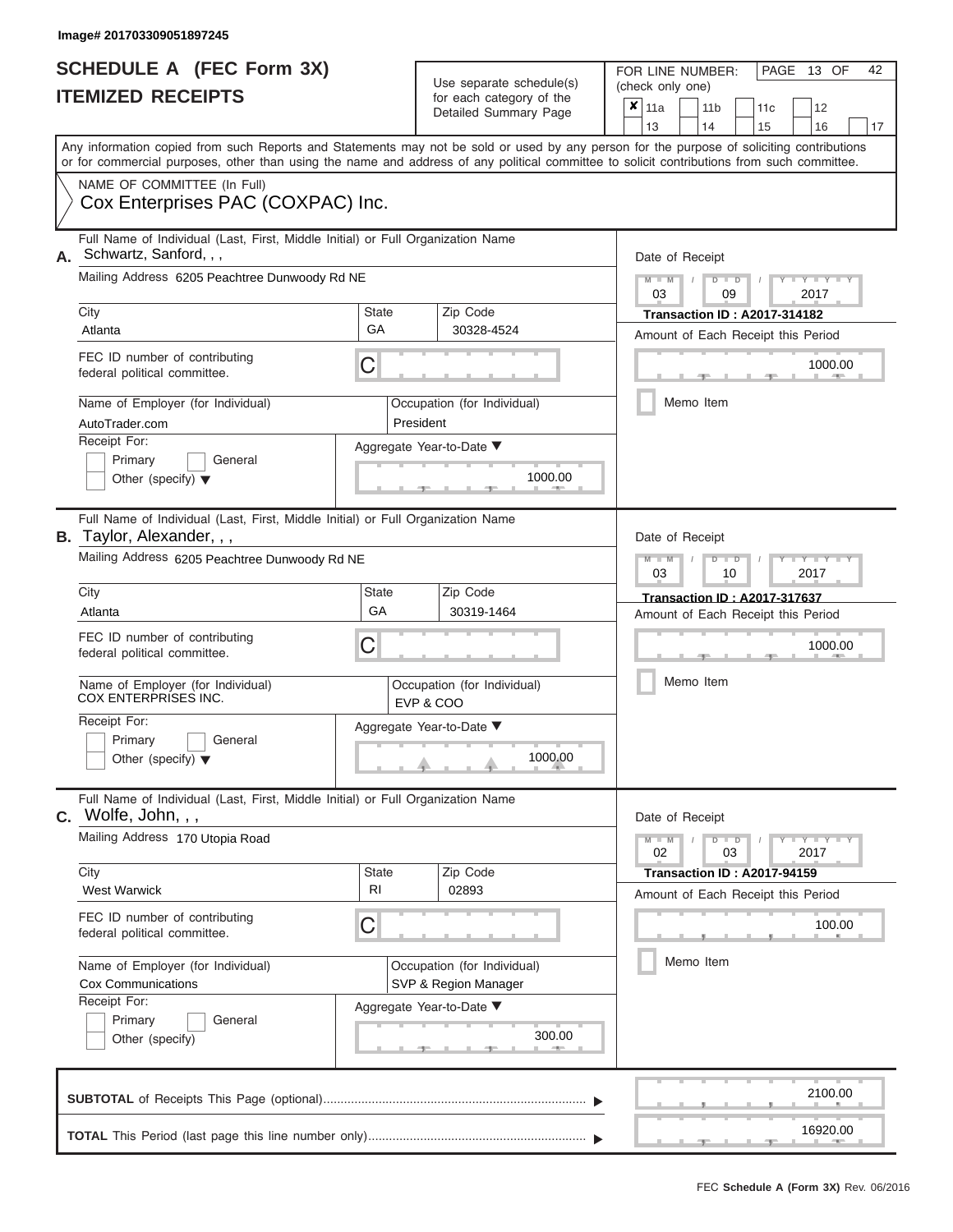| SCHEDULE B (FEC Form 3X)<br><b>ITEMIZED DISBURSEMENTS</b>                                                                                                                                                                                                                                                                                                   | Use separate schedule(s)<br>for each category of the<br>Detailed Summary Page                                                                    | (check only one)<br>21 <sub>b</sub><br>28a | PAGE 14 OF<br>42<br>FOR LINE NUMBER:<br>22<br>$\boldsymbol{x}$<br>23<br>27<br>26<br>28b<br>28 <sub>c</sub><br>29<br>30 <sub>b</sub>                                                                                   |  |  |  |  |  |  |  |  |
|-------------------------------------------------------------------------------------------------------------------------------------------------------------------------------------------------------------------------------------------------------------------------------------------------------------------------------------------------------------|--------------------------------------------------------------------------------------------------------------------------------------------------|--------------------------------------------|-----------------------------------------------------------------------------------------------------------------------------------------------------------------------------------------------------------------------|--|--|--|--|--|--|--|--|
| Any information copied from such Reports and Statements may not be sold or used by any person for the purpose of soliciting contributions<br>or for commercial purposes, other than using the name and address of any political committee to solicit contributions from such committee.<br>NAME OF COMMITTEE (In Full)<br>Cox Enterprises PAC (COXPAC) Inc. |                                                                                                                                                  |                                            |                                                                                                                                                                                                                       |  |  |  |  |  |  |  |  |
| Full Name (Last, First, Middle Initial)<br>A. Cotton for Senate<br>Mailing Address PO Box 379                                                                                                                                                                                                                                                               | Date of Disbursement<br>$T - Y = Y + Y$<br>$M$ $M$<br>$D$ $D$<br>01<br>23<br>2017                                                                |                                            |                                                                                                                                                                                                                       |  |  |  |  |  |  |  |  |
| City<br>Dardanelle<br>Purpose of Disbursement<br>Contribution<br>Candidate Name<br>Cotton, Thomas, , ,<br>Office Sought:<br>House<br>Senate<br>x<br>×<br>President<br>AR.<br>District:<br>State:                                                                                                                                                            | Zip Code<br><b>State</b><br>AR.<br>72834<br>Disbursement For: 2020<br>Primary<br>General<br>Other (specify) $\blacktriangledown$                 | 011<br>Category/<br><b>Type</b>            | <b>FEC Identification Number</b><br>С<br>C00499988<br><b>Transaction ID: B640086</b><br>Amount of Each Disbursement this Period<br>1500.00<br>Memo Item                                                               |  |  |  |  |  |  |  |  |
| Full Name (Last, First, Middle Initial)<br>Arkansas for Leadership Political Action Committee<br>Mailing Address PO Box 1672<br>City<br>Alexandria<br>Purpose of Disbursement<br>Contribution<br>Candidate Name                                                                                                                                             | Zip Code<br><b>State</b><br><b>VA</b><br>22313                                                                                                   | 011<br>Category/<br><b>Type</b>            | Date of Disbursement<br>$T - Y$ $T - Y$ $T - Y$<br>$M - M$<br>$D$ $D$<br>02<br>24<br>2017<br><b>FEC Identification Number</b><br>C<br>C00413948<br>Transaction ID: B642215<br>Amount of Each Disbursement this Period |  |  |  |  |  |  |  |  |
| Office Sought:<br>House<br>Senate<br>President<br>x<br>State:<br>District:                                                                                                                                                                                                                                                                                  | Disbursement For:<br>2017<br>Primary<br>General<br>Other (specify)<br>Not Applicable                                                             |                                            | 1500.00<br>Memo Item                                                                                                                                                                                                  |  |  |  |  |  |  |  |  |
| Full Name (Last, First, Middle Initial)<br>C. Fiscal Leadership And Knowing Economics PAC<br>Mailing Address PO Box 13692                                                                                                                                                                                                                                   |                                                                                                                                                  |                                            | Date of Disbursement<br>$\mathbf{I}$ $\mathbf{Y}$ $\mathbf{I}$ $\mathbf{Y}$ $\mathbf{I}$ $\mathbf{Y}$<br>$D$ $D$<br>$M - M$<br>02<br>06<br>2017                                                                       |  |  |  |  |  |  |  |  |
| City<br><b>State</b><br>Tempe<br>Purpose of Disbursement<br>Contribution<br>Candidate Name<br>Office Sought:<br>House<br>Disbursement For: 2017<br>Senate<br>President<br>x<br>State:<br>District:                                                                                                                                                          | <b>FEC Identification Number</b><br>С<br>C00432930<br>Transaction ID: B640921<br>Amount of Each Disbursement this Period<br>5000.00<br>Memo Item |                                            |                                                                                                                                                                                                                       |  |  |  |  |  |  |  |  |
|                                                                                                                                                                                                                                                                                                                                                             |                                                                                                                                                  |                                            | 8000.00                                                                                                                                                                                                               |  |  |  |  |  |  |  |  |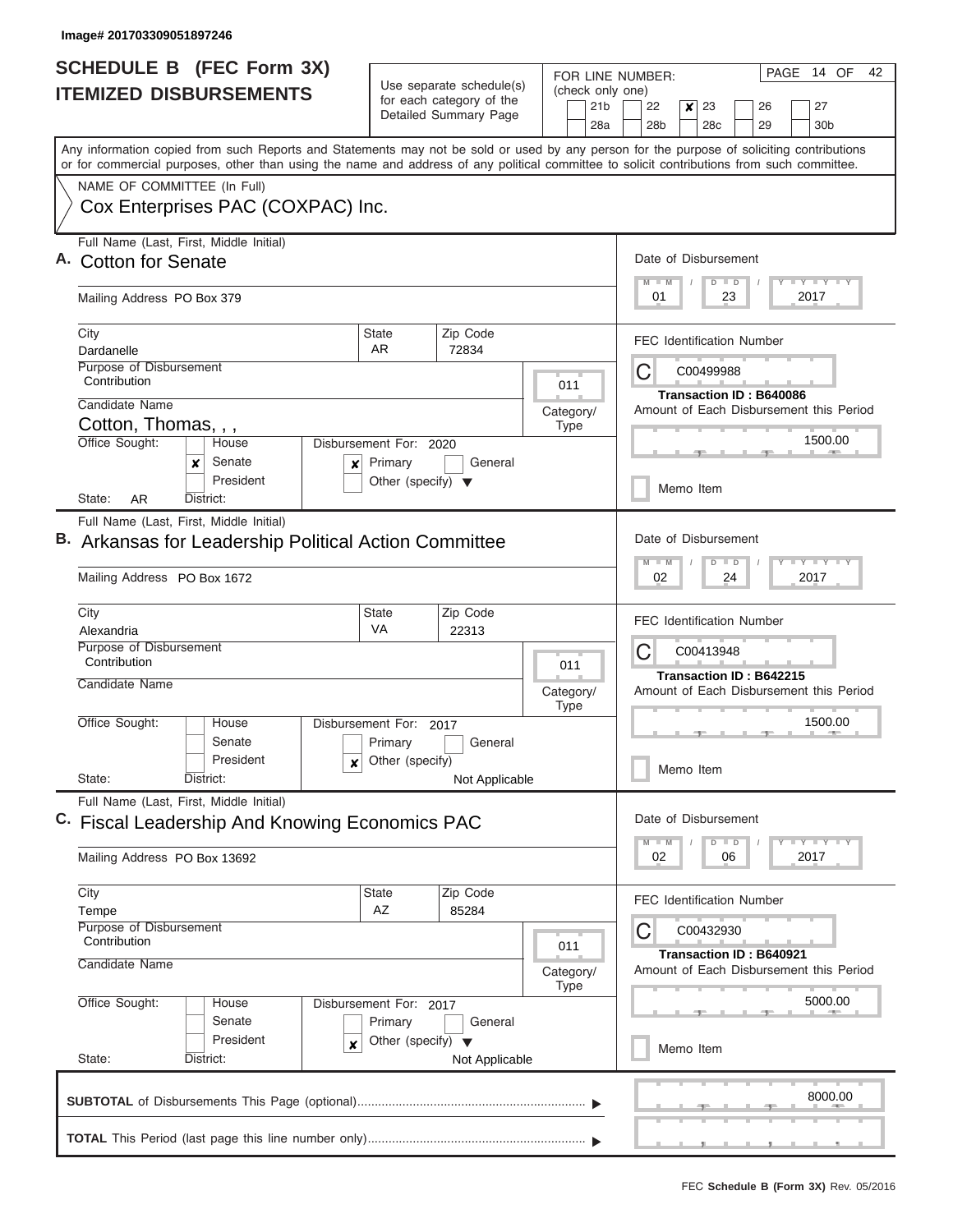| <b>SCHEDULE B</b> (FEC Form 3X)                                                                                                                                                                                                                                                         |                                                                 |                                                      | FOR LINE NUMBER:                    | PAGE<br>15 OF<br>42                                                          |  |  |  |  |  |  |  |  |
|-----------------------------------------------------------------------------------------------------------------------------------------------------------------------------------------------------------------------------------------------------------------------------------------|-----------------------------------------------------------------|------------------------------------------------------|-------------------------------------|------------------------------------------------------------------------------|--|--|--|--|--|--|--|--|
| <b>ITEMIZED DISBURSEMENTS</b>                                                                                                                                                                                                                                                           |                                                                 | Use separate schedule(s)<br>for each category of the | (check only one)<br>21 <sub>b</sub> | 23<br>27<br>22<br>x<br>26                                                    |  |  |  |  |  |  |  |  |
|                                                                                                                                                                                                                                                                                         |                                                                 | Detailed Summary Page                                | 28a                                 | 28 <sub>b</sub><br>28c<br>29<br>30 <sub>b</sub>                              |  |  |  |  |  |  |  |  |
| Any information copied from such Reports and Statements may not be sold or used by any person for the purpose of soliciting contributions<br>or for commercial purposes, other than using the name and address of any political committee to solicit contributions from such committee. |                                                                 |                                                      |                                     |                                                                              |  |  |  |  |  |  |  |  |
| NAME OF COMMITTEE (In Full)                                                                                                                                                                                                                                                             |                                                                 |                                                      |                                     |                                                                              |  |  |  |  |  |  |  |  |
| Cox Enterprises PAC (COXPAC) Inc.                                                                                                                                                                                                                                                       |                                                                 |                                                      |                                     |                                                                              |  |  |  |  |  |  |  |  |
| Full Name (Last, First, Middle Initial)<br>A. Jeff Flake for US Senate Inc.                                                                                                                                                                                                             |                                                                 |                                                      |                                     | Date of Disbursement                                                         |  |  |  |  |  |  |  |  |
| Mailing Address PO Box 12512                                                                                                                                                                                                                                                            |                                                                 |                                                      |                                     | Y L Y L Y L Y<br>$M$ $M$<br>$D$ $D$<br>02<br>06<br>2017                      |  |  |  |  |  |  |  |  |
| City                                                                                                                                                                                                                                                                                    | State<br>AZ                                                     | Zip Code                                             |                                     | <b>FEC Identification Number</b>                                             |  |  |  |  |  |  |  |  |
| Tempe<br>Purpose of Disbursement                                                                                                                                                                                                                                                        |                                                                 | 85284                                                |                                     |                                                                              |  |  |  |  |  |  |  |  |
| Contribution                                                                                                                                                                                                                                                                            |                                                                 |                                                      | 011                                 | C<br>C00347260                                                               |  |  |  |  |  |  |  |  |
| Candidate Name                                                                                                                                                                                                                                                                          |                                                                 |                                                      | Category/                           | <b>Transaction ID: B640920</b><br>Amount of Each Disbursement this Period    |  |  |  |  |  |  |  |  |
| Flake, Jeff, , ,                                                                                                                                                                                                                                                                        |                                                                 |                                                      | <b>Type</b>                         |                                                                              |  |  |  |  |  |  |  |  |
| Office Sought:<br>House                                                                                                                                                                                                                                                                 | Disbursement For: 2018                                          |                                                      |                                     | 3000.00                                                                      |  |  |  |  |  |  |  |  |
| Senate<br>×<br>President                                                                                                                                                                                                                                                                | Primary<br>Other (specify) $\blacktriangledown$                 | General<br>×                                         |                                     |                                                                              |  |  |  |  |  |  |  |  |
| AZ<br>State:<br>District:                                                                                                                                                                                                                                                               |                                                                 |                                                      |                                     | Memo Item                                                                    |  |  |  |  |  |  |  |  |
| Full Name (Last, First, Middle Initial)                                                                                                                                                                                                                                                 |                                                                 |                                                      |                                     |                                                                              |  |  |  |  |  |  |  |  |
| B. Biggs for Congress                                                                                                                                                                                                                                                                   |                                                                 |                                                      |                                     | Date of Disbursement<br>Y FY FY FY<br>$M - M$<br>$D$ $D$<br>24<br>2017<br>02 |  |  |  |  |  |  |  |  |
| Mailing Address 228 S Washington St. Ste. 115                                                                                                                                                                                                                                           |                                                                 |                                                      |                                     |                                                                              |  |  |  |  |  |  |  |  |
| City                                                                                                                                                                                                                                                                                    | <b>State</b><br>VA                                              | Zip Code                                             |                                     | <b>FEC Identification Number</b><br>C00610451                                |  |  |  |  |  |  |  |  |
| Alexandria<br>Purpose of Disbursement                                                                                                                                                                                                                                                   |                                                                 | 22314                                                |                                     |                                                                              |  |  |  |  |  |  |  |  |
| Contribution                                                                                                                                                                                                                                                                            |                                                                 |                                                      | 011                                 | C                                                                            |  |  |  |  |  |  |  |  |
| Candidate Name                                                                                                                                                                                                                                                                          |                                                                 |                                                      | Category/                           | Transaction ID: B642224<br>Amount of Each Disbursement this Period           |  |  |  |  |  |  |  |  |
| Biggs, Andy, , ,                                                                                                                                                                                                                                                                        |                                                                 |                                                      | <b>Type</b>                         |                                                                              |  |  |  |  |  |  |  |  |
| Office Sought:<br>House<br>x                                                                                                                                                                                                                                                            | Disbursement For: 2018                                          |                                                      |                                     | 1000.00                                                                      |  |  |  |  |  |  |  |  |
| Senate<br>President                                                                                                                                                                                                                                                                     | Primary<br>$\boldsymbol{x}$                                     | General                                              |                                     |                                                                              |  |  |  |  |  |  |  |  |
| State:<br>AZ<br>District:<br>05                                                                                                                                                                                                                                                         | Other (specify)                                                 |                                                      |                                     | Memo Item                                                                    |  |  |  |  |  |  |  |  |
| Full Name (Last, First, Middle Initial)                                                                                                                                                                                                                                                 |                                                                 |                                                      |                                     |                                                                              |  |  |  |  |  |  |  |  |
| <b>Committee To Re-elect Trent Franks To Congress</b>                                                                                                                                                                                                                                   |                                                                 |                                                      |                                     | Date of Disbursement                                                         |  |  |  |  |  |  |  |  |
| Mailing Address PO Box 8105                                                                                                                                                                                                                                                             |                                                                 |                                                      |                                     | $Y$ $Y$ $Y$ $Y$ $Y$<br>$M$ $M$<br>$D$ $D$<br>02<br>2017<br>24                |  |  |  |  |  |  |  |  |
| City<br>Glendale                                                                                                                                                                                                                                                                        | State<br>AZ                                                     | Zip Code<br>85312                                    |                                     | <b>FEC Identification Number</b>                                             |  |  |  |  |  |  |  |  |
| Purpose of Disbursement                                                                                                                                                                                                                                                                 |                                                                 |                                                      |                                     | C<br>C00367110                                                               |  |  |  |  |  |  |  |  |
| Contribution                                                                                                                                                                                                                                                                            |                                                                 |                                                      | 011                                 | Transaction ID: B642226                                                      |  |  |  |  |  |  |  |  |
| Candidate Name                                                                                                                                                                                                                                                                          |                                                                 |                                                      | Category/                           | Amount of Each Disbursement this Period                                      |  |  |  |  |  |  |  |  |
| Franks, Trent, , ,<br>Office Sought:                                                                                                                                                                                                                                                    | Disbursement For: 2018                                          |                                                      | <b>Type</b>                         | 2500.00                                                                      |  |  |  |  |  |  |  |  |
| House<br>×<br>Senate                                                                                                                                                                                                                                                                    |                                                                 |                                                      |                                     |                                                                              |  |  |  |  |  |  |  |  |
| President                                                                                                                                                                                                                                                                               | Primary<br>General<br>X<br>Other (specify) $\blacktriangledown$ |                                                      |                                     |                                                                              |  |  |  |  |  |  |  |  |
| State:<br>AZ<br>District:<br>08                                                                                                                                                                                                                                                         |                                                                 |                                                      |                                     | Memo Item                                                                    |  |  |  |  |  |  |  |  |
|                                                                                                                                                                                                                                                                                         |                                                                 |                                                      |                                     | 6500.00                                                                      |  |  |  |  |  |  |  |  |
|                                                                                                                                                                                                                                                                                         |                                                                 |                                                      |                                     |                                                                              |  |  |  |  |  |  |  |  |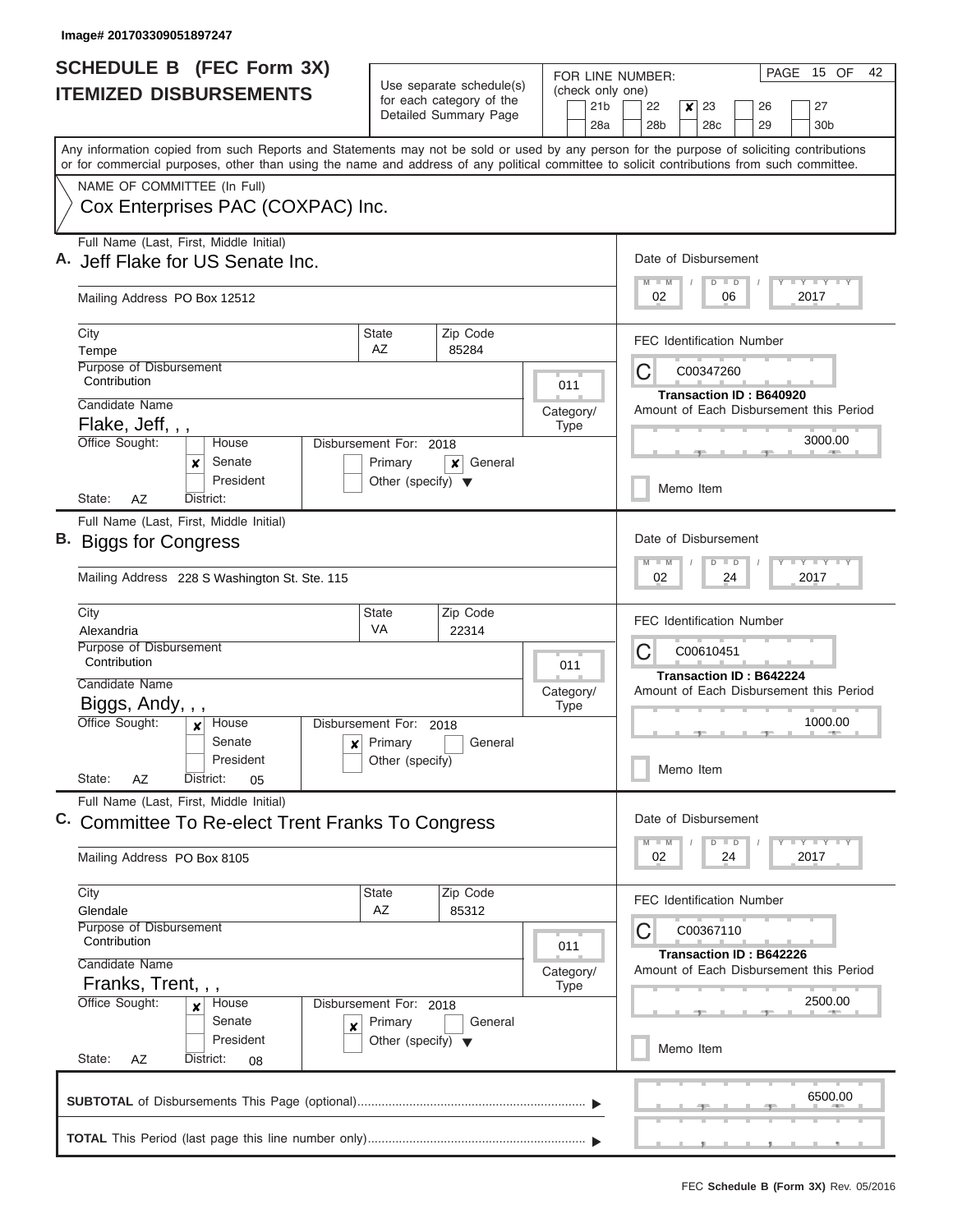| <b>SCHEDULE B (FEC Form 3X)</b>                                                                                                                                                                                                                                                         |                                      | Use separate schedule(s)                          | FOR LINE NUMBER:                           | PAGE 16 OF<br>42                                                                            |  |  |  |  |  |  |  |
|-----------------------------------------------------------------------------------------------------------------------------------------------------------------------------------------------------------------------------------------------------------------------------------------|--------------------------------------|---------------------------------------------------|--------------------------------------------|---------------------------------------------------------------------------------------------|--|--|--|--|--|--|--|
| <b>ITEMIZED DISBURSEMENTS</b>                                                                                                                                                                                                                                                           |                                      | for each category of the<br>Detailed Summary Page | (check only one)<br>21 <sub>b</sub><br>28a | 22<br>23<br>27<br>$\boldsymbol{x}$<br>26<br>28 <sub>b</sub><br>28c<br>29<br>30 <sub>b</sub> |  |  |  |  |  |  |  |
| Any information copied from such Reports and Statements may not be sold or used by any person for the purpose of soliciting contributions<br>or for commercial purposes, other than using the name and address of any political committee to solicit contributions from such committee. |                                      |                                                   |                                            |                                                                                             |  |  |  |  |  |  |  |
| NAME OF COMMITTEE (In Full)<br>Cox Enterprises PAC (COXPAC) Inc.                                                                                                                                                                                                                        |                                      |                                                   |                                            |                                                                                             |  |  |  |  |  |  |  |
| Full Name (Last, First, Middle Initial)<br>A. Tom O'Halleran for Congress                                                                                                                                                                                                               |                                      |                                                   |                                            | Date of Disbursement<br>Y L Y L Y L Y<br>$M$ $M$<br>$D$ $D$                                 |  |  |  |  |  |  |  |
| Mailing Address 2910 E Gary Way                                                                                                                                                                                                                                                         |                                      |                                                   |                                            | 03<br>13<br>2017                                                                            |  |  |  |  |  |  |  |
| City<br>Phoenix                                                                                                                                                                                                                                                                         | <b>State</b><br>AZ                   | Zip Code<br>85042                                 |                                            | <b>FEC Identification Number</b>                                                            |  |  |  |  |  |  |  |
| Purpose of Disbursement<br>Contribution                                                                                                                                                                                                                                                 |                                      |                                                   | 011                                        | C<br>C00582890<br><b>Transaction ID: B643266</b>                                            |  |  |  |  |  |  |  |
| Candidate Name<br>O'Halleran, Tom, , ,                                                                                                                                                                                                                                                  |                                      |                                                   | Category/                                  | Amount of Each Disbursement this Period                                                     |  |  |  |  |  |  |  |
| Office Sought:<br>House<br>x<br>Senate<br>×                                                                                                                                                                                                                                             | Disbursement For: 2018<br>Primary    | General                                           | <b>Type</b>                                | 1000.00                                                                                     |  |  |  |  |  |  |  |
| President<br>AZ<br>State:<br>District:<br>01                                                                                                                                                                                                                                            | Other (specify) $\blacktriangledown$ |                                                   |                                            | Memo Item                                                                                   |  |  |  |  |  |  |  |
| Full Name (Last, First, Middle Initial)                                                                                                                                                                                                                                                 |                                      |                                                   |                                            |                                                                                             |  |  |  |  |  |  |  |
| B. Vargas for Congress                                                                                                                                                                                                                                                                  |                                      |                                                   |                                            | Date of Disbursement                                                                        |  |  |  |  |  |  |  |
| Mailing Address 330 Encinitas Blvd. Suite 101                                                                                                                                                                                                                                           |                                      |                                                   |                                            | Y FY FY FY<br>$M - M$<br>$D$ $D$<br>02<br>10<br>2017                                        |  |  |  |  |  |  |  |
| City<br>Encinitas                                                                                                                                                                                                                                                                       | <b>State</b><br>CA                   | Zip Code<br>92024                                 |                                            | <b>FEC Identification Number</b>                                                            |  |  |  |  |  |  |  |
| Purpose of Disbursement<br>Contribution                                                                                                                                                                                                                                                 |                                      |                                                   | 011                                        | C<br>C00497321                                                                              |  |  |  |  |  |  |  |
| Candidate Name                                                                                                                                                                                                                                                                          |                                      |                                                   | Category/                                  | <b>Transaction ID: B641177</b><br>Amount of Each Disbursement this Period                   |  |  |  |  |  |  |  |
| Vargas, Juan, , ,<br>Office Sought:<br>House<br>$\mathbf{x}$                                                                                                                                                                                                                            | Disbursement For: 2018               |                                                   | <b>Type</b>                                | 4000.00<br>Memo Item                                                                        |  |  |  |  |  |  |  |
| Senate<br>×<br>President<br>State:<br>CA<br>District:                                                                                                                                                                                                                                   | Primary<br>Other (specify)           | General                                           |                                            |                                                                                             |  |  |  |  |  |  |  |
| 51<br>Full Name (Last, First, Middle Initial)<br>C. Walters for Congress                                                                                                                                                                                                                |                                      |                                                   |                                            | Date of Disbursement                                                                        |  |  |  |  |  |  |  |
| Mailing Address 9070 Irvine Center Drive #150                                                                                                                                                                                                                                           |                                      |                                                   |                                            | $Y$ $Y$ $Y$ $Y$ $Y$<br>$D$ $D$<br>$M - M$<br>02<br>2017<br>24                               |  |  |  |  |  |  |  |
| City<br>Irvine                                                                                                                                                                                                                                                                          | State<br>CA                          | Zip Code<br>92618                                 |                                            | <b>FEC Identification Number</b>                                                            |  |  |  |  |  |  |  |
| Purpose of Disbursement<br>Contribution                                                                                                                                                                                                                                                 |                                      |                                                   | 011                                        | C00546853<br>C<br>Transaction ID: B642223                                                   |  |  |  |  |  |  |  |
| Candidate Name<br>Walters, Mimi, , ,                                                                                                                                                                                                                                                    |                                      |                                                   | Category/<br><b>Type</b>                   | Amount of Each Disbursement this Period                                                     |  |  |  |  |  |  |  |
| Office Sought:<br>House<br>×<br>Senate<br>X                                                                                                                                                                                                                                             | Disbursement For: 2018<br>Primary    | General                                           |                                            | 5000.00                                                                                     |  |  |  |  |  |  |  |
| President<br>State:<br>СA<br>District:<br>45                                                                                                                                                                                                                                            | Other (specify) $\blacktriangledown$ |                                                   |                                            | Memo Item                                                                                   |  |  |  |  |  |  |  |
|                                                                                                                                                                                                                                                                                         |                                      |                                                   |                                            | 10000.00                                                                                    |  |  |  |  |  |  |  |
|                                                                                                                                                                                                                                                                                         |                                      |                                                   |                                            |                                                                                             |  |  |  |  |  |  |  |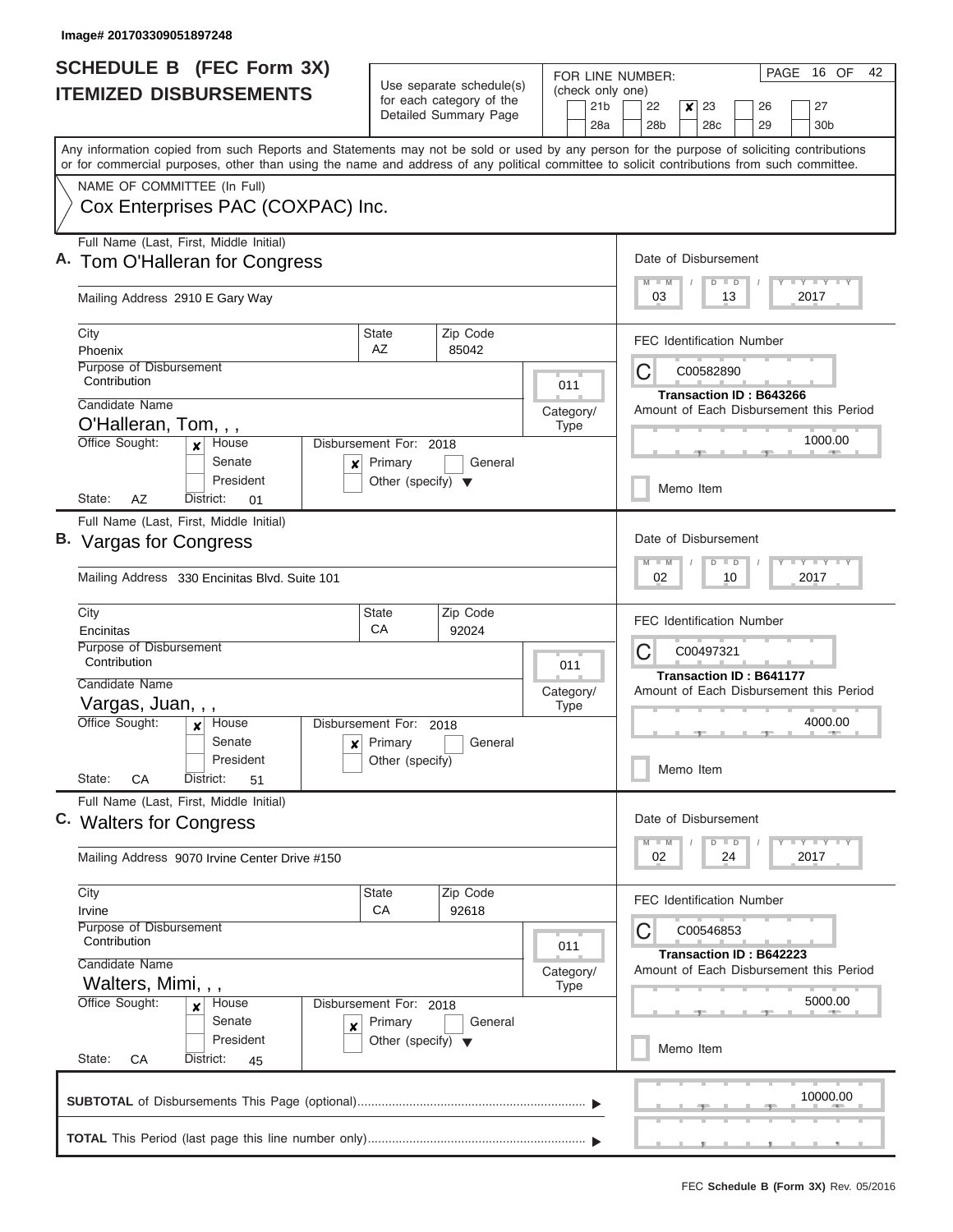| <b>SCHEDULE B (FEC Form 3X)</b>                                                                                                            |                                                            |                                     | PAGE 17 OF<br>42<br>FOR LINE NUMBER:                                                                                                                                                                                 |  |  |  |  |  |  |  |  |  |
|--------------------------------------------------------------------------------------------------------------------------------------------|------------------------------------------------------------|-------------------------------------|----------------------------------------------------------------------------------------------------------------------------------------------------------------------------------------------------------------------|--|--|--|--|--|--|--|--|--|
| <b>ITEMIZED DISBURSEMENTS</b>                                                                                                              | Use separate schedule(s)<br>for each category of the       | (check only one)<br>21 <sub>b</sub> | 22<br>$\boldsymbol{x}$<br>23<br>27<br>26                                                                                                                                                                             |  |  |  |  |  |  |  |  |  |
|                                                                                                                                            | Detailed Summary Page                                      | 28a                                 | 28b<br>28 <sub>c</sub><br>29<br>30 <sub>b</sub>                                                                                                                                                                      |  |  |  |  |  |  |  |  |  |
| Any information copied from such Reports and Statements may not be sold or used by any person for the purpose of soliciting contributions  |                                                            |                                     |                                                                                                                                                                                                                      |  |  |  |  |  |  |  |  |  |
| or for commercial purposes, other than using the name and address of any political committee to solicit contributions from such committee. |                                                            |                                     |                                                                                                                                                                                                                      |  |  |  |  |  |  |  |  |  |
| NAME OF COMMITTEE (In Full)<br>Cox Enterprises PAC (COXPAC) Inc.                                                                           |                                                            |                                     |                                                                                                                                                                                                                      |  |  |  |  |  |  |  |  |  |
|                                                                                                                                            |                                                            |                                     |                                                                                                                                                                                                                      |  |  |  |  |  |  |  |  |  |
| Full Name (Last, First, Middle Initial)                                                                                                    |                                                            |                                     | Date of Disbursement                                                                                                                                                                                                 |  |  |  |  |  |  |  |  |  |
| A. Larson For Congress                                                                                                                     |                                                            |                                     | <b>TAY TAY TAY</b><br>$M$ $M$<br>$D$ $D$                                                                                                                                                                             |  |  |  |  |  |  |  |  |  |
| Mailing Address PO Box 261172                                                                                                              |                                                            |                                     | 03<br>13<br>2017                                                                                                                                                                                                     |  |  |  |  |  |  |  |  |  |
| City<br>Hartford                                                                                                                           | Zip Code<br><b>State</b><br><b>CT</b><br>06126             |                                     | <b>FEC Identification Number</b>                                                                                                                                                                                     |  |  |  |  |  |  |  |  |  |
| Purpose of Disbursement                                                                                                                    |                                                            |                                     | С<br>C00330142                                                                                                                                                                                                       |  |  |  |  |  |  |  |  |  |
| Contribution                                                                                                                               |                                                            | 011                                 | Transaction ID: B643262                                                                                                                                                                                              |  |  |  |  |  |  |  |  |  |
| Candidate Name<br>Larson, John, B,,                                                                                                        |                                                            | Category/<br><b>Type</b>            | Amount of Each Disbursement this Period                                                                                                                                                                              |  |  |  |  |  |  |  |  |  |
| Office Sought:<br>House<br>$\mathbf{x}$                                                                                                    | Disbursement For: 2018                                     |                                     | 1500.00                                                                                                                                                                                                              |  |  |  |  |  |  |  |  |  |
| Senate<br>×<br>President                                                                                                                   | Primary<br>General<br>Other (specify) $\blacktriangledown$ |                                     |                                                                                                                                                                                                                      |  |  |  |  |  |  |  |  |  |
| СT<br>State:<br>District:<br>01                                                                                                            |                                                            |                                     | Memo Item                                                                                                                                                                                                            |  |  |  |  |  |  |  |  |  |
| Full Name (Last, First, Middle Initial)                                                                                                    |                                                            |                                     |                                                                                                                                                                                                                      |  |  |  |  |  |  |  |  |  |
| В.<br>Marco Rubio for US Senate                                                                                                            |                                                            |                                     | Date of Disbursement                                                                                                                                                                                                 |  |  |  |  |  |  |  |  |  |
| Mailing Address PO Box 558701                                                                                                              |                                                            |                                     | $T$ $T$ $T$ $T$ $T$ $T$ $T$ $T$ $T$<br>$M - M$<br>$D$ $D$<br>01<br>17<br>2017<br><b>FEC Identification Number</b><br>C<br>C00458844<br>Transaction ID: B640031<br>Amount of Each Disbursement this Period<br>2500.00 |  |  |  |  |  |  |  |  |  |
| City<br>Miami                                                                                                                              | Zip Code<br><b>State</b><br>FL.<br>33255                   |                                     |                                                                                                                                                                                                                      |  |  |  |  |  |  |  |  |  |
| Purpose of Disbursement<br>Contribution                                                                                                    |                                                            |                                     |                                                                                                                                                                                                                      |  |  |  |  |  |  |  |  |  |
| Candidate Name                                                                                                                             |                                                            | 011                                 |                                                                                                                                                                                                                      |  |  |  |  |  |  |  |  |  |
| Rubio, Marco, , ,                                                                                                                          |                                                            | Category/<br><b>Type</b>            |                                                                                                                                                                                                                      |  |  |  |  |  |  |  |  |  |
| Office Sought:<br>House                                                                                                                    | Disbursement For: 2022                                     |                                     |                                                                                                                                                                                                                      |  |  |  |  |  |  |  |  |  |
| Senate<br>×<br>$\pmb{\times}$<br>President                                                                                                 | Primary<br>General<br>Other (specify)                      |                                     |                                                                                                                                                                                                                      |  |  |  |  |  |  |  |  |  |
| State:<br>FL<br>District:                                                                                                                  |                                                            | Memo Item                           |                                                                                                                                                                                                                      |  |  |  |  |  |  |  |  |  |
| Full Name (Last, First, Middle Initial)                                                                                                    |                                                            |                                     | Date of Disbursement                                                                                                                                                                                                 |  |  |  |  |  |  |  |  |  |
| C. Bill Nelson for U S Senate                                                                                                              |                                                            |                                     | $T$ $Y$ $T$ $Y$ $T$ $Y$<br>$M - M$<br>$D$ $D$                                                                                                                                                                        |  |  |  |  |  |  |  |  |  |
| Mailing Address 972 W Whitmire Drive                                                                                                       |                                                            |                                     | 01<br>23<br>2017                                                                                                                                                                                                     |  |  |  |  |  |  |  |  |  |
| City<br>Melbourne                                                                                                                          | Zip Code<br><b>State</b><br>FL.<br>32935                   |                                     | <b>FEC Identification Number</b>                                                                                                                                                                                     |  |  |  |  |  |  |  |  |  |
| Purpose of Disbursement                                                                                                                    |                                                            |                                     | С<br>C00344051                                                                                                                                                                                                       |  |  |  |  |  |  |  |  |  |
| Contribution                                                                                                                               |                                                            | 011                                 | Transaction ID: B640088                                                                                                                                                                                              |  |  |  |  |  |  |  |  |  |
| Candidate Name<br>Nelson, Bill, , ,                                                                                                        |                                                            | Category/<br><b>Type</b>            | Amount of Each Disbursement this Period                                                                                                                                                                              |  |  |  |  |  |  |  |  |  |
| Office Sought:<br>House<br>Disbursement For: 2018                                                                                          |                                                            | 1500.00                             |                                                                                                                                                                                                                      |  |  |  |  |  |  |  |  |  |
| Senate<br>Primary<br>×<br>X                                                                                                                |                                                            |                                     |                                                                                                                                                                                                                      |  |  |  |  |  |  |  |  |  |
| President<br>State:<br><b>FL</b><br>District:                                                                                              | Other (specify) $\blacktriangledown$                       |                                     | Memo Item                                                                                                                                                                                                            |  |  |  |  |  |  |  |  |  |
|                                                                                                                                            |                                                            |                                     | 5500.00                                                                                                                                                                                                              |  |  |  |  |  |  |  |  |  |
|                                                                                                                                            |                                                            |                                     |                                                                                                                                                                                                                      |  |  |  |  |  |  |  |  |  |
|                                                                                                                                            |                                                            |                                     |                                                                                                                                                                                                                      |  |  |  |  |  |  |  |  |  |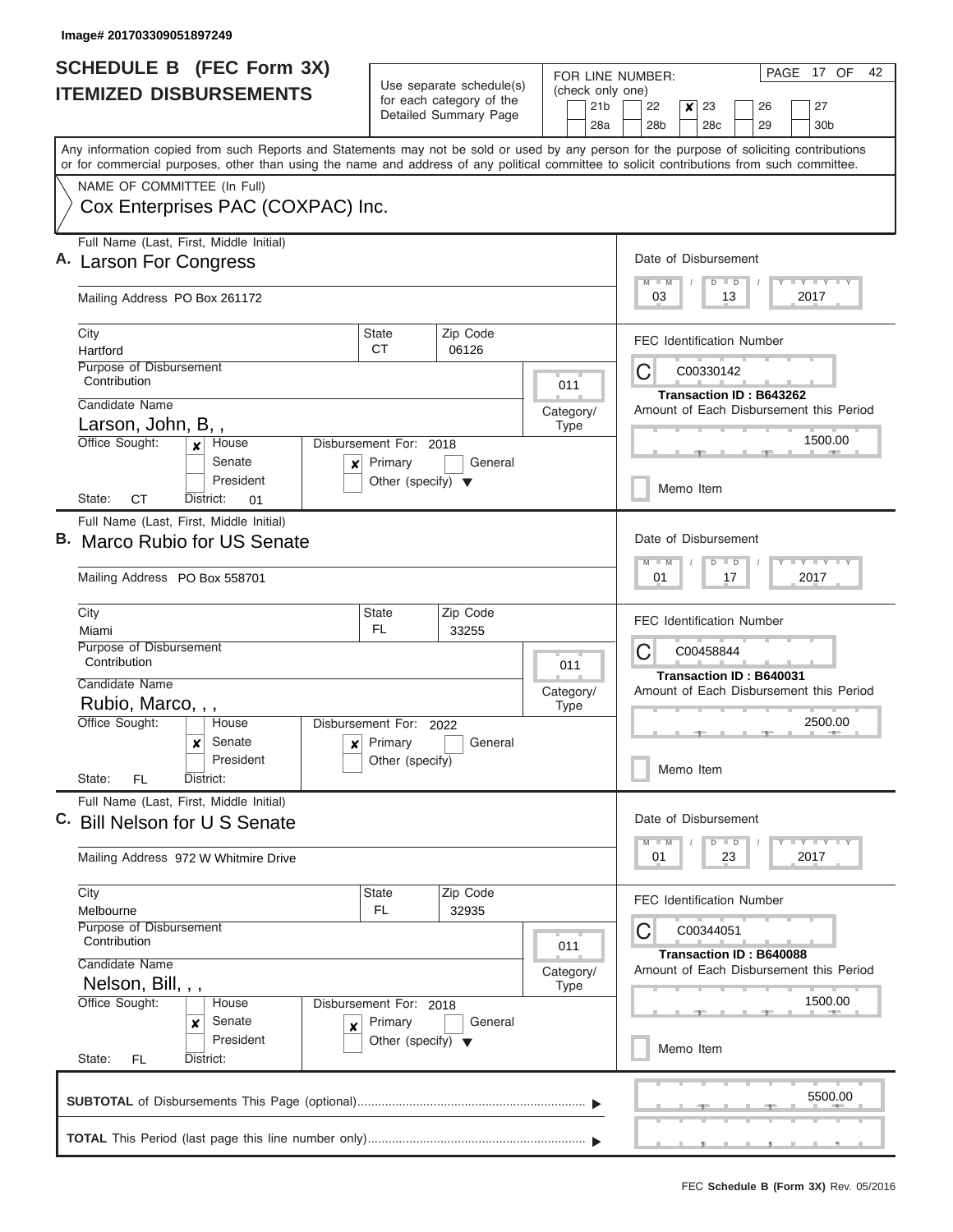| <b>SCHEDULE B (FEC Form 3X)</b>                                                                                                                                                                                                                                                         |                                                 |                                                                    |                          | PAGE 18 OF<br>42<br>FOR LINE NUMBER:                                          |  |  |  |  |  |  |  |  |  |  |
|-----------------------------------------------------------------------------------------------------------------------------------------------------------------------------------------------------------------------------------------------------------------------------------------|-------------------------------------------------|--------------------------------------------------------------------|--------------------------|-------------------------------------------------------------------------------|--|--|--|--|--|--|--|--|--|--|
| <b>ITEMIZED DISBURSEMENTS</b>                                                                                                                                                                                                                                                           |                                                 | Use separate schedule(s)<br>for each category of the               | (check only one)         |                                                                               |  |  |  |  |  |  |  |  |  |  |
|                                                                                                                                                                                                                                                                                         |                                                 | Detailed Summary Page                                              | 21 <sub>b</sub><br>28a   | 22<br>$\mathsf{x}$<br>23<br>27<br>26<br>28b<br>28c<br>29<br>30 <sub>b</sub>   |  |  |  |  |  |  |  |  |  |  |
| Any information copied from such Reports and Statements may not be sold or used by any person for the purpose of soliciting contributions<br>or for commercial purposes, other than using the name and address of any political committee to solicit contributions from such committee. |                                                 |                                                                    |                          |                                                                               |  |  |  |  |  |  |  |  |  |  |
| NAME OF COMMITTEE (In Full)                                                                                                                                                                                                                                                             |                                                 |                                                                    |                          |                                                                               |  |  |  |  |  |  |  |  |  |  |
| Cox Enterprises PAC (COXPAC) Inc.                                                                                                                                                                                                                                                       |                                                 |                                                                    |                          |                                                                               |  |  |  |  |  |  |  |  |  |  |
| Full Name (Last, First, Middle Initial)<br>A. Bill Nelson for U S Senate                                                                                                                                                                                                                |                                                 |                                                                    |                          | Date of Disbursement                                                          |  |  |  |  |  |  |  |  |  |  |
| Mailing Address 972 W Whitmire Drive                                                                                                                                                                                                                                                    |                                                 |                                                                    |                          | Y L Y L Y L Y<br>$M$ $M$<br>$D$ $D$<br>01<br>23<br>2017                       |  |  |  |  |  |  |  |  |  |  |
| City<br>Melbourne                                                                                                                                                                                                                                                                       | State<br>FL.                                    | Zip Code<br>32935                                                  |                          | <b>FEC Identification Number</b>                                              |  |  |  |  |  |  |  |  |  |  |
| Purpose of Disbursement<br>Contribution                                                                                                                                                                                                                                                 |                                                 |                                                                    | 011                      | C<br>C00344051                                                                |  |  |  |  |  |  |  |  |  |  |
| Candidate Name<br>Nelson, Bill, , ,                                                                                                                                                                                                                                                     |                                                 |                                                                    | Category/<br><b>Type</b> | Transaction ID: B640089<br>Amount of Each Disbursement this Period            |  |  |  |  |  |  |  |  |  |  |
| Office Sought:<br>House<br>Senate                                                                                                                                                                                                                                                       | Disbursement For: 2018                          |                                                                    |                          | 1000.00                                                                       |  |  |  |  |  |  |  |  |  |  |
| x<br>President<br>FL<br>District:<br>State:                                                                                                                                                                                                                                             | Primary<br>Other (specify) $\blacktriangledown$ | General<br>x                                                       |                          | Memo Item                                                                     |  |  |  |  |  |  |  |  |  |  |
| Full Name (Last, First, Middle Initial)                                                                                                                                                                                                                                                 |                                                 |                                                                    |                          |                                                                               |  |  |  |  |  |  |  |  |  |  |
| B. Ron DeSantis for Congress                                                                                                                                                                                                                                                            |                                                 |                                                                    |                          | Date of Disbursement<br>Y FY FY FY<br>$M - M$<br>$D$ $D$                      |  |  |  |  |  |  |  |  |  |  |
| Mailing Address PO Box 405                                                                                                                                                                                                                                                              |                                                 |                                                                    |                          | 03<br>01<br>2017                                                              |  |  |  |  |  |  |  |  |  |  |
| City<br>Pointe Vedra                                                                                                                                                                                                                                                                    | <b>State</b><br><b>FL</b>                       | Zip Code<br>32004                                                  |                          | <b>FEC Identification Number</b>                                              |  |  |  |  |  |  |  |  |  |  |
| Purpose of Disbursement<br>Contribution                                                                                                                                                                                                                                                 |                                                 |                                                                    | 011                      | C00511568<br>C                                                                |  |  |  |  |  |  |  |  |  |  |
| Candidate Name                                                                                                                                                                                                                                                                          |                                                 |                                                                    | Category/                | Transaction ID: B642506<br>Amount of Each Disbursement this Period<br>1000.00 |  |  |  |  |  |  |  |  |  |  |
| DeSantis, Ronald, D,,<br>Office Sought:<br>House<br>$\mathbf{x}$                                                                                                                                                                                                                        | Disbursement For: 2018                          |                                                                    | <b>Type</b>              |                                                                               |  |  |  |  |  |  |  |  |  |  |
| Senate<br>$\boldsymbol{\mathsf{x}}$                                                                                                                                                                                                                                                     | Primary                                         | General                                                            |                          |                                                                               |  |  |  |  |  |  |  |  |  |  |
| President<br>State:<br>FL<br>District:<br>06                                                                                                                                                                                                                                            | Other (specify)                                 |                                                                    |                          | Memo Item                                                                     |  |  |  |  |  |  |  |  |  |  |
| Full Name (Last, First, Middle Initial)<br>C. Carlos Curbelo Congress                                                                                                                                                                                                                   |                                                 |                                                                    |                          | Date of Disbursement                                                          |  |  |  |  |  |  |  |  |  |  |
| Mailing Address 8724 SW 72nd Street                                                                                                                                                                                                                                                     |                                                 |                                                                    |                          | $Y$ $Y$ $Y$ $Y$ $Y$<br>$D$ $D$<br>03<br>20<br>2017                            |  |  |  |  |  |  |  |  |  |  |
| City<br>Miami                                                                                                                                                                                                                                                                           | <b>State</b><br>FL.                             | Zip Code<br>33173                                                  |                          | <b>FEC Identification Number</b>                                              |  |  |  |  |  |  |  |  |  |  |
| Purpose of Disbursement<br>Contribution                                                                                                                                                                                                                                                 |                                                 |                                                                    | 011                      | C00546846<br>Ĉ                                                                |  |  |  |  |  |  |  |  |  |  |
| Candidate Name<br>Curbelo, Carlos, , ,                                                                                                                                                                                                                                                  | Category/<br><b>Type</b>                        | Transaction ID: B643824<br>Amount of Each Disbursement this Period |                          |                                                                               |  |  |  |  |  |  |  |  |  |  |
| Office Sought:<br>Disbursement For: 2018<br>House<br>$\boldsymbol{x}$                                                                                                                                                                                                                   |                                                 | 1000.00                                                            |                          |                                                                               |  |  |  |  |  |  |  |  |  |  |
| Senate<br>×<br>President                                                                                                                                                                                                                                                                |                                                 | Memo Item                                                          |                          |                                                                               |  |  |  |  |  |  |  |  |  |  |
| State:<br><b>FL</b><br>District:<br>26                                                                                                                                                                                                                                                  |                                                 |                                                                    |                          |                                                                               |  |  |  |  |  |  |  |  |  |  |
|                                                                                                                                                                                                                                                                                         |                                                 |                                                                    |                          | 3000.00                                                                       |  |  |  |  |  |  |  |  |  |  |
|                                                                                                                                                                                                                                                                                         |                                                 |                                                                    |                          |                                                                               |  |  |  |  |  |  |  |  |  |  |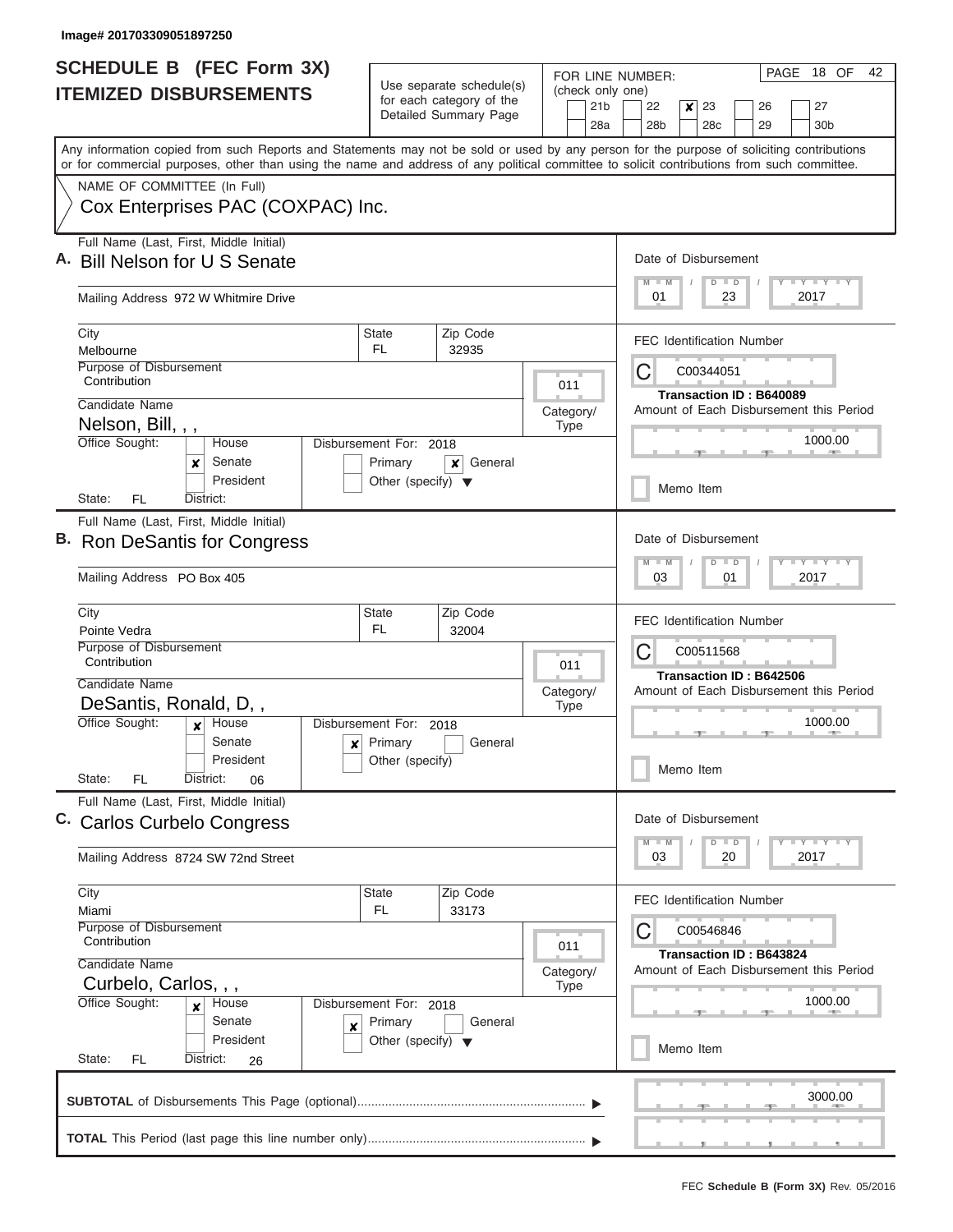|    | <b>SCHEDULE B</b> (FEC Form 3X)                                                                                                                                                                                                                                                         |                                                 | Use separate schedule(s)                                 | FOR LINE NUMBER:                           | PAGE 19 OF<br>42                                                                            |  |  |  |  |  |  |  |  |
|----|-----------------------------------------------------------------------------------------------------------------------------------------------------------------------------------------------------------------------------------------------------------------------------------------|-------------------------------------------------|----------------------------------------------------------|--------------------------------------------|---------------------------------------------------------------------------------------------|--|--|--|--|--|--|--|--|
|    | <b>ITEMIZED DISBURSEMENTS</b>                                                                                                                                                                                                                                                           |                                                 | for each category of the<br>Detailed Summary Page        | (check only one)<br>21 <sub>b</sub><br>28a | 23<br>22<br>$\boldsymbol{x}$<br>27<br>26<br>28 <sub>b</sub><br>28c<br>29<br>30 <sub>b</sub> |  |  |  |  |  |  |  |  |
|    | Any information copied from such Reports and Statements may not be sold or used by any person for the purpose of soliciting contributions<br>or for commercial purposes, other than using the name and address of any political committee to solicit contributions from such committee. |                                                 |                                                          |                                            |                                                                                             |  |  |  |  |  |  |  |  |
|    | NAME OF COMMITTEE (In Full)                                                                                                                                                                                                                                                             |                                                 |                                                          |                                            |                                                                                             |  |  |  |  |  |  |  |  |
|    | Cox Enterprises PAC (COXPAC) Inc.                                                                                                                                                                                                                                                       |                                                 |                                                          |                                            |                                                                                             |  |  |  |  |  |  |  |  |
|    | Full Name (Last, First, Middle Initial)<br>Committee To Re-elect Henry Hank Johnson                                                                                                                                                                                                     |                                                 | Date of Disbursement<br>Y LY LY LY<br>$M - M$<br>$D$ $D$ |                                            |                                                                                             |  |  |  |  |  |  |  |  |
|    | Mailing Address 4153 Flat Shoals Parkway Suite 322                                                                                                                                                                                                                                      |                                                 |                                                          |                                            | 01<br>23<br>2017                                                                            |  |  |  |  |  |  |  |  |
|    | City<br>Decatur                                                                                                                                                                                                                                                                         | <b>State</b><br>GA                              | Zip Code<br>30034                                        |                                            | <b>FEC Identification Number</b>                                                            |  |  |  |  |  |  |  |  |
|    | Purpose of Disbursement<br>Contribution                                                                                                                                                                                                                                                 |                                                 |                                                          | 011                                        | С<br>C00418293                                                                              |  |  |  |  |  |  |  |  |
|    | Candidate Name                                                                                                                                                                                                                                                                          |                                                 |                                                          | Category/                                  | Transaction ID: B640081<br>Amount of Each Disbursement this Period                          |  |  |  |  |  |  |  |  |
|    | Johnson, Hank, , ,<br>Office Sought:<br>House<br>$\mathbf{x}$                                                                                                                                                                                                                           | Disbursement For: 2018                          |                                                          | <b>Type</b>                                | 1500.00                                                                                     |  |  |  |  |  |  |  |  |
|    | Senate<br>$\boldsymbol{x}$<br>President                                                                                                                                                                                                                                                 | Primary<br>Other (specify) $\blacktriangledown$ | General                                                  |                                            | Memo Item                                                                                   |  |  |  |  |  |  |  |  |
|    | State:<br>GА<br>District:<br>04                                                                                                                                                                                                                                                         |                                                 |                                                          |                                            |                                                                                             |  |  |  |  |  |  |  |  |
| В. | Full Name (Last, First, Middle Initial)<br><b>Collins for Congress</b><br>Mailing Address P.O. Box 1295                                                                                                                                                                                 |                                                 |                                                          |                                            | Date of Disbursement<br>Y FY FY FY<br>$M - M$<br>$D$ $D$<br>02<br>10<br>2017                |  |  |  |  |  |  |  |  |
|    | City                                                                                                                                                                                                                                                                                    | <b>State</b>                                    | Zip Code                                                 |                                            | <b>FEC Identification Number</b>                                                            |  |  |  |  |  |  |  |  |
|    | Gainesville                                                                                                                                                                                                                                                                             | GA                                              | 30503                                                    |                                            |                                                                                             |  |  |  |  |  |  |  |  |
|    | Purpose of Disbursement<br>Contribution                                                                                                                                                                                                                                                 |                                                 |                                                          | 011                                        | С<br>C00502039<br>Transaction ID: B641173                                                   |  |  |  |  |  |  |  |  |
|    | Candidate Name                                                                                                                                                                                                                                                                          |                                                 |                                                          | Category/                                  | Amount of Each Disbursement this Period                                                     |  |  |  |  |  |  |  |  |
|    | Collins, Douglas, A,,<br>Office Sought:<br>House                                                                                                                                                                                                                                        | Disbursement For: 2018                          |                                                          | <b>Type</b>                                | 1000.00                                                                                     |  |  |  |  |  |  |  |  |
|    | Senate                                                                                                                                                                                                                                                                                  | $x$ Primary                                     | General                                                  |                                            |                                                                                             |  |  |  |  |  |  |  |  |
|    | President<br>State:<br>GA<br>District:<br>09                                                                                                                                                                                                                                            | Other (specify)                                 |                                                          |                                            | Memo Item                                                                                   |  |  |  |  |  |  |  |  |
|    | Full Name (Last, First, Middle Initial)<br>C. Georgians for Isakson                                                                                                                                                                                                                     |                                                 |                                                          |                                            | Date of Disbursement                                                                        |  |  |  |  |  |  |  |  |
|    | Mailing Address Post Office Box 250116                                                                                                                                                                                                                                                  |                                                 |                                                          |                                            | $Y$ $Y$ $Y$ $Y$ $Y$<br>$D$ $D$<br>$M - M$<br>03<br>10<br>2017                               |  |  |  |  |  |  |  |  |
|    | City<br>Atlanta                                                                                                                                                                                                                                                                         | State<br>GA                                     | Zip Code<br>30325                                        |                                            | <b>FEC Identification Number</b>                                                            |  |  |  |  |  |  |  |  |
|    | <b>Purpose of Disbursement</b><br>Contribution                                                                                                                                                                                                                                          |                                                 |                                                          | 011                                        | C<br>C00384693<br>Transaction ID: B643169                                                   |  |  |  |  |  |  |  |  |
|    | Candidate Name<br>Isakson, Johnny, , ,                                                                                                                                                                                                                                                  | Category/<br><b>Type</b>                        | Amount of Each Disbursement this Period                  |                                            |                                                                                             |  |  |  |  |  |  |  |  |
|    | Office Sought:<br>House                                                                                                                                                                                                                                                                 | Disbursement For: 2022                          |                                                          |                                            | 5000.00                                                                                     |  |  |  |  |  |  |  |  |
|    | Senate<br>x<br>X<br>President                                                                                                                                                                                                                                                           | Primary<br>Other (specify) $\blacktriangledown$ | General                                                  |                                            | Memo Item                                                                                   |  |  |  |  |  |  |  |  |
|    | State:<br>GA<br>District:                                                                                                                                                                                                                                                               |                                                 |                                                          |                                            |                                                                                             |  |  |  |  |  |  |  |  |
|    |                                                                                                                                                                                                                                                                                         |                                                 |                                                          |                                            | 7500.00                                                                                     |  |  |  |  |  |  |  |  |
|    |                                                                                                                                                                                                                                                                                         |                                                 |                                                          |                                            |                                                                                             |  |  |  |  |  |  |  |  |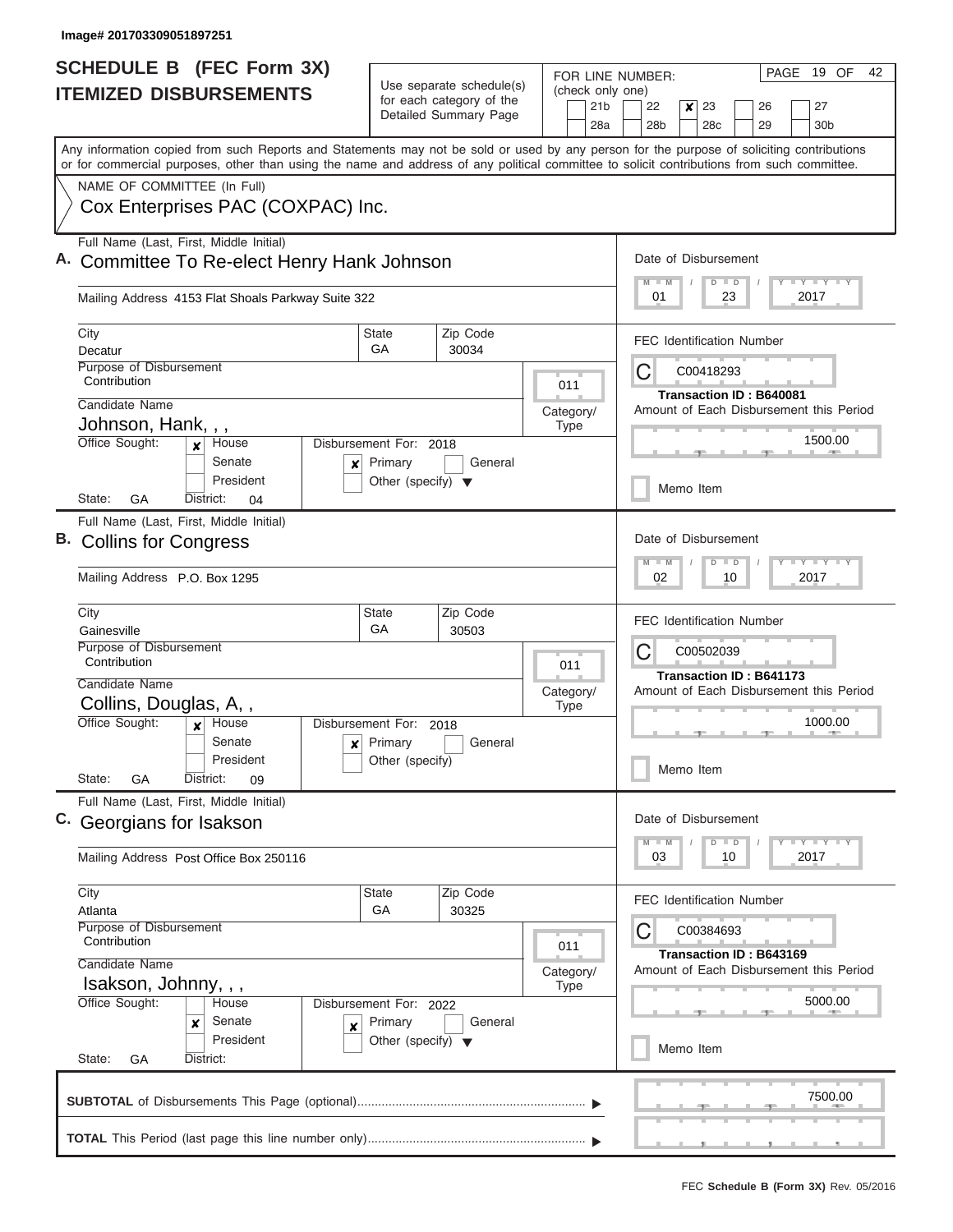| <b>SCHEDULE B</b> (FEC Form 3X)<br><b>ITEMIZED DISBURSEMENTS</b>                                                                                                                                                                                                                        |                                                 | Use separate schedule(s)                                                  | FOR LINE NUMBER:<br>(check only one) | PAGE 20 OF<br>42                                                                            |  |  |  |  |  |  |  |
|-----------------------------------------------------------------------------------------------------------------------------------------------------------------------------------------------------------------------------------------------------------------------------------------|-------------------------------------------------|---------------------------------------------------------------------------|--------------------------------------|---------------------------------------------------------------------------------------------|--|--|--|--|--|--|--|
|                                                                                                                                                                                                                                                                                         |                                                 | for each category of the<br>Detailed Summary Page                         | 21 <sub>b</sub><br>28a               | 23<br>22<br>$\boldsymbol{x}$<br>27<br>26<br>28 <sub>b</sub><br>28c<br>29<br>30 <sub>b</sub> |  |  |  |  |  |  |  |
| Any information copied from such Reports and Statements may not be sold or used by any person for the purpose of soliciting contributions<br>or for commercial purposes, other than using the name and address of any political committee to solicit contributions from such committee. |                                                 |                                                                           |                                      |                                                                                             |  |  |  |  |  |  |  |
| NAME OF COMMITTEE (In Full)                                                                                                                                                                                                                                                             |                                                 |                                                                           |                                      |                                                                                             |  |  |  |  |  |  |  |
| Cox Enterprises PAC (COXPAC) Inc.                                                                                                                                                                                                                                                       |                                                 |                                                                           |                                      |                                                                                             |  |  |  |  |  |  |  |
| Full Name (Last, First, Middle Initial)<br>A. Drew Ferguson for Congress                                                                                                                                                                                                                |                                                 | Date of Disbursement                                                      |                                      |                                                                                             |  |  |  |  |  |  |  |
| Mailing Address P.O. Box 387                                                                                                                                                                                                                                                            |                                                 |                                                                           |                                      | Y I Y I Y I Y<br>$M$ $M$<br>$D$ $D$<br>03<br>15<br>2017                                     |  |  |  |  |  |  |  |
| City<br><b>West Point</b>                                                                                                                                                                                                                                                               | State<br>GA                                     | Zip Code<br>31833                                                         |                                      | <b>FEC Identification Number</b>                                                            |  |  |  |  |  |  |  |
| Purpose of Disbursement<br>Contribution                                                                                                                                                                                                                                                 |                                                 |                                                                           | 011                                  | С<br>C00607838                                                                              |  |  |  |  |  |  |  |
| Candidate Name                                                                                                                                                                                                                                                                          |                                                 |                                                                           |                                      | Transaction ID: B643573<br>Amount of Each Disbursement this Period                          |  |  |  |  |  |  |  |
| Ferguson, Drew, , ,                                                                                                                                                                                                                                                                     |                                                 |                                                                           | Category/<br><b>Type</b>             |                                                                                             |  |  |  |  |  |  |  |
| Office Sought:<br>House<br>$\mathbf{x}$<br>Senate<br>$\boldsymbol{x}$                                                                                                                                                                                                                   | Disbursement For: 2018<br>Primary               | General                                                                   |                                      | 1500.00                                                                                     |  |  |  |  |  |  |  |
| President<br>GА<br>District:<br>State:<br>03                                                                                                                                                                                                                                            | Other (specify) $\blacktriangledown$            |                                                                           |                                      | Memo Item                                                                                   |  |  |  |  |  |  |  |
| Full Name (Last, First, Middle Initial)                                                                                                                                                                                                                                                 |                                                 |                                                                           |                                      |                                                                                             |  |  |  |  |  |  |  |
| B. Hawaii PAC                                                                                                                                                                                                                                                                           |                                                 |                                                                           |                                      | Date of Disbursement<br>Y FY FY FY<br>$M - M$<br>$D$ $D$                                    |  |  |  |  |  |  |  |
| Mailing Address 918 Pennsylvania Ave SE                                                                                                                                                                                                                                                 |                                                 |                                                                           |                                      | 02<br>24<br>2017                                                                            |  |  |  |  |  |  |  |
| City<br>Washington                                                                                                                                                                                                                                                                      | <b>State</b><br>DC                              | Zip Code<br>20003                                                         |                                      | <b>FEC Identification Number</b>                                                            |  |  |  |  |  |  |  |
| Purpose of Disbursement<br>Contribution                                                                                                                                                                                                                                                 |                                                 |                                                                           | 011                                  | С<br>C00567693                                                                              |  |  |  |  |  |  |  |
| Candidate Name                                                                                                                                                                                                                                                                          | Category/                                       |                                                                           |                                      | Transaction ID: B642239<br>Amount of Each Disbursement this Period                          |  |  |  |  |  |  |  |
| Office Sought:<br>House                                                                                                                                                                                                                                                                 | Disbursement For:                               | 2017                                                                      | <b>Type</b>                          | 5000.00                                                                                     |  |  |  |  |  |  |  |
| Senate<br>President<br>x                                                                                                                                                                                                                                                                | Primary<br>Other (specify)                      | General                                                                   |                                      | Memo Item                                                                                   |  |  |  |  |  |  |  |
| State:<br>District:                                                                                                                                                                                                                                                                     |                                                 | Not Applicable                                                            |                                      |                                                                                             |  |  |  |  |  |  |  |
| Full Name (Last, First, Middle Initial)<br>C. Friends of Mazie Hirono                                                                                                                                                                                                                   |                                                 |                                                                           |                                      | Date of Disbursement                                                                        |  |  |  |  |  |  |  |
| Mailing Address P.O. Box 677                                                                                                                                                                                                                                                            |                                                 |                                                                           |                                      | $Y$ $Y$ $Y$ $Y$ $Y$<br>$M - M$<br>$D$ $D$<br>02<br>24<br>2017                               |  |  |  |  |  |  |  |
| City<br>Honolulu                                                                                                                                                                                                                                                                        | State<br>HI                                     | Zip Code<br>96809                                                         |                                      | <b>FEC Identification Number</b>                                                            |  |  |  |  |  |  |  |
| <b>Purpose of Disbursement</b><br>Contribution                                                                                                                                                                                                                                          |                                                 |                                                                           | 011                                  | C<br>C00420760                                                                              |  |  |  |  |  |  |  |
| Candidate Name                                                                                                                                                                                                                                                                          | Category/                                       | <b>Transaction ID: B642217</b><br>Amount of Each Disbursement this Period |                                      |                                                                                             |  |  |  |  |  |  |  |
| Hirono, Mazie, , ,<br>Office Sought:<br>House                                                                                                                                                                                                                                           | Disbursement For: 2018                          |                                                                           | <b>Type</b>                          | 1500.00                                                                                     |  |  |  |  |  |  |  |
| Senate<br>x<br>X<br>President                                                                                                                                                                                                                                                           | Primary<br>Other (specify) $\blacktriangledown$ | General                                                                   |                                      | Memo Item                                                                                   |  |  |  |  |  |  |  |
| State:<br>HI<br>District:                                                                                                                                                                                                                                                               |                                                 |                                                                           |                                      |                                                                                             |  |  |  |  |  |  |  |
|                                                                                                                                                                                                                                                                                         |                                                 |                                                                           |                                      | 8000.00                                                                                     |  |  |  |  |  |  |  |
|                                                                                                                                                                                                                                                                                         |                                                 |                                                                           |                                      |                                                                                             |  |  |  |  |  |  |  |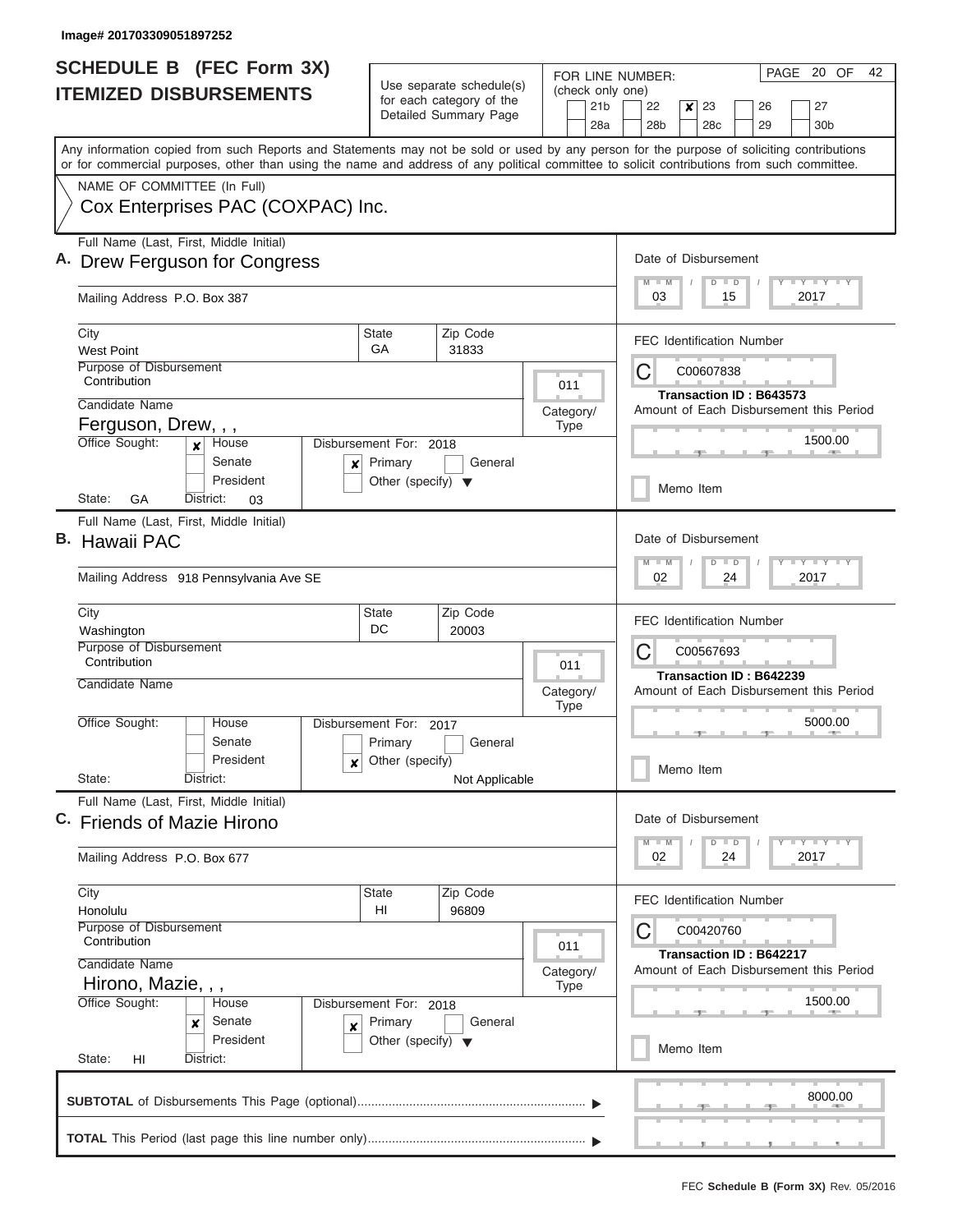|    | <b>SCHEDULE B (FEC Form 3X)</b>                                                                                                                                                                                                                                                         |                                                                           |                                                               |             |  | PAGE 21<br>OF<br>42<br>FOR LINE NUMBER: |                                                          |                                                    |                                                      |                      |    |                                  |  |                                         |  |  |  |
|----|-----------------------------------------------------------------------------------------------------------------------------------------------------------------------------------------------------------------------------------------------------------------------------------------|---------------------------------------------------------------------------|---------------------------------------------------------------|-------------|--|-----------------------------------------|----------------------------------------------------------|----------------------------------------------------|------------------------------------------------------|----------------------|----|----------------------------------|--|-----------------------------------------|--|--|--|
|    | <b>ITEMIZED DISBURSEMENTS</b>                                                                                                                                                                                                                                                           | Use separate schedule(s)<br>for each category of the                      |                                                               |             |  | 21 <sub>b</sub>                         | (check only one)<br>22<br>$\mathsf{x}$<br>23<br>27<br>26 |                                                    |                                                      |                      |    |                                  |  |                                         |  |  |  |
|    |                                                                                                                                                                                                                                                                                         |                                                                           | Detailed Summary Page                                         |             |  |                                         |                                                          | 28 <sub>b</sub>                                    |                                                      | 28c                  |    | 29                               |  | 30 <sub>b</sub>                         |  |  |  |
|    | Any information copied from such Reports and Statements may not be sold or used by any person for the purpose of soliciting contributions<br>or for commercial purposes, other than using the name and address of any political committee to solicit contributions from such committee. |                                                                           |                                                               |             |  |                                         |                                                          |                                                    |                                                      |                      |    |                                  |  |                                         |  |  |  |
|    | NAME OF COMMITTEE (In Full)                                                                                                                                                                                                                                                             |                                                                           |                                                               |             |  |                                         |                                                          |                                                    |                                                      |                      |    |                                  |  |                                         |  |  |  |
|    | Cox Enterprises PAC (COXPAC) Inc.                                                                                                                                                                                                                                                       |                                                                           |                                                               |             |  |                                         |                                                          |                                                    |                                                      |                      |    |                                  |  |                                         |  |  |  |
|    | Full Name (Last, First, Middle Initial)<br>A. Volunteers for Shimkus                                                                                                                                                                                                                    |                                                                           |                                                               |             |  |                                         | Date of Disbursement                                     |                                                    |                                                      |                      |    |                                  |  |                                         |  |  |  |
|    | Mailing Address PO Box 661                                                                                                                                                                                                                                                              |                                                                           |                                                               |             |  |                                         | Y L Y L Y L Y<br>$M - M$<br>$D$ $D$<br>01<br>23<br>2017  |                                                    |                                                      |                      |    |                                  |  |                                         |  |  |  |
|    | City<br>Collinsville                                                                                                                                                                                                                                                                    | State<br>IL.                                                              | Zip Code<br>62234                                             |             |  |                                         |                                                          |                                                    |                                                      |                      |    | <b>FEC Identification Number</b> |  |                                         |  |  |  |
|    | Purpose of Disbursement<br>Contribution                                                                                                                                                                                                                                                 |                                                                           |                                                               | 011         |  |                                         | C                                                        |                                                    |                                                      | C00258855            |    |                                  |  |                                         |  |  |  |
|    | Candidate Name                                                                                                                                                                                                                                                                          |                                                                           |                                                               | Category/   |  |                                         |                                                          |                                                    |                                                      |                      |    | Transaction ID: B640082          |  | Amount of Each Disbursement this Period |  |  |  |
|    | Shimkus, John, M,,                                                                                                                                                                                                                                                                      |                                                                           |                                                               | <b>Type</b> |  |                                         |                                                          |                                                    |                                                      |                      |    |                                  |  |                                         |  |  |  |
|    | Office Sought:<br>House<br>$\mathbf{x}$<br>Senate<br>×<br>President                                                                                                                                                                                                                     | Disbursement For: 2018<br>Primary<br>Other (specify) $\blacktriangledown$ | General                                                       |             |  |                                         |                                                          |                                                    |                                                      |                      |    |                                  |  | 2000.00                                 |  |  |  |
|    | IL<br>State:<br>District:<br>15                                                                                                                                                                                                                                                         |                                                                           |                                                               |             |  |                                         |                                                          |                                                    |                                                      | Memo Item            |    |                                  |  |                                         |  |  |  |
|    | Full Name (Last, First, Middle Initial)                                                                                                                                                                                                                                                 |                                                                           |                                                               |             |  |                                         |                                                          |                                                    |                                                      |                      |    |                                  |  |                                         |  |  |  |
| В. | <b>Oorah! Political Action Committee</b>                                                                                                                                                                                                                                                |                                                                           |                                                               |             |  |                                         | Date of Disbursement                                     |                                                    |                                                      |                      |    |                                  |  |                                         |  |  |  |
|    | Mailing Address PO BOX 1053                                                                                                                                                                                                                                                             |                                                                           |                                                               |             |  |                                         |                                                          |                                                    | Y FY FY FY<br>$M - M$<br>$D$ $D$<br>03<br>01<br>2017 |                      |    |                                  |  |                                         |  |  |  |
|    | City                                                                                                                                                                                                                                                                                    | <b>State</b>                                                              | Zip Code                                                      |             |  |                                         | <b>FEC Identification Number</b>                         |                                                    |                                                      |                      |    |                                  |  |                                         |  |  |  |
|    | Bloomington<br>Purpose of Disbursement                                                                                                                                                                                                                                                  |                                                                           | IN<br>47402                                                   |             |  |                                         |                                                          |                                                    | C00551853<br>C                                       |                      |    |                                  |  |                                         |  |  |  |
|    | Contribution                                                                                                                                                                                                                                                                            |                                                                           | 011<br>Category/<br><b>Type</b><br>2017<br>General<br>Primary |             |  |                                         |                                                          | Transaction ID: B642508                            |                                                      |                      |    |                                  |  |                                         |  |  |  |
|    | Candidate Name                                                                                                                                                                                                                                                                          |                                                                           |                                                               |             |  |                                         |                                                          | Amount of Each Disbursement this Period<br>5000.00 |                                                      |                      |    |                                  |  |                                         |  |  |  |
|    | Office Sought:<br>House                                                                                                                                                                                                                                                                 | Disbursement For:                                                         |                                                               |             |  |                                         |                                                          |                                                    |                                                      |                      |    |                                  |  |                                         |  |  |  |
|    | Senate                                                                                                                                                                                                                                                                                  |                                                                           |                                                               |             |  |                                         |                                                          |                                                    |                                                      |                      |    |                                  |  |                                         |  |  |  |
|    | President<br>x<br>State:<br>District:                                                                                                                                                                                                                                                   | Other (specify)                                                           | Not Applicable                                                |             |  |                                         | Memo Item                                                |                                                    |                                                      |                      |    |                                  |  |                                         |  |  |  |
|    | Full Name (Last, First, Middle Initial)<br>C. Donnelly for Indiana                                                                                                                                                                                                                      |                                                                           |                                                               |             |  |                                         |                                                          |                                                    |                                                      | Date of Disbursement |    |                                  |  |                                         |  |  |  |
|    |                                                                                                                                                                                                                                                                                         |                                                                           |                                                               |             |  |                                         |                                                          |                                                    |                                                      | $D$ $D$              |    |                                  |  | $Y = Y = Y = Y = I - Y$                 |  |  |  |
|    | Mailing Address 1050 17th St NW Ste 590                                                                                                                                                                                                                                                 |                                                                           |                                                               |             |  |                                         |                                                          | 03                                                 |                                                      |                      | 13 |                                  |  | 2017                                    |  |  |  |
|    | City<br>Washington                                                                                                                                                                                                                                                                      | <b>State</b><br>DC                                                        | Zip Code<br>20036                                             |             |  |                                         |                                                          |                                                    |                                                      |                      |    | <b>FEC Identification Number</b> |  |                                         |  |  |  |
|    | Purpose of Disbursement<br>Contribution                                                                                                                                                                                                                                                 |                                                                           |                                                               |             |  |                                         | C                                                        |                                                    |                                                      | C00393652            |    |                                  |  |                                         |  |  |  |
|    | 011<br>Candidate Name                                                                                                                                                                                                                                                                   |                                                                           |                                                               |             |  |                                         |                                                          |                                                    |                                                      |                      |    | Transaction ID: B643263          |  |                                         |  |  |  |
|    | Category/<br>Donnelly, Joseph, S,,<br><b>Type</b>                                                                                                                                                                                                                                       |                                                                           |                                                               |             |  |                                         |                                                          | Amount of Each Disbursement this Period            |                                                      |                      |    |                                  |  |                                         |  |  |  |
|    | Office Sought:<br>House<br>Disbursement For: 2018                                                                                                                                                                                                                                       |                                                                           |                                                               |             |  |                                         |                                                          |                                                    |                                                      |                      |    |                                  |  | 2500.00                                 |  |  |  |
|    | Senate<br>x<br>×<br>President                                                                                                                                                                                                                                                           | Primary<br>Other (specify) $\blacktriangledown$                           | General                                                       |             |  |                                         |                                                          |                                                    |                                                      | Memo Item            |    |                                  |  |                                         |  |  |  |
|    | State:<br>District:<br>IN                                                                                                                                                                                                                                                               |                                                                           |                                                               |             |  |                                         |                                                          |                                                    |                                                      |                      |    |                                  |  |                                         |  |  |  |
|    |                                                                                                                                                                                                                                                                                         |                                                                           |                                                               |             |  |                                         |                                                          |                                                    |                                                      |                      |    |                                  |  | 9500.00                                 |  |  |  |
|    |                                                                                                                                                                                                                                                                                         |                                                                           |                                                               |             |  |                                         |                                                          |                                                    |                                                      |                      |    |                                  |  |                                         |  |  |  |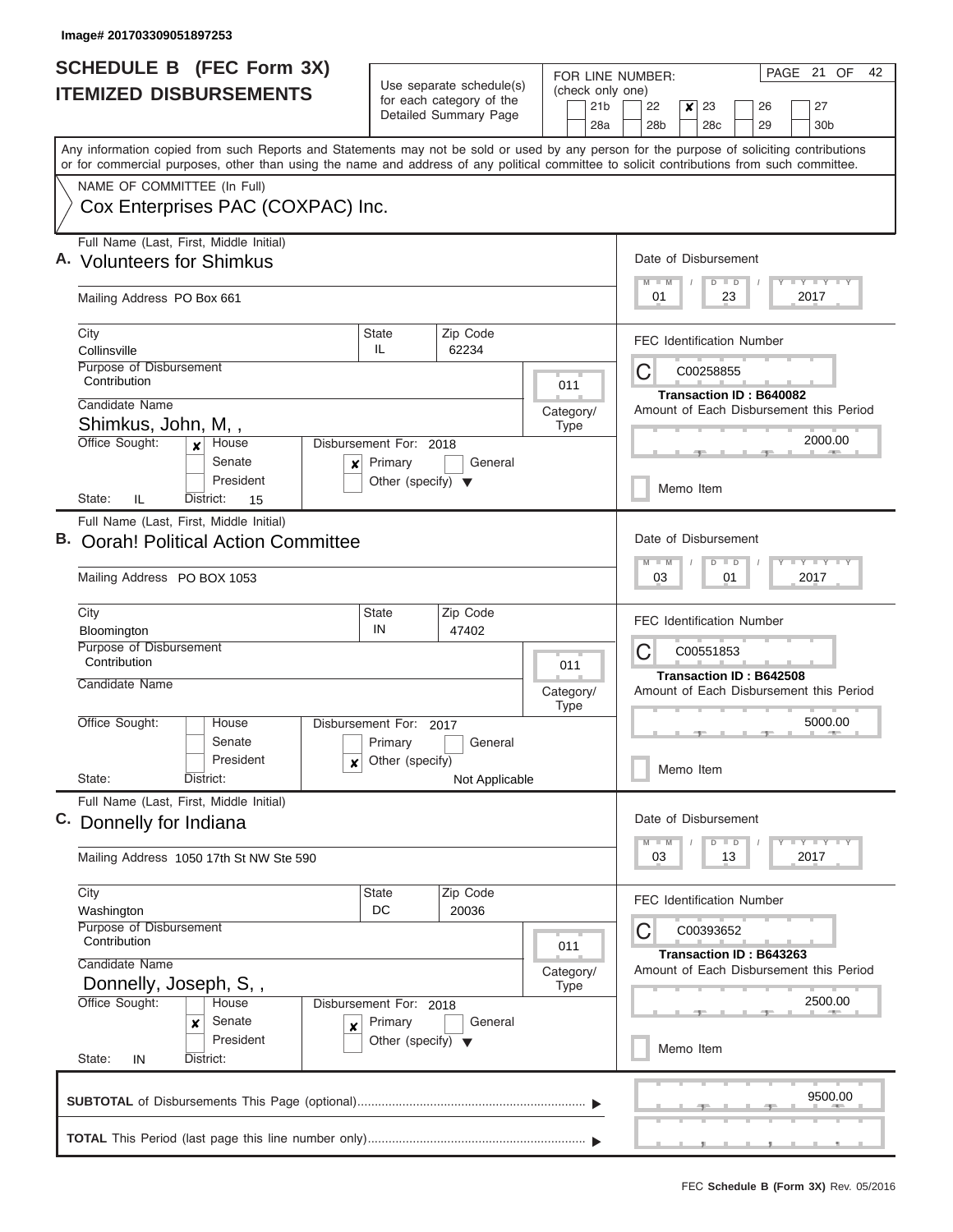| <b>SCHEDULE B (FEC Form 3X)</b>                                                                                                                                                                                                                                                         | Use separate schedule(s)                                                                  | FOR LINE NUMBER:                           | PAGE 22 OF<br>42                                                                                                         |  |  |  |  |  |  |  |  |
|-----------------------------------------------------------------------------------------------------------------------------------------------------------------------------------------------------------------------------------------------------------------------------------------|-------------------------------------------------------------------------------------------|--------------------------------------------|--------------------------------------------------------------------------------------------------------------------------|--|--|--|--|--|--|--|--|
| <b>ITEMIZED DISBURSEMENTS</b>                                                                                                                                                                                                                                                           | for each category of the<br>Detailed Summary Page                                         | (check only one)<br>21 <sub>b</sub><br>28a | 23<br>22<br>27<br>$\boldsymbol{x}$<br>26<br>28 <sub>b</sub><br>28c<br>29<br>30 <sub>b</sub>                              |  |  |  |  |  |  |  |  |
| Any information copied from such Reports and Statements may not be sold or used by any person for the purpose of soliciting contributions<br>or for commercial purposes, other than using the name and address of any political committee to solicit contributions from such committee. |                                                                                           |                                            |                                                                                                                          |  |  |  |  |  |  |  |  |
| NAME OF COMMITTEE (In Full)<br>Cox Enterprises PAC (COXPAC) Inc.                                                                                                                                                                                                                        |                                                                                           |                                            |                                                                                                                          |  |  |  |  |  |  |  |  |
| Full Name (Last, First, Middle Initial)<br>A. Ron Estes For Congress                                                                                                                                                                                                                    |                                                                                           |                                            | Date of Disbursement<br><b>TEY LY LY</b><br>$M$ $M$<br>$D$ $D$                                                           |  |  |  |  |  |  |  |  |
| Mailing Address 12224 E Bracken Ct.                                                                                                                                                                                                                                                     |                                                                                           |                                            | 2017<br>02<br>24                                                                                                         |  |  |  |  |  |  |  |  |
| City<br>Wichita                                                                                                                                                                                                                                                                         | Zip Code<br>State<br>KS<br>02127                                                          |                                            | <b>FEC Identification Number</b>                                                                                         |  |  |  |  |  |  |  |  |
| Purpose of Disbursement<br>Contribution                                                                                                                                                                                                                                                 |                                                                                           | 011                                        | C<br>C00632067<br>Transaction ID: B642235                                                                                |  |  |  |  |  |  |  |  |
| Candidate Name<br>Estes, Ron, , ,                                                                                                                                                                                                                                                       |                                                                                           | Category/<br><b>Type</b>                   | Amount of Each Disbursement this Period                                                                                  |  |  |  |  |  |  |  |  |
| Office Sought:<br>House<br>$\boldsymbol{x}$<br>Senate<br>President                                                                                                                                                                                                                      | Disbursement For: 2017<br>Primary<br>General<br>Other (specify) $\blacktriangledown$<br>x |                                            | 2500.00                                                                                                                  |  |  |  |  |  |  |  |  |
| KS<br>District:<br>State:<br>04                                                                                                                                                                                                                                                         | Special General                                                                           |                                            | Memo Item                                                                                                                |  |  |  |  |  |  |  |  |
| Full Name (Last, First, Middle Initial)<br>В.<br><b>Moran for Kansas</b><br>Mailing Address PO Box 1151                                                                                                                                                                                 |                                                                                           |                                            | Date of Disbursement<br>$T - Y = T - Y = T - Y$<br>$M - M$<br>$D$ $D$<br>03<br>20<br>2017                                |  |  |  |  |  |  |  |  |
| City<br>Hays                                                                                                                                                                                                                                                                            | Zip Code<br><b>State</b><br>KS<br>67601                                                   |                                            | <b>FEC Identification Number</b>                                                                                         |  |  |  |  |  |  |  |  |
| Purpose of Disbursement<br>Contribution<br>Candidate Name                                                                                                                                                                                                                               |                                                                                           | 011                                        | С<br>C00458315<br>Transaction ID: B643826<br>Amount of Each Disbursement this Period<br>1500.00                          |  |  |  |  |  |  |  |  |
| Moran, Jerry, , ,<br>Office Sought:<br>House                                                                                                                                                                                                                                            | Disbursement For:<br>2022                                                                 | Category/<br><b>Type</b>                   |                                                                                                                          |  |  |  |  |  |  |  |  |
| Senate<br>×<br>President<br>State:<br>KS<br>District:                                                                                                                                                                                                                                   | Primary<br>General<br>$\boldsymbol{\mathsf{x}}$<br>Other (specify)                        |                                            | Memo Item                                                                                                                |  |  |  |  |  |  |  |  |
| Full Name (Last, First, Middle Initial)<br>C. Eye of the Tiger PAC                                                                                                                                                                                                                      |                                                                                           |                                            | Date of Disbursement                                                                                                     |  |  |  |  |  |  |  |  |
| Mailing Address PO Box 2485                                                                                                                                                                                                                                                             |                                                                                           |                                            | $T$ $Y$ $Y$ $Y$ $T$<br>$M - M$<br>$D$ $D$<br>01<br>26<br>2017                                                            |  |  |  |  |  |  |  |  |
| City<br>Springfield<br>Purpose of Disbursement                                                                                                                                                                                                                                          | Zip Code<br>State<br>VA<br>22152                                                          |                                            | <b>FEC Identification Number</b><br>C<br>C00467431<br>Transaction ID: B640425<br>Amount of Each Disbursement this Period |  |  |  |  |  |  |  |  |
| Contribution<br>Candidate Name                                                                                                                                                                                                                                                          |                                                                                           | 011<br>Category/<br><b>Type</b>            |                                                                                                                          |  |  |  |  |  |  |  |  |
| Office Sought:<br>House<br>Senate<br>President                                                                                                                                                                                                                                          | Disbursement For: 2017<br>Primary<br>General<br>Other (specify) $\blacktriangledown$<br>x |                                            | 5000.00                                                                                                                  |  |  |  |  |  |  |  |  |
| State:<br>District:                                                                                                                                                                                                                                                                     | Not Applicable                                                                            |                                            | Memo Item                                                                                                                |  |  |  |  |  |  |  |  |
|                                                                                                                                                                                                                                                                                         |                                                                                           |                                            | 9000.00                                                                                                                  |  |  |  |  |  |  |  |  |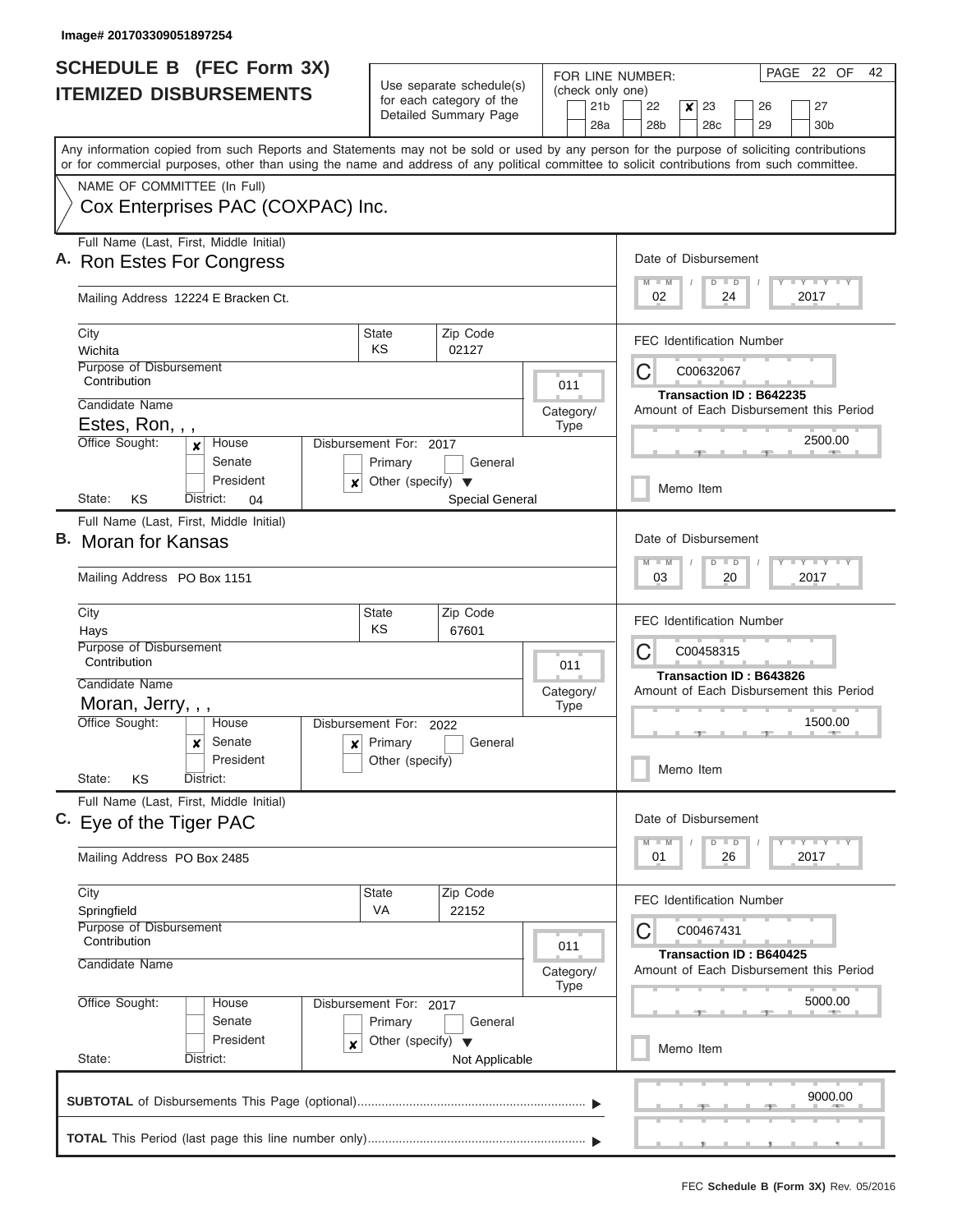| SCHEDULE B (FEC Form 3X)<br><b>ITEMIZED DISBURSEMENTS</b>                                                                                                                                                                                                                                                                                   | Use separate schedule(s)<br>for each category of the<br>Detailed Summary Page                                                   | PAGE 23 OF<br>FOR LINE NUMBER:<br>(check only one)<br>21 <sub>b</sub><br>23<br>27<br>22<br>$\boldsymbol{x}$<br>26<br>28a<br>28 <sub>b</sub><br>28 <sub>c</sub><br>29<br>30 <sub>b</sub>                                                                                                                                         | 42 |
|---------------------------------------------------------------------------------------------------------------------------------------------------------------------------------------------------------------------------------------------------------------------------------------------------------------------------------------------|---------------------------------------------------------------------------------------------------------------------------------|---------------------------------------------------------------------------------------------------------------------------------------------------------------------------------------------------------------------------------------------------------------------------------------------------------------------------------|----|
| NAME OF COMMITTEE (In Full)<br>Cox Enterprises PAC (COXPAC) Inc.                                                                                                                                                                                                                                                                            |                                                                                                                                 | Any information copied from such Reports and Statements may not be sold or used by any person for the purpose of soliciting contributions<br>or for commercial purposes, other than using the name and address of any political committee to solicit contributions from such committee.                                         |    |
| Full Name (Last, First, Middle Initial)<br>A. Scalise for Congress<br>Mailing Address PO Box 23219                                                                                                                                                                                                                                          | Date of Disbursement<br>$T$ $T$ $T$ $T$ $T$ $T$ $T$ $T$<br>$M$ $M$<br>$D$ $D$<br>01<br>26<br>2017                               |                                                                                                                                                                                                                                                                                                                                 |    |
| City<br>Jefferson<br>Purpose of Disbursement<br>Contribution<br>Candidate Name<br>Scalise, Steve, , ,<br>Office Sought:<br>House<br>x<br>Senate<br>$\pmb{\mathsf{x}}$<br>President<br>LA<br>State:<br>District:<br>01                                                                                                                       | Zip Code<br><b>State</b><br>LA<br>70183<br>Disbursement For: 2018<br>Primary<br>General<br>Other (specify) $\blacktriangledown$ | <b>FEC Identification Number</b><br>С<br>C00394957<br>011<br><b>Transaction ID: B640424</b><br>Amount of Each Disbursement this Period<br>Category/<br><b>Type</b><br>5000.00<br>Memo Item                                                                                                                                      |    |
| Full Name (Last, First, Middle Initial)<br><b>Richmond for Congress</b><br>Mailing Address 1631 Elysian Fields Suite 150<br>City<br><b>New Orleans</b><br>Purpose of Disbursement<br>Contribution<br>Candidate Name<br>Richmond, Cedric, , ,<br>Office Sought:<br>House<br>×<br>Senate<br>×<br>President<br>State:<br>LA<br>District:<br>02 | Zip Code<br><b>State</b><br>LA<br>70126<br>Disbursement For:<br>2018<br>Primary<br>General<br>Other (specify)                   | Date of Disbursement<br><b>TEY TEY TEY</b><br>$M - M$<br>$D$ $D$<br>02<br>10<br>2017<br><b>FEC Identification Number</b><br>С<br>C00451336<br>011<br><b>Transaction ID: B641172</b><br>Amount of Each Disbursement this Period<br>Category/<br><b>Type</b><br>2500.00<br>Memo Item                                              |    |
| Full Name (Last, First, Middle Initial)<br>C. Richard E Neal for Congress Committee<br>Mailing Address 76 Magnolia Terrace<br>City<br>Springfield<br>Purpose of Disbursement<br>Contribution<br>Candidate Name<br>Neal, Richard, E,,<br>Office Sought:<br>House<br>x<br>Senate<br>X<br>President<br>State:<br><b>MA</b><br>District:<br>01  | Zip Code<br><b>State</b><br>MA<br>01108<br>Disbursement For: 2018<br>Primary<br>General<br>Other (specify) $\blacktriangledown$ | Date of Disbursement<br>$\mathbf{I}$ $\mathbf{Y}$ $\mathbf{I}$ $\mathbf{Y}$ $\mathbf{I}$ $\mathbf{Y}$<br>$M$ $M$<br>$D$ $D$<br>02<br>2017<br>24<br><b>FEC Identification Number</b><br>С<br>C00226522<br>011<br>Transaction ID: B642228<br>Amount of Each Disbursement this Period<br>Category/<br>Type<br>2000.00<br>Memo Item |    |
|                                                                                                                                                                                                                                                                                                                                             |                                                                                                                                 | 9500.00                                                                                                                                                                                                                                                                                                                         |    |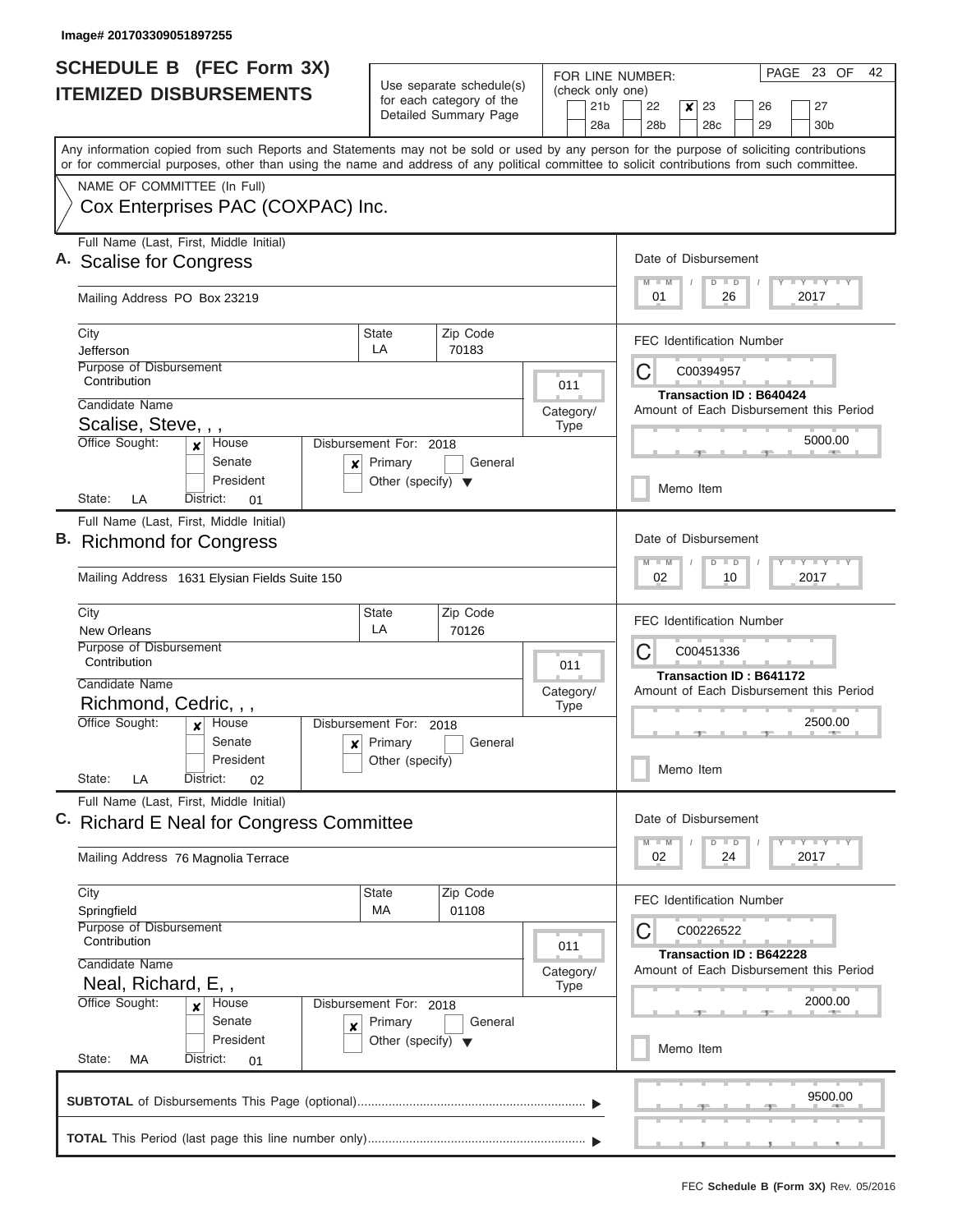|                                                  | <b>SCHEDULE B (FEC Form 3X)</b>                                                                                                                                                                                                                                                         |                                                      |                       |                             |     | PAGE 24 OF<br>42<br>FOR LINE NUMBER:                     |                                                                                      |  |           |    |                                |  |                         |  |  |  |
|--------------------------------------------------|-----------------------------------------------------------------------------------------------------------------------------------------------------------------------------------------------------------------------------------------------------------------------------------------|------------------------------------------------------|-----------------------|-----------------------------|-----|----------------------------------------------------------|--------------------------------------------------------------------------------------|--|-----------|----|--------------------------------|--|-------------------------|--|--|--|
|                                                  | <b>ITEMIZED DISBURSEMENTS</b>                                                                                                                                                                                                                                                           | Use separate schedule(s)<br>for each category of the |                       | 21 <sub>b</sub>             |     | (check only one)<br>22<br>$\mathsf{x}$<br>23<br>27<br>26 |                                                                                      |  |           |    |                                |  |                         |  |  |  |
|                                                  |                                                                                                                                                                                                                                                                                         |                                                      | Detailed Summary Page |                             | 28a |                                                          | 28b                                                                                  |  | 28c       |    | 29                             |  | 30 <sub>b</sub>         |  |  |  |
|                                                  | Any information copied from such Reports and Statements may not be sold or used by any person for the purpose of soliciting contributions<br>or for commercial purposes, other than using the name and address of any political committee to solicit contributions from such committee. |                                                      |                       |                             |     |                                                          |                                                                                      |  |           |    |                                |  |                         |  |  |  |
|                                                  | NAME OF COMMITTEE (In Full)                                                                                                                                                                                                                                                             |                                                      |                       |                             |     |                                                          |                                                                                      |  |           |    |                                |  |                         |  |  |  |
|                                                  | Cox Enterprises PAC (COXPAC) Inc.                                                                                                                                                                                                                                                       |                                                      |                       |                             |     |                                                          |                                                                                      |  |           |    |                                |  |                         |  |  |  |
|                                                  | Full Name (Last, First, Middle Initial)<br><b>Stabenow for US Senate</b>                                                                                                                                                                                                                |                                                      |                       |                             |     |                                                          | Date of Disbursement                                                                 |  |           |    |                                |  |                         |  |  |  |
|                                                  | Mailing Address P.O. Box 4945                                                                                                                                                                                                                                                           |                                                      |                       |                             |     | Y L Y L Y L Y<br>$M$ $M$<br>$D$ $D$<br>02<br>24<br>2017  |                                                                                      |  |           |    |                                |  |                         |  |  |  |
|                                                  | City<br>East Lansing                                                                                                                                                                                                                                                                    | <b>State</b><br>MI                                   | Zip Code<br>48826     |                             |     |                                                          | <b>FEC Identification Number</b>                                                     |  |           |    |                                |  |                         |  |  |  |
|                                                  | Purpose of Disbursement<br>Contribution                                                                                                                                                                                                                                                 |                                                      |                       | 011                         |     |                                                          | C                                                                                    |  | C00344473 |    |                                |  |                         |  |  |  |
|                                                  | Candidate Name                                                                                                                                                                                                                                                                          |                                                      |                       | Category/                   |     |                                                          | Amount of Each Disbursement this Period                                              |  |           |    | <b>Transaction ID: B642218</b> |  |                         |  |  |  |
|                                                  | Stabenow, Debbie, , ,                                                                                                                                                                                                                                                                   |                                                      |                       | <b>Type</b>                 |     |                                                          |                                                                                      |  |           |    |                                |  | 2500.00                 |  |  |  |
|                                                  | Office Sought:<br>House<br>Senate<br>x<br>×                                                                                                                                                                                                                                             | Disbursement For: 2018<br>Primary                    | General               |                             |     |                                                          |                                                                                      |  |           |    |                                |  |                         |  |  |  |
|                                                  | President<br>District:<br>State:<br>MI                                                                                                                                                                                                                                                  | Other (specify) $\blacktriangledown$                 |                       |                             |     |                                                          |                                                                                      |  | Memo Item |    |                                |  |                         |  |  |  |
|                                                  | Full Name (Last, First, Middle Initial)                                                                                                                                                                                                                                                 |                                                      |                       |                             |     |                                                          |                                                                                      |  |           |    |                                |  |                         |  |  |  |
|                                                  | B. Peters for Michigan                                                                                                                                                                                                                                                                  |                                                      |                       |                             |     | Date of Disbursement<br>Y FY FY FY<br>$M - M$            |                                                                                      |  |           |    |                                |  |                         |  |  |  |
|                                                  | Mailing Address PO Box 32072                                                                                                                                                                                                                                                            |                                                      |                       | $D$ $D$<br>13<br>2017<br>03 |     |                                                          |                                                                                      |  |           |    |                                |  |                         |  |  |  |
|                                                  | City<br>Detroit                                                                                                                                                                                                                                                                         | <b>State</b><br>MI                                   | Zip Code<br>48244     |                             |     |                                                          | <b>FEC Identification Number</b>                                                     |  |           |    |                                |  |                         |  |  |  |
|                                                  | Purpose of Disbursement<br>Contribution                                                                                                                                                                                                                                                 | 011<br>Category/                                     |                       |                             |     |                                                          | C00437889<br>C<br>Transaction ID: B643258<br>Amount of Each Disbursement this Period |  |           |    |                                |  |                         |  |  |  |
|                                                  | Candidate Name                                                                                                                                                                                                                                                                          |                                                      |                       |                             |     |                                                          |                                                                                      |  |           |    |                                |  |                         |  |  |  |
|                                                  | Peters, Gary, , ,<br>Office Sought:<br>House                                                                                                                                                                                                                                            |                                                      |                       | <b>Type</b>                 |     |                                                          | 1000.00                                                                              |  |           |    |                                |  |                         |  |  |  |
|                                                  | Senate<br>x<br>$\boldsymbol{\mathsf{x}}$                                                                                                                                                                                                                                                | Disbursement For:<br>2020<br>Primary<br>General      |                       |                             |     |                                                          |                                                                                      |  |           |    |                                |  |                         |  |  |  |
|                                                  | President<br>State:<br>MI<br>District:                                                                                                                                                                                                                                                  | Other (specify)                                      |                       |                             |     |                                                          | Memo Item                                                                            |  |           |    |                                |  |                         |  |  |  |
|                                                  | Full Name (Last, First, Middle Initial)                                                                                                                                                                                                                                                 |                                                      |                       |                             |     |                                                          | Date of Disbursement                                                                 |  |           |    |                                |  |                         |  |  |  |
|                                                  | C. Debbie Dingell for Congress                                                                                                                                                                                                                                                          |                                                      |                       |                             |     |                                                          |                                                                                      |  | $D$ $D$   |    |                                |  | $Y - Y - Y - Y - I - Y$ |  |  |  |
|                                                  | Mailing Address 19855 W. Outer Dr. #103AE                                                                                                                                                                                                                                               |                                                      |                       |                             |     |                                                          | 03                                                                                   |  |           | 17 |                                |  | 2017                    |  |  |  |
|                                                  | City<br>Dearborn                                                                                                                                                                                                                                                                        | <b>State</b><br>MI                                   | Zip Code<br>48124     |                             |     |                                                          | <b>FEC Identification Number</b>                                                     |  |           |    |                                |  |                         |  |  |  |
|                                                  | Purpose of Disbursement<br>Contribution                                                                                                                                                                                                                                                 |                                                      |                       |                             |     |                                                          | C                                                                                    |  | C00558213 |    |                                |  |                         |  |  |  |
|                                                  | 011<br>Candidate Name                                                                                                                                                                                                                                                                   |                                                      |                       |                             |     |                                                          |                                                                                      |  |           |    | Transaction ID: B643785        |  |                         |  |  |  |
| Category/<br>Dingell, Debbie, , ,<br><b>Type</b> |                                                                                                                                                                                                                                                                                         |                                                      |                       |                             |     |                                                          | Amount of Each Disbursement this Period                                              |  |           |    |                                |  |                         |  |  |  |
|                                                  | Office Sought:<br>Disbursement For: 2018<br>House<br>$\boldsymbol{x}$<br>Senate                                                                                                                                                                                                         |                                                      |                       |                             |     |                                                          |                                                                                      |  |           |    |                                |  | 2500.00                 |  |  |  |
|                                                  | ×<br>President                                                                                                                                                                                                                                                                          | Primary<br>Other (specify) $\blacktriangledown$      | General               |                             |     |                                                          |                                                                                      |  | Memo Item |    |                                |  |                         |  |  |  |
|                                                  | State:<br>District:<br>MI<br>12                                                                                                                                                                                                                                                         |                                                      |                       |                             |     |                                                          |                                                                                      |  |           |    |                                |  |                         |  |  |  |
|                                                  |                                                                                                                                                                                                                                                                                         |                                                      |                       |                             |     |                                                          |                                                                                      |  |           |    |                                |  | 6000.00                 |  |  |  |
|                                                  |                                                                                                                                                                                                                                                                                         |                                                      |                       |                             |     |                                                          |                                                                                      |  |           |    |                                |  |                         |  |  |  |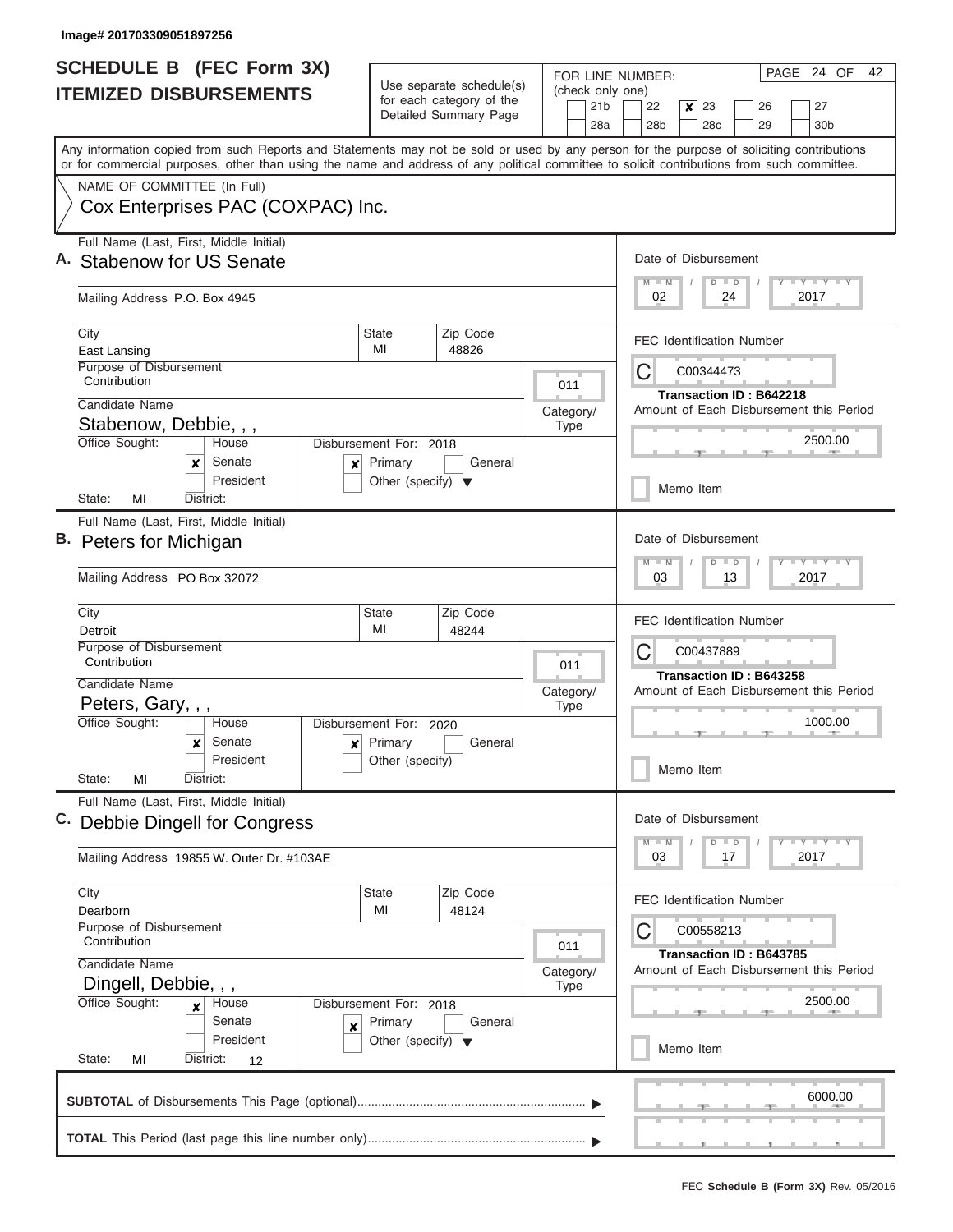|    | <b>SCHEDULE B</b> (FEC Form 3X)                                                                                                                                                                                                                                                         |                                                      |                                       |                  |             | PAGE 25 OF<br>42<br>FOR LINE NUMBER: |                                                                    |                                           |   |                                 |    |                                         |  |                             |  |
|----|-----------------------------------------------------------------------------------------------------------------------------------------------------------------------------------------------------------------------------------------------------------------------------------------|------------------------------------------------------|---------------------------------------|------------------|-------------|--------------------------------------|--------------------------------------------------------------------|-------------------------------------------|---|---------------------------------|----|-----------------------------------------|--|-----------------------------|--|
|    | <b>ITEMIZED DISBURSEMENTS</b>                                                                                                                                                                                                                                                           | Use separate schedule(s)<br>for each category of the |                                       |                  |             | (check only one)<br>22               |                                                                    |                                           |   |                                 |    |                                         |  |                             |  |
|    |                                                                                                                                                                                                                                                                                         |                                                      | Detailed Summary Page                 |                  |             | 21 <sub>b</sub><br>28a               |                                                                    | 28 <sub>b</sub>                           | x | 23<br>28c                       |    | 26<br>29                                |  | 27<br>30 <sub>b</sub>       |  |
|    | Any information copied from such Reports and Statements may not be sold or used by any person for the purpose of soliciting contributions<br>or for commercial purposes, other than using the name and address of any political committee to solicit contributions from such committee. |                                                      |                                       |                  |             |                                      |                                                                    |                                           |   |                                 |    |                                         |  |                             |  |
|    | NAME OF COMMITTEE (In Full)                                                                                                                                                                                                                                                             |                                                      |                                       |                  |             |                                      |                                                                    |                                           |   |                                 |    |                                         |  |                             |  |
|    | Cox Enterprises PAC (COXPAC) Inc.                                                                                                                                                                                                                                                       |                                                      |                                       |                  |             |                                      |                                                                    |                                           |   |                                 |    |                                         |  |                             |  |
|    | Full Name (Last, First, Middle Initial)<br>A. Friends of Erik Paulsen                                                                                                                                                                                                                   |                                                      |                                       |                  |             |                                      |                                                                    |                                           |   | Date of Disbursement            |    |                                         |  |                             |  |
|    | Mailing Address P.O. Box 44369 250 Prairie Center                                                                                                                                                                                                                                       |                                                      |                                       |                  |             |                                      | Y I Y I Y I Y<br>$M - M$<br>$D$ $D$<br>2017<br>20<br>03            |                                           |   |                                 |    |                                         |  |                             |  |
|    | City<br>Eden Prairie                                                                                                                                                                                                                                                                    | Zip Code<br><b>State</b><br>MN<br>55344              |                                       |                  |             |                                      |                                                                    |                                           |   |                                 |    | <b>FEC Identification Number</b>        |  |                             |  |
|    | Purpose of Disbursement<br>Contribution                                                                                                                                                                                                                                                 |                                                      |                                       |                  | 011         |                                      | C00439661<br>C<br><b>Transaction ID: B643825</b>                   |                                           |   |                                 |    |                                         |  |                             |  |
|    | Candidate Name                                                                                                                                                                                                                                                                          | Category/                                            |                                       |                  |             |                                      |                                                                    |                                           |   |                                 |    | Amount of Each Disbursement this Period |  |                             |  |
|    | Paulsen, Erik, , ,<br>Office Sought:<br>House<br>$\mathbf{x}$                                                                                                                                                                                                                           | Disbursement For: 2018                               |                                       |                  | <b>Type</b> |                                      |                                                                    |                                           |   |                                 |    |                                         |  | 1000.00                     |  |
|    | Senate<br>×<br>President                                                                                                                                                                                                                                                                | Primary<br>Other (specify) $\blacktriangledown$      | General                               |                  |             |                                      | Memo Item                                                          |                                           |   |                                 |    |                                         |  |                             |  |
|    | MN<br>State:<br>District:<br>03                                                                                                                                                                                                                                                         |                                                      |                                       |                  |             |                                      |                                                                    |                                           |   |                                 |    |                                         |  |                             |  |
| В. | Full Name (Last, First, Middle Initial)<br><b>McCaskill for Missouri</b>                                                                                                                                                                                                                |                                                      |                                       |                  |             |                                      |                                                                    |                                           |   | Date of Disbursement<br>$D$ $D$ |    |                                         |  | Y FY FY FY                  |  |
|    | Mailing Address PO Box 300077                                                                                                                                                                                                                                                           |                                                      |                                       | 02<br>10<br>2017 |             |                                      |                                                                    |                                           |   |                                 |    |                                         |  |                             |  |
|    | City<br><b>St Louis</b>                                                                                                                                                                                                                                                                 | <b>State</b><br>MO                                   | Zip Code<br>63130                     |                  |             |                                      |                                                                    |                                           |   |                                 |    | <b>FEC Identification Number</b>        |  |                             |  |
|    | Purpose of Disbursement<br>Contribution                                                                                                                                                                                                                                                 |                                                      | 011                                   |                  |             |                                      |                                                                    | C<br>C00431304<br>Transaction ID: B641168 |   |                                 |    |                                         |  |                             |  |
|    | Candidate Name                                                                                                                                                                                                                                                                          |                                                      |                                       | Category/        |             |                                      |                                                                    |                                           |   |                                 |    | Amount of Each Disbursement this Period |  |                             |  |
|    | McCaskill, Claire, , ,<br>Office Sought:<br>House                                                                                                                                                                                                                                       |                                                      | <b>Type</b><br>Disbursement For: 2018 |                  |             |                                      |                                                                    |                                           |   |                                 |    |                                         |  | 1000.00                     |  |
|    | Senate<br>x                                                                                                                                                                                                                                                                             | $x$ Primary<br>General                               |                                       |                  |             |                                      |                                                                    |                                           |   |                                 |    |                                         |  |                             |  |
|    | President<br>State:<br><b>MO</b><br>District:                                                                                                                                                                                                                                           | Other (specify)                                      |                                       |                  |             |                                      |                                                                    |                                           |   | Memo Item                       |    |                                         |  |                             |  |
|    | Full Name (Last, First, Middle Initial)<br>C. Secure PAC                                                                                                                                                                                                                                |                                                      |                                       |                  |             |                                      |                                                                    |                                           |   | Date of Disbursement            |    |                                         |  |                             |  |
|    | Mailing Address P.O. Box 675                                                                                                                                                                                                                                                            |                                                      |                                       |                  |             |                                      |                                                                    | $M - M$<br>02                             |   | $D$ $D$                         | 24 |                                         |  | $Y$ $Y$ $Y$ $Y$ $Y$<br>2017 |  |
|    | City<br><b>Bolton</b>                                                                                                                                                                                                                                                                   | <b>State</b><br><b>MS</b>                            | Zip Code<br>39041                     |                  |             |                                      |                                                                    |                                           |   |                                 |    | <b>FEC Identification Number</b>        |  |                             |  |
|    | Purpose of Disbursement<br>Contribution                                                                                                                                                                                                                                                 |                                                      |                                       |                  | 011         |                                      | С                                                                  |                                           |   | C00411611                       |    |                                         |  |                             |  |
|    | Candidate Name                                                                                                                                                                                                                                                                          |                                                      |                                       | Category/        | Type        |                                      | Transaction ID: B642219<br>Amount of Each Disbursement this Period |                                           |   |                                 |    |                                         |  |                             |  |
|    | Office Sought:<br>House                                                                                                                                                                                                                                                                 | Disbursement For: 2017                               |                                       |                  |             |                                      |                                                                    |                                           |   |                                 |    |                                         |  | 5000.00                     |  |
|    | Senate<br>President                                                                                                                                                                                                                                                                     | Primary<br>Other (specify) $\blacktriangledown$      | General                               |                  |             |                                      |                                                                    |                                           |   |                                 |    |                                         |  |                             |  |
|    | x<br>State:<br>District:                                                                                                                                                                                                                                                                |                                                      | Not Applicable                        |                  |             |                                      |                                                                    |                                           |   | Memo Item                       |    |                                         |  |                             |  |
|    |                                                                                                                                                                                                                                                                                         |                                                      |                                       |                  |             |                                      |                                                                    |                                           |   |                                 |    |                                         |  | 7000.00                     |  |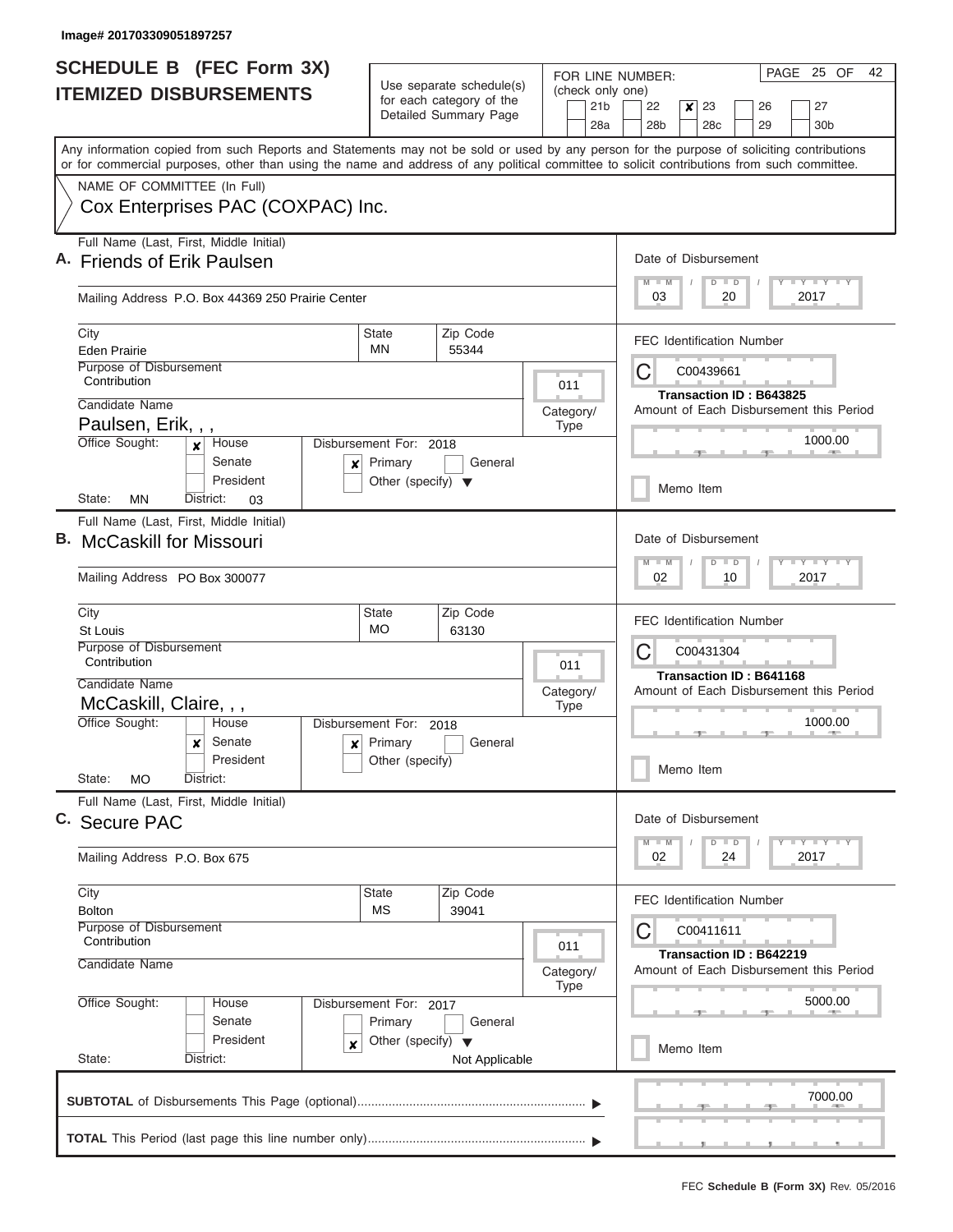| <b>SCHEDULE B (FEC Form 3X)</b>                                                                                                            |                                                      |                       |                          |             |                 | PAGE<br>26 OF<br>42<br>FOR LINE NUMBER: |                                                                                   |                                                              |                  |    |                                |  |      |                         |  |
|--------------------------------------------------------------------------------------------------------------------------------------------|------------------------------------------------------|-----------------------|--------------------------|-------------|-----------------|-----------------------------------------|-----------------------------------------------------------------------------------|--------------------------------------------------------------|------------------|----|--------------------------------|--|------|-------------------------|--|
| <b>ITEMIZED DISBURSEMENTS</b>                                                                                                              | Use separate schedule(s)<br>for each category of the |                       |                          |             | 21 <sub>b</sub> | (check only one)                        | 22<br>$\boldsymbol{x}$<br>23<br>27<br>26                                          |                                                              |                  |    |                                |  |      |                         |  |
|                                                                                                                                            |                                                      | Detailed Summary Page |                          |             | 28a             |                                         | 28b                                                                               |                                                              | 28 <sub>c</sub>  |    | 29                             |  |      | 30 <sub>b</sub>         |  |
| Any information copied from such Reports and Statements may not be sold or used by any person for the purpose of soliciting contributions  |                                                      |                       |                          |             |                 |                                         |                                                                                   |                                                              |                  |    |                                |  |      |                         |  |
| or for commercial purposes, other than using the name and address of any political committee to solicit contributions from such committee. |                                                      |                       |                          |             |                 |                                         |                                                                                   |                                                              |                  |    |                                |  |      |                         |  |
| NAME OF COMMITTEE (In Full)                                                                                                                |                                                      |                       |                          |             |                 |                                         |                                                                                   |                                                              |                  |    |                                |  |      |                         |  |
| Cox Enterprises PAC (COXPAC) Inc.                                                                                                          |                                                      |                       |                          |             |                 |                                         |                                                                                   |                                                              |                  |    |                                |  |      |                         |  |
| Full Name (Last, First, Middle Initial)                                                                                                    |                                                      |                       |                          |             |                 |                                         |                                                                                   |                                                              |                  |    |                                |  |      |                         |  |
| A. Wicker for Senate                                                                                                                       |                                                      |                       | Date of Disbursement     |             |                 |                                         |                                                                                   |                                                              |                  |    |                                |  |      |                         |  |
| Mailing Address PO Box 64                                                                                                                  |                                                      |                       |                          |             |                 |                                         |                                                                                   | <b>TAY TAY TAY</b><br>$M$ $M$<br>$D$ $D$<br>02<br>24<br>2017 |                  |    |                                |  |      |                         |  |
| City                                                                                                                                       | <b>State</b>                                         | Zip Code              |                          |             |                 |                                         | <b>FEC Identification Number</b>                                                  |                                                              |                  |    |                                |  |      |                         |  |
| Jackson<br>Purpose of Disbursement                                                                                                         | МS                                                   | 39205                 |                          |             |                 |                                         |                                                                                   |                                                              |                  |    |                                |  |      |                         |  |
| Contribution                                                                                                                               |                                                      |                       |                          | 011         |                 |                                         | С                                                                                 |                                                              | C00443218        |    |                                |  |      |                         |  |
| Candidate Name                                                                                                                             |                                                      |                       | Category/                |             |                 |                                         | Amount of Each Disbursement this Period                                           |                                                              |                  |    | Transaction ID: B642220        |  |      |                         |  |
| Wicker, Roger, , ,                                                                                                                         |                                                      |                       |                          | <b>Type</b> |                 |                                         |                                                                                   |                                                              |                  |    |                                |  |      |                         |  |
| Office Sought:<br>House<br>Senate                                                                                                          | Disbursement For: 2018<br>Primary                    | General               |                          |             |                 |                                         |                                                                                   |                                                              |                  |    |                                |  |      | 2500.00                 |  |
| ×<br>President                                                                                                                             | Other (specify) $\blacktriangledown$                 | ×                     |                          |             |                 |                                         | Memo Item                                                                         |                                                              |                  |    |                                |  |      |                         |  |
| State:<br>МS<br>District:                                                                                                                  |                                                      |                       |                          |             |                 |                                         |                                                                                   |                                                              |                  |    |                                |  |      |                         |  |
| Full Name (Last, First, Middle Initial)                                                                                                    |                                                      |                       |                          |             |                 |                                         |                                                                                   |                                                              |                  |    |                                |  |      |                         |  |
| <b>Butterfield for Congress Committee</b>                                                                                                  |                                                      |                       |                          |             |                 |                                         | Date of Disbursement<br>$T$ $T$ $T$ $T$ $T$ $T$ $T$ $T$ $T$<br>$M - M$<br>$D$ $D$ |                                                              |                  |    |                                |  |      |                         |  |
| Mailing Address 434 Fayetteville Street Suite 2020                                                                                         |                                                      |                       |                          |             |                 |                                         |                                                                                   |                                                              | 03<br>10<br>2017 |    |                                |  |      |                         |  |
| City<br>Raleigh                                                                                                                            | <b>State</b><br><b>NC</b>                            | Zip Code<br>27601     |                          |             |                 |                                         | <b>FEC Identification Number</b>                                                  |                                                              |                  |    |                                |  |      |                         |  |
| Purpose of Disbursement                                                                                                                    |                                                      |                       |                          |             |                 |                                         | С<br>C00401190                                                                    |                                                              |                  |    |                                |  |      |                         |  |
| Contribution                                                                                                                               |                                                      |                       | 011                      |             |                 |                                         | <b>Transaction ID: B643174</b>                                                    |                                                              |                  |    |                                |  |      |                         |  |
| Candidate Name<br>Butterfield, G.K., , ,                                                                                                   |                                                      |                       | Category/<br><b>Type</b> |             |                 |                                         | Amount of Each Disbursement this Period                                           |                                                              |                  |    |                                |  |      |                         |  |
| Office Sought:<br>House<br>$\mathbf{x}$                                                                                                    | Disbursement For: 2018                               |                       |                          |             |                 |                                         | 2500.00                                                                           |                                                              |                  |    |                                |  |      |                         |  |
| Senate<br>$\pmb{\times}$                                                                                                                   | Primary                                              | General               |                          |             |                 |                                         |                                                                                   |                                                              |                  |    |                                |  |      |                         |  |
| President<br>State:<br><b>NC</b><br>District:<br>01                                                                                        | Other (specify)                                      |                       |                          |             |                 |                                         | Memo Item                                                                         |                                                              |                  |    |                                |  |      |                         |  |
| Full Name (Last, First, Middle Initial)                                                                                                    |                                                      |                       |                          |             |                 |                                         |                                                                                   |                                                              |                  |    |                                |  |      |                         |  |
| C. Cramer For Congress                                                                                                                     |                                                      |                       |                          |             |                 |                                         | Date of Disbursement                                                              |                                                              |                  |    |                                |  |      |                         |  |
|                                                                                                                                            |                                                      |                       |                          |             |                 |                                         | $M - M$                                                                           |                                                              | $D$ $D$          |    |                                |  |      | $T$ $Y$ $T$ $Y$ $T$ $Y$ |  |
| Mailing Address PO Box 396                                                                                                                 |                                                      |                       |                          |             |                 |                                         | 02                                                                                |                                                              |                  | 24 |                                |  | 2017 |                         |  |
| City                                                                                                                                       | <b>State</b>                                         | Zip Code              |                          |             |                 |                                         | <b>FEC Identification Number</b>                                                  |                                                              |                  |    |                                |  |      |                         |  |
| <b>Bismarck</b><br>Purpose of Disbursement                                                                                                 | ND.                                                  | 58502                 |                          |             |                 |                                         | С                                                                                 |                                                              | C00504704        |    |                                |  |      |                         |  |
| Contribution                                                                                                                               |                                                      |                       |                          | 011         |                 |                                         |                                                                                   |                                                              |                  |    | <b>Transaction ID: B642214</b> |  |      |                         |  |
| Candidate Name                                                                                                                             |                                                      |                       |                          |             |                 |                                         | Amount of Each Disbursement this Period                                           |                                                              |                  |    |                                |  |      |                         |  |
| Cramer, Kevin, , ,<br><b>Type</b><br>Office Sought:<br>House<br>Disbursement For: 2018<br>×                                                |                                                      |                       |                          |             |                 |                                         |                                                                                   |                                                              |                  |    |                                |  |      | 2500.00                 |  |
| Senate<br>×                                                                                                                                | Primary                                              | General               |                          |             |                 |                                         |                                                                                   |                                                              |                  |    |                                |  |      |                         |  |
| President                                                                                                                                  | Other (specify) $\blacktriangledown$                 |                       |                          |             |                 |                                         |                                                                                   |                                                              | Memo Item        |    |                                |  |      |                         |  |
| State:<br>District:<br><b>ND</b><br>01                                                                                                     |                                                      |                       |                          |             |                 |                                         |                                                                                   |                                                              |                  |    |                                |  |      |                         |  |
|                                                                                                                                            |                                                      |                       |                          |             |                 |                                         |                                                                                   |                                                              |                  |    |                                |  |      | 7500.00                 |  |
|                                                                                                                                            |                                                      |                       |                          |             |                 |                                         |                                                                                   |                                                              |                  |    |                                |  |      |                         |  |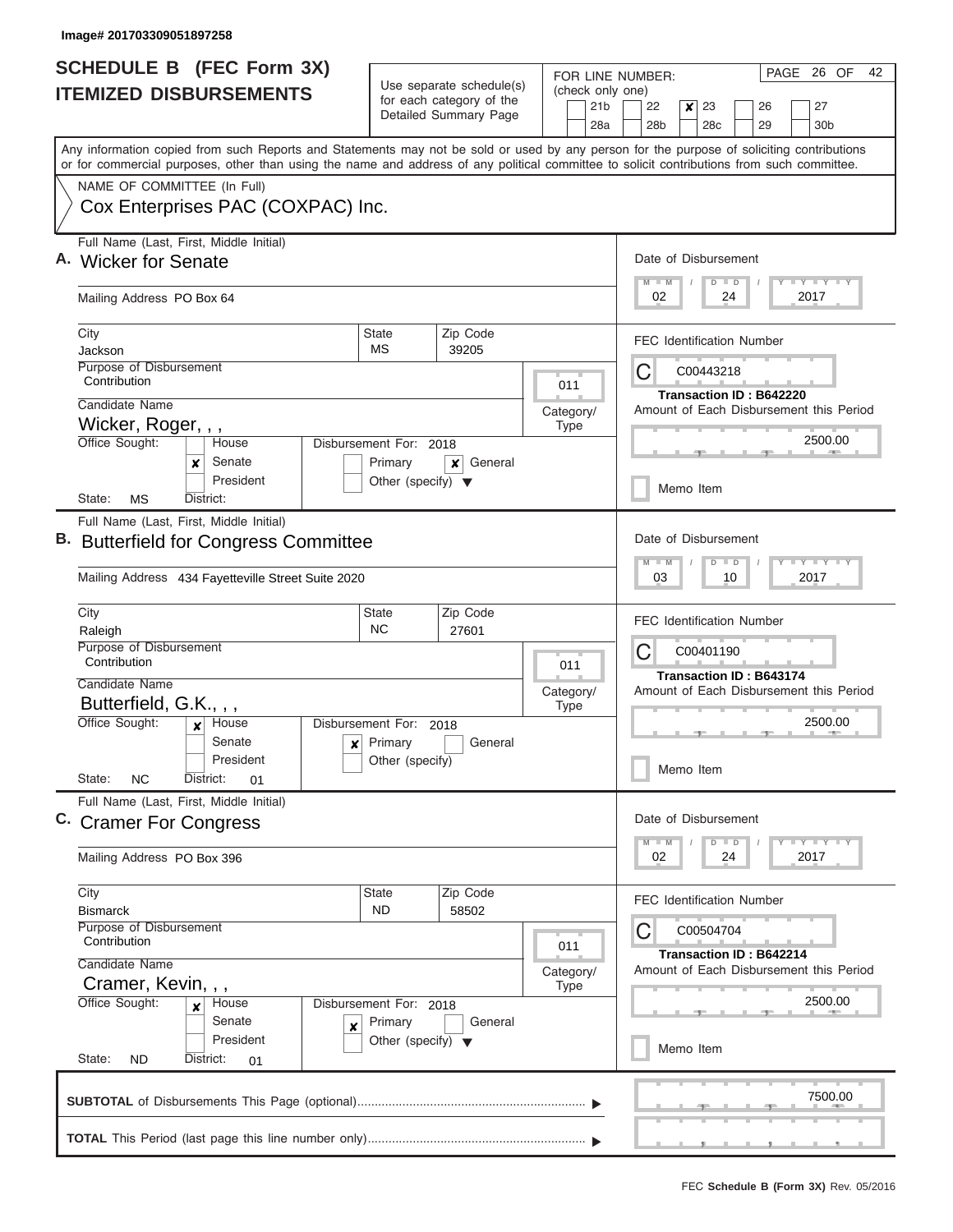| <b>SCHEDULE B (FEC Form 3X)</b>                                                                                                                                                                                                                                                         |                                                                               |                                                                           | PAGE 27 OF<br>42<br>FOR LINE NUMBER:                                                                    |  |  |  |  |  |  |
|-----------------------------------------------------------------------------------------------------------------------------------------------------------------------------------------------------------------------------------------------------------------------------------------|-------------------------------------------------------------------------------|---------------------------------------------------------------------------|---------------------------------------------------------------------------------------------------------|--|--|--|--|--|--|
| <b>ITEMIZED DISBURSEMENTS</b>                                                                                                                                                                                                                                                           | Use separate schedule(s)<br>for each category of the<br>Detailed Summary Page | (check only one)<br>21 <sub>b</sub>                                       | 22<br>$\boldsymbol{x}$<br>23<br>27<br>26                                                                |  |  |  |  |  |  |
|                                                                                                                                                                                                                                                                                         |                                                                               | 28a                                                                       | 28b<br>28 <sub>c</sub><br>29<br>30 <sub>b</sub>                                                         |  |  |  |  |  |  |
| Any information copied from such Reports and Statements may not be sold or used by any person for the purpose of soliciting contributions<br>or for commercial purposes, other than using the name and address of any political committee to solicit contributions from such committee. |                                                                               |                                                                           |                                                                                                         |  |  |  |  |  |  |
| NAME OF COMMITTEE (In Full)                                                                                                                                                                                                                                                             |                                                                               |                                                                           |                                                                                                         |  |  |  |  |  |  |
| Cox Enterprises PAC (COXPAC) Inc.                                                                                                                                                                                                                                                       |                                                                               |                                                                           |                                                                                                         |  |  |  |  |  |  |
| Full Name (Last, First, Middle Initial)                                                                                                                                                                                                                                                 |                                                                               |                                                                           |                                                                                                         |  |  |  |  |  |  |
| A. Heidi for Senate                                                                                                                                                                                                                                                                     |                                                                               |                                                                           | Date of Disbursement<br><b>TY TY TY</b><br>$M$ $M$<br>$D$ $D$                                           |  |  |  |  |  |  |
| Mailing Address PO Box 1577                                                                                                                                                                                                                                                             |                                                                               |                                                                           | 03<br>01<br>2017                                                                                        |  |  |  |  |  |  |
| City<br><b>Bismarck</b>                                                                                                                                                                                                                                                                 | Zip Code<br><b>State</b><br><b>ND</b><br>58502                                |                                                                           | <b>FEC Identification Number</b>                                                                        |  |  |  |  |  |  |
| Purpose of Disbursement                                                                                                                                                                                                                                                                 |                                                                               |                                                                           | С<br>C00505552                                                                                          |  |  |  |  |  |  |
| Contribution<br>Candidate Name                                                                                                                                                                                                                                                          |                                                                               | 011                                                                       | Transaction ID: B642504                                                                                 |  |  |  |  |  |  |
| Heitkamp, Heidi, , ,                                                                                                                                                                                                                                                                    |                                                                               | Category/<br><b>Type</b>                                                  | Amount of Each Disbursement this Period                                                                 |  |  |  |  |  |  |
| Office Sought:<br>House                                                                                                                                                                                                                                                                 | Disbursement For: 2018                                                        |                                                                           | 1500.00                                                                                                 |  |  |  |  |  |  |
| Senate<br>x<br>×<br>President                                                                                                                                                                                                                                                           | Primary<br>General<br>Other (specify) $\blacktriangledown$                    |                                                                           | Memo Item                                                                                               |  |  |  |  |  |  |
| District:<br>State:<br>ND.                                                                                                                                                                                                                                                              |                                                                               |                                                                           |                                                                                                         |  |  |  |  |  |  |
| Full Name (Last, First, Middle Initial)<br>В.<br>Deb Fischer for US Senate Inc.                                                                                                                                                                                                         |                                                                               |                                                                           | Date of Disbursement                                                                                    |  |  |  |  |  |  |
|                                                                                                                                                                                                                                                                                         |                                                                               | $T$ $T$ $T$ $T$ $T$ $T$ $T$ $T$ $T$<br>$M - M$<br>$D$ $D$                 |                                                                                                         |  |  |  |  |  |  |
| Mailing Address 5555 South St                                                                                                                                                                                                                                                           |                                                                               |                                                                           |                                                                                                         |  |  |  |  |  |  |
| City<br>Lincoln                                                                                                                                                                                                                                                                         | Zip Code<br><b>State</b><br><b>NE</b><br>68506                                |                                                                           | <b>FEC Identification Number</b>                                                                        |  |  |  |  |  |  |
| Purpose of Disbursement<br>Contribution                                                                                                                                                                                                                                                 |                                                                               |                                                                           | C<br>C00498907<br>Transaction ID: B642500<br>Amount of Each Disbursement this Period<br>1500.00<br>$-1$ |  |  |  |  |  |  |
| Candidate Name                                                                                                                                                                                                                                                                          |                                                                               | 011                                                                       |                                                                                                         |  |  |  |  |  |  |
| Fischer, Deb, , ,                                                                                                                                                                                                                                                                       |                                                                               | Category/<br><b>Type</b>                                                  |                                                                                                         |  |  |  |  |  |  |
| Office Sought:<br>House                                                                                                                                                                                                                                                                 | Disbursement For: 2018                                                        |                                                                           |                                                                                                         |  |  |  |  |  |  |
| Senate<br>x<br>$\pmb{\times}$<br>President                                                                                                                                                                                                                                              | Primary<br>General<br>Other (specify)                                         |                                                                           |                                                                                                         |  |  |  |  |  |  |
| State:<br><b>NE</b><br>District:                                                                                                                                                                                                                                                        |                                                                               |                                                                           | Memo Item                                                                                               |  |  |  |  |  |  |
| Full Name (Last, First, Middle Initial)                                                                                                                                                                                                                                                 |                                                                               |                                                                           | Date of Disbursement                                                                                    |  |  |  |  |  |  |
| C. Deb Fischer for US Senate Inc.                                                                                                                                                                                                                                                       |                                                                               |                                                                           | $T$ $Y$ $T$ $Y$ $T$ $Y$<br>$D$ $D$<br>$M - M$                                                           |  |  |  |  |  |  |
| Mailing Address 5555 South St                                                                                                                                                                                                                                                           |                                                                               |                                                                           | 03<br>01<br>2017                                                                                        |  |  |  |  |  |  |
| City<br>Lincoln                                                                                                                                                                                                                                                                         | Zip Code<br><b>State</b><br><b>NE</b><br>68506                                |                                                                           | <b>FEC Identification Number</b>                                                                        |  |  |  |  |  |  |
| Purpose of Disbursement<br>Contribution                                                                                                                                                                                                                                                 |                                                                               |                                                                           | C<br>C00498907                                                                                          |  |  |  |  |  |  |
| Candidate Name                                                                                                                                                                                                                                                                          | 011<br>Category/                                                              | <b>Transaction ID: B642511</b><br>Amount of Each Disbursement this Period |                                                                                                         |  |  |  |  |  |  |
| Fischer, Deb, , ,                                                                                                                                                                                                                                                                       |                                                                               |                                                                           |                                                                                                         |  |  |  |  |  |  |
| Office Sought:<br>House                                                                                                                                                                                                                                                                 | Disbursement For: 2018                                                        |                                                                           | 5000.00                                                                                                 |  |  |  |  |  |  |
| Senate<br>x<br>President                                                                                                                                                                                                                                                                | Primary<br>General<br>×<br>Other (specify) $\blacktriangledown$               |                                                                           |                                                                                                         |  |  |  |  |  |  |
| State:<br>District:<br><b>NE</b>                                                                                                                                                                                                                                                        |                                                                               |                                                                           | Memo Item                                                                                               |  |  |  |  |  |  |
|                                                                                                                                                                                                                                                                                         |                                                                               |                                                                           | 8000.00                                                                                                 |  |  |  |  |  |  |
|                                                                                                                                                                                                                                                                                         |                                                                               |                                                                           |                                                                                                         |  |  |  |  |  |  |
|                                                                                                                                                                                                                                                                                         |                                                                               |                                                                           |                                                                                                         |  |  |  |  |  |  |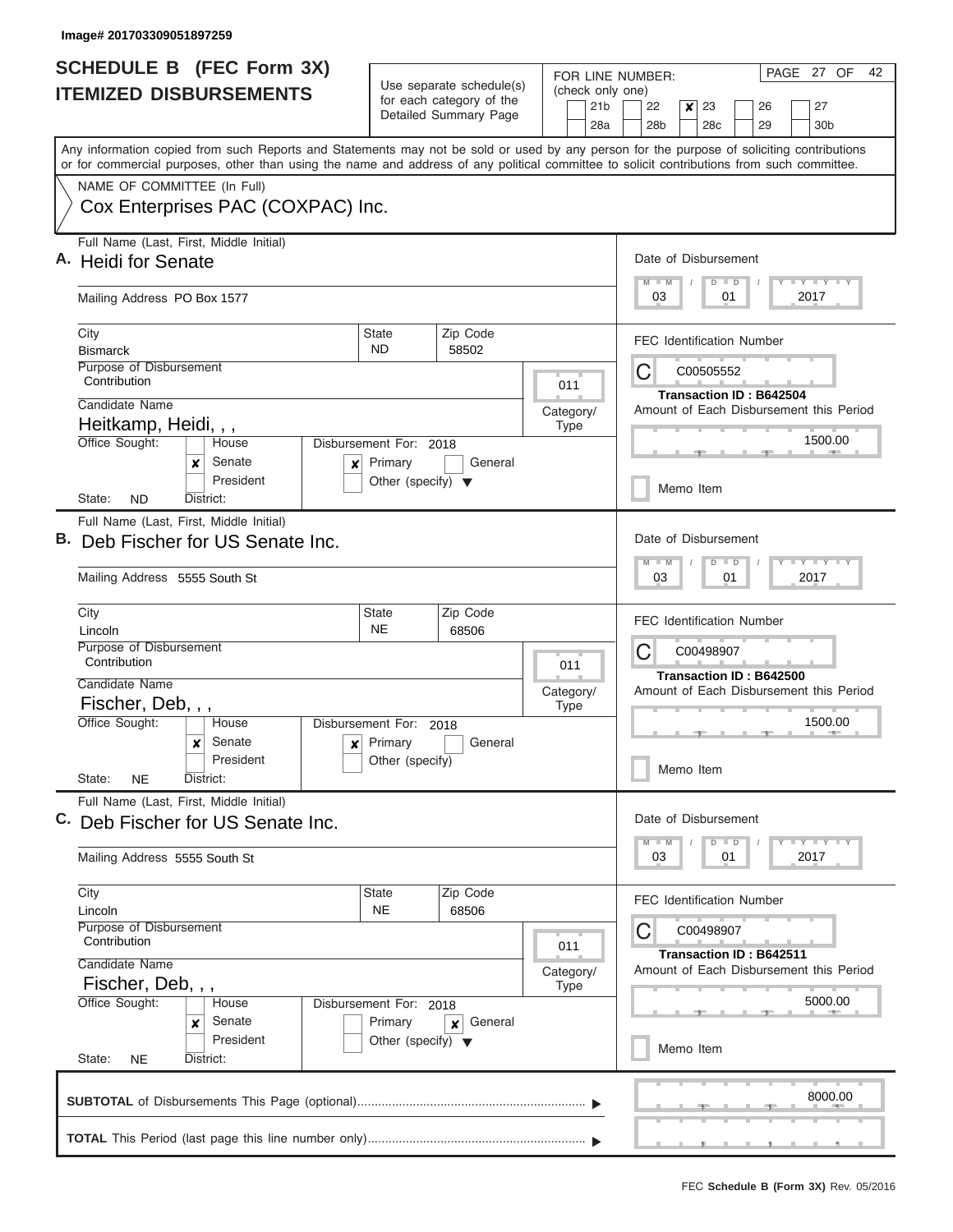| <b>SCHEDULE B</b> (FEC Form 3X)                                                                                                            |                                                      |                          | 28 OF<br>PAGE<br>42<br>FOR LINE NUMBER:                                                                                 |  |  |  |  |  |  |  |
|--------------------------------------------------------------------------------------------------------------------------------------------|------------------------------------------------------|--------------------------|-------------------------------------------------------------------------------------------------------------------------|--|--|--|--|--|--|--|
| <b>ITEMIZED DISBURSEMENTS</b>                                                                                                              | Use separate schedule(s)<br>for each category of the |                          | (check only one)<br>21 <sub>b</sub><br>22<br>$\pmb{\times}$<br>23<br>27<br>26                                           |  |  |  |  |  |  |  |
|                                                                                                                                            | Detailed Summary Page                                | 28a                      | 28 <sub>b</sub><br>28c<br>29<br>30 <sub>b</sub>                                                                         |  |  |  |  |  |  |  |
| Any information copied from such Reports and Statements may not be sold or used by any person for the purpose of soliciting contributions  |                                                      |                          |                                                                                                                         |  |  |  |  |  |  |  |
| or for commercial purposes, other than using the name and address of any political committee to solicit contributions from such committee. |                                                      |                          |                                                                                                                         |  |  |  |  |  |  |  |
| NAME OF COMMITTEE (In Full)<br>Cox Enterprises PAC (COXPAC) Inc.                                                                           |                                                      |                          |                                                                                                                         |  |  |  |  |  |  |  |
|                                                                                                                                            |                                                      |                          |                                                                                                                         |  |  |  |  |  |  |  |
| Full Name (Last, First, Middle Initial)                                                                                                    |                                                      |                          | Date of Disbursement                                                                                                    |  |  |  |  |  |  |  |
| A. HellerHighwater PAC                                                                                                                     |                                                      |                          | $M$ $M$<br>$T + Y = Y + Y$<br>$D$ $D$<br>02<br>06<br>2017                                                               |  |  |  |  |  |  |  |
| Mailing Address P.O. Box 370672                                                                                                            |                                                      |                          |                                                                                                                         |  |  |  |  |  |  |  |
| City                                                                                                                                       | Zip Code<br>State                                    |                          | <b>FEC Identification Number</b>                                                                                        |  |  |  |  |  |  |  |
| Las Vegas<br>Purpose of Disbursement                                                                                                       | <b>NV</b><br>89137                                   |                          |                                                                                                                         |  |  |  |  |  |  |  |
| Contribution                                                                                                                               |                                                      | 011                      | С<br>C00471607                                                                                                          |  |  |  |  |  |  |  |
| Candidate Name                                                                                                                             |                                                      | Category/                | Transaction ID: B640923<br>Amount of Each Disbursement this Period                                                      |  |  |  |  |  |  |  |
| Office Sought:<br>House                                                                                                                    | Disbursement For: 2017                               | Type                     |                                                                                                                         |  |  |  |  |  |  |  |
| Senate                                                                                                                                     | Primary<br>General                                   |                          | 5000.00                                                                                                                 |  |  |  |  |  |  |  |
| President<br>$\boldsymbol{x}$                                                                                                              | Other (specify) $\blacktriangledown$                 |                          | Memo Item                                                                                                               |  |  |  |  |  |  |  |
| State:<br>District:                                                                                                                        | Not Applicable                                       |                          |                                                                                                                         |  |  |  |  |  |  |  |
| Full Name (Last, First, Middle Initial)<br>B. All For Our Country Leadership PAC                                                           |                                                      |                          | Date of Disbursement<br>$T$ $Y$ $T$ $Y$ $T$<br>$M - M$<br>$D$ $D$                                                       |  |  |  |  |  |  |  |
|                                                                                                                                            |                                                      |                          |                                                                                                                         |  |  |  |  |  |  |  |
|                                                                                                                                            | Mailing Address 611 Pennsylvania Ave. Suite 143      |                          |                                                                                                                         |  |  |  |  |  |  |  |
| City<br>Washington                                                                                                                         | Zip Code<br>State<br>DC<br>20003                     |                          | <b>FEC Identification Number</b>                                                                                        |  |  |  |  |  |  |  |
| Purpose of Disbursement                                                                                                                    |                                                      |                          | С<br>C00629212                                                                                                          |  |  |  |  |  |  |  |
| Contribution<br>Candidate Name                                                                                                             |                                                      | 011                      | Transaction ID: B640915                                                                                                 |  |  |  |  |  |  |  |
|                                                                                                                                            |                                                      | Category/<br><b>Type</b> | Amount of Each Disbursement this Period                                                                                 |  |  |  |  |  |  |  |
| Office Sought:<br>House                                                                                                                    | Disbursement For:<br>2017                            |                          | 2500.00<br>- 7 -                                                                                                        |  |  |  |  |  |  |  |
| Senate                                                                                                                                     | Primary<br>General                                   |                          |                                                                                                                         |  |  |  |  |  |  |  |
| President<br>×<br>State:<br>District:                                                                                                      | Other (specify)<br>Not Applicable                    |                          | Memo Item                                                                                                               |  |  |  |  |  |  |  |
| Full Name (Last, First, Middle Initial)                                                                                                    |                                                      |                          |                                                                                                                         |  |  |  |  |  |  |  |
| C. Heller for Senate                                                                                                                       |                                                      |                          | Date of Disbursement                                                                                                    |  |  |  |  |  |  |  |
| Mailing Address PO Box 371907                                                                                                              |                                                      |                          | $\mathbf{I}$ $\mathbf{Y}$ $\mathbf{I}$ $\mathbf{Y}$ $\mathbf{I}$ $\mathbf{Y}$<br>$M - M$<br>$D$ $D$<br>02<br>06<br>2017 |  |  |  |  |  |  |  |
| City                                                                                                                                       | Zip Code<br>State<br><b>NV</b><br>89137              |                          | <b>FEC Identification Number</b>                                                                                        |  |  |  |  |  |  |  |
| Las Vegas<br>Purpose of Disbursement                                                                                                       |                                                      |                          | С<br>C00494229                                                                                                          |  |  |  |  |  |  |  |
| Contribution                                                                                                                               |                                                      | 011                      | Transaction ID: B640922                                                                                                 |  |  |  |  |  |  |  |
| Candidate Name<br>Heller, Dean, , ,                                                                                                        |                                                      | Category/                | Amount of Each Disbursement this Period                                                                                 |  |  |  |  |  |  |  |
| Office Sought:<br>House<br>Disbursement For: 2018                                                                                          | Type                                                 | 500.00                   |                                                                                                                         |  |  |  |  |  |  |  |
| Senate<br>×<br>X                                                                                                                           | Primary<br>General                                   |                          |                                                                                                                         |  |  |  |  |  |  |  |
| President<br>State:<br>District:<br><b>NV</b>                                                                                              | Other (specify) $\blacktriangledown$                 |                          | Memo Item                                                                                                               |  |  |  |  |  |  |  |
|                                                                                                                                            |                                                      |                          | 8000.00                                                                                                                 |  |  |  |  |  |  |  |
|                                                                                                                                            |                                                      |                          |                                                                                                                         |  |  |  |  |  |  |  |
|                                                                                                                                            |                                                      |                          | , , , , , , , ,                                                                                                         |  |  |  |  |  |  |  |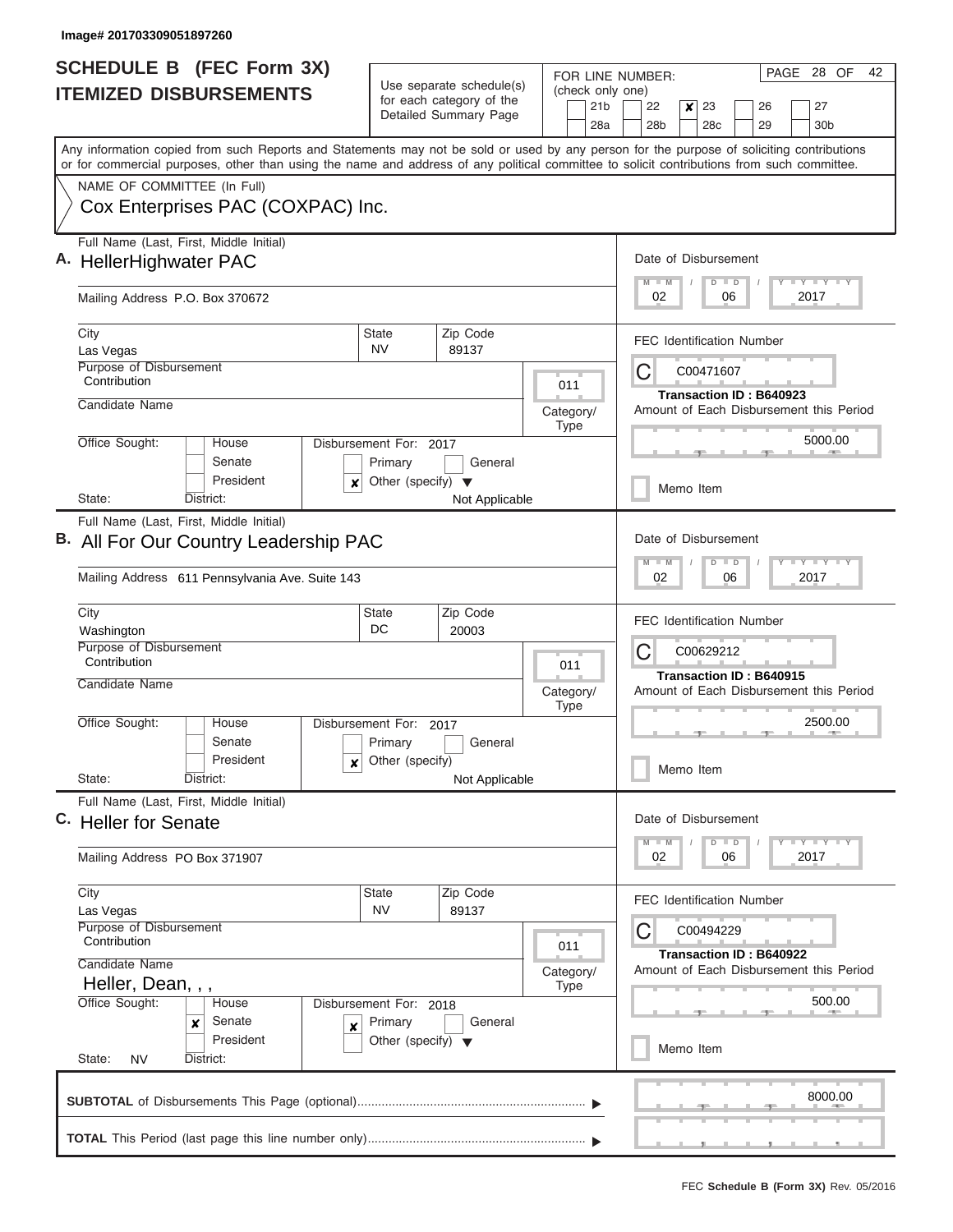| <b>SCHEDULE B (FEC Form 3X)</b><br><b>ITEMIZED DISBURSEMENTS</b> |                                                                                                                                                                                                                                                                                                                        | Use separate schedule(s)<br>for each category of the                      |                                                              |           |             | PAGE 29 OF<br>42<br>FOR LINE NUMBER:<br>(check only one) |                                  |                  |           |    |                         |  |                                                    |  |
|------------------------------------------------------------------|------------------------------------------------------------------------------------------------------------------------------------------------------------------------------------------------------------------------------------------------------------------------------------------------------------------------|---------------------------------------------------------------------------|--------------------------------------------------------------|-----------|-------------|----------------------------------------------------------|----------------------------------|------------------|-----------|----|-------------------------|--|----------------------------------------------------|--|
|                                                                  |                                                                                                                                                                                                                                                                                                                        |                                                                           | Detailed Summary Page                                        |           |             | 21 <sub>b</sub><br>28a                                   | 22<br>28 <sub>b</sub>            | $\boldsymbol{x}$ | 23<br>28c |    | 26<br>29                |  | 27<br>30 <sub>b</sub>                              |  |
|                                                                  | Any information copied from such Reports and Statements may not be sold or used by any person for the purpose of soliciting contributions<br>or for commercial purposes, other than using the name and address of any political committee to solicit contributions from such committee.<br>NAME OF COMMITTEE (In Full) |                                                                           |                                                              |           |             |                                                          |                                  |                  |           |    |                         |  |                                                    |  |
|                                                                  | Cox Enterprises PAC (COXPAC) Inc.                                                                                                                                                                                                                                                                                      |                                                                           |                                                              |           |             |                                                          |                                  |                  |           |    |                         |  |                                                    |  |
|                                                                  | Full Name (Last, First, Middle Initial)<br>A. Heller for Senate                                                                                                                                                                                                                                                        |                                                                           |                                                              |           |             |                                                          | Date of Disbursement<br>$M$ $M$  |                  | $D$ $D$   |    |                         |  | Y FY FY FY                                         |  |
|                                                                  | Mailing Address PO Box 371907                                                                                                                                                                                                                                                                                          |                                                                           |                                                              |           |             |                                                          | 02<br>06<br>2017                 |                  |           |    |                         |  |                                                    |  |
|                                                                  | City<br>Las Vegas                                                                                                                                                                                                                                                                                                      | State<br><b>NV</b>                                                        | Zip Code<br>89137                                            |           |             |                                                          | <b>FEC Identification Number</b> |                  |           |    |                         |  |                                                    |  |
|                                                                  | Purpose of Disbursement<br>Contribution                                                                                                                                                                                                                                                                                |                                                                           |                                                              |           | 011         |                                                          | C                                |                  | C00494229 |    | Transaction ID: B640924 |  |                                                    |  |
|                                                                  | Candidate Name<br>Heller, Dean, , ,                                                                                                                                                                                                                                                                                    |                                                                           |                                                              | Category/ | <b>Type</b> |                                                          |                                  |                  |           |    |                         |  | Amount of Each Disbursement this Period            |  |
|                                                                  | Office Sought:<br>House<br>Senate<br>x<br>President                                                                                                                                                                                                                                                                    | Disbursement For: 2018<br>Primary<br>Other (specify) $\blacktriangledown$ | General<br>×                                                 |           |             |                                                          |                                  |                  | Memo Item |    |                         |  | 5000.00                                            |  |
|                                                                  | <b>NV</b><br>District:<br>State:                                                                                                                                                                                                                                                                                       |                                                                           |                                                              |           |             |                                                          |                                  |                  |           |    |                         |  |                                                    |  |
|                                                                  | Full Name (Last, First, Middle Initial)<br>B. Rosen for Nevada                                                                                                                                                                                                                                                         |                                                                           | Date of Disbursement<br>Y FY FY FY<br>$M - M$<br>$\Box$<br>D |           |             |                                                          |                                  |                  |           |    |                         |  |                                                    |  |
|                                                                  | Mailing Address 1000 N. Green Valley Pkwy #440-177                                                                                                                                                                                                                                                                     |                                                                           |                                                              |           |             |                                                          | 03                               |                  |           | 17 |                         |  | 2017                                               |  |
|                                                                  | City<br>Henderson                                                                                                                                                                                                                                                                                                      | <b>State</b><br><b>NV</b>                                                 | Zip Code<br>89074                                            |           |             |                                                          | <b>FEC Identification Number</b> |                  |           |    |                         |  |                                                    |  |
|                                                                  | Purpose of Disbursement<br>Contribution<br>Candidate Name                                                                                                                                                                                                                                                              |                                                                           |                                                              | 011       |             | C<br>C00606939<br><b>Transaction ID: B643786</b>         |                                  |                  |           |    |                         |  |                                                    |  |
|                                                                  | Rosen, Jacky, , ,                                                                                                                                                                                                                                                                                                      |                                                                           |                                                              | Category/ | <b>Type</b> | Amount of Each Disbursement this Period                  |                                  |                  |           |    |                         |  |                                                    |  |
|                                                                  | Office Sought:<br>House<br>x<br>Senate<br>$\boldsymbol{x}$<br>President                                                                                                                                                                                                                                                | Disbursement For:<br>Primary<br>Other (specify)                           | 2018<br>General                                              |           |             |                                                          | 2500.00                          |                  |           |    |                         |  |                                                    |  |
|                                                                  | State:<br><b>NV</b><br>District:<br>03                                                                                                                                                                                                                                                                                 |                                                                           |                                                              |           |             |                                                          |                                  |                  | Memo Item |    |                         |  |                                                    |  |
|                                                                  | Full Name (Last, First, Middle Initial)<br>C. Clarke for Congress                                                                                                                                                                                                                                                      |                                                                           |                                                              |           |             |                                                          | Date of Disbursement<br>$M - M$  |                  | $D$ $D$   |    |                         |  | Y TY TY TY                                         |  |
|                                                                  | Mailing Address 111-36 200th. Street                                                                                                                                                                                                                                                                                   |                                                                           |                                                              |           |             |                                                          | 02                               |                  |           | 10 |                         |  | 2017                                               |  |
|                                                                  | City<br>Hollis                                                                                                                                                                                                                                                                                                         | State<br>NY                                                               | Zip Code<br>11412                                            |           |             |                                                          | <b>FEC Identification Number</b> |                  |           |    |                         |  |                                                    |  |
|                                                                  | Purpose of Disbursement<br>Contribution                                                                                                                                                                                                                                                                                |                                                                           |                                                              |           | 011         |                                                          | С                                |                  | C00415331 |    | Transaction ID: B641176 |  |                                                    |  |
|                                                                  | Candidate Name<br>Clarke, Yvette, , ,<br>Office Sought:<br>House<br>×                                                                                                                                                                                                                                                  | Disbursement For: 2018                                                    |                                                              |           |             | Category/                                                |                                  |                  |           |    |                         |  | Amount of Each Disbursement this Period<br>2500.00 |  |
|                                                                  | Senate<br>X<br>President<br>State:<br>NY<br>District:<br>09                                                                                                                                                                                                                                                            | Primary<br>Other (specify) $\blacktriangledown$                           | General                                                      |           |             |                                                          |                                  |                  | Memo Item |    |                         |  |                                                    |  |
|                                                                  |                                                                                                                                                                                                                                                                                                                        |                                                                           |                                                              |           |             |                                                          |                                  |                  |           |    |                         |  | 10000.00                                           |  |
|                                                                  |                                                                                                                                                                                                                                                                                                                        |                                                                           |                                                              |           |             |                                                          |                                  |                  |           |    | __                      |  |                                                    |  |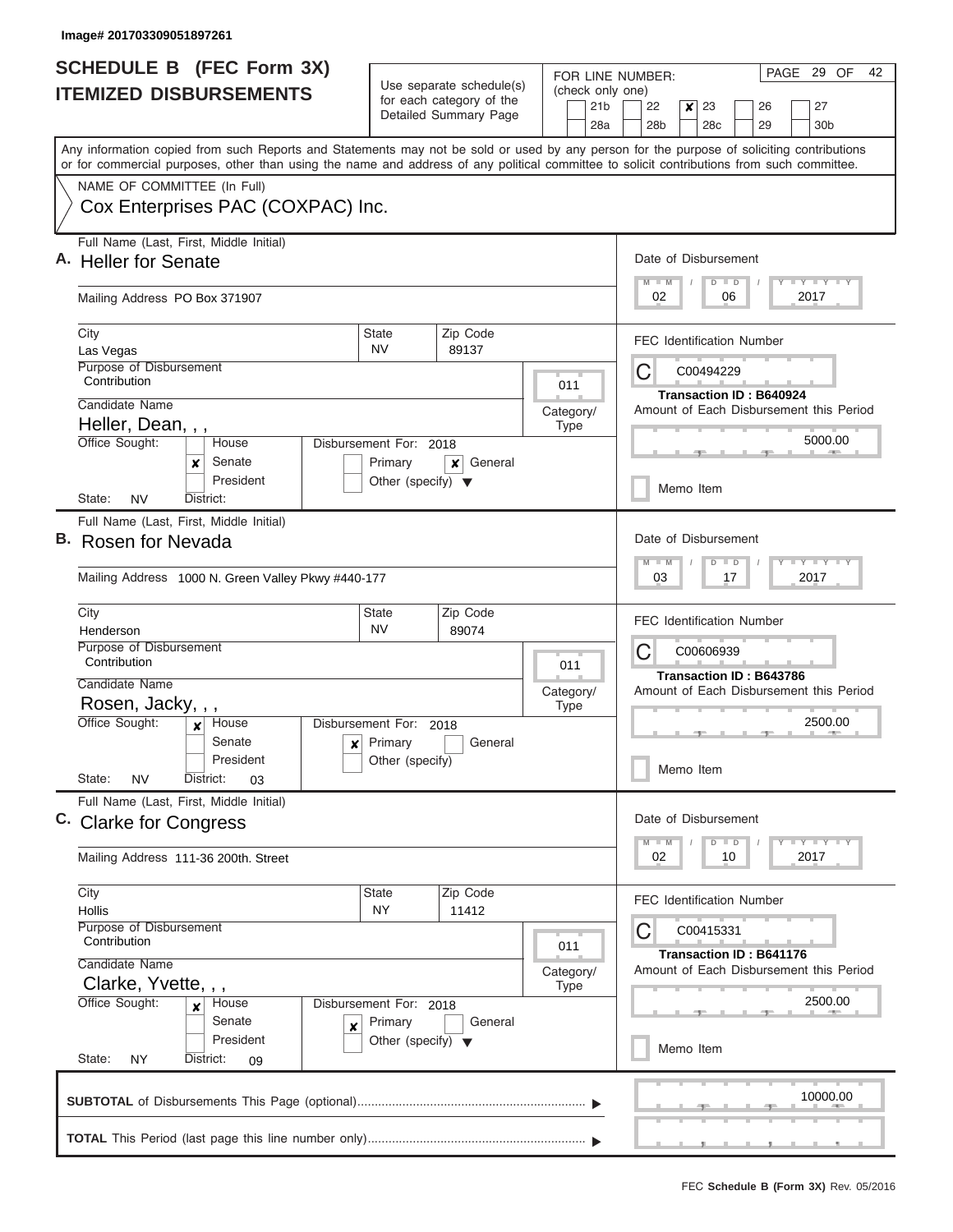| <b>SCHEDULE B (FEC Form 3X)</b>                                                                                                                                                                                                                                                         |                                                                           | Use separate schedule(s)                                                     | FOR LINE NUMBER:                           | PAGE 30 OF<br>42                                                                            |  |  |  |  |  |
|-----------------------------------------------------------------------------------------------------------------------------------------------------------------------------------------------------------------------------------------------------------------------------------------|---------------------------------------------------------------------------|------------------------------------------------------------------------------|--------------------------------------------|---------------------------------------------------------------------------------------------|--|--|--|--|--|
| <b>ITEMIZED DISBURSEMENTS</b>                                                                                                                                                                                                                                                           |                                                                           | for each category of the<br>Detailed Summary Page                            | (check only one)<br>21 <sub>b</sub><br>28a | 22<br>23<br>27<br>$\boldsymbol{x}$<br>26<br>28 <sub>b</sub><br>28c<br>29<br>30 <sub>b</sub> |  |  |  |  |  |
| Any information copied from such Reports and Statements may not be sold or used by any person for the purpose of soliciting contributions<br>or for commercial purposes, other than using the name and address of any political committee to solicit contributions from such committee. |                                                                           |                                                                              |                                            |                                                                                             |  |  |  |  |  |
| NAME OF COMMITTEE (In Full)<br>Cox Enterprises PAC (COXPAC) Inc.                                                                                                                                                                                                                        |                                                                           |                                                                              |                                            |                                                                                             |  |  |  |  |  |
| Full Name (Last, First, Middle Initial)<br><b>Chris Collins for Congress</b>                                                                                                                                                                                                            |                                                                           |                                                                              |                                            |                                                                                             |  |  |  |  |  |
| Mailing Address P.O. Box 386                                                                                                                                                                                                                                                            | 02<br>10<br>2017                                                          |                                                                              |                                            |                                                                                             |  |  |  |  |  |
| City<br>Clarence<br>Purpose of Disbursement                                                                                                                                                                                                                                             | <b>State</b><br>NY.                                                       | Zip Code<br>14031                                                            |                                            | <b>FEC Identification Number</b><br>C00520379                                               |  |  |  |  |  |
| Contribution<br>Candidate Name                                                                                                                                                                                                                                                          |                                                                           |                                                                              | 011<br>Category/                           | C<br><b>Transaction ID: B641184</b><br>Amount of Each Disbursement this Period              |  |  |  |  |  |
| Collins, Chris, , ,<br>Office Sought:<br>House<br>$\boldsymbol{x}$<br>Senate<br>×                                                                                                                                                                                                       | Disbursement For: 2018<br>Primary                                         | General                                                                      | <b>Type</b>                                | 1500.00                                                                                     |  |  |  |  |  |
| President<br><b>NY</b><br>State:<br>District:<br>27                                                                                                                                                                                                                                     | Other (specify) $\blacktriangledown$                                      |                                                                              |                                            | Memo Item                                                                                   |  |  |  |  |  |
| Full Name (Last, First, Middle Initial)<br>B. Paul Tonko for Congress<br>Mailing Address 911 Central Avenue PO Box 221                                                                                                                                                                  |                                                                           | Date of Disbursement<br>Y FY FY FY<br>$M - M$<br>$D$ $D$<br>03<br>13<br>2017 |                                            |                                                                                             |  |  |  |  |  |
| City<br>Albany<br>Purpose of Disbursement                                                                                                                                                                                                                                               |                                                                           | <b>FEC Identification Number</b><br>C<br>C00450049                           |                                            |                                                                                             |  |  |  |  |  |
| Contribution<br>Candidate Name<br>Tonko, Paul, , ,<br>Office Sought:<br>House<br>$\mathbf{x}$                                                                                                                                                                                           | Disbursement For: 2018                                                    |                                                                              | 011<br>Category/<br><b>Type</b>            | Transaction ID: B643259<br>Amount of Each Disbursement this Period<br>1000.00               |  |  |  |  |  |
| Senate<br>×<br>President<br>State:<br>NY<br>District:<br>20                                                                                                                                                                                                                             | Primary<br>Other (specify)                                                | General                                                                      |                                            | Memo Item                                                                                   |  |  |  |  |  |
| Full Name (Last, First, Middle Initial)<br>C. Johnson For Congress                                                                                                                                                                                                                      |                                                                           |                                                                              |                                            | Date of Disbursement<br>$Y$ $Y$ $Y$ $Y$ $Y$ $Y$<br>$D$ $D$<br>$M$ $M$                       |  |  |  |  |  |
| Mailing Address P.O. Box 906                                                                                                                                                                                                                                                            |                                                                           |                                                                              |                                            | 02<br>2017<br>10                                                                            |  |  |  |  |  |
| City<br>Marietta                                                                                                                                                                                                                                                                        | State<br>OH                                                               | Zip Code<br>45750                                                            |                                            | <b>FEC Identification Number</b><br>C00476820<br>C                                          |  |  |  |  |  |
| Contribution<br>Candidate Name<br>Johnson, Bill, , ,                                                                                                                                                                                                                                    | Purpose of Disbursement<br>011<br>Category/<br><b>Type</b>                |                                                                              |                                            |                                                                                             |  |  |  |  |  |
| Office Sought:<br>House<br>×<br>Senate<br>X<br>President<br>State:<br>OH<br>District:<br>06                                                                                                                                                                                             | Disbursement For: 2018<br>Primary<br>Other (specify) $\blacktriangledown$ | General                                                                      |                                            | 2000.00<br>Memo Item                                                                        |  |  |  |  |  |
|                                                                                                                                                                                                                                                                                         |                                                                           |                                                                              |                                            | 4500.00                                                                                     |  |  |  |  |  |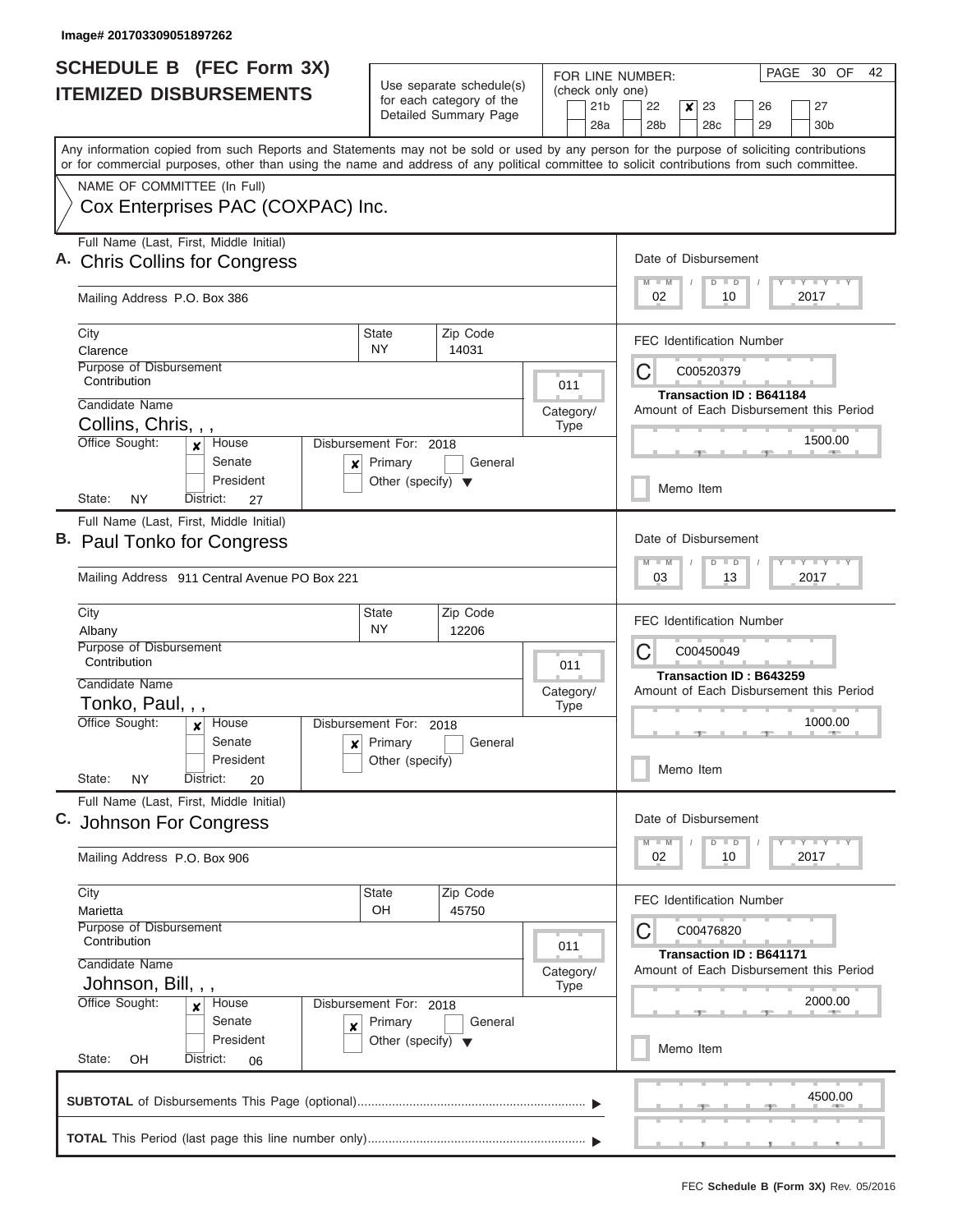| <b>SCHEDULE B (FEC Form 3X)</b>                                                                                                                                                                                                                                                         |                                                                           | Use separate schedule(s)                                                             | FOR LINE NUMBER:<br>(check only one) | PAGE 31<br>OF<br>42                                                                         |  |  |  |  |  |
|-----------------------------------------------------------------------------------------------------------------------------------------------------------------------------------------------------------------------------------------------------------------------------------------|---------------------------------------------------------------------------|--------------------------------------------------------------------------------------|--------------------------------------|---------------------------------------------------------------------------------------------|--|--|--|--|--|
| <b>ITEMIZED DISBURSEMENTS</b>                                                                                                                                                                                                                                                           |                                                                           | for each category of the<br>Detailed Summary Page                                    | 21 <sub>b</sub><br>28a               | 23<br>27<br>22<br>$\boldsymbol{x}$<br>26<br>28 <sub>b</sub><br>28c<br>29<br>30 <sub>b</sub> |  |  |  |  |  |
| Any information copied from such Reports and Statements may not be sold or used by any person for the purpose of soliciting contributions<br>or for commercial purposes, other than using the name and address of any political committee to solicit contributions from such committee. |                                                                           |                                                                                      |                                      |                                                                                             |  |  |  |  |  |
| NAME OF COMMITTEE (In Full)<br>Cox Enterprises PAC (COXPAC) Inc.                                                                                                                                                                                                                        |                                                                           |                                                                                      |                                      |                                                                                             |  |  |  |  |  |
| Full Name (Last, First, Middle Initial)<br>A. Promoting Our Republican Team PAC                                                                                                                                                                                                         |                                                                           |                                                                                      |                                      | Date of Disbursement<br><b>TEY LY LY</b><br>$M$ $M$<br>$D$ $D$                              |  |  |  |  |  |
| Mailing Address 8331 Little Harbor Drive                                                                                                                                                                                                                                                |                                                                           |                                                                                      |                                      | 2017<br>03<br>01                                                                            |  |  |  |  |  |
| City<br>Cincinnati                                                                                                                                                                                                                                                                      | <b>State</b><br>OH                                                        | Zip Code<br>45244                                                                    |                                      | <b>FEC Identification Number</b>                                                            |  |  |  |  |  |
| Purpose of Disbursement<br>Contribution                                                                                                                                                                                                                                                 |                                                                           |                                                                                      | 011                                  | C<br>C00440032<br><b>Transaction ID: B642501</b>                                            |  |  |  |  |  |
| Candidate Name                                                                                                                                                                                                                                                                          |                                                                           |                                                                                      | Category/<br><b>Type</b>             | Amount of Each Disbursement this Period                                                     |  |  |  |  |  |
| Office Sought:<br>House<br>Senate<br>President<br>x                                                                                                                                                                                                                                     | Disbursement For: 2017<br>Primary<br>Other (specify) $\blacktriangledown$ | General                                                                              |                                      | 5000.00                                                                                     |  |  |  |  |  |
| District:<br>State:                                                                                                                                                                                                                                                                     |                                                                           | Other                                                                                |                                      | Memo Item                                                                                   |  |  |  |  |  |
| Full Name (Last, First, Middle Initial)<br>Leadership for America Today Tomorrow (LATTA PAC)<br>Mailing Address 9856 Archer Lane                                                                                                                                                        |                                                                           | Date of Disbursement<br><b>TEY TEY TEY</b><br>$M - M$<br>$D$ $D$<br>2017<br>03<br>13 |                                      |                                                                                             |  |  |  |  |  |
| City<br>Dublin<br>Purpose of Disbursement                                                                                                                                                                                                                                               | <b>State</b><br>OH                                                        | Zip Code<br>43017                                                                    |                                      | <b>FEC Identification Number</b>                                                            |  |  |  |  |  |
| Contribution<br>Candidate Name                                                                                                                                                                                                                                                          |                                                                           |                                                                                      | 011<br>Category/<br><b>Type</b>      | C<br>C00485540<br>Transaction ID: B643340<br>Amount of Each Disbursement this Period        |  |  |  |  |  |
| Office Sought:<br>House<br>Senate<br>President<br>x                                                                                                                                                                                                                                     | Disbursement For:<br>Primary<br>Other (specify)                           | 2017<br>General                                                                      |                                      | 5000.00<br>Memo Item                                                                        |  |  |  |  |  |
| State:<br>District:                                                                                                                                                                                                                                                                     |                                                                           | Not Applicable                                                                       |                                      |                                                                                             |  |  |  |  |  |
| Full Name (Last, First, Middle Initial)<br>Jim Renacci for Congress                                                                                                                                                                                                                     |                                                                           |                                                                                      |                                      | Date of Disbursement<br>$Y - Y - Y - Y - I$<br>$M - M$<br>$D$ $D$                           |  |  |  |  |  |
| Mailing Address 150 Smokerise Drive                                                                                                                                                                                                                                                     |                                                                           |                                                                                      |                                      | 03<br>2017<br>13                                                                            |  |  |  |  |  |
| City<br>Wadsworth<br>Purpose of Disbursement                                                                                                                                                                                                                                            | <b>State</b><br>OH                                                        | Zip Code<br>44281                                                                    |                                      | <b>FEC Identification Number</b><br>С<br>C00466359                                          |  |  |  |  |  |
| Contribution<br>Candidate Name<br>Renacci, James, B,,                                                                                                                                                                                                                                   |                                                                           |                                                                                      | 011<br>Category/<br><b>Type</b>      | Transaction ID: B643343<br>Amount of Each Disbursement this Period                          |  |  |  |  |  |
| Office Sought:<br>House<br>$\boldsymbol{x}$<br>Senate<br>X<br>President                                                                                                                                                                                                                 | Disbursement For: 2018<br>Primary<br>Other (specify) $\blacktriangledown$ | General                                                                              |                                      | 1000.00<br>Memo Item                                                                        |  |  |  |  |  |
| State:<br>District:<br>OH<br>16                                                                                                                                                                                                                                                         |                                                                           |                                                                                      |                                      |                                                                                             |  |  |  |  |  |
|                                                                                                                                                                                                                                                                                         |                                                                           |                                                                                      |                                      | 11000.00                                                                                    |  |  |  |  |  |
|                                                                                                                                                                                                                                                                                         |                                                                           |                                                                                      |                                      |                                                                                             |  |  |  |  |  |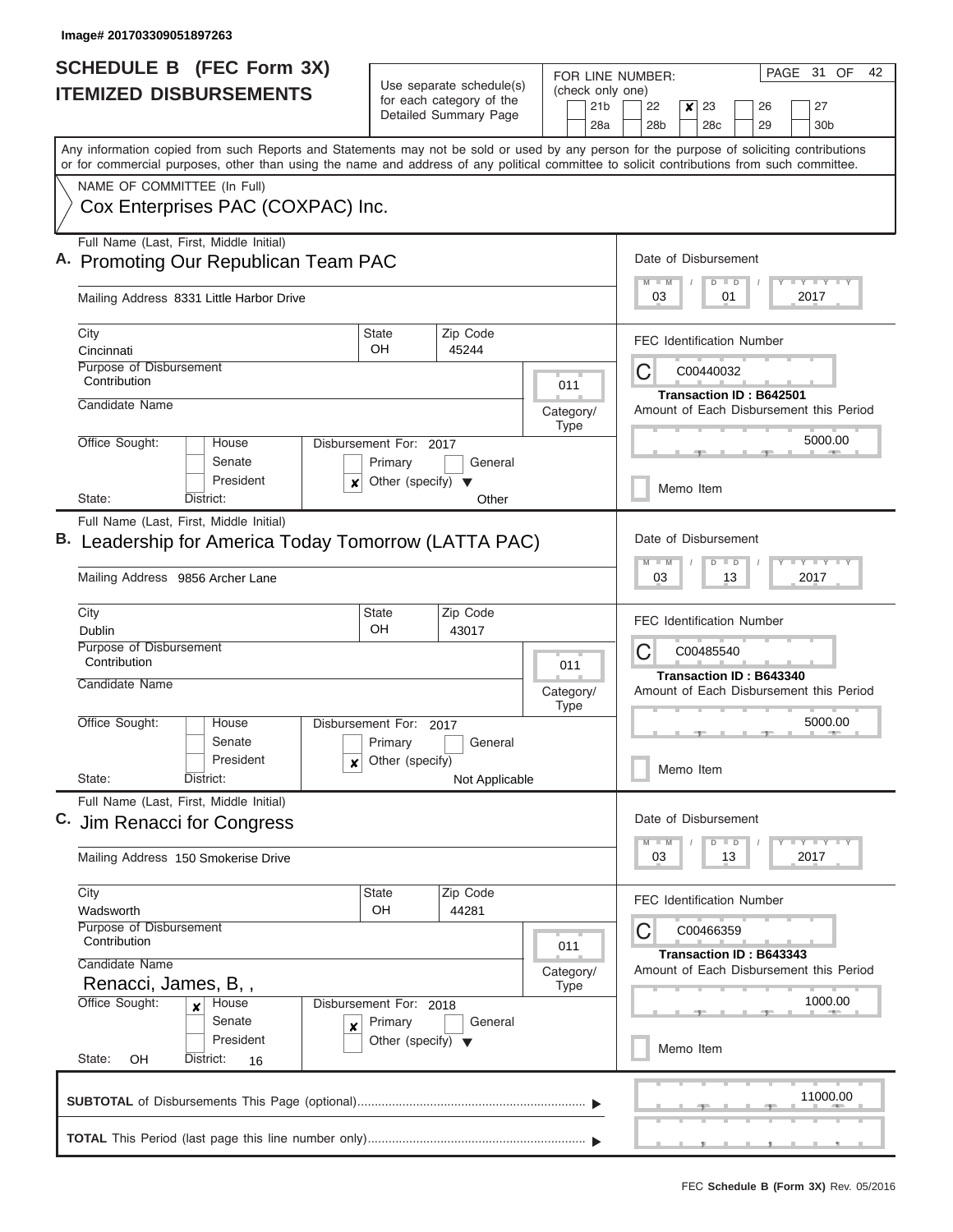| <b>SCHEDULE B</b> (FEC Form 3X)                                                                                                                                                                                                                                                         |                                                                   |                                                                               | FOR LINE NUMBER:                           | PAGE 32 OF<br>42                                                             |  |  |  |
|-----------------------------------------------------------------------------------------------------------------------------------------------------------------------------------------------------------------------------------------------------------------------------------------|-------------------------------------------------------------------|-------------------------------------------------------------------------------|--------------------------------------------|------------------------------------------------------------------------------|--|--|--|
| <b>ITEMIZED DISBURSEMENTS</b>                                                                                                                                                                                                                                                           |                                                                   | Use separate schedule(s)<br>for each category of the<br>Detailed Summary Page | (check only one)<br>21 <sub>b</sub><br>28a | 22<br>23<br>27<br>×<br>26<br>28 <sub>b</sub><br>28c<br>29<br>30 <sub>b</sub> |  |  |  |
| Any information copied from such Reports and Statements may not be sold or used by any person for the purpose of soliciting contributions<br>or for commercial purposes, other than using the name and address of any political committee to solicit contributions from such committee. |                                                                   |                                                                               |                                            |                                                                              |  |  |  |
| NAME OF COMMITTEE (In Full)                                                                                                                                                                                                                                                             |                                                                   |                                                                               |                                            |                                                                              |  |  |  |
| Cox Enterprises PAC (COXPAC) Inc.                                                                                                                                                                                                                                                       |                                                                   |                                                                               |                                            |                                                                              |  |  |  |
| Full Name (Last, First, Middle Initial)<br>A. Steve Chabot for Congress                                                                                                                                                                                                                 | Date of Disbursement                                              |                                                                               |                                            |                                                                              |  |  |  |
| Mailing Address 3030 Harrison Ave.                                                                                                                                                                                                                                                      | Y L Y L Y L Y<br>$M$ $M$<br>$D$ $D$<br>03<br>20<br>2017           |                                                                               |                                            |                                                                              |  |  |  |
| City<br>Cincinnati                                                                                                                                                                                                                                                                      | <b>State</b><br>OH                                                | Zip Code<br>45211                                                             |                                            | <b>FEC Identification Number</b>                                             |  |  |  |
| Purpose of Disbursement<br>Contribution                                                                                                                                                                                                                                                 |                                                                   |                                                                               | 011                                        | C<br>C00301838                                                               |  |  |  |
| Candidate Name                                                                                                                                                                                                                                                                          |                                                                   |                                                                               |                                            | <b>Transaction ID: B643827</b><br>Amount of Each Disbursement this Period    |  |  |  |
| Chabot, Steven, J,,                                                                                                                                                                                                                                                                     |                                                                   |                                                                               | Category/<br><b>Type</b>                   |                                                                              |  |  |  |
| Office Sought:<br>House<br>$\mathbf{x}$<br>Senate<br>×                                                                                                                                                                                                                                  | Disbursement For: 2018<br>Primary                                 | General                                                                       |                                            | 1000.00                                                                      |  |  |  |
| President<br>OH<br>State:<br>District:<br>01                                                                                                                                                                                                                                            | Other (specify) $\blacktriangledown$                              |                                                                               |                                            | Memo Item                                                                    |  |  |  |
| Full Name (Last, First, Middle Initial)                                                                                                                                                                                                                                                 |                                                                   |                                                                               |                                            |                                                                              |  |  |  |
| Friends of Jim Inhofe Committee                                                                                                                                                                                                                                                         | Date of Disbursement                                              |                                                                               |                                            |                                                                              |  |  |  |
| Mailing Address PO Box 13300                                                                                                                                                                                                                                                            | $Y = Y = Y = Y = I - Y$<br>$M - M$<br>$D$ $D$<br>02<br>10<br>2017 |                                                                               |                                            |                                                                              |  |  |  |
| City<br>Oklahoma City                                                                                                                                                                                                                                                                   | <b>State</b><br><b>OK</b>                                         | Zip Code<br>73113                                                             |                                            | <b>FEC Identification Number</b>                                             |  |  |  |
| Purpose of Disbursement<br>Contribution                                                                                                                                                                                                                                                 | 011                                                               | C<br>C00207993                                                                |                                            |                                                                              |  |  |  |
| Candidate Name                                                                                                                                                                                                                                                                          |                                                                   |                                                                               | Category/                                  | Transaction ID: B641175<br>Amount of Each Disbursement this Period           |  |  |  |
| Inhofe, James, M,,                                                                                                                                                                                                                                                                      |                                                                   |                                                                               | <b>Type</b>                                |                                                                              |  |  |  |
| Office Sought:<br>House                                                                                                                                                                                                                                                                 | Disbursement For: 2020                                            |                                                                               |                                            | 2500.00                                                                      |  |  |  |
| Senate<br>x<br>x<br>President                                                                                                                                                                                                                                                           | Primary<br>Other (specify)                                        | General                                                                       |                                            | Memo Item                                                                    |  |  |  |
| State:<br>OK<br>District:<br>Full Name (Last, First, Middle Initial)                                                                                                                                                                                                                    |                                                                   |                                                                               |                                            |                                                                              |  |  |  |
| C. Steve Russell for Congress                                                                                                                                                                                                                                                           |                                                                   |                                                                               |                                            | Date of Disbursement<br>Y LY LY LY<br>$D$ $D$<br>$M$ $M$                     |  |  |  |
| Mailing Address PO Box 95023                                                                                                                                                                                                                                                            |                                                                   |                                                                               |                                            | 2017<br>02<br>24                                                             |  |  |  |
| City<br>Oklahoma City                                                                                                                                                                                                                                                                   | State<br>OK                                                       | Zip Code<br>73143                                                             |                                            | <b>FEC Identification Number</b>                                             |  |  |  |
| Purpose of Disbursement<br>Contribution                                                                                                                                                                                                                                                 |                                                                   |                                                                               | 011                                        | C<br>C00558510                                                               |  |  |  |
| Candidate Name                                                                                                                                                                                                                                                                          |                                                                   |                                                                               | Category/                                  | Transaction ID: B642227<br>Amount of Each Disbursement this Period           |  |  |  |
|                                                                                                                                                                                                                                                                                         | Russell, Steve, , ,<br><b>Type</b>                                |                                                                               |                                            |                                                                              |  |  |  |
| Office Sought:<br>House<br>×<br>Senate<br>X                                                                                                                                                                                                                                             | Disbursement For: 2018<br>Primary                                 | General                                                                       |                                            | 2500.00                                                                      |  |  |  |
| President<br>State:<br>OK<br>District:<br>05                                                                                                                                                                                                                                            | Other (specify) $\blacktriangledown$                              |                                                                               |                                            | Memo Item                                                                    |  |  |  |
|                                                                                                                                                                                                                                                                                         |                                                                   |                                                                               |                                            | 6000.00                                                                      |  |  |  |
|                                                                                                                                                                                                                                                                                         |                                                                   |                                                                               |                                            |                                                                              |  |  |  |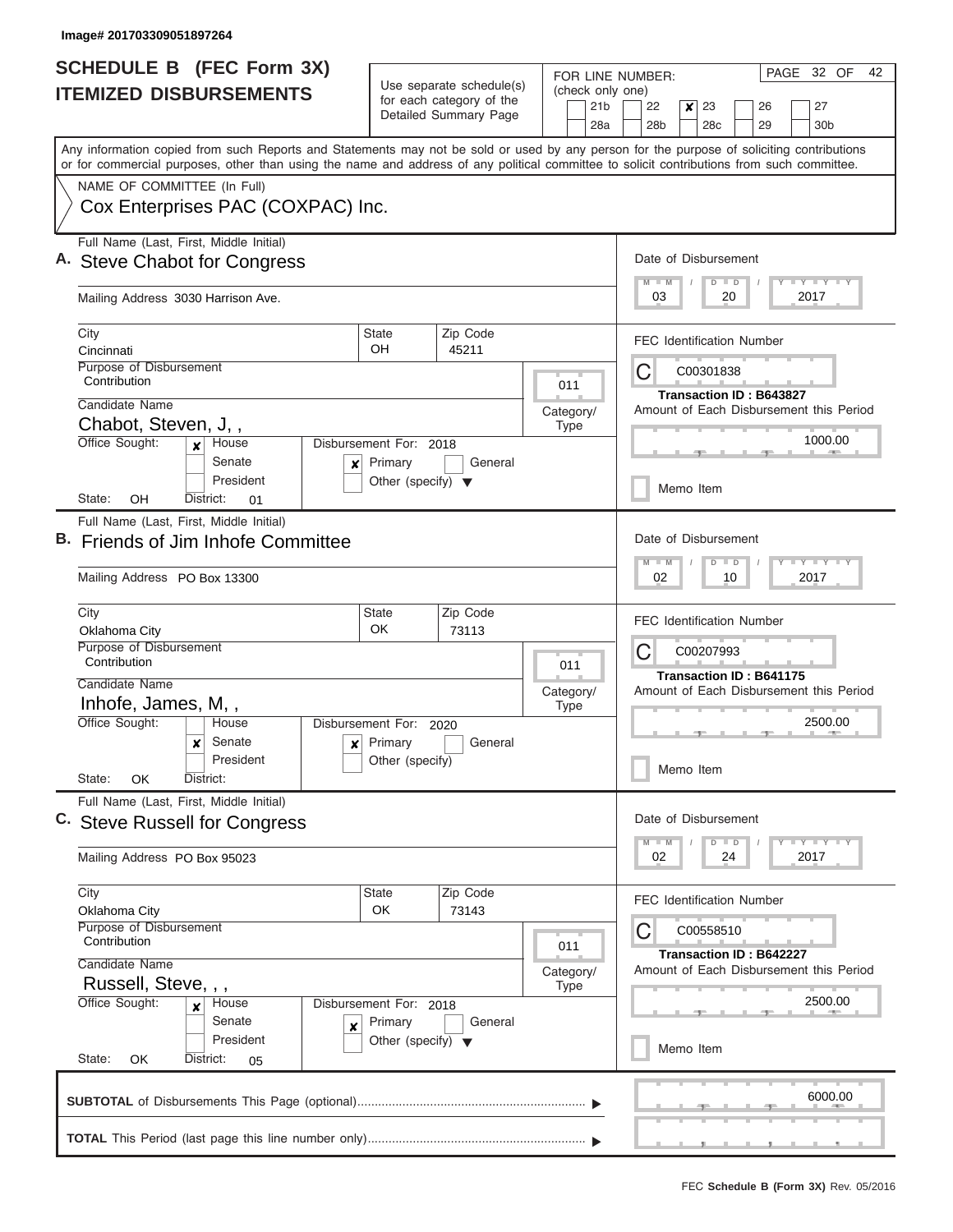| SCHEDULE B (FEC Form 3X)<br><b>ITEMIZED DISBURSEMENTS</b>                                                                                                                                                                                                                               | Use separate schedule(s)                                                                  | FOR LINE NUMBER:<br>(check only one)                                                      | PAGE 33 OF<br>42                                                                                        |  |  |  |  |  |
|-----------------------------------------------------------------------------------------------------------------------------------------------------------------------------------------------------------------------------------------------------------------------------------------|-------------------------------------------------------------------------------------------|-------------------------------------------------------------------------------------------|---------------------------------------------------------------------------------------------------------|--|--|--|--|--|
|                                                                                                                                                                                                                                                                                         | for each category of the<br>Detailed Summary Page                                         | 21 <sub>b</sub><br>28a                                                                    | 22<br>$\boldsymbol{x}$<br>23<br>27<br>26<br>28b<br>28c<br>29<br>30 <sub>b</sub>                         |  |  |  |  |  |
| Any information copied from such Reports and Statements may not be sold or used by any person for the purpose of soliciting contributions<br>or for commercial purposes, other than using the name and address of any political committee to solicit contributions from such committee. |                                                                                           |                                                                                           |                                                                                                         |  |  |  |  |  |
| NAME OF COMMITTEE (In Full)<br>Cox Enterprises PAC (COXPAC) Inc.                                                                                                                                                                                                                        |                                                                                           |                                                                                           |                                                                                                         |  |  |  |  |  |
| Full Name (Last, First, Middle Initial)<br>A. Wyden for Senate                                                                                                                                                                                                                          |                                                                                           |                                                                                           | Date of Disbursement<br>$T$ $Y$ $T$ $Y$ $T$ $Y$<br>$M$ $M$<br>$D$ $D$                                   |  |  |  |  |  |
| Mailing Address 232 NE 9th Avenue                                                                                                                                                                                                                                                       |                                                                                           |                                                                                           | 01<br>26<br>2017                                                                                        |  |  |  |  |  |
| City<br>Portland<br>Purpose of Disbursement                                                                                                                                                                                                                                             | Zip Code<br><b>State</b><br>0R<br>97232                                                   |                                                                                           | <b>FEC Identification Number</b>                                                                        |  |  |  |  |  |
| Contribution<br>Candidate Name                                                                                                                                                                                                                                                          |                                                                                           | 011<br>Category/                                                                          | С<br>C00308676<br><b>Transaction ID: B640423</b><br>Amount of Each Disbursement this Period             |  |  |  |  |  |
| Wyden, Ron, , ,<br>Office Sought:<br>House<br>Disbursement For: 2022<br>Senate<br>$x$ Primary<br>x                                                                                                                                                                                      | <b>Type</b>                                                                               | 2500.00                                                                                   |                                                                                                         |  |  |  |  |  |
| President<br>District:<br>State:<br><b>OR</b>                                                                                                                                                                                                                                           | Other (specify) $\blacktriangledown$                                                      |                                                                                           | Memo Item                                                                                               |  |  |  |  |  |
| Full Name (Last, First, Middle Initial)<br>В.<br><b>New Pioneers PAC</b><br>Mailing Address 228 S Washington St Ste 115                                                                                                                                                                 |                                                                                           | Date of Disbursement<br>$T - Y$ $T - Y$ $T - Y$<br>$M - M$<br>$D$ $D$<br>02<br>24<br>2017 |                                                                                                         |  |  |  |  |  |
| City<br>Alexandria                                                                                                                                                                                                                                                                      | Zip Code<br><b>State</b><br><b>VA</b><br>22314                                            |                                                                                           | <b>FEC Identification Number</b>                                                                        |  |  |  |  |  |
| <b>Purpose of Disbursement</b><br>Contribution                                                                                                                                                                                                                                          |                                                                                           | 011                                                                                       | C<br>C00459123<br>Transaction ID: B642216                                                               |  |  |  |  |  |
| Candidate Name                                                                                                                                                                                                                                                                          |                                                                                           | Category/<br><b>Type</b>                                                                  | Amount of Each Disbursement this Period                                                                 |  |  |  |  |  |
| Office Sought:<br>House<br>Senate<br>President<br>State:<br>District:                                                                                                                                                                                                                   | Disbursement For:<br>2017<br>Primary<br>General<br>Other (specify)<br>x<br>Not Applicable |                                                                                           | 1500.00<br>一<br>Memo Item                                                                               |  |  |  |  |  |
| Full Name (Last, First, Middle Initial)<br>C. Kurt Schrader for Congress                                                                                                                                                                                                                |                                                                                           |                                                                                           | Date of Disbursement<br>$\Box$ $\Upsilon$ $\Box$ $\Upsilon$ $\Upsilon$ $\Upsilon$<br>$D$ $D$<br>$M$ $M$ |  |  |  |  |  |
| Mailing Address PO Box 3314                                                                                                                                                                                                                                                             |                                                                                           |                                                                                           | 03<br>13<br>2017                                                                                        |  |  |  |  |  |
| City<br>Oregon City                                                                                                                                                                                                                                                                     | Zip Code<br><b>State</b><br><b>OR</b><br>97045                                            |                                                                                           | <b>FEC Identification Number</b>                                                                        |  |  |  |  |  |
| Purpose of Disbursement<br>Contribution<br>Candidate Name                                                                                                                                                                                                                               |                                                                                           | 011                                                                                       | С<br>C00446906<br>Transaction ID: B643260<br>Amount of Each Disbursement this Period                    |  |  |  |  |  |
| Schrader, Kurt, , ,<br>Office Sought:<br>House<br>x<br>Senate                                                                                                                                                                                                                           | Disbursement For: 2018<br>Primary<br>General<br>X                                         | Category/<br><b>Type</b>                                                                  | 1000.00                                                                                                 |  |  |  |  |  |
| President<br>State:<br><b>OR</b><br>District:<br>05                                                                                                                                                                                                                                     | Other (specify) $\blacktriangledown$                                                      |                                                                                           | Memo Item                                                                                               |  |  |  |  |  |
|                                                                                                                                                                                                                                                                                         |                                                                                           |                                                                                           | 5000.00                                                                                                 |  |  |  |  |  |
|                                                                                                                                                                                                                                                                                         |                                                                                           |                                                                                           |                                                                                                         |  |  |  |  |  |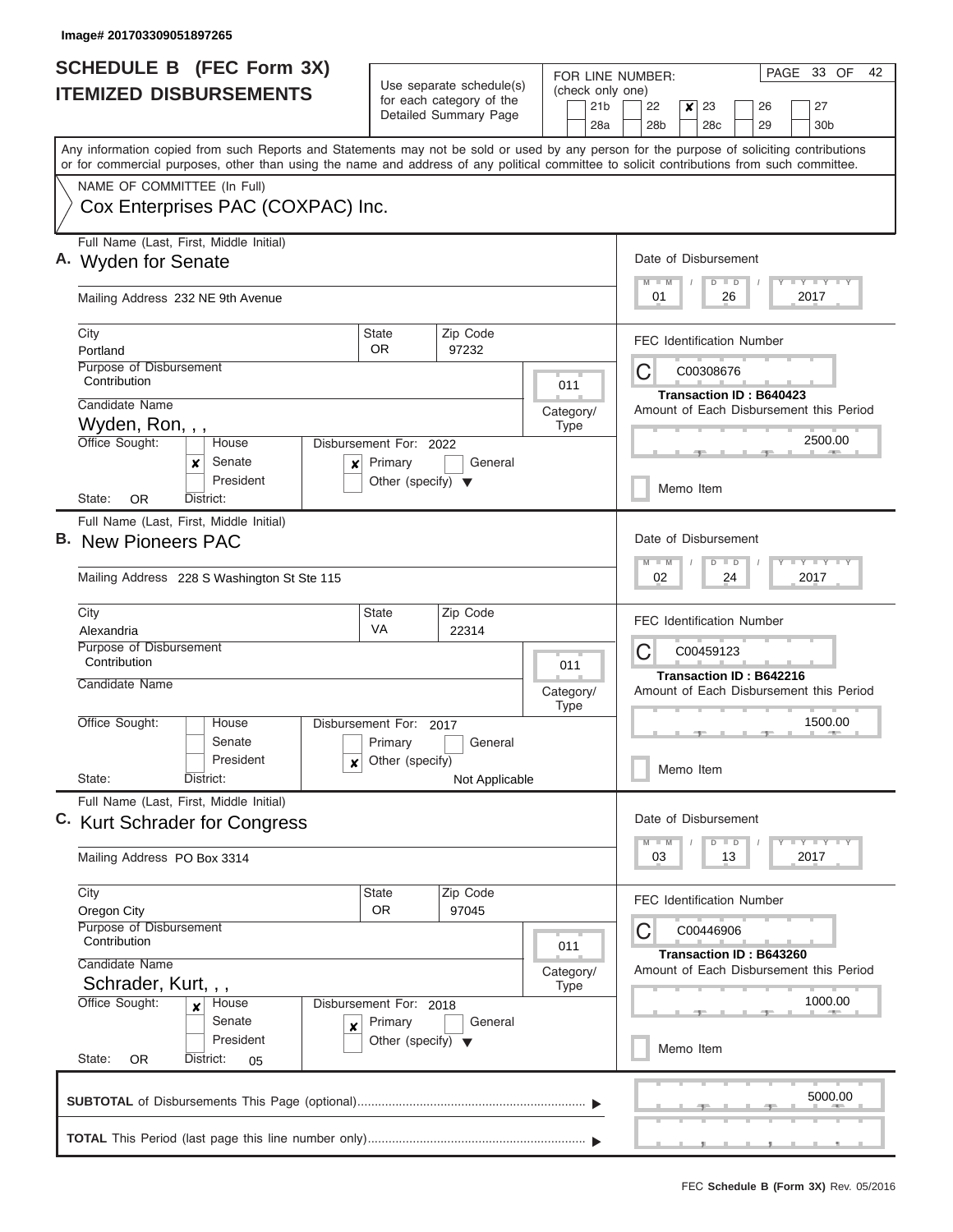| <b>SCHEDULE B (FEC Form 3X)</b>                                                                                                                                                                                                                                                         |                                        | Use separate schedule(s)                          | FOR LINE NUMBER:                           | PAGE 34 OF<br>42                                                                            |  |  |  |  |  |
|-----------------------------------------------------------------------------------------------------------------------------------------------------------------------------------------------------------------------------------------------------------------------------------------|----------------------------------------|---------------------------------------------------|--------------------------------------------|---------------------------------------------------------------------------------------------|--|--|--|--|--|
| <b>ITEMIZED DISBURSEMENTS</b>                                                                                                                                                                                                                                                           |                                        | for each category of the<br>Detailed Summary Page | (check only one)<br>21 <sub>b</sub><br>28a | 22<br>23<br>27<br>$\boldsymbol{x}$<br>26<br>28 <sub>b</sub><br>28c<br>29<br>30 <sub>b</sub> |  |  |  |  |  |
| Any information copied from such Reports and Statements may not be sold or used by any person for the purpose of soliciting contributions<br>or for commercial purposes, other than using the name and address of any political committee to solicit contributions from such committee. |                                        |                                                   |                                            |                                                                                             |  |  |  |  |  |
| NAME OF COMMITTEE (In Full)                                                                                                                                                                                                                                                             |                                        |                                                   |                                            |                                                                                             |  |  |  |  |  |
| Cox Enterprises PAC (COXPAC) Inc.                                                                                                                                                                                                                                                       |                                        |                                                   |                                            |                                                                                             |  |  |  |  |  |
| Full Name (Last, First, Middle Initial)<br>A. Ryan Costello for Congress                                                                                                                                                                                                                |                                        |                                                   |                                            | Date of Disbursement<br>Y L Y L Y L Y<br>$M$ $M$<br>$D$ $D$                                 |  |  |  |  |  |
| Mailing Address PO Box 3154                                                                                                                                                                                                                                                             | 02<br>10<br>2017                       |                                                   |                                            |                                                                                             |  |  |  |  |  |
| City<br><b>West Chester</b>                                                                                                                                                                                                                                                             | <b>State</b><br><b>PA</b>              | Zip Code<br>19381                                 |                                            | <b>FEC Identification Number</b>                                                            |  |  |  |  |  |
| Purpose of Disbursement<br>Contribution                                                                                                                                                                                                                                                 |                                        |                                                   | 011                                        | C<br>C00554899                                                                              |  |  |  |  |  |
| Candidate Name                                                                                                                                                                                                                                                                          |                                        |                                                   | Category/                                  | Transaction ID: B641167<br>Amount of Each Disbursement this Period                          |  |  |  |  |  |
| Costello, Ryan, , ,                                                                                                                                                                                                                                                                     |                                        |                                                   | <b>Type</b>                                |                                                                                             |  |  |  |  |  |
| Office Sought:<br>House<br>x<br>Senate                                                                                                                                                                                                                                                  | Disbursement For: 2018<br>Primary<br>× | General                                           |                                            | 1500.00                                                                                     |  |  |  |  |  |
| President<br>State:<br><b>PA</b><br>District:<br>06                                                                                                                                                                                                                                     | Other (specify) $\blacktriangledown$   |                                                   |                                            | Memo Item                                                                                   |  |  |  |  |  |
| Full Name (Last, First, Middle Initial)                                                                                                                                                                                                                                                 |                                        |                                                   |                                            | Date of Disbursement                                                                        |  |  |  |  |  |
| B. Doyle for Congress Committee                                                                                                                                                                                                                                                         |                                        |                                                   |                                            |                                                                                             |  |  |  |  |  |
| Mailing Address 205 Hawthorne Court                                                                                                                                                                                                                                                     |                                        |                                                   |                                            | Y FY FY FY<br>$M - M$<br>$D$ $D$<br>02<br>24<br>2017                                        |  |  |  |  |  |
| City<br>Pittsburgh                                                                                                                                                                                                                                                                      | <b>State</b><br><b>PA</b>              | Zip Code<br>15221                                 |                                            | <b>FEC Identification Number</b>                                                            |  |  |  |  |  |
| Purpose of Disbursement<br>Contribution                                                                                                                                                                                                                                                 | 011                                    | C<br>C00290064                                    |                                            |                                                                                             |  |  |  |  |  |
| Candidate Name                                                                                                                                                                                                                                                                          |                                        |                                                   | Category/                                  | Transaction ID: B642236<br>Amount of Each Disbursement this Period                          |  |  |  |  |  |
| Doyle, Michael, F,, Jr.                                                                                                                                                                                                                                                                 |                                        |                                                   | <b>Type</b>                                |                                                                                             |  |  |  |  |  |
| Office Sought:<br>House<br>$\mathbf{x}$<br>Senate                                                                                                                                                                                                                                       | Disbursement For: 2018<br>Primary<br>× | General                                           |                                            | 2500.00                                                                                     |  |  |  |  |  |
| President<br>State:<br>PA<br>District:<br>14                                                                                                                                                                                                                                            | Other (specify)                        |                                                   |                                            | Memo Item                                                                                   |  |  |  |  |  |
| Full Name (Last, First, Middle Initial)                                                                                                                                                                                                                                                 |                                        |                                                   |                                            |                                                                                             |  |  |  |  |  |
| C. Ryan Costello for Congress                                                                                                                                                                                                                                                           |                                        |                                                   |                                            | Date of Disbursement<br>$Y$ $Y$ $Y$ $Y$ $Y$<br>$D$ $D$<br>$M - M$                           |  |  |  |  |  |
| Mailing Address PO Box 3154                                                                                                                                                                                                                                                             |                                        |                                                   |                                            | 03<br>2017<br>01                                                                            |  |  |  |  |  |
| City<br><b>West Chester</b>                                                                                                                                                                                                                                                             | State<br><b>PA</b>                     | Zip Code<br>19381                                 |                                            | <b>FEC Identification Number</b>                                                            |  |  |  |  |  |
| Purpose of Disbursement<br>Contribution                                                                                                                                                                                                                                                 |                                        |                                                   | 011                                        | C00554899<br>C                                                                              |  |  |  |  |  |
| Candidate Name                                                                                                                                                                                                                                                                          |                                        |                                                   | Category/                                  | Transaction ID: B642505<br>Amount of Each Disbursement this Period                          |  |  |  |  |  |
| Costello, Ryan, , ,<br>Office Sought:                                                                                                                                                                                                                                                   |                                        |                                                   | <b>Type</b>                                | 2500.00                                                                                     |  |  |  |  |  |
| House<br>x<br>Senate<br>X                                                                                                                                                                                                                                                               | Disbursement For: 2018<br>Primary      | General                                           |                                            |                                                                                             |  |  |  |  |  |
| President<br>State:<br>PA<br>District:<br>06                                                                                                                                                                                                                                            | Other (specify) $\blacktriangledown$   |                                                   |                                            | Memo Item                                                                                   |  |  |  |  |  |
|                                                                                                                                                                                                                                                                                         |                                        |                                                   |                                            | 6500.00                                                                                     |  |  |  |  |  |
|                                                                                                                                                                                                                                                                                         |                                        |                                                   |                                            |                                                                                             |  |  |  |  |  |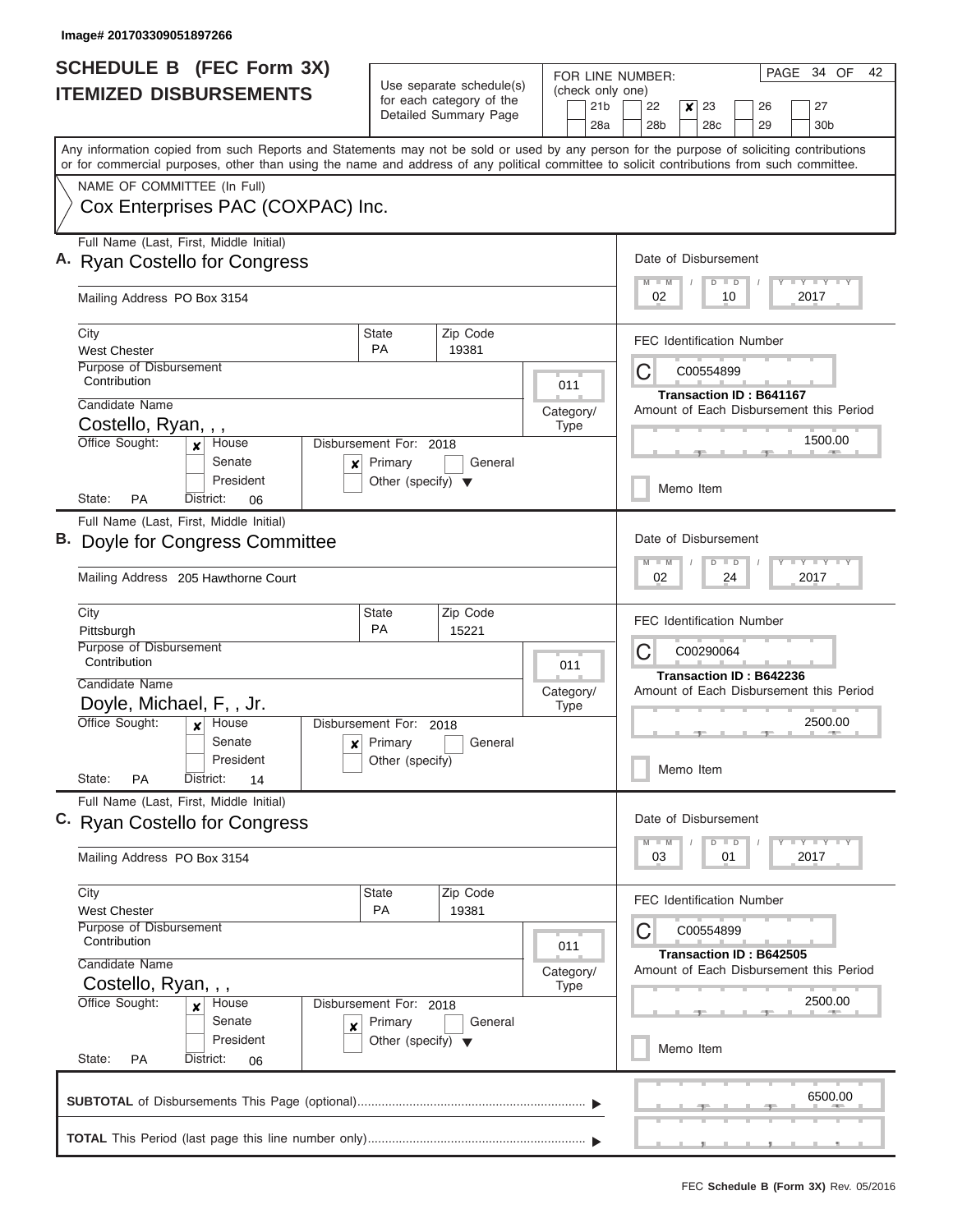| <b>SCHEDULE B (FEC Form 3X)</b>                                                                                                                                                                                                                                                         |                                                 | Use separate schedule(s)                                                     | FOR LINE NUMBER:                           | PAGE 35 OF<br>42                                                                         |  |  |  |  |  |
|-----------------------------------------------------------------------------------------------------------------------------------------------------------------------------------------------------------------------------------------------------------------------------------------|-------------------------------------------------|------------------------------------------------------------------------------|--------------------------------------------|------------------------------------------------------------------------------------------|--|--|--|--|--|
| <b>ITEMIZED DISBURSEMENTS</b>                                                                                                                                                                                                                                                           |                                                 | for each category of the<br>Detailed Summary Page                            | (check only one)<br>21 <sub>b</sub><br>28a | 22<br>23<br>26<br>27<br>×<br>28 <sub>b</sub><br>28 <sub>c</sub><br>29<br>30 <sub>b</sub> |  |  |  |  |  |
| Any information copied from such Reports and Statements may not be sold or used by any person for the purpose of soliciting contributions<br>or for commercial purposes, other than using the name and address of any political committee to solicit contributions from such committee. |                                                 |                                                                              |                                            |                                                                                          |  |  |  |  |  |
| NAME OF COMMITTEE (In Full)                                                                                                                                                                                                                                                             |                                                 |                                                                              |                                            |                                                                                          |  |  |  |  |  |
| Cox Enterprises PAC (COXPAC) Inc.                                                                                                                                                                                                                                                       |                                                 |                                                                              |                                            |                                                                                          |  |  |  |  |  |
| Full Name (Last, First, Middle Initial)<br>А.<br><b>TIM PAC</b>                                                                                                                                                                                                                         |                                                 |                                                                              |                                            |                                                                                          |  |  |  |  |  |
| Mailing Address P.O. Box 347                                                                                                                                                                                                                                                            |                                                 |                                                                              |                                            | Y I Y I Y I Y<br>$M$ $M$<br>$D$ $D$<br>02<br>06<br>2017                                  |  |  |  |  |  |
| City<br>Haymarket                                                                                                                                                                                                                                                                       | State<br>VA                                     | Zip Code<br>20168                                                            |                                            | <b>FEC Identification Number</b>                                                         |  |  |  |  |  |
| Purpose of Disbursement<br>Contribution                                                                                                                                                                                                                                                 |                                                 |                                                                              | 011                                        | C<br>C00495887                                                                           |  |  |  |  |  |
| Candidate Name                                                                                                                                                                                                                                                                          |                                                 |                                                                              | Category/<br><b>Type</b>                   | <b>Transaction ID: B640925</b><br>Amount of Each Disbursement this Period                |  |  |  |  |  |
| Office Sought:<br>House<br>Senate                                                                                                                                                                                                                                                       | Disbursement For: 2017<br>Primary               | General                                                                      |                                            | 2500.00                                                                                  |  |  |  |  |  |
| President<br>x<br>State:<br>District:                                                                                                                                                                                                                                                   | Other (specify) $\blacktriangledown$            | Not Applicable                                                               |                                            | Memo Item                                                                                |  |  |  |  |  |
| Full Name (Last, First, Middle Initial)<br>B. Tom Rice for Congress<br>Mailing Address PO Box 70098                                                                                                                                                                                     |                                                 | Date of Disbursement<br>Y FY FY FY<br>$M - M$<br>$D$ $D$<br>02<br>10<br>2017 |                                            |                                                                                          |  |  |  |  |  |
| City<br>Myrtle Beach                                                                                                                                                                                                                                                                    | <b>State</b><br><b>SC</b>                       | Zip Code<br>29572                                                            |                                            | <b>FEC Identification Number</b>                                                         |  |  |  |  |  |
| Purpose of Disbursement<br>Contribution                                                                                                                                                                                                                                                 |                                                 |                                                                              | 011                                        | C<br>C00506048<br><b>Transaction ID: B641169</b>                                         |  |  |  |  |  |
| Candidate Name<br>Rice, Tom, , ,                                                                                                                                                                                                                                                        |                                                 |                                                                              | Category/<br><b>Type</b>                   | Amount of Each Disbursement this Period                                                  |  |  |  |  |  |
| Office Sought:<br>House<br>$\mathbf x$<br>Senate<br>$\boldsymbol{x}$                                                                                                                                                                                                                    | Disbursement For: 2018<br>Primary               | General                                                                      |                                            | 1000.00                                                                                  |  |  |  |  |  |
| President<br>State:<br>SC<br>District:<br>07                                                                                                                                                                                                                                            | Other (specify)                                 |                                                                              |                                            | Memo Item                                                                                |  |  |  |  |  |
| Full Name (Last, First, Middle Initial)<br>C. Friends of Jim Clyburn                                                                                                                                                                                                                    |                                                 |                                                                              |                                            | Date of Disbursement                                                                     |  |  |  |  |  |
| Mailing Address PO Box 12567                                                                                                                                                                                                                                                            |                                                 |                                                                              |                                            | $Y - Y - Y - Y - Y$<br>$M - M$<br>$D$ $D$<br>02<br>2017<br>24                            |  |  |  |  |  |
| City<br>Columbia                                                                                                                                                                                                                                                                        | State<br>SC                                     | Zip Code<br>29211                                                            |                                            | <b>FEC Identification Number</b>                                                         |  |  |  |  |  |
| Purpose of Disbursement<br>Contribution                                                                                                                                                                                                                                                 |                                                 |                                                                              | 011                                        | C00255562<br>C<br>Transaction ID: B642221                                                |  |  |  |  |  |
| Candidate Name<br>Clyburn, James, E,,<br>Office Sought:<br>House                                                                                                                                                                                                                        | Disbursement For: 2018                          |                                                                              |                                            | Amount of Each Disbursement this Period<br>2500.00                                       |  |  |  |  |  |
| $\boldsymbol{x}$<br>Senate<br>X<br>President<br>State:<br>SC<br>District:<br>06                                                                                                                                                                                                         | Primary<br>Other (specify) $\blacktriangledown$ | General                                                                      |                                            | Memo Item                                                                                |  |  |  |  |  |
|                                                                                                                                                                                                                                                                                         |                                                 |                                                                              |                                            | 6000.00                                                                                  |  |  |  |  |  |
|                                                                                                                                                                                                                                                                                         |                                                 |                                                                              |                                            |                                                                                          |  |  |  |  |  |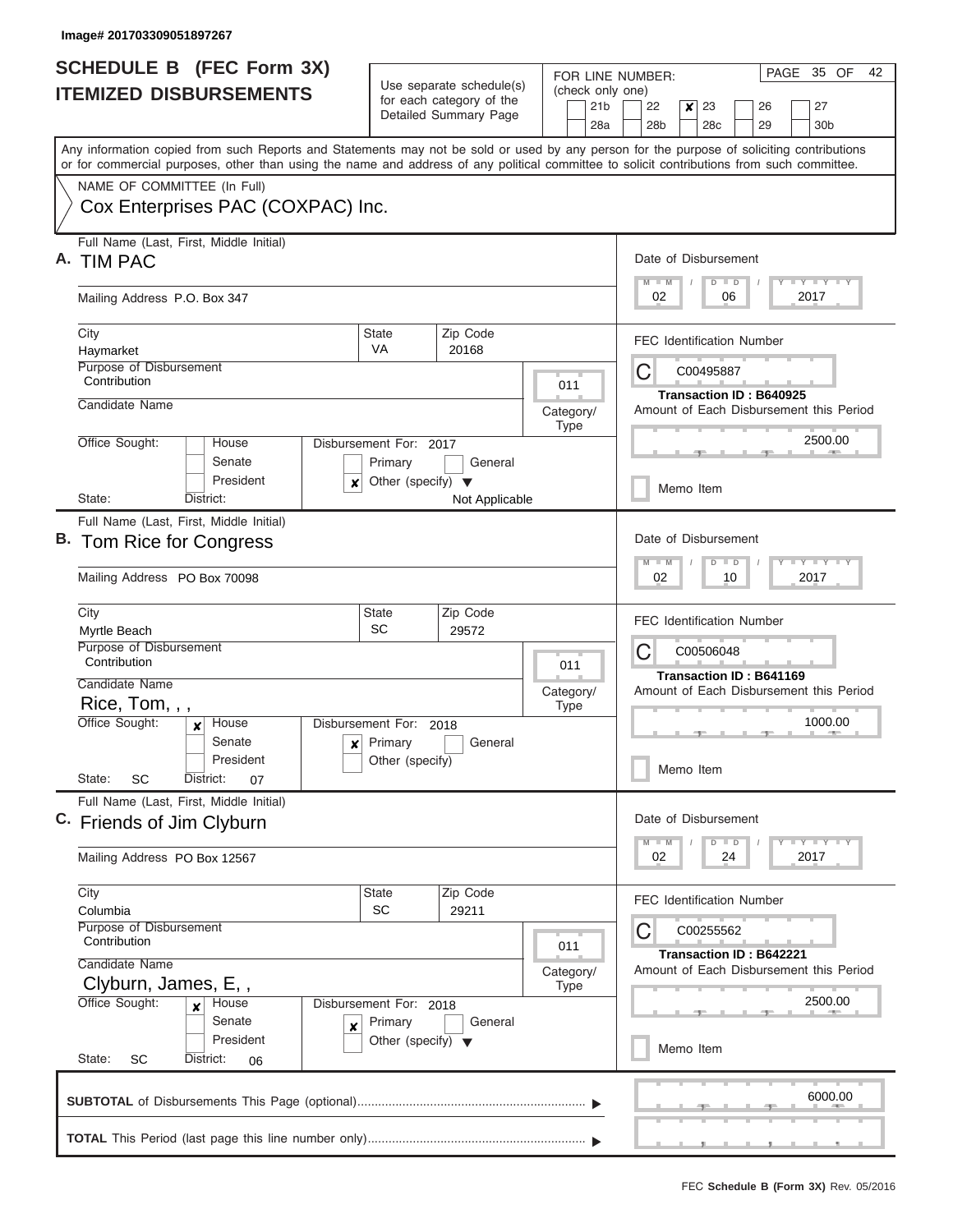|    | <b>SCHEDULE B (FEC Form 3X)</b>                                                                                                                                                                                                                                                         |                                                 |                                                                               |                                     | PAGE 36 OF<br>42<br>FOR LINE NUMBER:                              |  |  |  |  |  |  |
|----|-----------------------------------------------------------------------------------------------------------------------------------------------------------------------------------------------------------------------------------------------------------------------------------------|-------------------------------------------------|-------------------------------------------------------------------------------|-------------------------------------|-------------------------------------------------------------------|--|--|--|--|--|--|
|    | <b>ITEMIZED DISBURSEMENTS</b>                                                                                                                                                                                                                                                           |                                                 | Use separate schedule(s)<br>for each category of the<br>Detailed Summary Page | (check only one)<br>21 <sub>b</sub> | 22<br>23<br>27<br>$\boldsymbol{x}$<br>26                          |  |  |  |  |  |  |
|    |                                                                                                                                                                                                                                                                                         |                                                 |                                                                               | 28a                                 | 28 <sub>b</sub><br>28 <sub>c</sub><br>29<br>30 <sub>b</sub>       |  |  |  |  |  |  |
|    | Any information copied from such Reports and Statements may not be sold or used by any person for the purpose of soliciting contributions<br>or for commercial purposes, other than using the name and address of any political committee to solicit contributions from such committee. |                                                 |                                                                               |                                     |                                                                   |  |  |  |  |  |  |
|    | NAME OF COMMITTEE (In Full)                                                                                                                                                                                                                                                             |                                                 |                                                                               |                                     |                                                                   |  |  |  |  |  |  |
|    | Cox Enterprises PAC (COXPAC) Inc.                                                                                                                                                                                                                                                       |                                                 |                                                                               |                                     |                                                                   |  |  |  |  |  |  |
|    | Full Name (Last, First, Middle Initial)                                                                                                                                                                                                                                                 |                                                 |                                                                               |                                     | Date of Disbursement                                              |  |  |  |  |  |  |
|    | Diane Black for Congress                                                                                                                                                                                                                                                                |                                                 |                                                                               |                                     | $M$ $M$<br>$T$ $Y$ $T$ $Y$ $T$ $Y$<br>$D$ $D$<br>02<br>10<br>2017 |  |  |  |  |  |  |
|    | Mailing Address PO Box 1437                                                                                                                                                                                                                                                             |                                                 |                                                                               |                                     |                                                                   |  |  |  |  |  |  |
|    | City<br>Gallatin                                                                                                                                                                                                                                                                        | <b>State</b><br><b>TN</b>                       | Zip Code<br>37066                                                             |                                     | <b>FEC Identification Number</b>                                  |  |  |  |  |  |  |
|    | Purpose of Disbursement<br>Contribution                                                                                                                                                                                                                                                 |                                                 |                                                                               |                                     | C<br>C00472878                                                    |  |  |  |  |  |  |
|    | Candidate Name                                                                                                                                                                                                                                                                          |                                                 |                                                                               | 011                                 | <b>Transaction ID: B641170</b>                                    |  |  |  |  |  |  |
|    | Black, Diane, L,,                                                                                                                                                                                                                                                                       |                                                 |                                                                               | Category/<br><b>Type</b>            | Amount of Each Disbursement this Period                           |  |  |  |  |  |  |
|    | Office Sought:<br>House<br>x<br>Senate                                                                                                                                                                                                                                                  | Disbursement For: 2018<br>Primary               | General                                                                       |                                     | 1000.00                                                           |  |  |  |  |  |  |
|    | ×<br>President                                                                                                                                                                                                                                                                          | Other (specify) $\blacktriangledown$            |                                                                               |                                     | Memo Item                                                         |  |  |  |  |  |  |
|    | TN<br>District:<br>State:<br>06                                                                                                                                                                                                                                                         |                                                 |                                                                               |                                     |                                                                   |  |  |  |  |  |  |
| В. | Full Name (Last, First, Middle Initial)<br><b>Bill Flores for Congress</b>                                                                                                                                                                                                              |                                                 |                                                                               |                                     | Date of Disbursement                                              |  |  |  |  |  |  |
|    | Mailing Address PO Box 6207                                                                                                                                                                                                                                                             |                                                 |                                                                               |                                     | $+Y+Y+Y$<br>$M - M$<br>$D$ $D$<br>03<br>15<br>2017                |  |  |  |  |  |  |
|    | City                                                                                                                                                                                                                                                                                    | <b>State</b><br><b>TX</b>                       | Zip Code<br>77805                                                             |                                     | <b>FEC Identification Number</b>                                  |  |  |  |  |  |  |
|    | Bryan<br>Purpose of Disbursement                                                                                                                                                                                                                                                        |                                                 | С<br>C00472241                                                                |                                     |                                                                   |  |  |  |  |  |  |
|    | Contribution                                                                                                                                                                                                                                                                            |                                                 |                                                                               | 011                                 | <b>Transaction ID: B643571</b>                                    |  |  |  |  |  |  |
|    | Candidate Name                                                                                                                                                                                                                                                                          |                                                 |                                                                               | Category/                           | Amount of Each Disbursement this Period                           |  |  |  |  |  |  |
|    | Flores, Bill, , ,<br>Office Sought:<br>House                                                                                                                                                                                                                                            | Disbursement For:                               |                                                                               | <b>Type</b>                         | 2500.00                                                           |  |  |  |  |  |  |
|    | ×<br>Senate<br>x                                                                                                                                                                                                                                                                        | Primary                                         | 2018<br>General                                                               |                                     |                                                                   |  |  |  |  |  |  |
|    | President                                                                                                                                                                                                                                                                               | Other (specify)                                 |                                                                               |                                     | Memo Item                                                         |  |  |  |  |  |  |
|    | State:<br>TX<br>District:<br>17                                                                                                                                                                                                                                                         |                                                 |                                                                               |                                     |                                                                   |  |  |  |  |  |  |
|    | Full Name (Last, First, Middle Initial)<br>C. Gene Green Congressional Campaign                                                                                                                                                                                                         |                                                 |                                                                               |                                     | Date of Disbursement                                              |  |  |  |  |  |  |
|    |                                                                                                                                                                                                                                                                                         |                                                 |                                                                               |                                     | $T - Y$ $T - Y$<br>$D$ $D$<br>$M - M$                             |  |  |  |  |  |  |
|    | Mailing Address PO Box 16128                                                                                                                                                                                                                                                            |                                                 |                                                                               |                                     | 03<br>15<br>2017                                                  |  |  |  |  |  |  |
|    | City<br>Houston                                                                                                                                                                                                                                                                         | <b>State</b><br><b>TX</b>                       | Zip Code<br>77222                                                             |                                     | <b>FEC Identification Number</b>                                  |  |  |  |  |  |  |
|    | Purpose of Disbursement                                                                                                                                                                                                                                                                 |                                                 |                                                                               |                                     | С<br>C00254185                                                    |  |  |  |  |  |  |
|    | Contribution                                                                                                                                                                                                                                                                            |                                                 |                                                                               | 011                                 | Transaction ID: B643572                                           |  |  |  |  |  |  |
|    | Candidate Name<br>Green, Raymond Gene, , ,                                                                                                                                                                                                                                              |                                                 |                                                                               | Category/<br><b>Type</b>            | Amount of Each Disbursement this Period                           |  |  |  |  |  |  |
|    | Office Sought:<br>House<br>x                                                                                                                                                                                                                                                            | Disbursement For: 2018                          |                                                                               |                                     | 2500.00                                                           |  |  |  |  |  |  |
|    | Senate<br>×                                                                                                                                                                                                                                                                             | Primary<br>Other (specify) $\blacktriangledown$ | General                                                                       |                                     |                                                                   |  |  |  |  |  |  |
|    | President<br>State:<br>District:<br>TX<br>29                                                                                                                                                                                                                                            |                                                 | Memo Item                                                                     |                                     |                                                                   |  |  |  |  |  |  |
|    |                                                                                                                                                                                                                                                                                         |                                                 |                                                                               |                                     | 6000.00                                                           |  |  |  |  |  |  |
|    |                                                                                                                                                                                                                                                                                         |                                                 |                                                                               |                                     |                                                                   |  |  |  |  |  |  |
|    |                                                                                                                                                                                                                                                                                         |                                                 |                                                                               |                                     |                                                                   |  |  |  |  |  |  |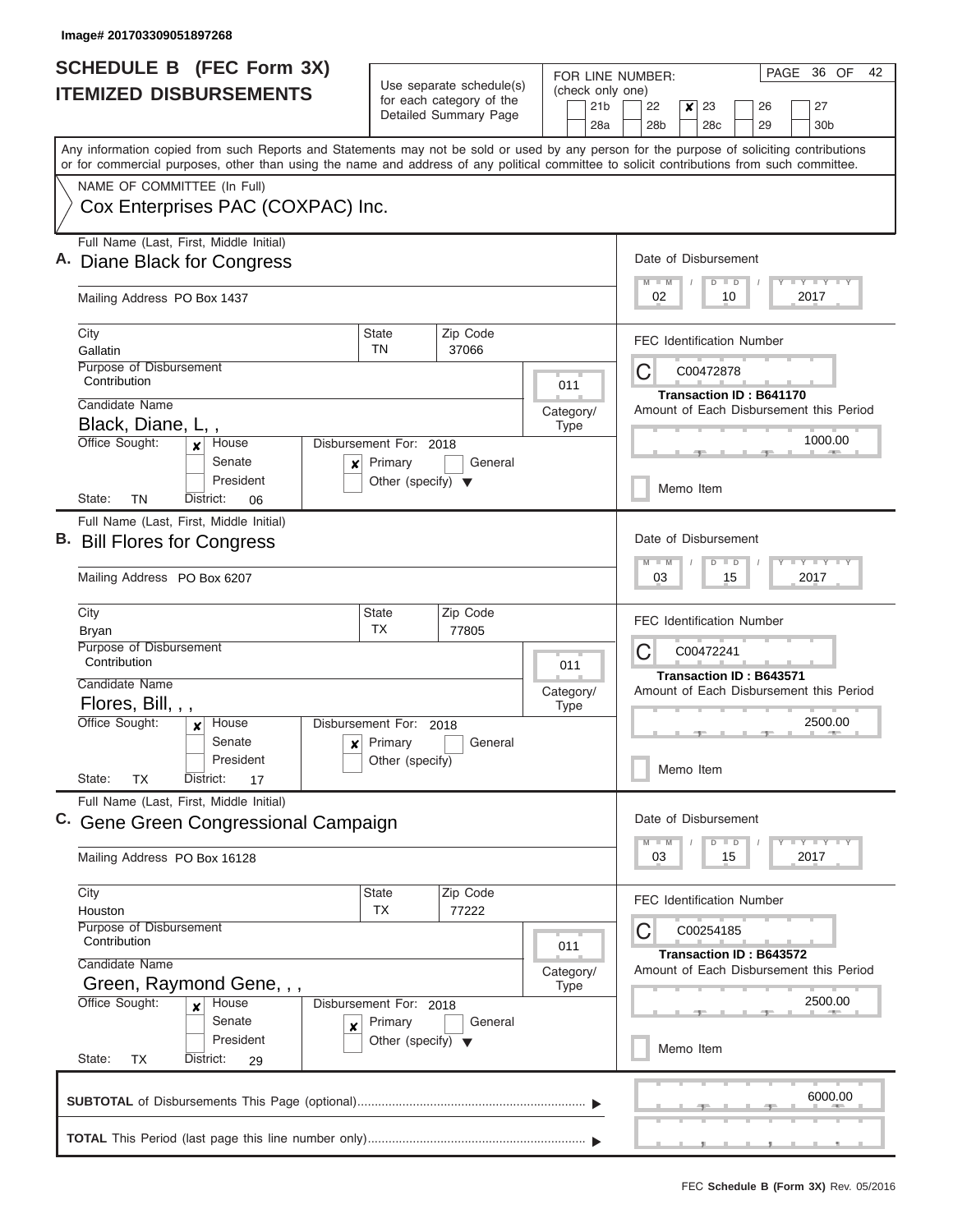| <b>SCHEDULE B (FEC Form 3X)</b>                                                                                                                                                                                                                                                         |                                        |                                                                               | FOR LINE NUMBER:                                                   | PAGE 37 OF<br>42                                                                            |  |  |  |  |  |  |
|-----------------------------------------------------------------------------------------------------------------------------------------------------------------------------------------------------------------------------------------------------------------------------------------|----------------------------------------|-------------------------------------------------------------------------------|--------------------------------------------------------------------|---------------------------------------------------------------------------------------------|--|--|--|--|--|--|
| <b>ITEMIZED DISBURSEMENTS</b>                                                                                                                                                                                                                                                           |                                        | Use separate schedule(s)<br>for each category of the<br>Detailed Summary Page | (check only one)<br>21 <sub>b</sub><br>28a                         | 22<br>23<br>26<br>27<br>×<br>28 <sub>b</sub><br>28c<br>29<br>30 <sub>b</sub>                |  |  |  |  |  |  |
| Any information copied from such Reports and Statements may not be sold or used by any person for the purpose of soliciting contributions<br>or for commercial purposes, other than using the name and address of any political committee to solicit contributions from such committee. |                                        |                                                                               |                                                                    |                                                                                             |  |  |  |  |  |  |
| NAME OF COMMITTEE (In Full)                                                                                                                                                                                                                                                             |                                        |                                                                               |                                                                    |                                                                                             |  |  |  |  |  |  |
| Cox Enterprises PAC (COXPAC) Inc.                                                                                                                                                                                                                                                       |                                        |                                                                               |                                                                    |                                                                                             |  |  |  |  |  |  |
| Full Name (Last, First, Middle Initial)<br>A. Kenny Marchant for Congress                                                                                                                                                                                                               |                                        |                                                                               |                                                                    | Date of Disbursement                                                                        |  |  |  |  |  |  |
| Mailing Address PO Box 110187                                                                                                                                                                                                                                                           |                                        |                                                                               |                                                                    | Y I Y I Y I Y<br>$M$ $M$<br>$D$ $D$<br>03<br>20<br>2017                                     |  |  |  |  |  |  |
| City<br>Carrollton                                                                                                                                                                                                                                                                      | State<br>TX                            | Zip Code<br>75011                                                             |                                                                    | <b>FEC Identification Number</b>                                                            |  |  |  |  |  |  |
| Purpose of Disbursement<br>Contribution                                                                                                                                                                                                                                                 |                                        |                                                                               | 011                                                                | C<br>C00393348                                                                              |  |  |  |  |  |  |
| Candidate Name                                                                                                                                                                                                                                                                          |                                        |                                                                               | Category/                                                          | Transaction ID: B643823<br>Amount of Each Disbursement this Period                          |  |  |  |  |  |  |
| Marchant, Kenny, , ,                                                                                                                                                                                                                                                                    |                                        |                                                                               | <b>Type</b>                                                        |                                                                                             |  |  |  |  |  |  |
| Office Sought:<br>House<br>$\mathbf{x}$<br>Senate<br>×                                                                                                                                                                                                                                  | Disbursement For: 2018<br>Primary      | General                                                                       |                                                                    | 1000.00                                                                                     |  |  |  |  |  |  |
| President<br>TX<br>State:<br>District:<br>24                                                                                                                                                                                                                                            | Other (specify) $\blacktriangledown$   |                                                                               |                                                                    | Memo Item                                                                                   |  |  |  |  |  |  |
| Full Name (Last, First, Middle Initial)<br>B. Democratic Congressional Camp. Cmte<br>Mailing Address 430 S. Capitol St. SE 2nd Fl.                                                                                                                                                      |                                        | Date of Disbursement<br>Y FY FY FY<br>$M - M$<br>$D$ $D$<br>01<br>23<br>2017  |                                                                    |                                                                                             |  |  |  |  |  |  |
| City<br>Washington                                                                                                                                                                                                                                                                      | <b>State</b><br>DC                     | Zip Code<br>20003                                                             |                                                                    | <b>FEC Identification Number</b>                                                            |  |  |  |  |  |  |
| Purpose of Disbursement<br>Contribution<br>Candidate Name                                                                                                                                                                                                                               |                                        |                                                                               | 011                                                                | С<br>C00000935<br><b>Transaction ID: B640087</b><br>Amount of Each Disbursement this Period |  |  |  |  |  |  |
|                                                                                                                                                                                                                                                                                         |                                        |                                                                               | Category/<br><b>Type</b>                                           |                                                                                             |  |  |  |  |  |  |
| Office Sought:<br>House<br>Senate                                                                                                                                                                                                                                                       | Disbursement For: 2017<br>Primary      | General                                                                       |                                                                    | 15000.00                                                                                    |  |  |  |  |  |  |
| President<br>State:<br>District:                                                                                                                                                                                                                                                        | Other (specify)<br>×<br>Not Applicable |                                                                               |                                                                    |                                                                                             |  |  |  |  |  |  |
| Full Name (Last, First, Middle Initial)<br>C. National Rep. Congressional Cmte                                                                                                                                                                                                          |                                        | Date of Disbursement                                                          |                                                                    |                                                                                             |  |  |  |  |  |  |
| Mailing Address 320 1st St. SE                                                                                                                                                                                                                                                          |                                        | $D$ $D$<br>Y FY FY FY<br>$M$ $M$<br>01<br>2017<br>27                          |                                                                    |                                                                                             |  |  |  |  |  |  |
| City<br>Washington                                                                                                                                                                                                                                                                      | State<br>DC                            | Zip Code<br>20003                                                             |                                                                    | <b>FEC Identification Number</b>                                                            |  |  |  |  |  |  |
| Purpose of Disbursement<br>Contribution                                                                                                                                                                                                                                                 |                                        |                                                                               | 011                                                                | C00075820                                                                                   |  |  |  |  |  |  |
| Candidate Name                                                                                                                                                                                                                                                                          |                                        | Category/<br><b>Type</b>                                                      | Transaction ID: B640458<br>Amount of Each Disbursement this Period |                                                                                             |  |  |  |  |  |  |
| Office Sought:<br>House<br>Senate                                                                                                                                                                                                                                                       | Disbursement For: 2017<br>Primary      |                                                                               | 15000.00                                                           |                                                                                             |  |  |  |  |  |  |
| President<br>×<br>State:<br>District:                                                                                                                                                                                                                                                   | Other (specify) $\blacktriangledown$   | Not Applicable                                                                |                                                                    | Memo Item                                                                                   |  |  |  |  |  |  |
|                                                                                                                                                                                                                                                                                         |                                        |                                                                               |                                                                    | 31000.00                                                                                    |  |  |  |  |  |  |
|                                                                                                                                                                                                                                                                                         |                                        |                                                                               |                                                                    |                                                                                             |  |  |  |  |  |  |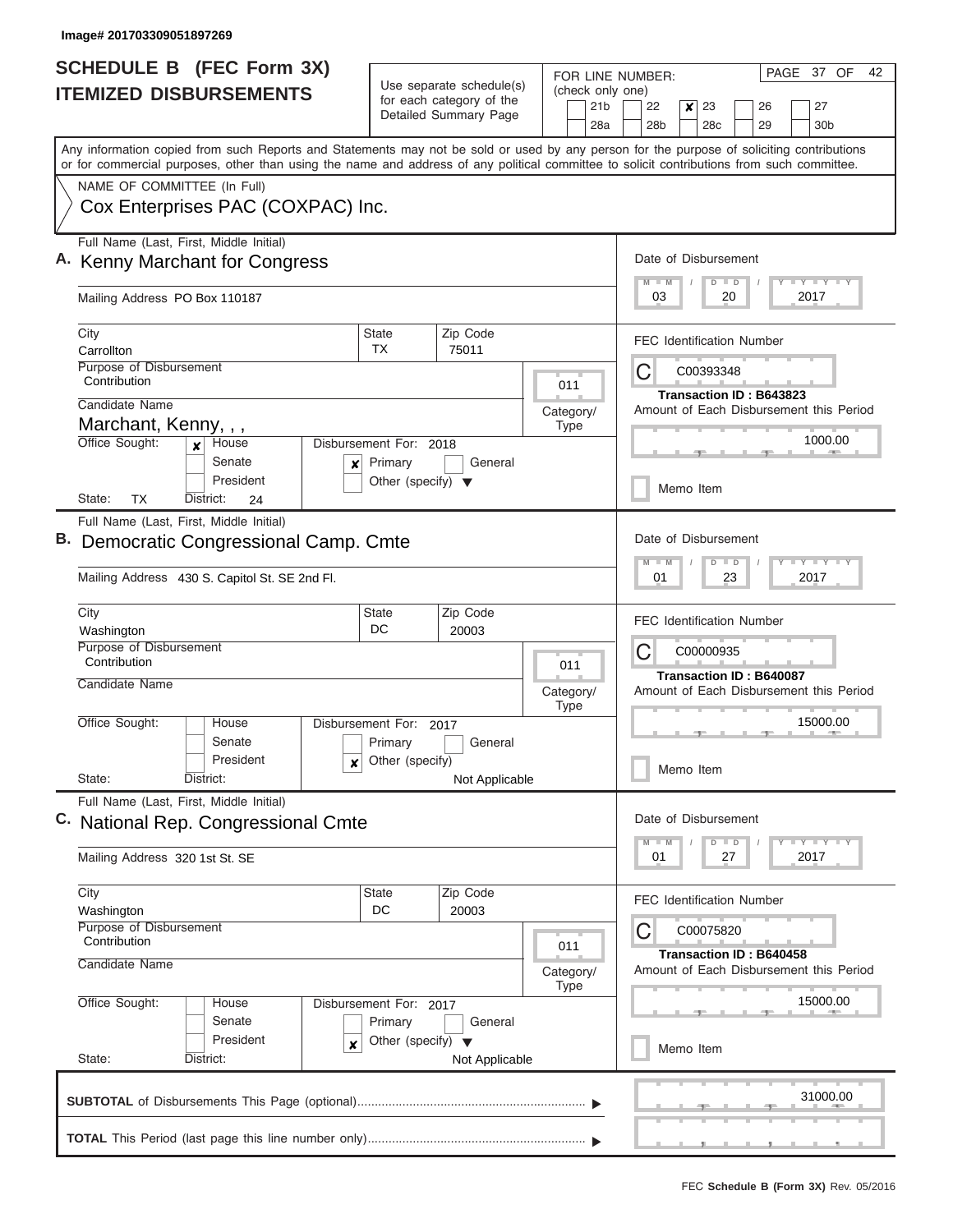| <b>SCHEDULE B (FEC Form 3X)</b>                                                                                                                                                                                                                                                         |                                                   |                                                                               | FOR LINE NUMBER:                           | PAGE 38 OF<br>42                                                                                        |  |  |  |  |  |  |  |  |
|-----------------------------------------------------------------------------------------------------------------------------------------------------------------------------------------------------------------------------------------------------------------------------------------|---------------------------------------------------|-------------------------------------------------------------------------------|--------------------------------------------|---------------------------------------------------------------------------------------------------------|--|--|--|--|--|--|--|--|
| <b>ITEMIZED DISBURSEMENTS</b>                                                                                                                                                                                                                                                           |                                                   | Use separate schedule(s)<br>for each category of the<br>Detailed Summary Page | (check only one)<br>21 <sub>b</sub><br>28a | 22<br>$\boldsymbol{x}$<br>23<br>27<br>26<br>28 <sub>b</sub><br>28 <sub>c</sub><br>29<br>30 <sub>b</sub> |  |  |  |  |  |  |  |  |
| Any information copied from such Reports and Statements may not be sold or used by any person for the purpose of soliciting contributions<br>or for commercial purposes, other than using the name and address of any political committee to solicit contributions from such committee. |                                                   |                                                                               |                                            |                                                                                                         |  |  |  |  |  |  |  |  |
| NAME OF COMMITTEE (In Full)                                                                                                                                                                                                                                                             |                                                   |                                                                               |                                            |                                                                                                         |  |  |  |  |  |  |  |  |
| Cox Enterprises PAC (COXPAC) Inc.                                                                                                                                                                                                                                                       |                                                   |                                                                               |                                            |                                                                                                         |  |  |  |  |  |  |  |  |
| Full Name (Last, First, Middle Initial)<br><b>National Rep. Senatorial Cmte</b>                                                                                                                                                                                                         |                                                   |                                                                               |                                            | Date of Disbursement<br>Y LY LY LY<br>$M$ $M$<br>$D$ $D$                                                |  |  |  |  |  |  |  |  |
| Mailing Address 425 Second Street NE                                                                                                                                                                                                                                                    |                                                   |                                                                               |                                            | 02<br>06<br>2017                                                                                        |  |  |  |  |  |  |  |  |
| City                                                                                                                                                                                                                                                                                    | State                                             | Zip Code                                                                      |                                            | <b>FEC Identification Number</b>                                                                        |  |  |  |  |  |  |  |  |
| Washington<br>Purpose of Disbursement                                                                                                                                                                                                                                                   | DC                                                | 20002                                                                         |                                            |                                                                                                         |  |  |  |  |  |  |  |  |
| Contribution                                                                                                                                                                                                                                                                            |                                                   |                                                                               | 011                                        | С<br>C00027466                                                                                          |  |  |  |  |  |  |  |  |
| Candidate Name                                                                                                                                                                                                                                                                          |                                                   |                                                                               | Category/                                  | Transaction ID: B640916<br>Amount of Each Disbursement this Period                                      |  |  |  |  |  |  |  |  |
| Office Sought:<br>House                                                                                                                                                                                                                                                                 | Disbursement For: 2017                            |                                                                               | <b>Type</b>                                | 15000.00                                                                                                |  |  |  |  |  |  |  |  |
| Senate<br>President<br>×                                                                                                                                                                                                                                                                | Primary<br>Other (specify) $\blacktriangledown$   | General                                                                       |                                            |                                                                                                         |  |  |  |  |  |  |  |  |
| State:<br>District:                                                                                                                                                                                                                                                                     |                                                   | Not Applicable                                                                |                                            | Memo Item                                                                                               |  |  |  |  |  |  |  |  |
| Full Name (Last, First, Middle Initial)<br>B. Dem. Senatorial Campaign Cmte<br>Mailing Address 120 Maryland Ave. NE                                                                                                                                                                     |                                                   | Date of Disbursement<br>Y FY FY FY<br>$M - M$<br>$D$ $D$<br>02<br>06<br>2017  |                                            |                                                                                                         |  |  |  |  |  |  |  |  |
| City<br>Washington                                                                                                                                                                                                                                                                      | State<br>DC                                       | Zip Code<br>20002                                                             |                                            | <b>FEC Identification Number</b>                                                                        |  |  |  |  |  |  |  |  |
| Purpose of Disbursement<br>Contribution                                                                                                                                                                                                                                                 |                                                   |                                                                               | 011                                        | C<br>C00042366<br><b>Transaction ID: B640918</b>                                                        |  |  |  |  |  |  |  |  |
| Candidate Name                                                                                                                                                                                                                                                                          |                                                   |                                                                               | Category/<br><b>Type</b>                   | Amount of Each Disbursement this Period                                                                 |  |  |  |  |  |  |  |  |
| Office Sought:<br>House<br>Senate                                                                                                                                                                                                                                                       | Disbursement For: 2017<br>Primary                 | General                                                                       |                                            | 15000.00                                                                                                |  |  |  |  |  |  |  |  |
| President<br>x<br>State:<br>District:                                                                                                                                                                                                                                                   | Other (specify)                                   |                                                                               | Memo Item                                  |                                                                                                         |  |  |  |  |  |  |  |  |
| Full Name (Last, First, Middle Initial)                                                                                                                                                                                                                                                 | Not Applicable<br>C. Hatch Election Committee Inc |                                                                               |                                            |                                                                                                         |  |  |  |  |  |  |  |  |
|                                                                                                                                                                                                                                                                                         |                                                   |                                                                               |                                            |                                                                                                         |  |  |  |  |  |  |  |  |
| Mailing Address PO Box 3986                                                                                                                                                                                                                                                             |                                                   |                                                                               |                                            | 01<br>23<br>2017                                                                                        |  |  |  |  |  |  |  |  |
| City<br>Washington                                                                                                                                                                                                                                                                      | State<br>DC                                       | Zip Code<br>20027                                                             |                                            | <b>FEC Identification Number</b>                                                                        |  |  |  |  |  |  |  |  |
| Purpose of Disbursement<br>Contribution                                                                                                                                                                                                                                                 | 011                                               |                                                                               |                                            |                                                                                                         |  |  |  |  |  |  |  |  |
| Candidate Name                                                                                                                                                                                                                                                                          |                                                   |                                                                               | Category/                                  | Transaction ID: B640048<br>Amount of Each Disbursement this Period<br>2500.00                           |  |  |  |  |  |  |  |  |
| Hatch, Orrin, G,,<br>Office Sought:<br>House                                                                                                                                                                                                                                            | Disbursement For: 2018                            |                                                                               | <b>Type</b>                                |                                                                                                         |  |  |  |  |  |  |  |  |
| Senate<br>x<br>President<br>State:<br>UT<br>District:                                                                                                                                                                                                                                   | Primary<br>Other (specify) $\blacktriangledown$   | General<br>$\boldsymbol{x}$                                                   |                                            | Memo Item                                                                                               |  |  |  |  |  |  |  |  |
|                                                                                                                                                                                                                                                                                         |                                                   |                                                                               |                                            |                                                                                                         |  |  |  |  |  |  |  |  |
|                                                                                                                                                                                                                                                                                         |                                                   |                                                                               |                                            | 32500.00                                                                                                |  |  |  |  |  |  |  |  |
|                                                                                                                                                                                                                                                                                         |                                                   |                                                                               |                                            |                                                                                                         |  |  |  |  |  |  |  |  |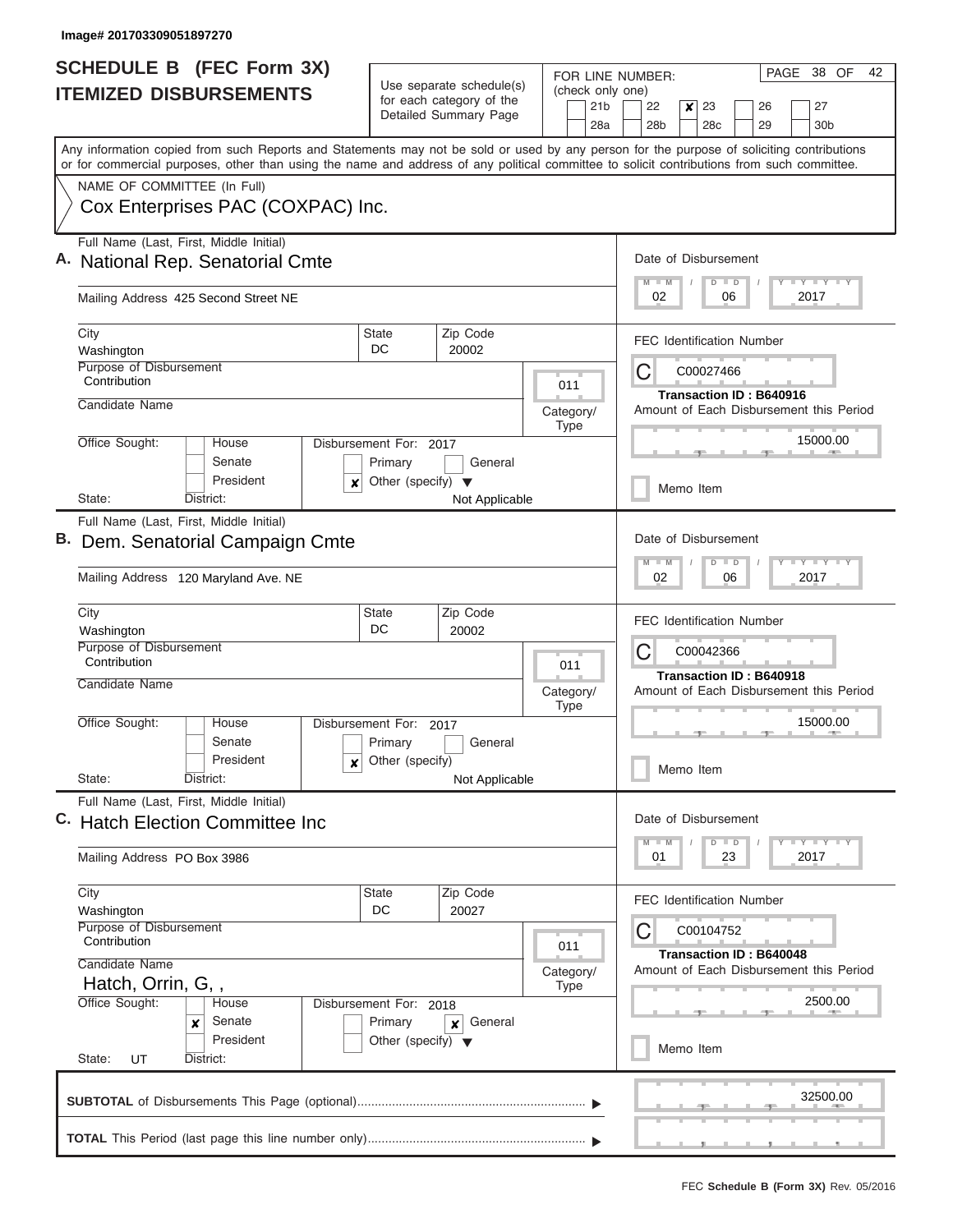| <b>SCHEDULE B</b> (FEC Form 3X)                                                                                                            |                                      |                                                      | FOR LINE NUMBER: | PAGE 39 OF<br>42                                                   |  |  |  |  |  |  |  |  |  |
|--------------------------------------------------------------------------------------------------------------------------------------------|--------------------------------------|------------------------------------------------------|------------------|--------------------------------------------------------------------|--|--|--|--|--|--|--|--|--|
| <b>ITEMIZED DISBURSEMENTS</b>                                                                                                              |                                      | Use separate schedule(s)<br>for each category of the | (check only one) |                                                                    |  |  |  |  |  |  |  |  |  |
|                                                                                                                                            |                                      | Detailed Summary Page                                | 21 <sub>b</sub>  | 22<br>$\boldsymbol{x}$<br>23<br>27<br>26                           |  |  |  |  |  |  |  |  |  |
| Any information copied from such Reports and Statements may not be sold or used by any person for the purpose of soliciting contributions  |                                      |                                                      | 28a              | 28 <sub>b</sub><br>28 <sub>c</sub><br>29<br>30 <sub>b</sub>        |  |  |  |  |  |  |  |  |  |
| or for commercial purposes, other than using the name and address of any political committee to solicit contributions from such committee. |                                      |                                                      |                  |                                                                    |  |  |  |  |  |  |  |  |  |
| NAME OF COMMITTEE (In Full)                                                                                                                |                                      |                                                      |                  |                                                                    |  |  |  |  |  |  |  |  |  |
| Cox Enterprises PAC (COXPAC) Inc.                                                                                                          |                                      |                                                      |                  |                                                                    |  |  |  |  |  |  |  |  |  |
| Full Name (Last, First, Middle Initial)                                                                                                    |                                      |                                                      |                  |                                                                    |  |  |  |  |  |  |  |  |  |
| <b>Constitutional Conservatives Fund</b>                                                                                                   |                                      |                                                      |                  | Date of Disbursement                                               |  |  |  |  |  |  |  |  |  |
| Mailing Address 10 West Broadway Suite 500                                                                                                 |                                      |                                                      |                  | <b>TAYLY TAY</b><br>$M$ $M$<br>$D$ $D$<br>2017<br>03<br>01         |  |  |  |  |  |  |  |  |  |
| City                                                                                                                                       | <b>State</b>                         | Zip Code                                             |                  | <b>FEC Identification Number</b>                                   |  |  |  |  |  |  |  |  |  |
| Salt Lake City<br>Purpose of Disbursement                                                                                                  | UT                                   | 84101                                                |                  | С<br>C00497362                                                     |  |  |  |  |  |  |  |  |  |
| Contribution                                                                                                                               |                                      |                                                      | 011              | Transaction ID: B642509                                            |  |  |  |  |  |  |  |  |  |
| Candidate Name                                                                                                                             |                                      |                                                      | Category/        | Amount of Each Disbursement this Period                            |  |  |  |  |  |  |  |  |  |
| Office Sought:<br>House                                                                                                                    | Disbursement For: 2017               |                                                      | <b>Type</b>      | 2000.00                                                            |  |  |  |  |  |  |  |  |  |
| Senate                                                                                                                                     | Primary                              | General                                              |                  |                                                                    |  |  |  |  |  |  |  |  |  |
| President<br>x                                                                                                                             | Other (specify) $\blacktriangledown$ |                                                      |                  | Memo Item                                                          |  |  |  |  |  |  |  |  |  |
| State:<br>District:                                                                                                                        |                                      | Not Applicable                                       |                  |                                                                    |  |  |  |  |  |  |  |  |  |
| Full Name (Last, First, Middle Initial)<br><b>B.</b> Scott Taylor for Congress                                                             |                                      |                                                      |                  | Date of Disbursement                                               |  |  |  |  |  |  |  |  |  |
|                                                                                                                                            |                                      |                                                      |                  | $T$ $Y$ $T$ $Y$ $T$<br>$M - M$<br>$D$ $D$                          |  |  |  |  |  |  |  |  |  |
| Mailing Address PO Box 71596                                                                                                               |                                      |                                                      |                  |                                                                    |  |  |  |  |  |  |  |  |  |
| City<br>Richmond                                                                                                                           | State<br><b>VA</b>                   | Zip Code<br>23255                                    |                  | <b>FEC Identification Number</b>                                   |  |  |  |  |  |  |  |  |  |
| Purpose of Disbursement                                                                                                                    |                                      |                                                      |                  | С<br>C00608703                                                     |  |  |  |  |  |  |  |  |  |
| Contribution                                                                                                                               |                                      |                                                      | 011              | Transaction ID: B642507                                            |  |  |  |  |  |  |  |  |  |
| Candidate Name                                                                                                                             |                                      |                                                      | Category/        | Amount of Each Disbursement this Period                            |  |  |  |  |  |  |  |  |  |
| Taylor, Scott, , ,<br>Office Sought:<br>House                                                                                              | Disbursement For: 2018               |                                                      | <b>Type</b>      | 1500.00                                                            |  |  |  |  |  |  |  |  |  |
| Senate<br>$\boldsymbol{x}$                                                                                                                 | Primary                              | General                                              |                  |                                                                    |  |  |  |  |  |  |  |  |  |
| President                                                                                                                                  | Other (specify)                      |                                                      |                  | Memo Item                                                          |  |  |  |  |  |  |  |  |  |
| State:<br>VA<br>District:<br>02                                                                                                            |                                      |                                                      |                  |                                                                    |  |  |  |  |  |  |  |  |  |
| Full Name (Last, First, Middle Initial)<br>C. McEachin for Congress                                                                        |                                      |                                                      |                  | Date of Disbursement                                               |  |  |  |  |  |  |  |  |  |
|                                                                                                                                            |                                      |                                                      |                  | $D$ $D$<br>$Y$ $Y$ $Y$ $Y$ $Y$<br>$M$ $M$                          |  |  |  |  |  |  |  |  |  |
| Mailing Address PO Box 8092                                                                                                                |                                      | 03<br>2017<br>10                                     |                  |                                                                    |  |  |  |  |  |  |  |  |  |
| City                                                                                                                                       | State                                | Zip Code                                             |                  | <b>FEC Identification Number</b>                                   |  |  |  |  |  |  |  |  |  |
| Richmond<br>Purpose of Disbursement                                                                                                        | VA                                   | 23223                                                |                  |                                                                    |  |  |  |  |  |  |  |  |  |
| Contribution                                                                                                                               | С<br>C00610964                       |                                                      |                  |                                                                    |  |  |  |  |  |  |  |  |  |
| Candidate Name                                                                                                                             |                                      |                                                      | Category/        | Transaction ID: B643170<br>Amount of Each Disbursement this Period |  |  |  |  |  |  |  |  |  |
| McEachin, Donald, A,,                                                                                                                      | Disbursement For: 2018               |                                                      |                  |                                                                    |  |  |  |  |  |  |  |  |  |
| Office Sought:<br>House<br>Senate                                                                                                          | Primary                              | General                                              |                  | 1000.00                                                            |  |  |  |  |  |  |  |  |  |
| X<br>President                                                                                                                             | Other (specify) $\blacktriangledown$ |                                                      |                  | Memo Item                                                          |  |  |  |  |  |  |  |  |  |
| State:<br>VA<br>District:<br>04                                                                                                            |                                      |                                                      |                  |                                                                    |  |  |  |  |  |  |  |  |  |
|                                                                                                                                            |                                      |                                                      |                  | 4500.00                                                            |  |  |  |  |  |  |  |  |  |
|                                                                                                                                            |                                      |                                                      |                  |                                                                    |  |  |  |  |  |  |  |  |  |
|                                                                                                                                            |                                      |                                                      |                  | ________________                                                   |  |  |  |  |  |  |  |  |  |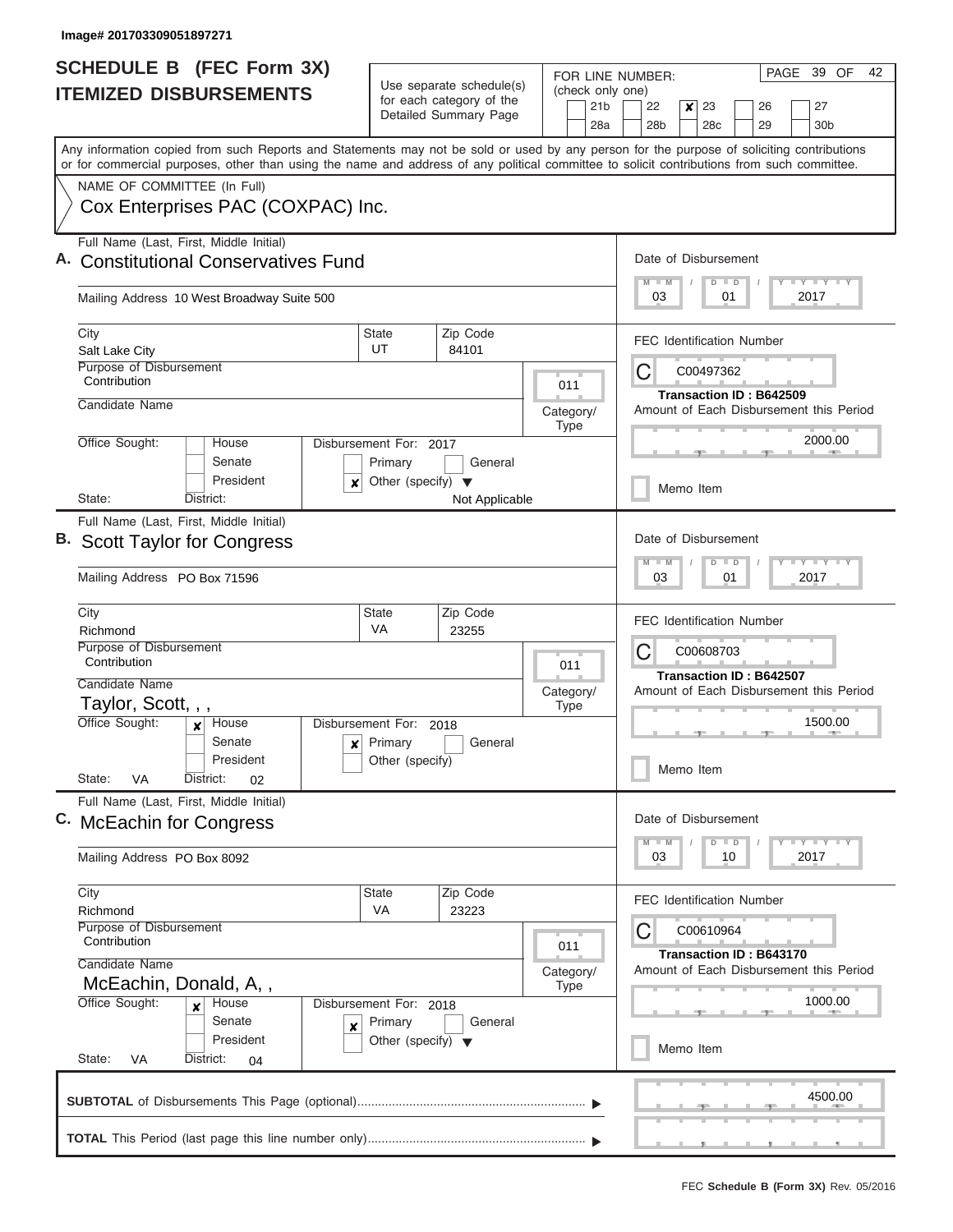| <b>SCHEDULE B (FEC Form 3X)</b>                                                                                                                                                                                                                                                         |                                                                                          |                                                      |                      |             | PAGE<br>FOR LINE NUMBER: |                                                                           |                                         |                                                         |    | 40 OF                            | 42 |                       |  |  |
|-----------------------------------------------------------------------------------------------------------------------------------------------------------------------------------------------------------------------------------------------------------------------------------------|------------------------------------------------------------------------------------------|------------------------------------------------------|----------------------|-------------|--------------------------|---------------------------------------------------------------------------|-----------------------------------------|---------------------------------------------------------|----|----------------------------------|----|-----------------------|--|--|
| <b>ITEMIZED DISBURSEMENTS</b>                                                                                                                                                                                                                                                           |                                                                                          | Use separate schedule(s)<br>for each category of the |                      |             | (check only one)         |                                                                           |                                         |                                                         |    |                                  |    |                       |  |  |
|                                                                                                                                                                                                                                                                                         |                                                                                          | Detailed Summary Page                                |                      |             | 21 <sub>b</sub><br>28a   | 22<br>28 <sub>b</sub>                                                     | ×                                       | 23<br>28 <sub>c</sub>                                   |    | 26<br>29                         |    | 27<br>30 <sub>b</sub> |  |  |
| Any information copied from such Reports and Statements may not be sold or used by any person for the purpose of soliciting contributions<br>or for commercial purposes, other than using the name and address of any political committee to solicit contributions from such committee. |                                                                                          |                                                      |                      |             |                          |                                                                           |                                         |                                                         |    |                                  |    |                       |  |  |
| NAME OF COMMITTEE (In Full)                                                                                                                                                                                                                                                             |                                                                                          |                                                      |                      |             |                          |                                                                           |                                         |                                                         |    |                                  |    |                       |  |  |
| Cox Enterprises PAC (COXPAC) Inc.                                                                                                                                                                                                                                                       |                                                                                          |                                                      |                      |             |                          |                                                                           |                                         |                                                         |    |                                  |    |                       |  |  |
| Full Name (Last, First, Middle Initial)<br>A. Welch for Congress                                                                                                                                                                                                                        |                                                                                          |                                                      | Date of Disbursement |             |                          |                                                                           |                                         |                                                         |    |                                  |    |                       |  |  |
| Mailing Address PO Box 1682                                                                                                                                                                                                                                                             |                                                                                          |                                                      |                      |             |                          |                                                                           |                                         | Y I Y I Y I Y<br>$M$ $M$<br>$D$ $D$<br>03<br>10<br>2017 |    |                                  |    |                       |  |  |
| City<br>Burlington                                                                                                                                                                                                                                                                      | Zip Code<br><b>State</b><br>VT<br>05402                                                  |                                                      |                      |             |                          | <b>FEC Identification Number</b>                                          |                                         |                                                         |    |                                  |    |                       |  |  |
| Purpose of Disbursement<br>Contribution                                                                                                                                                                                                                                                 |                                                                                          |                                                      |                      | 011         |                          | C<br>C00413179                                                            |                                         |                                                         |    |                                  |    |                       |  |  |
| Candidate Name                                                                                                                                                                                                                                                                          |                                                                                          |                                                      |                      | Category/   |                          | Transaction ID: B643168<br>Amount of Each Disbursement this Period        |                                         |                                                         |    |                                  |    |                       |  |  |
| Welch, Peter, , ,<br>Office Sought:<br>House<br>x                                                                                                                                                                                                                                       | Disbursement For: 2018                                                                   |                                                      |                      | <b>Type</b> |                          |                                                                           |                                         |                                                         |    |                                  |    | 1000.00               |  |  |
| Senate<br>×<br>President                                                                                                                                                                                                                                                                | Primary<br>Other (specify) $\blacktriangledown$                                          | General                                              |                      |             |                          | Memo Item                                                                 |                                         |                                                         |    |                                  |    |                       |  |  |
| VT<br>State:<br>District:                                                                                                                                                                                                                                                               |                                                                                          |                                                      |                      |             |                          |                                                                           |                                         |                                                         |    |                                  |    |                       |  |  |
| Full Name (Last, First, Middle Initial)<br>B. Ryan For Congress                                                                                                                                                                                                                         |                                                                                          |                                                      |                      |             |                          | Date of Disbursement<br>Y FY FY FY<br>$M - M$<br>$D$ $D$                  |                                         |                                                         |    |                                  |    |                       |  |  |
| Mailing Address P.O. Box 1488                                                                                                                                                                                                                                                           |                                                                                          |                                                      |                      |             |                          |                                                                           |                                         | 01<br>03<br>2017                                        |    |                                  |    |                       |  |  |
| City<br>Janesville                                                                                                                                                                                                                                                                      | <b>State</b><br>WI                                                                       | Zip Code<br>53547                                    |                      |             |                          | <b>FEC Identification Number</b>                                          |                                         |                                                         |    |                                  |    |                       |  |  |
| Purpose of Disbursement<br>Contribution                                                                                                                                                                                                                                                 |                                                                                          |                                                      |                      | 011         |                          | C                                                                         |                                         |                                                         |    |                                  |    |                       |  |  |
| Candidate Name                                                                                                                                                                                                                                                                          | Category/                                                                                |                                                      |                      |             |                          | <b>Transaction ID: B637348</b><br>Amount of Each Disbursement this Period |                                         |                                                         |    |                                  |    |                       |  |  |
| Ryan, Paul, D,,<br>Office Sought:<br>House<br>$\mathbf{x}$                                                                                                                                                                                                                              | <b>Type</b><br>Disbursement For: 2018<br>Primary<br>General<br>$\boldsymbol{\mathsf{x}}$ |                                                      |                      |             |                          | 5000.00                                                                   |                                         |                                                         |    |                                  |    |                       |  |  |
| Senate                                                                                                                                                                                                                                                                                  |                                                                                          |                                                      |                      |             |                          |                                                                           |                                         |                                                         |    |                                  |    |                       |  |  |
| State:<br>WI<br>District:<br>01                                                                                                                                                                                                                                                         | President<br>Other (specify)                                                             |                                                      |                      |             |                          |                                                                           | Memo Item                               |                                                         |    |                                  |    |                       |  |  |
| Full Name (Last, First, Middle Initial)<br>C. Kind for Congress Committee                                                                                                                                                                                                               |                                                                                          |                                                      |                      |             |                          |                                                                           |                                         | Date of Disbursement                                    |    |                                  |    |                       |  |  |
|                                                                                                                                                                                                                                                                                         |                                                                                          |                                                      |                      |             |                          | $M - M$                                                                   |                                         | $D$ $D$                                                 |    |                                  |    | $Y - Y - Y - Y - Y$   |  |  |
| Mailing Address 205 5th Avenue S Room 428                                                                                                                                                                                                                                               |                                                                                          |                                                      |                      |             |                          |                                                                           |                                         |                                                         | 10 |                                  |    | 2017                  |  |  |
| City<br>La Crosse                                                                                                                                                                                                                                                                       | <b>State</b><br>WI                                                                       | Zip Code<br>54601                                    |                      |             |                          |                                                                           |                                         |                                                         |    | <b>FEC Identification Number</b> |    |                       |  |  |
| Purpose of Disbursement<br>Contribution                                                                                                                                                                                                                                                 |                                                                                          |                                                      |                      |             |                          |                                                                           | C<br>C00312017                          |                                                         |    |                                  |    |                       |  |  |
| Candidate Name<br>Kind, Ron, J,,                                                                                                                                                                                                                                                        | 011<br>Category/<br><b>Type</b>                                                          |                                                      |                      |             |                          | <b>Transaction ID: B643173</b>                                            | Amount of Each Disbursement this Period |                                                         |    |                                  |    |                       |  |  |
| Office Sought:<br>House<br>$\boldsymbol{x}$                                                                                                                                                                                                                                             | Disbursement For: 2018                                                                   |                                                      |                      |             |                          | 2500.00                                                                   |                                         |                                                         |    |                                  |    |                       |  |  |
| Senate<br>×<br>President<br>State:<br>District:<br>WI<br>03                                                                                                                                                                                                                             | Primary<br>Other (specify) $\blacktriangledown$                                          |                                                      |                      | Memo Item   |                          |                                                                           |                                         |                                                         |    |                                  |    |                       |  |  |
|                                                                                                                                                                                                                                                                                         |                                                                                          |                                                      |                      |             |                          |                                                                           |                                         |                                                         |    |                                  |    |                       |  |  |
|                                                                                                                                                                                                                                                                                         |                                                                                          |                                                      |                      |             |                          |                                                                           |                                         |                                                         |    |                                  |    | 8500.00               |  |  |
|                                                                                                                                                                                                                                                                                         |                                                                                          |                                                      |                      |             |                          |                                                                           |                                         |                                                         |    |                                  |    | 244500.00             |  |  |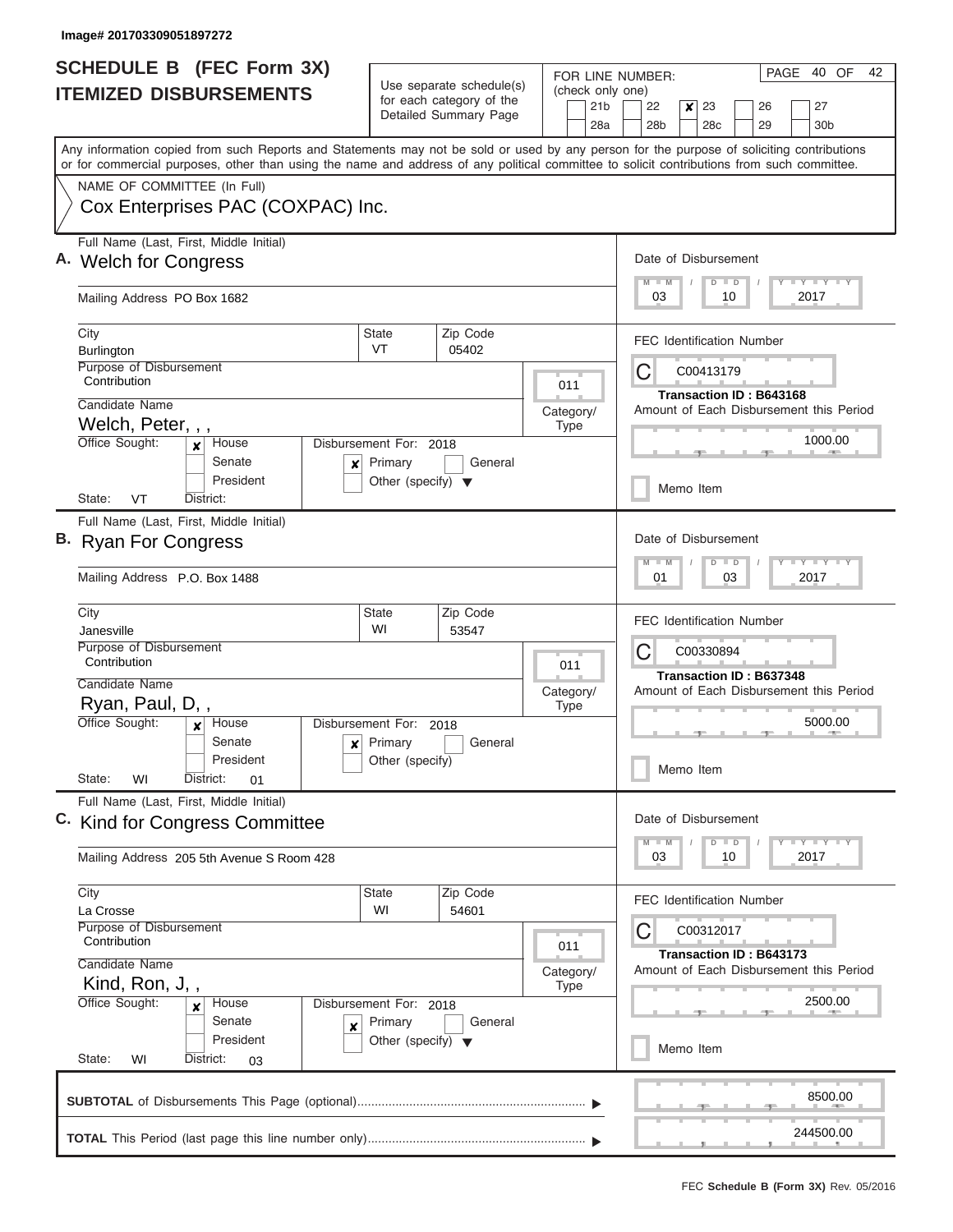#### **Image# 201703309051897273**

| <b>SCHEDULE B</b> (FEC Form 3X)<br><b>ITEMIZED DISBURSEMENTS</b>                                                                                                                                                                                                                        |                                                                                                            | Use separate schedule(s)                          |                                                           |                          | (check only one)       | PAGE 41 OF<br>42<br>FOR LINE NUMBER:                                      |                                  |                                                       |  |          |  |                       |  |  |  |  |  |
|-----------------------------------------------------------------------------------------------------------------------------------------------------------------------------------------------------------------------------------------------------------------------------------------|------------------------------------------------------------------------------------------------------------|---------------------------------------------------|-----------------------------------------------------------|--------------------------|------------------------|---------------------------------------------------------------------------|----------------------------------|-------------------------------------------------------|--|----------|--|-----------------------|--|--|--|--|--|
|                                                                                                                                                                                                                                                                                         |                                                                                                            | for each category of the<br>Detailed Summary Page |                                                           | x                        | 21 <sub>b</sub><br>28a | 22<br>28 <sub>b</sub>                                                     |                                  | 23<br>28 <sub>c</sub>                                 |  | 26<br>29 |  | 27<br>30 <sub>b</sub> |  |  |  |  |  |
| Any information copied from such Reports and Statements may not be sold or used by any person for the purpose of soliciting contributions<br>or for commercial purposes, other than using the name and address of any political committee to solicit contributions from such committee. |                                                                                                            |                                                   |                                                           |                          |                        |                                                                           |                                  |                                                       |  |          |  |                       |  |  |  |  |  |
| NAME OF COMMITTEE (In Full)                                                                                                                                                                                                                                                             |                                                                                                            |                                                   |                                                           |                          |                        |                                                                           |                                  |                                                       |  |          |  |                       |  |  |  |  |  |
| Cox Enterprises PAC (COXPAC) Inc.                                                                                                                                                                                                                                                       |                                                                                                            |                                                   |                                                           |                          |                        |                                                                           |                                  |                                                       |  |          |  |                       |  |  |  |  |  |
| Full Name (Last, First, Middle Initial)<br>A. Anable, Susan, , ,                                                                                                                                                                                                                        |                                                                                                            |                                                   |                                                           | Date of Disbursement     |                        |                                                                           |                                  |                                                       |  |          |  |                       |  |  |  |  |  |
| Mailing Address 1550 W. Deer Valley Road                                                                                                                                                                                                                                                |                                                                                                            |                                                   | $T - Y = T - Y$<br>$M$ $M$<br>$D$ $D$<br>2017<br>02<br>09 |                          |                        |                                                                           |                                  |                                                       |  |          |  |                       |  |  |  |  |  |
| City<br>Phoenix                                                                                                                                                                                                                                                                         | State<br>AZ                                                                                                | Zip Code<br>85027                                 |                                                           |                          |                        | <b>FEC Identification Number</b>                                          |                                  |                                                       |  |          |  |                       |  |  |  |  |  |
| Purpose of Disbursement                                                                                                                                                                                                                                                                 |                                                                                                            |                                                   |                                                           |                          |                        | C                                                                         |                                  |                                                       |  |          |  |                       |  |  |  |  |  |
| Refund to Employee                                                                                                                                                                                                                                                                      |                                                                                                            |                                                   |                                                           | 010                      |                        | <b>Transaction ID: B641925</b><br>Amount of Each Disbursement this Period |                                  |                                                       |  |          |  |                       |  |  |  |  |  |
| Candidate Name                                                                                                                                                                                                                                                                          |                                                                                                            |                                                   |                                                           | Category/<br><b>Type</b> |                        |                                                                           |                                  |                                                       |  |          |  |                       |  |  |  |  |  |
| Office Sought:<br>House                                                                                                                                                                                                                                                                 | Disbursement For: 2017                                                                                     |                                                   |                                                           |                          |                        | 240.00                                                                    |                                  |                                                       |  |          |  |                       |  |  |  |  |  |
| Senate<br>President<br>×                                                                                                                                                                                                                                                                | Primary<br>Other (specify) $\blacktriangledown$                                                            | General                                           |                                                           |                          |                        |                                                                           |                                  |                                                       |  |          |  |                       |  |  |  |  |  |
| State:<br>District:                                                                                                                                                                                                                                                                     |                                                                                                            | Not Applicable                                    |                                                           |                          |                        | Memo Item                                                                 |                                  |                                                       |  |          |  |                       |  |  |  |  |  |
| Full Name (Last, First, Middle Initial)<br>B. Scanzano, Linda, , ,                                                                                                                                                                                                                      |                                                                                                            |                                                   |                                                           |                          |                        | Date of Disbursement<br>$-Y - Y - I - Y$<br>$M - M$<br>$D$ $D$            |                                  |                                                       |  |          |  |                       |  |  |  |  |  |
| Mailing Address 1550 W. Deer Valley Road                                                                                                                                                                                                                                                |                                                                                                            |                                                   |                                                           |                          |                        | 2017<br>02<br>09                                                          |                                  |                                                       |  |          |  |                       |  |  |  |  |  |
| City<br>Phoenix                                                                                                                                                                                                                                                                         | <b>State</b><br><b>AZ</b>                                                                                  | Zip Code<br>85027                                 |                                                           |                          |                        |                                                                           | <b>FEC Identification Number</b> |                                                       |  |          |  |                       |  |  |  |  |  |
| Purpose of Disbursement<br>Refund to Employee                                                                                                                                                                                                                                           |                                                                                                            |                                                   |                                                           | 010                      |                        | C                                                                         |                                  |                                                       |  |          |  |                       |  |  |  |  |  |
| Candidate Name                                                                                                                                                                                                                                                                          | Category/<br><b>Type</b>                                                                                   |                                                   |                                                           |                          |                        | Transaction ID: B641928<br>Amount of Each Disbursement this Period        |                                  |                                                       |  |          |  |                       |  |  |  |  |  |
| Office Sought:<br>House<br>Senate                                                                                                                                                                                                                                                       | Disbursement For: 2017<br>Primary                                                                          | General                                           |                                                           |                          |                        | 240.00                                                                    |                                  |                                                       |  |          |  |                       |  |  |  |  |  |
| President<br>x<br>State:<br>District:                                                                                                                                                                                                                                                   | Other (specify)<br>Not Applicable                                                                          |                                                   |                                                           |                          |                        |                                                                           | Memo Item                        |                                                       |  |          |  |                       |  |  |  |  |  |
| Full Name (Last, First, Middle Initial)<br>C. Lovallo, Lisa, , ,                                                                                                                                                                                                                        |                                                                                                            |                                                   |                                                           |                          |                        | Date of Disbursement                                                      |                                  |                                                       |  |          |  |                       |  |  |  |  |  |
| Mailing Address 1440 East 15th Street                                                                                                                                                                                                                                                   |                                                                                                            |                                                   |                                                           |                          |                        |                                                                           |                                  | T Y T Y T Y<br>$D$ $D$<br>$M - M$<br>02<br>09<br>2017 |  |          |  |                       |  |  |  |  |  |
| City                                                                                                                                                                                                                                                                                    | State                                                                                                      | Zip Code                                          |                                                           |                          |                        | <b>FEC Identification Number</b>                                          |                                  |                                                       |  |          |  |                       |  |  |  |  |  |
| Tucson<br><b>Purpose of Disbursement</b><br>Refund to Employee                                                                                                                                                                                                                          | AZ<br>85719<br>010<br>Category/<br>Type<br>House<br>Disbursement For: 2017<br>Senate<br>Primary<br>General |                                                   |                                                           |                          |                        | С                                                                         |                                  |                                                       |  |          |  |                       |  |  |  |  |  |
| Candidate Name                                                                                                                                                                                                                                                                          |                                                                                                            |                                                   |                                                           |                          |                        | Transaction ID: B641933<br>Amount of Each Disbursement this Period        |                                  |                                                       |  |          |  |                       |  |  |  |  |  |
| Office Sought:                                                                                                                                                                                                                                                                          |                                                                                                            |                                                   |                                                           |                          |                        |                                                                           |                                  | 240.00                                                |  |          |  |                       |  |  |  |  |  |
| President<br>×<br>State:<br>District:                                                                                                                                                                                                                                                   | Other (specify) $\blacktriangledown$<br>Not Applicable                                                     |                                                   |                                                           |                          |                        |                                                                           | Memo Item                        |                                                       |  |          |  |                       |  |  |  |  |  |
|                                                                                                                                                                                                                                                                                         |                                                                                                            |                                                   |                                                           |                          |                        |                                                                           |                                  |                                                       |  |          |  | 720.00                |  |  |  |  |  |
|                                                                                                                                                                                                                                                                                         |                                                                                                            |                                                   |                                                           |                          |                        |                                                                           |                                  |                                                       |  |          |  |                       |  |  |  |  |  |